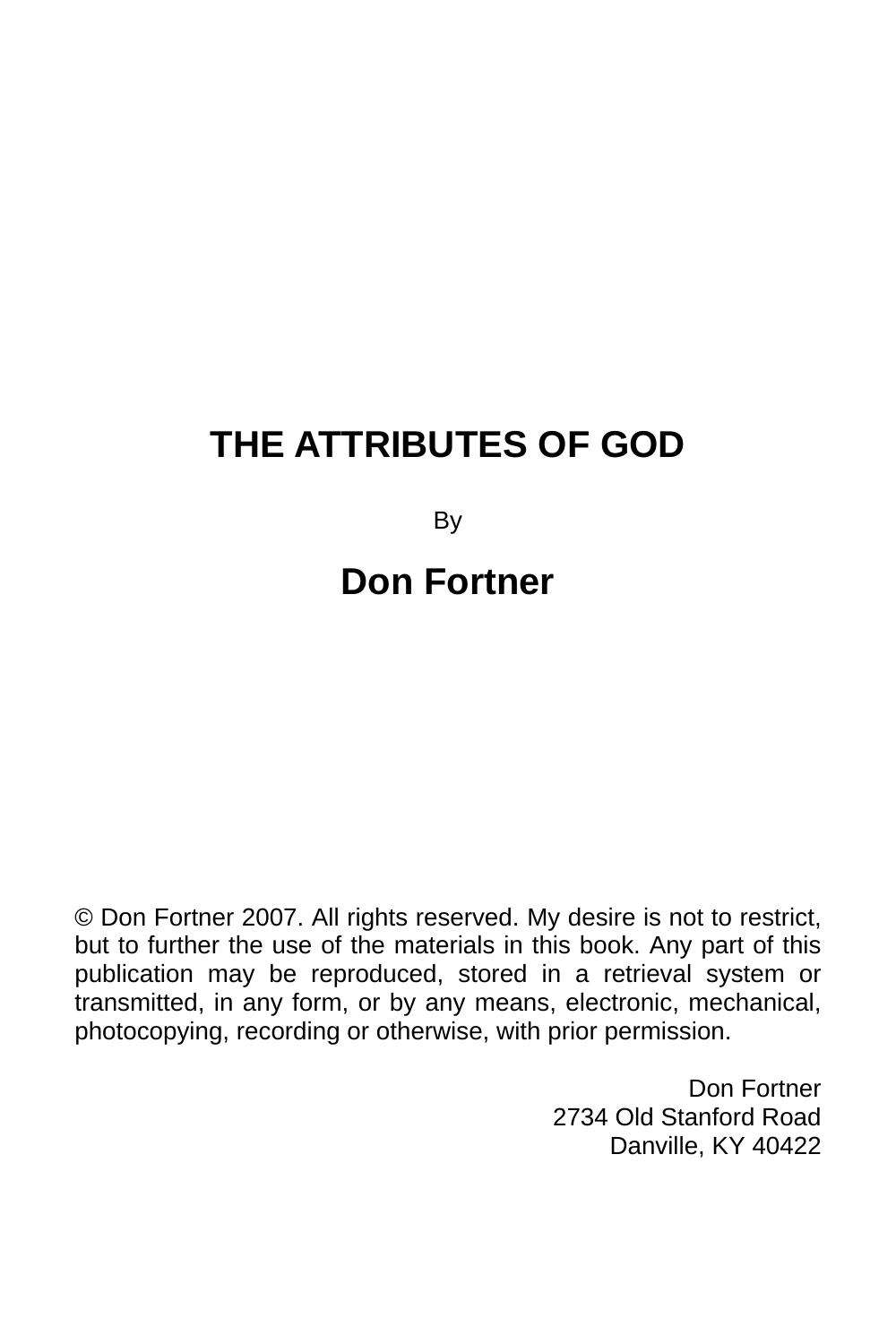#### **"The Solitariness of God"**

*Exodus 15:11, Micah 7:18-20* 

 Author Pink's excellent book, *Gleanings In The Godhead,* begins with a chapter titled *The Solitariness of God*. I cannot think of a better way to begin a study of the attributes of God than by contemplating the solitariness of our great and glorious God. So in this first study I want to show you from the Scriptures something of that which separates and distinguishes God from all his creatures: his solitariness. Two passages which clearly demonstrate this are Exodus 15:11 and Micah 7:18-20. Read them both carefully.

 Everyone knows that God is great in wisdom, wondrous in power, and abundant in mercy. But in these degenerate days of religious perversion, most people know nothing of God's Being, his nature, and his attributes. There are very few who understand that God is infinite, majestic, great beyond imagination, and glorious. I hope that this study and the ones to follow will be blessed of God to inspire you to trust, adore, and reverently worship him. I will begin by showing that God is solitary in his excellence and glory. There is no one and nothing in all the universe like our God. He is infinitely higher and greater than all his creation. It is the solitary excellence of God that inspires reverence for him, faith in him, and obedience to him. Yet, at the outset, it must be acknowledged that our God is incomprehensibly great. As Isaac Watts teaches in the verses below, no mortal can fully know him.

"Can creatures to perfection find The eternal, uncreated mind?

Or can the largest stretch of thought Measure and search his nature out?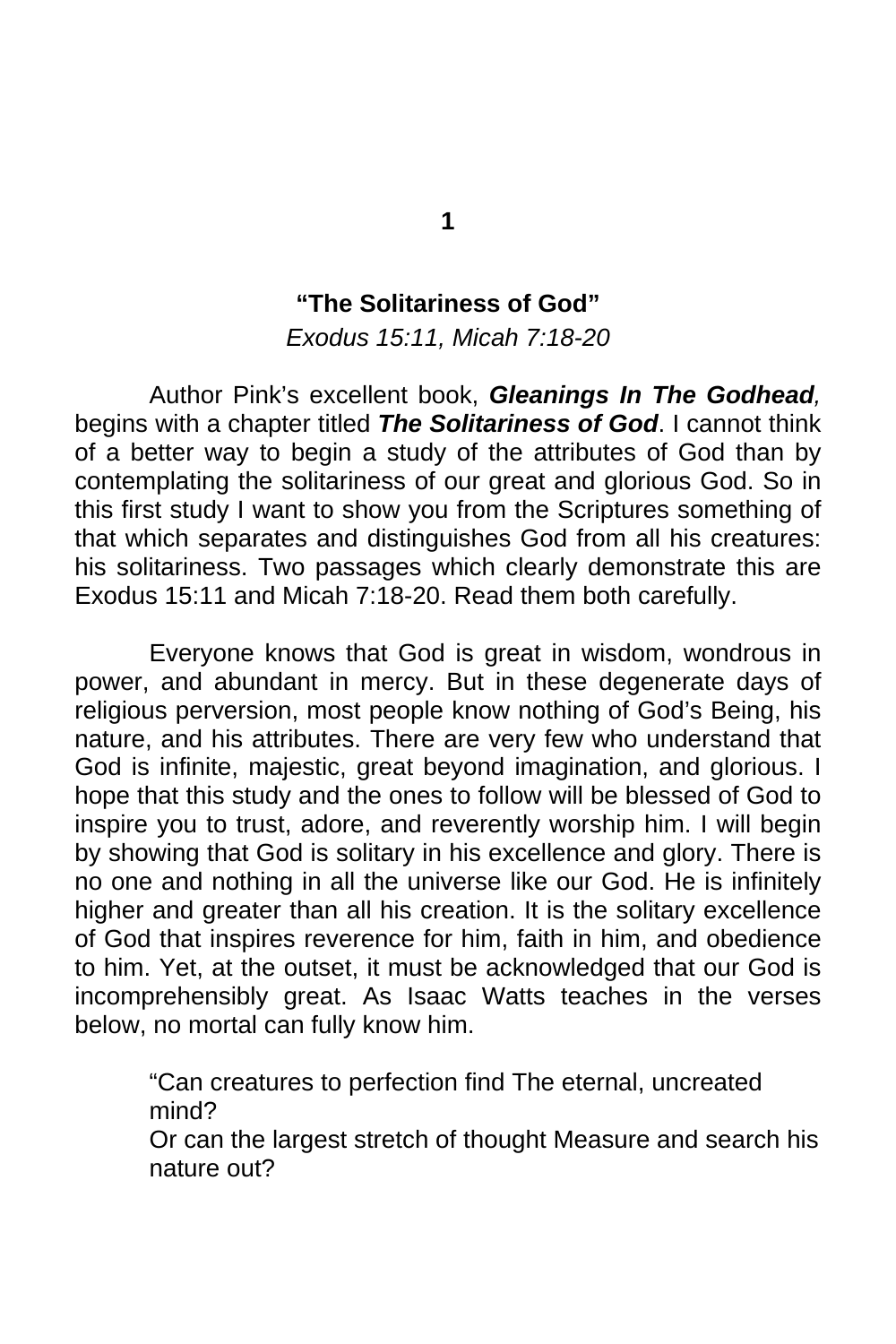'Tis high as heaven, 'tis deep as hell; And what can mortals know or tell? His glory spreads beyond the sky, And all the shining worlds on high."

 Here are six facts about God which show his solitariness, six things which distinguish him from and set him apart from all his creatures, infinitely.

#### **1. There is one God.**

 The Word of God universally and with the utmost clarity states that there is only one God (Deut. 6:4; I Cor. 8:6; I Tim. 2:5; Eph. 4:4-6). God alone is solitary in his Being. There are many angels, many men, and many of all other creatures; but God is One. He "*only hath immortality, dwelling in the light which no man can approach unto; whom no man hath seen nor can see; to whom be honor and power everlasting. Amen*" (I Timothy 6:16). Because there is one God our allegiance is due to him alone. Our affections are to be directed to him alone. And all who know, trust, and worship him are one body.

## **2. God is eternal.**

 Angels are not eternal. Men are not eternal. And matter is not eternal. But God is eternal. In Genesis 1:1 we read, *"In the beginning God."* In the beginning there was nothing and no one but God. There was a "time" before time began, when God dwelt alone in the ineffable glory of his own great Being. There was no heaven in which to set his throne and manifest his glory. There was no earth to be his footstool which engaged his care. There were no angels to sing his praise. There was no universe to be upheld by the word of his power. There were no men created in his image and after his likeness. There were no hours, days, months, years, or ages. From everlasting , in old eternity, God was alone in his glory.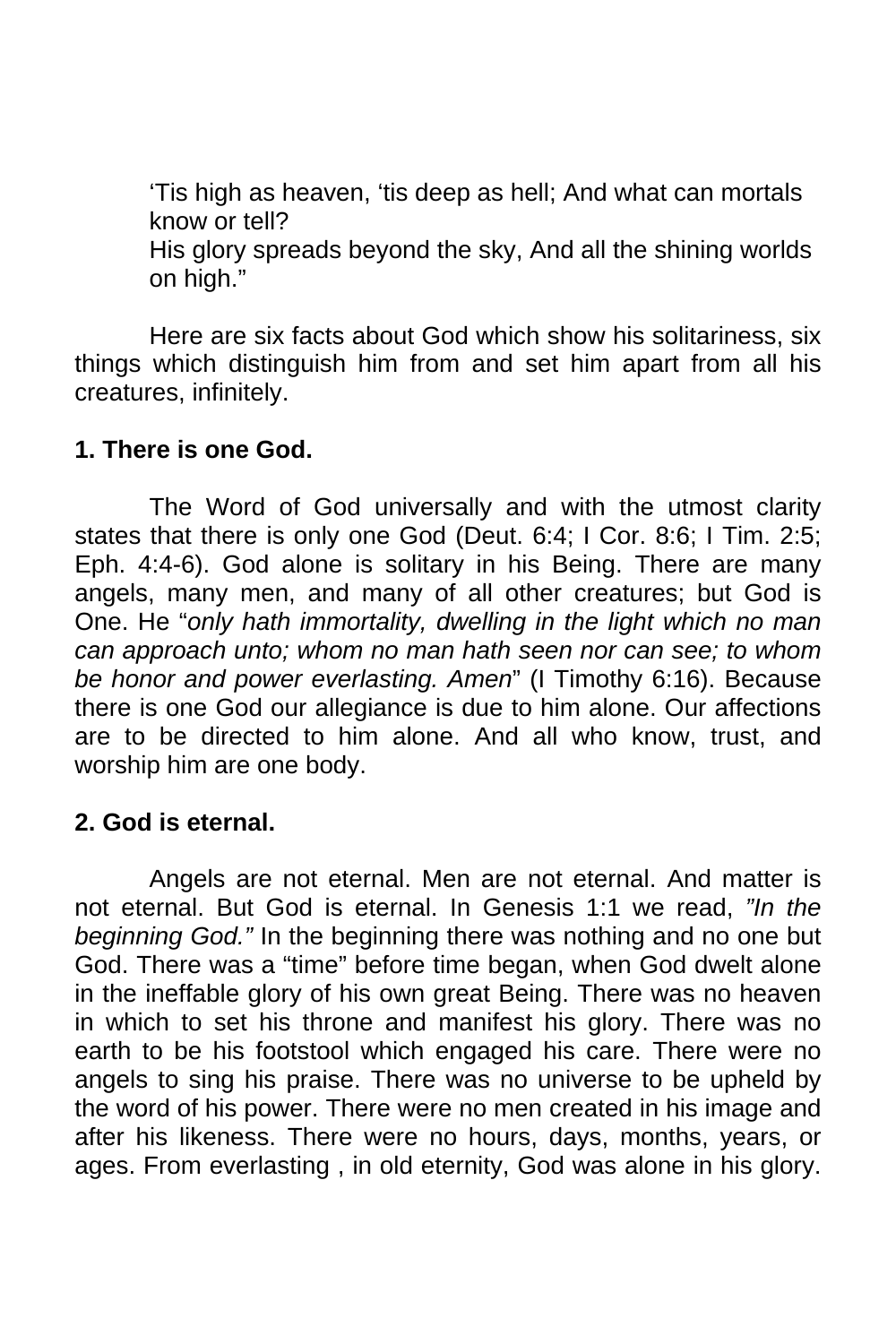He is the great "I Am," "the eternal God," who says, *"I live forever!"* The psalmist says of him, *"Thy throne is established of old; thou art from everlasting"* (Psa. 93:2). He is the first and the last, *"the high and lofty One that inhabiteth eternity*" (Isa. 57:15). This great God, who alone is eternal, is and must be the Creator of all things, the Possessor of all things, the Ruler of all things, and the Disposer of all things.

## **3. God is Spirit.**

 Our Lord Jesus Christ declares, *"God is a Spirit: and they that worship him must worship him in Spirit and in truth"* (John 4:24). That does not mean that God is one spirit among many, but that he is Spirit, without the limitations of a body. The Bible often ascribes to God terms such as *"the hand of the Lord," "the mouth of the Lord," "the eyes of the Lord, the arm of the Lord," and "the ear of the Lord."* But these terms are mere accommodations of language to help our puny brains understand the works of God. They are anthropomorphic terms, human terms to describe the works of the Lord. They do not, in any way, represent the nature and being of God.

 As you read the Bible you cannot fail to notice that never once were men given any kind of physical, visible, tangible representation of God's Being. Even under the types and shadows of the Old Testament age of ceremonial worship, nothing was given as a representation of God's Being. All the types and shadows of the law represented his work of redemption through Christ. But nothing represented God himself. Why? Because God is Spirit. He is the infinite, incomprehensible, invisible, immutable, omnipresent Spirit.

 Because God is Spirit, he expressly forbids every form of idolatry (Ex. 20:3-6). The first and second commandments forbid the acceptance of any other god or any intrusion of anyone or anything in our hearts in the place of God as the object of our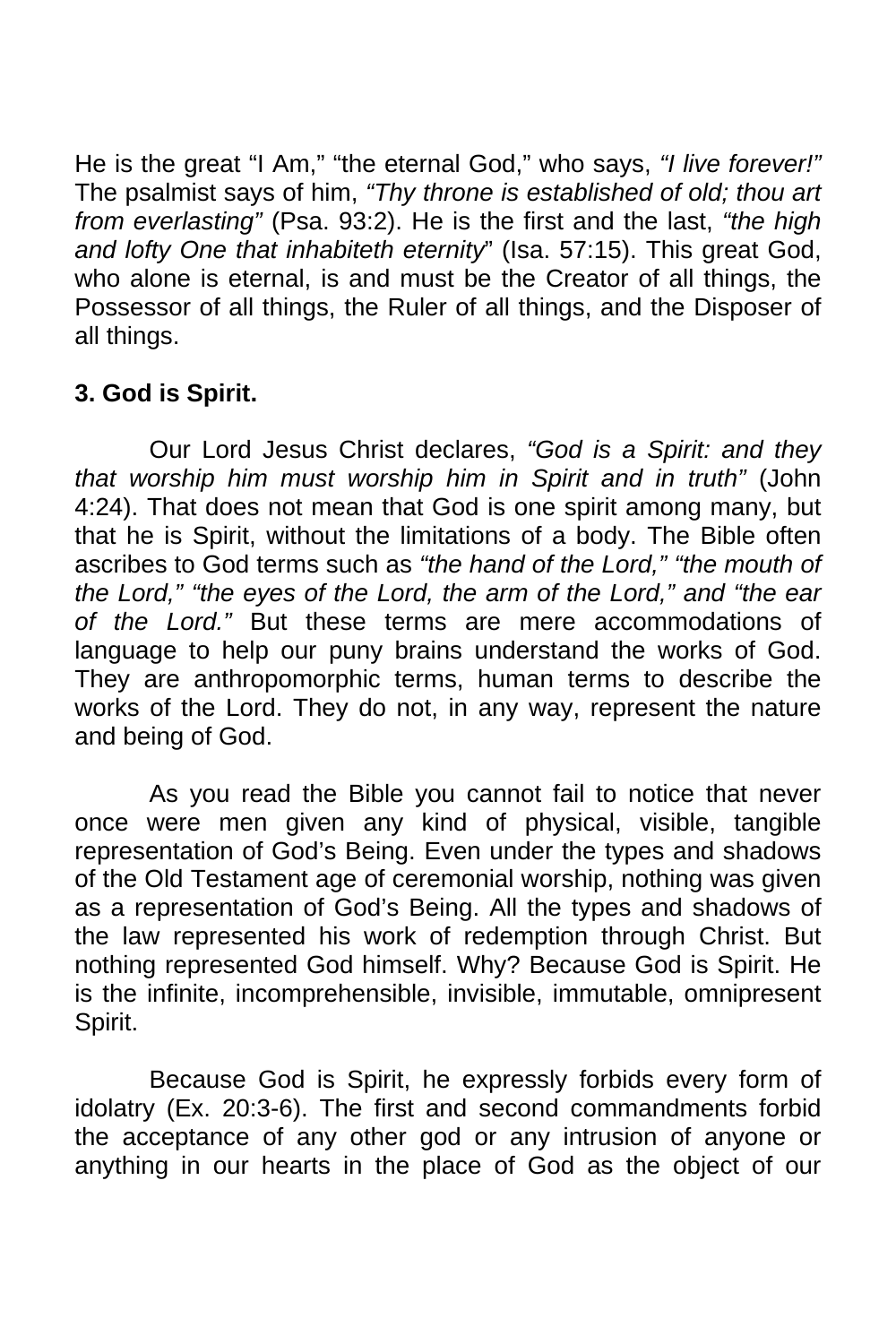affections or the ruler of our lives. These two commands also forbid the worship of God through the use of any image, the representation of God by anything visible, and the use of religious images, symbols or pictures (Pictures of Christ, crosses, crucifixes, religious relics, angelic forms, etc.). Do not look upon this as an extreme position. Those who make use of such religious symbols and emblems, who would be shocked to be charged with the practice of idolatry, only need to read II Kings 18:1-7 to see how serious this breach of God's law is.

 All true worship and service rendered to God must be spiritual, heart worship. It is not sufficient to come before God on bended knee, with prostrate body, or with words of praise. We must worship God in and by his Holy Spirit and with our spiritual nature, our souls, our hearts, our minds, and our wills True worship is heart worship (John 4:23-24; Phil. 3:3). We must worship God alone. We must worship him spiritually. We must worship God sincerely. And we must worship him in truth, in accordance with revealed truth. The doctrines of Scripture and the outward duties of public and private worship must never be neglected or altered (I Chron. 15:13); but the essence of worship must be found in the heart. Otherwise the outward acts of worship are an abomination to the Lord God (Isa. 1:10-15).

## **4. God is a trinity.**

 We worship one God in the trinity or tri-unity, of his sacred persons. We do not have three Gods. We worship one God, who subsists in three distinct persons, the Father, the Son, and the Holy Spirit. And these three persons are equal in all things. This is precisely what is stated in 1 John 5:7. *"For there are three that bear record in heaven, the Father, the Word, and the Holy Ghost: and these three are one."*

 From the very beginning God revealed that there are three persons in the Godhead. God the Father created all things through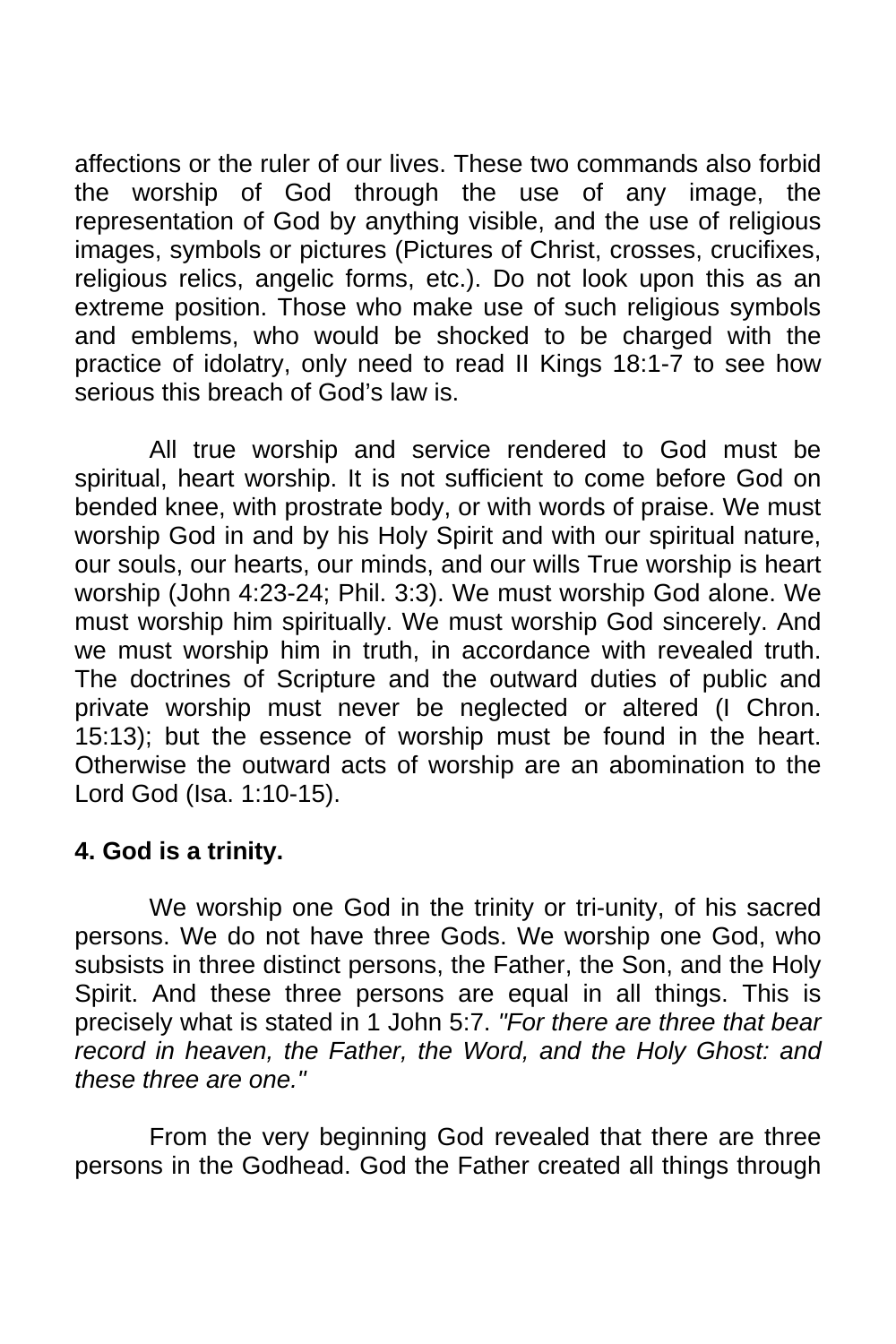his Son, the Word (Gen. 1:1, John 1:1-3). God the Spirit moved upon the face of the waters (Gen. 1:2). God said*, "Let us make man in our image and in our likeness"* (Gen. 1:26). And God promised to send his Son, the Seed of the woman, to redeem fallen man (Gen. 3:15).

 In the New Testament the doctrine of the Trinity is, as we have seen, expressly declared in 1 John 5:7; and it is frequently represented to us. When our Lord was baptized the Father spoke from heaven, the Son was immersed in the Jordan river, and the Holy Spirit descended upon him from heaven (Matt. 3:16-17). God's servants are commanded to administer the ordinance of baptism in the name of the Trinity. *"Go ye therefore, and teach all nations, baptizing them in the name of the Father, and of the Son, and of the Holy Ghost"* (Matt. 28:19). The apostolic benediction (II Cor. 13:14) pronounces the blessings of grace upon God's saints in the name of the triune God. Our Lord Jesus Christ himself plainly declares the trinity of persons in the Godhead (John 14:16). And all three persons in the Trinity are involved in the work of salvation. The salvation of God's elect was planned by God the Father, purchased by God the Son, and applied by God the Spirit (Eph. 1:3-14). The Word of God reveals one God in three persons. The Father is God (Rom. 1:7). The Son is God (Heb. 1:8). And the Holy Spirit is God (Acts 5:3-4). *"And these three are One."<sup>1</sup>*

## **5. God is independent and self-sufficient.**

 God is solitary in his Being, in his eternality, in his spirituality, and in his trinity. And God is solitary in his independence and self-

 $\mathbf{1}$ Though the Son is voluntarily subject to the Father (John 10:16-18), and the Spirit is voluntarily subject to the Son and the Father (John 14:16) in the covenant of redemption and grace, for the salvation of God's elect, there is no subordination of Persons in the Godhead.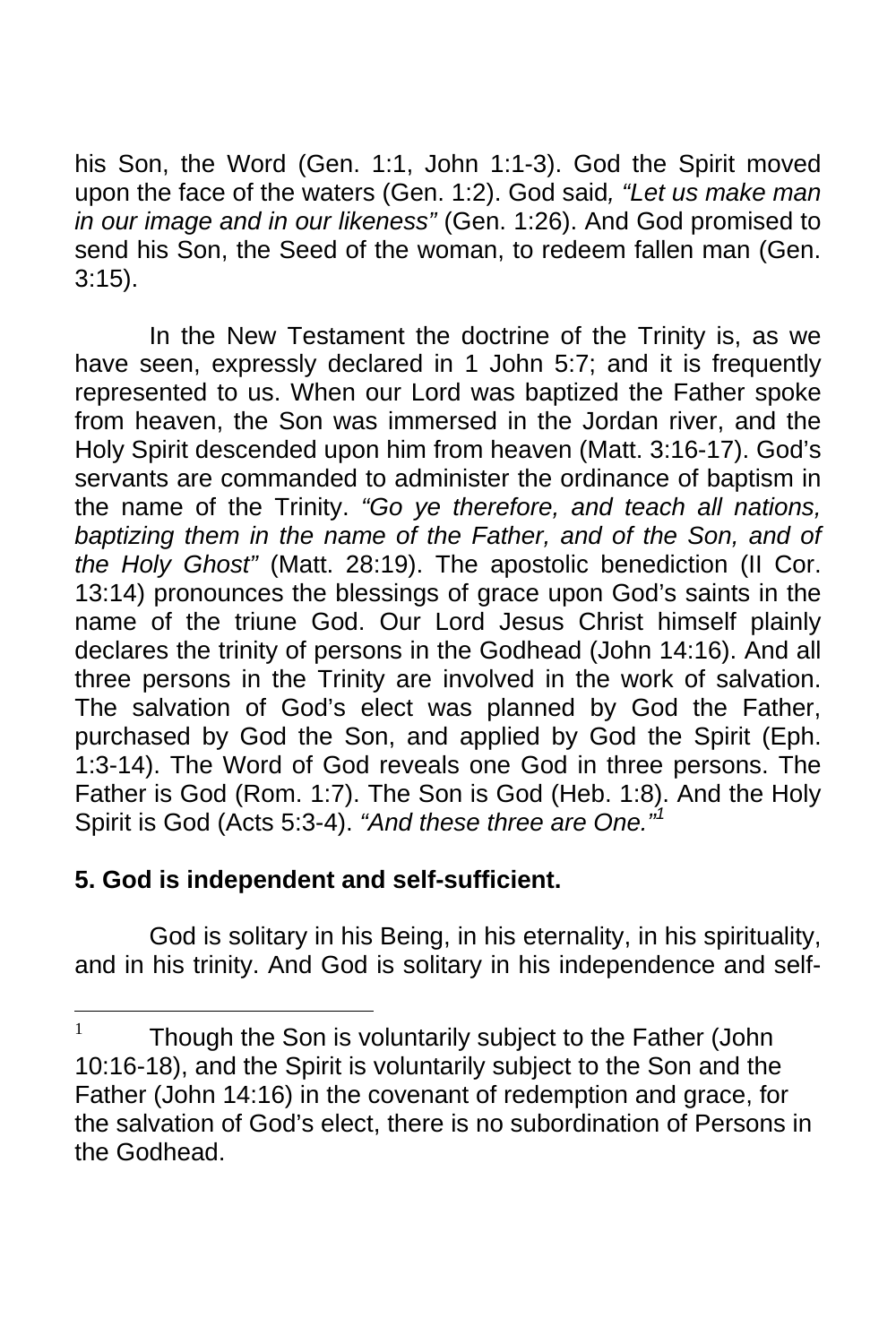sufficiency. God alone needs nothing. God does not need you, me, or anyone else. God needs nothing but himself. In old eternity, when God dwelt alone in the glory of his triune persons, he was self-contained and self-sufficient, in need of nothing. He needed nothing to make him happy, glorious, and complete. And he is still independent, self-sufficient, in need of nothing. The creation of the world added nothing to God. He is immutable. He changes not (Mal. 3:6; James 1:17). His essential glory could never be increased or diminished.

 God was under no constraint, obligation, or necessity to create the world. God who *"worketh all things after the counsel of his own will"* (Eph. 1:11), freely chose to create the world simply because it was his sovereign pleasure to do so. He created the world, not to get glory to himself, but to display and manifest his glory in it. God gains nothing from his creatures. Even the praises of redeemed sinners add nothing to the glory of his Being. Read Nehemiah 9:5. *"Stand up and bless the Lord, your God, forever and*  ever; and blessed be thy glorious name, which is exalted above all *blessing and praise."* Even the salvation of God's elect adds nothing to his solitary, self-sufficient glory. He predestinated his elect to eternal salvation to the praise of the glory of his grace, *"according to the good pleasure of his will"* (Eph. 1:5). He chose to save us, to show forth his glory in us (Eph. 2:7), but not that he might increase his glory (Psa. 16:2-3). We add nothing to him.

 I have often heard it said, "Because God is love there was a great vacuum in God's heart. He needed someone to love. Therefore he created man." That was not the case at all. *"God is love."* But there was from eternity a perfect self-sufficiency even in his love. The Father, Son, and Holy Spirit dwelt together in perfect love from everlasting. We gain everything from God; but God gains nothing from his creatures (Rom. 11:34-36). And if God gains nothing from man, then it is impossible for man to bring God into any obligation to him (Read Job 35:7-8). Every mercy, every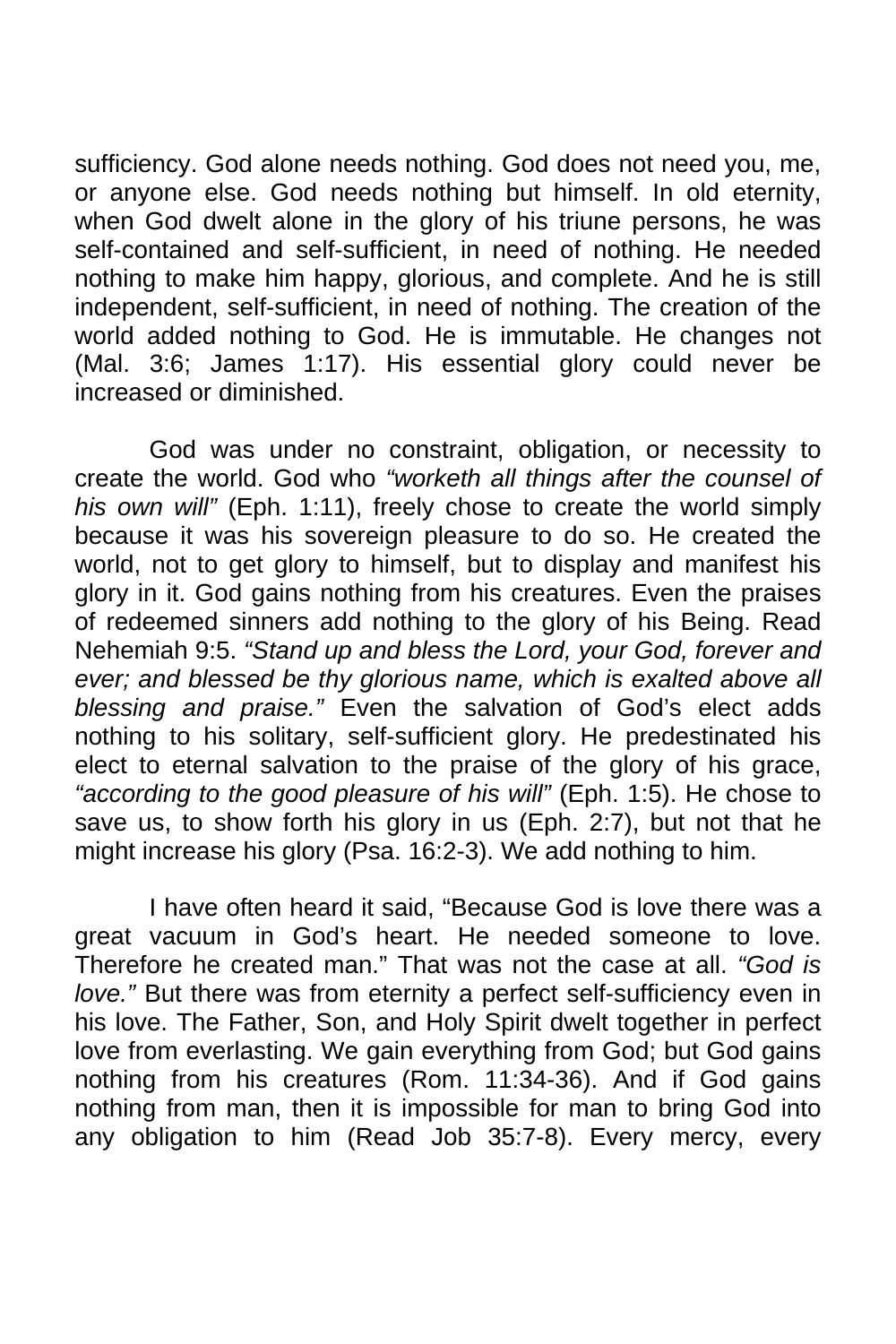blessing, every benefit we receive from the Almighty is a matter of his own free favor.

 By the same token, God loses nothing by the wickedness of his creatures (Job 35:6). As man can add nothing to God's glory, so man can never diminish God's glory. God made all things to show forth is glory, and all things shall serve their end (Rev. 4:11). The glory of his wisdom and power shall be seen in all creation and providence. The glory of his love and justice is seen in redemption. The glory of his mercy and grace is seen in the salvation of his elect. The glory of his truth and righteousness is seen in the eternal ruin of his enemies.

 The God of the Bible is so great that he is self-sufficient in the glory of his own holy Being. There was no vacuum in God's heart that had to be filled by man. Had it pleased him to do so, he might have dwelt alone in his solitary glory forever without making his glory known to any. All that we experience of his grace and goodness we experience because of his sovereign good pleasure alone (Psa. 115:3; 135:6).

 God is totally independent of his creatures and self-sufficient without us (Isa. 40:15-23; I Tim. 6:15-16). This is the God of the Bible. He is still, in this reprobate religious age, *"the unknown God"*  (Acts 17:23). Because he is unknown in this religious world, we seek to make him known. This is a God to be reverenced, worshipped, and adored. "He is solitary in his majesty, unique in his excellency, peerless in his perfections. He sustains all, but is himself independent of all. He gives to all, and is enriched by none" (A. W. Pink).

#### **6. This great, solitary God can only be known by revelation.**

 I have offered no arguments to prove the existence of God. That is not because arguments cannot be produced. God's being is a self-evident truth of creation and providence, so that all men and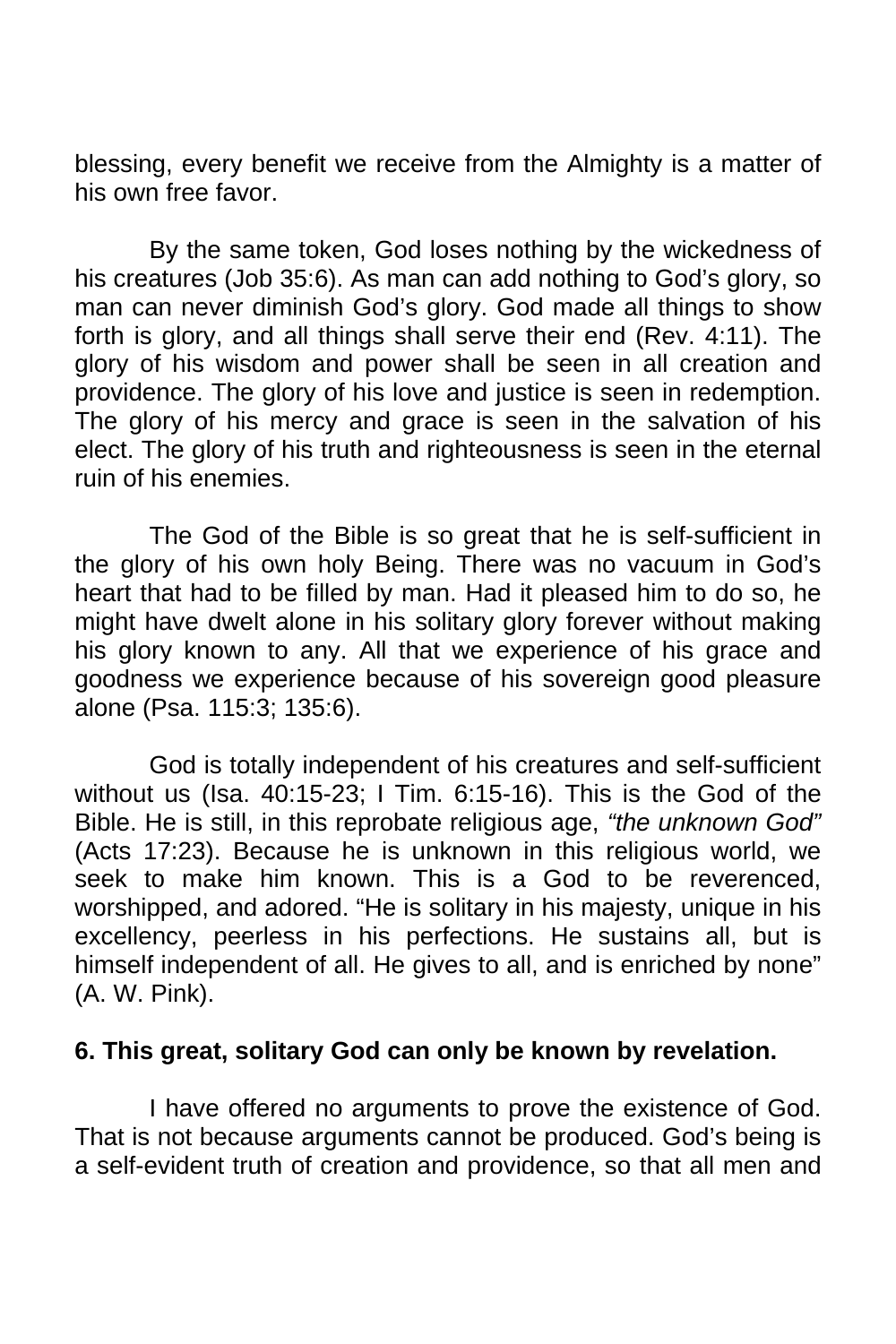women are without excuse before him (Rom. 1:20). But no man will ever come to know the living God by the light of nature (Job 11:7-8; 26:14). A savage might find a watch in the sand and conclude that there was a watchmaker; but he would never be able to know the watchmaker by looking at the watch. Even so, a man may know that there is a God by the light of nature; but he can never come to know God by the light of nature.

 God cannot be known by man, except as God is pleased to reveal himself to us (John 3:3; I Cor. 2:14). But God has been pleased to reveal himself to men. God has revealed himself to men in the person and work of the Lord Jesus Christ, his dear Son (John 1:18; Heb. 1:1-3). God has revealed himself to men in the inspired volume of Holy Scripture (II Tim. 3:15-17). God reveals himself to men through the preaching of the gospel (Rom. 1:16-17). Yet, no sinner will ever see and know the living God until he reveals himself in the sinner's heart by the irresistible grace and power of the Holy Spirit (II Cor. 4:6). Everything depends upon God! Even when we have been made to see and know the glory of God in the face of Jesus Christ, our spiritual knowledge, at best, is a fragmentary knowledge. We ever need to grow in the grace and knowledge of the Lord Jesus Christ. Knowing him, let us each seek grace that we *"might walk worthy of the Lord unto all pleasing, being fruitful in every good work, and increasing in the knowledge of God"* (Col. 1:10).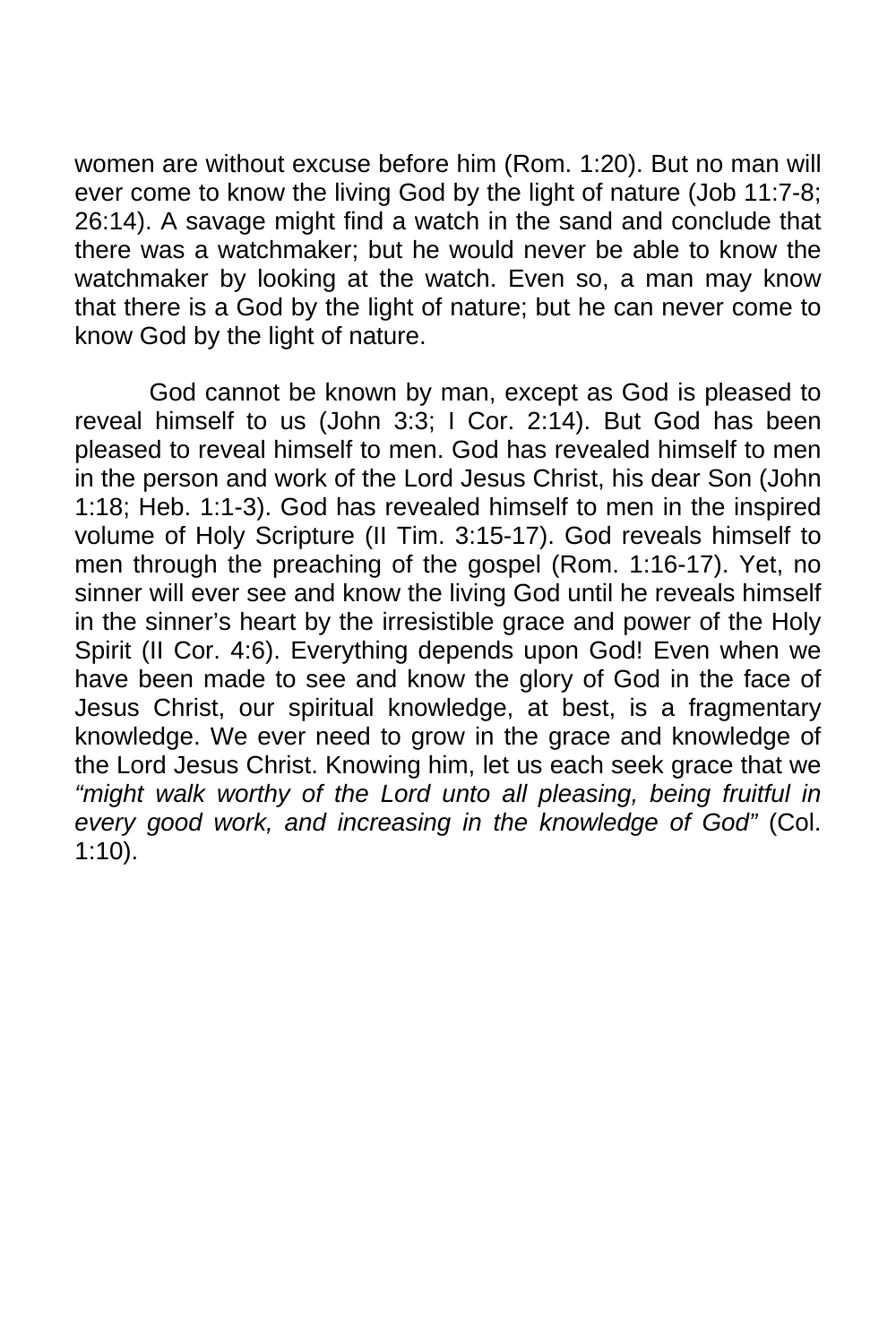#### **The Immutability of God**

*Malachi 3:6* 

 The Apostle James describes our God as "The Father of lights, with whom is no variableness, neither shadow of turning" (James 1:17). God himself declares, "I am the LORD, I change not; therefore ye sons of Jacob are not consumed."

How great that God must be who is unchanging and unchangeable! Nothing reaches God. Nothing touches God. Nothing affects God. Nothing moves God. Nothing changes God. God reaches all things; but nothing reaches him. God touches all things; but nothing touches him. God affects all things; but nothing affects him. God moves all things; but nothing moves him. God changes all things; but nothing changes him. God is immutable. Sitting upon his high and glorious throne, with the ease and serenity of total and absolute sovereignty, God looks down upon the heavens, down upon the angels, down upon the earth, down upon men, the worms of the earth, down upon hell, the fallen angels, and satan himself, and declares, *"I am the LORD, I change not!"* 

Satan led a revolt against his throne; but God changes not. Sin entered into the world; but God changes not. Nations rise and nations fall; but God changes not. The heavens and the earth shall vanish away; but God changes not. A new heaven and a new earth shall be made; but God changes not. God's elect shall enter into the bliss of eternal glory, and the damned shall be cast into hell forever; but God changes not. God alone is unaffected. God alone is immutable. God alone never changes.

Swift to its close ebbs out life's little day, Earth's joys grow dim, its glories pass away;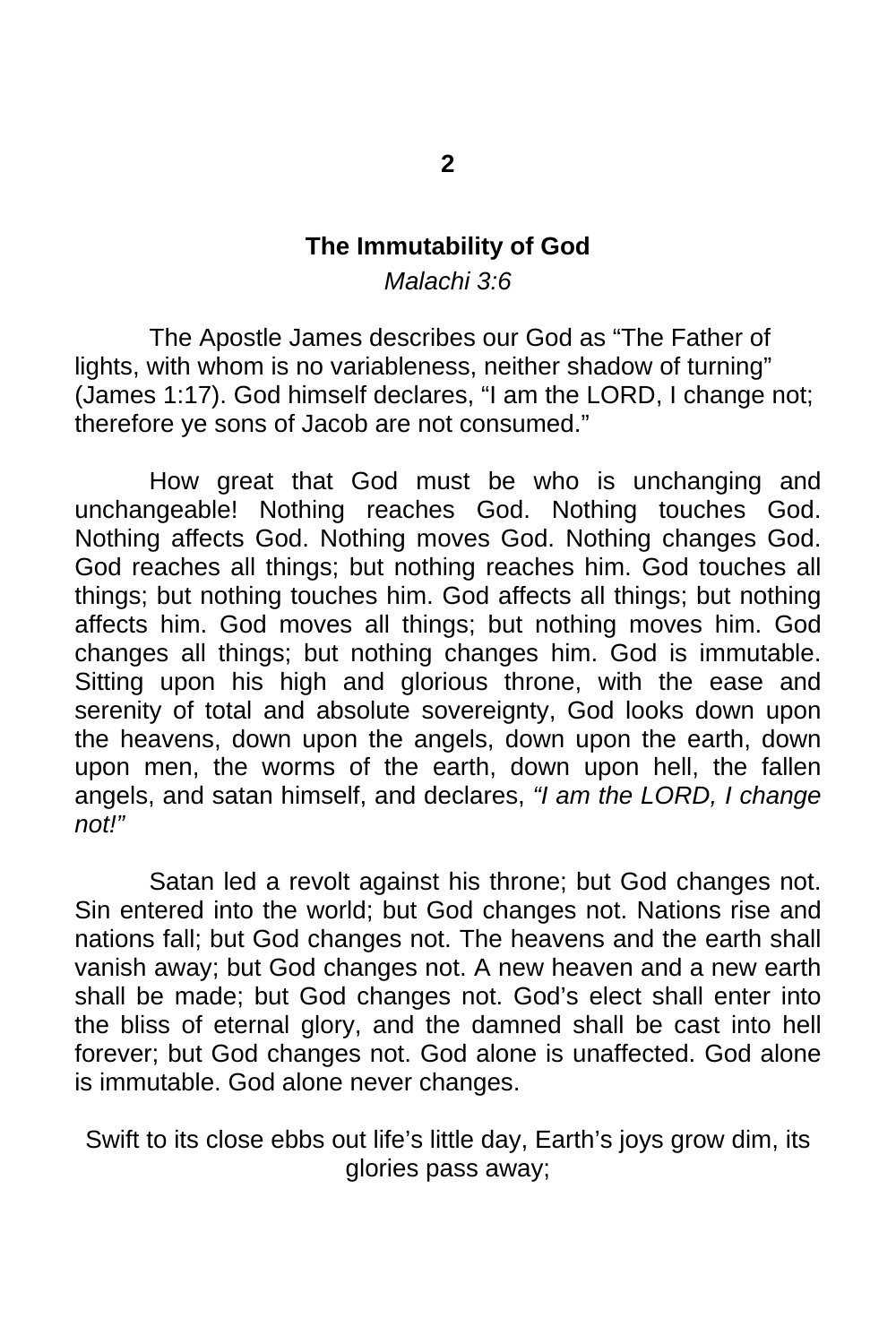Change and decay all around me I see - O thou who changest not, abide with me.

Immutability belongs to God alone. This world is not immutable. You and I are not immutable. *"Man, at his best estate, is altogether vanity."* "God alone is, in and of himself, immutable" (John Gill).

## **GOD IS IMMUTABLE IN THE ESSENCE OF HIS BEING.**

God is the eternal, infinite Spirit. He cannot change or be changed by anything. He who says, *"I AM THAT I AM"* (Ex. 3:15), can never experience change. He is immutable. I realize that it is far easier for a man to say what God is not than it is for him to say what God is. But, of this you may be certain, whatever God is in the essence of his Being, he cannot change (Psa. 102:25-27). He is the same yesterday, and today, and forever.

 **Eternality** will not permit change.

That which is eternal must of necessity be. And that which necessarily exists from eternity can never be changed. God is eternal. He is the only Being who is without cause. He is, because he is. Therefore, he cannot change or be changed.

**Perfection** will not permit change.

Perfection cannot be increased or diminished. God who is perfect cannot change for the better, because he is perfect already. He cannot change for the worse, for that would make him imperfect. Though God created the world, he never changed. It was his will to create from eternity. Creative power was in him from eternity. And the creation of the world has had no effect upon him. When the deed was done, God remained the same. God underwent no change even when the Godhead was united to manhood in the incarnation of Christ (Isa. 9:6). When the Son of God assumed our nature God did not become a man and man did not become God. Godhead and manhood were united in one glorious Person, the Lord Jesus Christ, for the salvation of God's elect. Be sure you understand this. Our faith is in, and we who believe on the Lord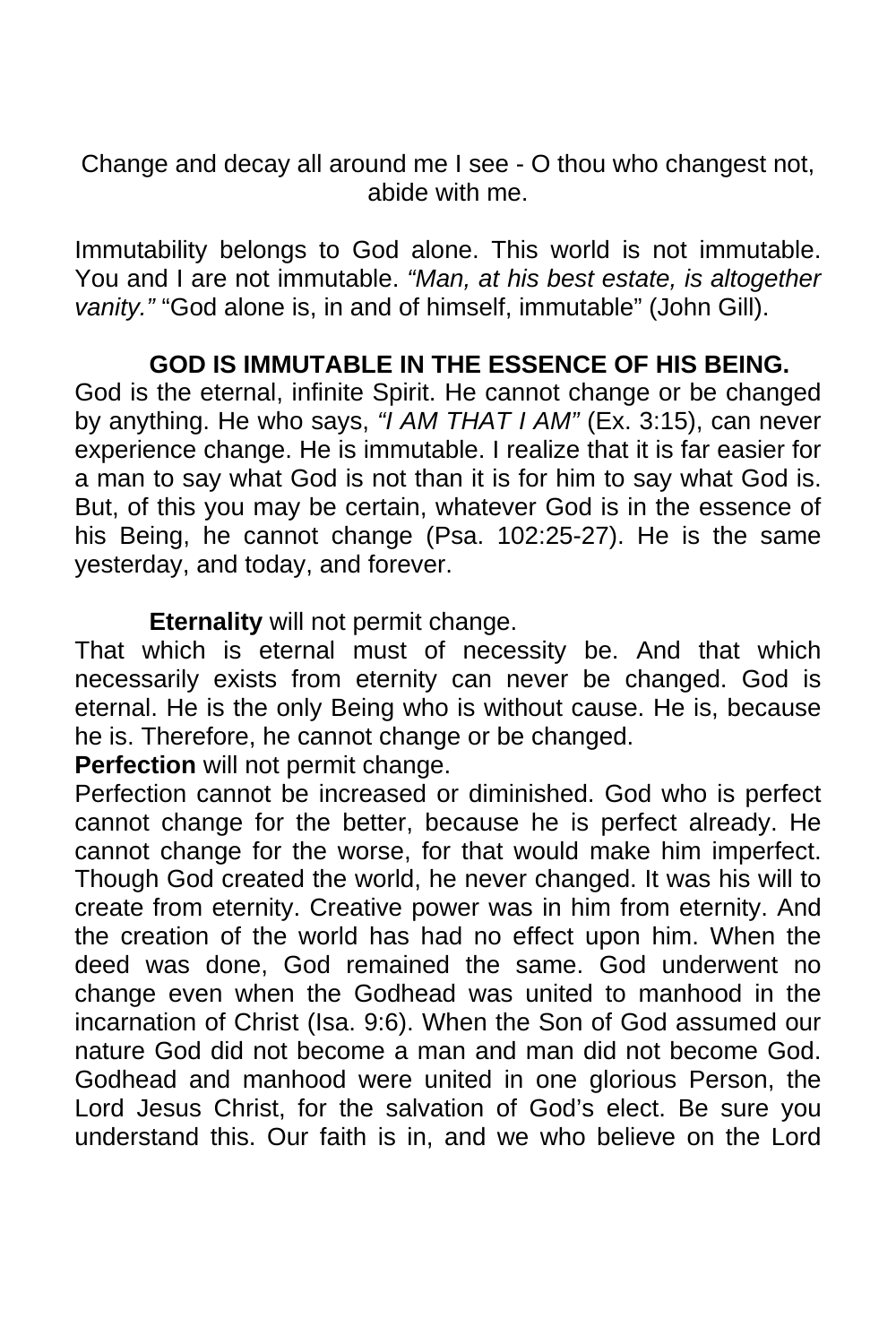Jesus Christ have committed our souls to, the holy Lord God who is perpetually the same. He is immutable in the essence of his Being.

 **GOD IS IMMUTABLE IN THE PERFECTIONS OF HIS NATURE.** We are studying the attributes of God, those perfections of the Divine character which are essential to his Being as God. In all the attributes of his nature God is immutable. The **power** of God is immutable. It is never exhausted, or even slightly diminished. The **knowledge** of God is immutable. God has never learned anything. And he has never forgotten anything. We rejoice to hear him say, *"Their sins and iniquities will I remember no more."* But that is a revelation of his grace, not a description of his omniscience. And that non-remembrance of his people's sins was an act of eternal grace. The **goodness** of God is immutable. God's goodness extends to all his creatures. The earth is full of the goodness of the Lord. But God's goodness is never in short supply. It is immutably abundant. The **faithfulness** of God is immutable. His faithfulness never fails! Though we believe not, *"He abideth faithful."* God is ever faithful in all things to his people, to his purposes, to his promises, to himself, and to his Son. The glorious **holiness** of God is immutable. God's holiness is never tarnished. He is the immutably just and righteous one. His holiness is always illustriously the same. Satan has not tarnished it. Man has not tarnished it. Grace has not tarnished it. In the forgiveness of sin God remains perfectly just and holy. Through the sacrifice of Christ he is able to be both just and the Justifier of all who believe the gospel (Rom. 3:24-26). His holiness is not tarnished in the forgiveness of sins because his justice has been satisfied by the blood of his own dear Son.

#### **GOD IS IMMUTABLE IN HIS PURPOSES AND DECREES.**

"There is a purpose for everything, and a time for that purpose. God has determined all that ever was, is, or shall be" (John Gill). All that comes to pass comes to pass according to the counsel and decree of God. And his counsel, his purpose, his decree is immutable (Heb. 6:17; Eph. 1:11; Rom. 11:36; Prov. 16:4). The purposes of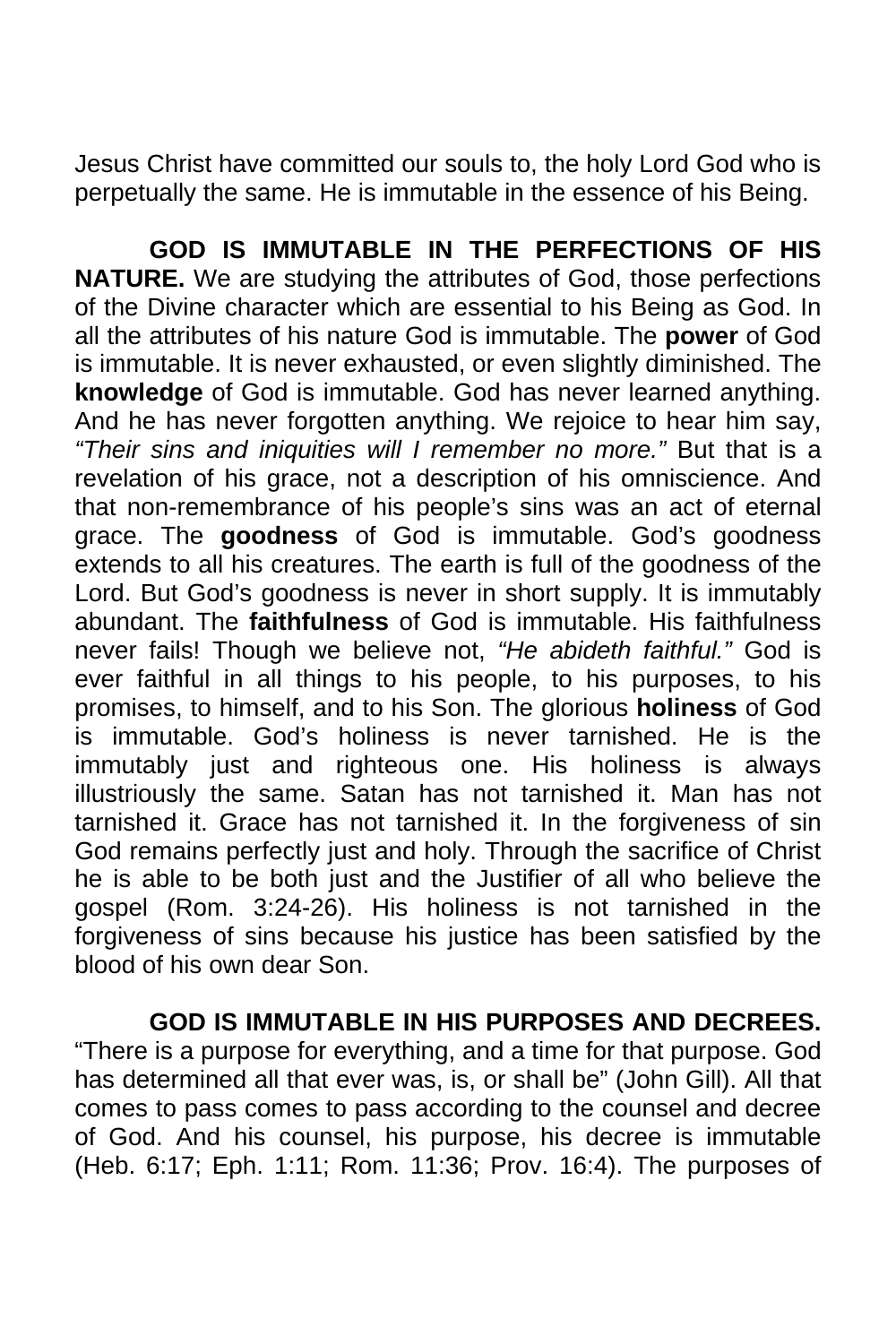God are always executed. They are never frustrated. It does not lie within the realm of created power to frustrate the purpose of the Creator. *"The counsel of the Lord stands forever"* (Psa. 33:11; Prov. 19:21; Isa. 14:24, 27; 46:10). **God's purposes are in himself**  (Eph. 1:9). That which God has purposed in himself cannot change until he changes. And he cannot change until he ceases to be God. And that cannot be. **God's purposes and decrees are eternal**  ((Eph. 3:11; Rom. 8:28-30). No new thoughts arise in his mind. No new resolutions are formed in his heart. No new decrees come forth from his lips. His counsels are of old, from everlasting. $2^2$ 

 Foolish men imagine that because God appears in their eyes to change that he actually has changed. A moment's thought should prevent anyone from such a low view of the Almighty. Nothing unforeseen can ever arise to make him change his mind. He is able to perform what he has purposed. Changes in providence do not imply any change in God (Job 23:10-14). God's immutability is not inconsistent with the prayers of his people. When he answers prayer in such a way that a change in his purpose appears to have occurred (As in the case of Hezekiah), knowing that prayer will never change God's purpose (Jer. 15:1), we realize that our prayers also were ordained of him for the accomplishment of his purpose. Prayer is one instrument by which God accomplishes his purpose (Ezek. 36:36-37; II Sam. 7:25-27).

 **GOD IS IMMUTABLE IN HIS LOVE TOWARD HIS ELECT**  (Jer. 31:3; John 13:1). God's love is like himself. It is the same yesterday, and today, and forever. *"God is love."* And God's love for his elect is without beginning, without cause, without limitation, without change, and without end. Though God's elect fell in Adam, his love never changed. Though we lived long in sin, God's love never changed (Ezek. 16:6-8; Eph. 2:4-5; Tit. 3:3-5). Though we often sin against him, God's love never changes. He hides his face

 $\overline{a}$ 

Note: God's purposes and decrees are called his counsel because they are wisely and deliberately formed. Yet. We must never imagine that his counsels are like the counsels of men. God sees and knows all things at once. He declares the end from the beginning.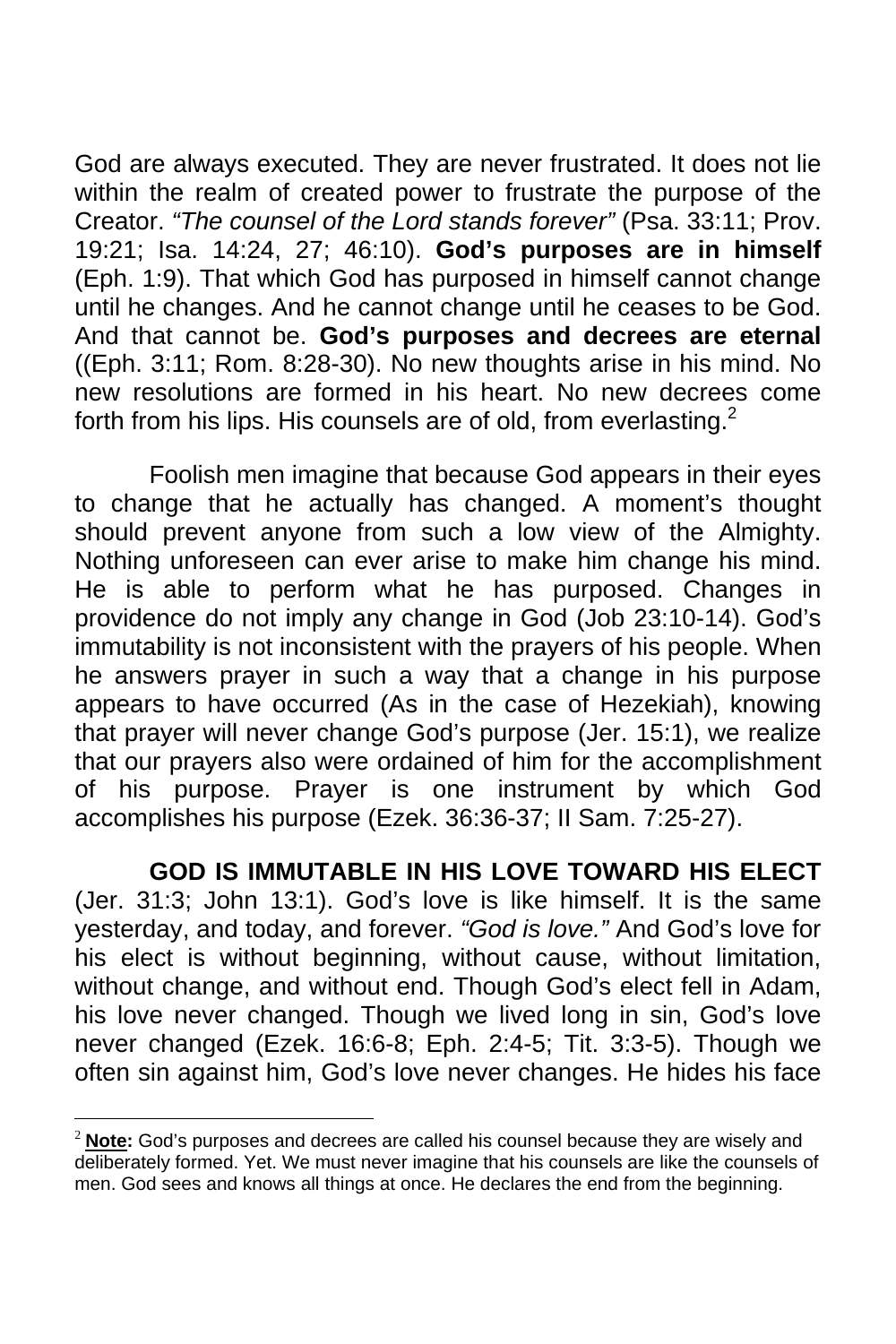from us; but he does not cease to love us (Isa. 54:7-10). He afflicts us; but he does not cease to love us (Heb. 12:6-11).

 **GOD IS IMMUTABLE IN THE PROMISES OF HIS COVENANT** (II Cor. 1:20). The everlasting covenant of grace was made with Christ before the world began. And it stands fast with him. All the blessings of the covenant are called *"sure mercies."* They flow to us from the free and sovereign grace of God through Christ. And they cannot be reversed (Rom. 11:29). The Lord God has promised his elect all the blessings of grace and glory in that covenant ordered in all things and sure (Eph. 1:3-14). And all those blessings, in all their total fullness shall be given to and possessed by every chosen sinner. We are assured of this by many things; but none inspire more confidence than the fact that our God is immutable. He will never take away his gifts of grace. He will never charge his own elect with sin. He will never cease his own to cherish! Here is solid comfort for our souls (Isa. 54:10). Our God does not change and cannot be changed. Here is the foundation for faith (Mic. 7:18-20 - *"He delighteth in mercy!").* Our God does not change and cannot be changed. Here is a great encouragement for prayer (I John 5:14). Our God does not change and cannot be changed. Here is terror for you who will not seek God's mercy. God says, *"I will deal in fury: mine eye shall not spare, neither will I have pity: and though they cry in mine ears with a loud voice, yet will I not hear them"* (Ezek. 8:18). He does not change. Here is assurance and security for every believer. Our God does not change and cannot be changed. He declares, *"I am the LORD, I change not, therefore ye sons of Jacob are not consumed."*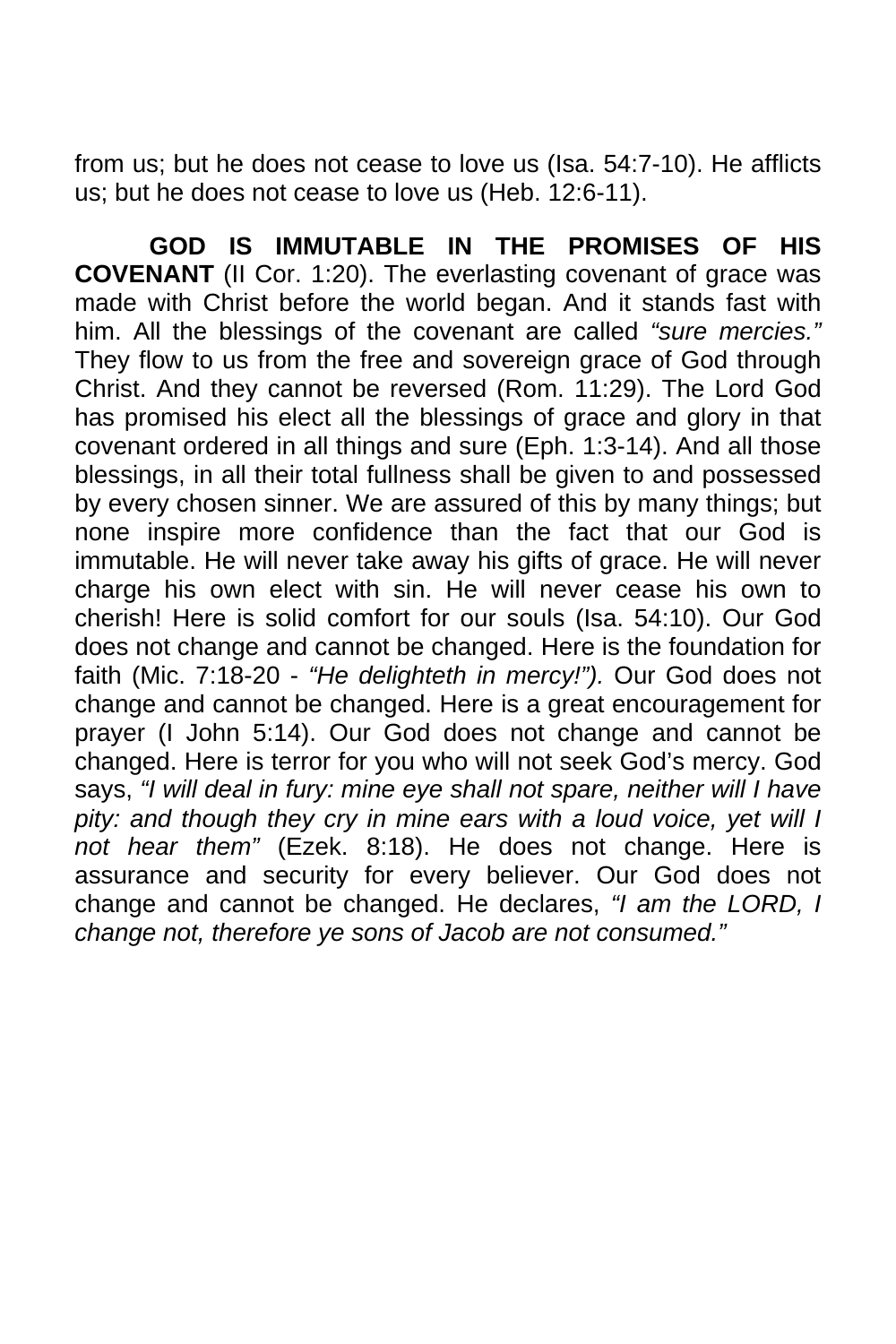#### **THE ATTRIBUTES OF GOD Lesson #3**

#### **The Sovereignty of God**

*Psalm 135:6* 

*"Whatsoever the LORD pleased, that did he in heaven, and in earth, in the seas, and in all deep places."* With these words David declares the sovereignty of God and calls for us to make him alone the object of our faith, worship, and praise.

 There is no attribute of God more comforting and delightful to his children than his great and glorious sovereignty. Under the most adverse circumstances, in the most severe troubles, and when enduring the most heavy trials, we rejoice to know that our God has sovereignly ordained our afflictions, that he sovereignly overrules them, and that he sovereignly sanctifies them to our good and his own glory. Every believer rejoices in the sovereignty of God. There is no truth of Holy Scripture for which we must more earnestly contend than God's dominion over all creation, his sovereignty over all the works of his hands, the supremacy of his throne and his right to sit upon it.

 God's saints rejoice to hear him say, *"Is it not lawful for me to do what I will with mine own?"* (Matt. 20:15). Nothing is more comforting to God's saints in this world than the knowledge of the fact that *"Our God is in the heavens: he hath done whatsoever he hath pleased"* (Ps. 115:3). Believers rejoice in God's sovereignty. Yet there is nothing revealed in the Bible that is more despised by worldlings and self-righteous religionists. Natural, unregenerate, unbelieving men and women are happy enough to have God everywhere, except upon the throne of total, universal sovereignty. They are happy to have God in his workshop, creating the world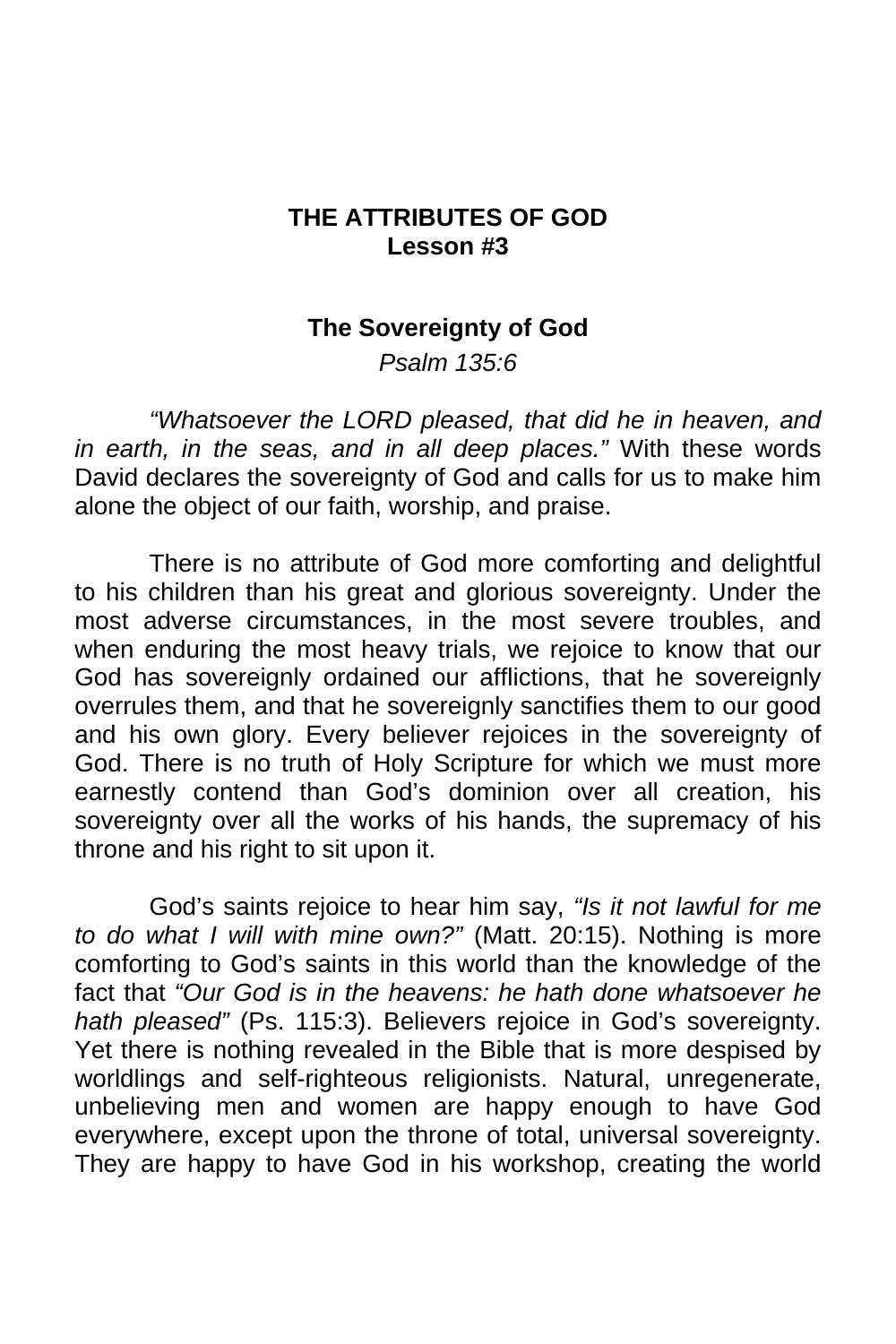and naming the stars. They are glad to have God in the hospital to heal the sick. They are pleased to have God in trouble, to calm the raging seas of life. And they are delighted to have God in the funeral parlor to ease them of pain and sorrow. But God upon his throne is, to the unregenerate man, the most contemptible thing in the world. And anyone who asserts that it is God's right to do what he will with his own, to dispose of his creatures as he sees fit, and save whom he will, will be hissed at, despised, and cursed by this religious generation. Be that as it may, it is God upon the throne whom we love, trust, and worship. And it is God upon the throne to whom we are obliged to bear witness among the idolatrous people of the world (Isa. 44:8).

**Total, absolute, universal sovereignty is an attribute of God as essential to his Being as perfect holiness.** A God who is not sovereign is as much a contradiction as a God who is not holy, eternal, and immutable. A God who is not sovereign is no God at all. And if the god you worship is not totally sovereign, you are a pagan, and your religion is idolatry. You would be just as well off to worship a statue of Mary, a totem pole, a spider, or the devil himself as to worship a god who lacks the attribute of total sovereignty over all things.

 In one of his letters to the learned and scholarly Erasmus, Martin Luther said, "Your thoughts of God are too human." No doubt Erasmus resented the remark. But it exposed the heart of his heretical theology. And it exposes the heart of all false religion. I lay this charge against the preachers of our day and against the people who hear them, follow them, and support them - Their thoughts of God are too human. I know the seriousness of the charge; but it must be made. The God of the Bible is virtually unknown in this religious generation.

 God's charge against apostate Israel was, *"Thou thoughtest that I was altogether such an one as thyself"* (Psa. 50:21), and that is his indictment against the religious world of our day. Men today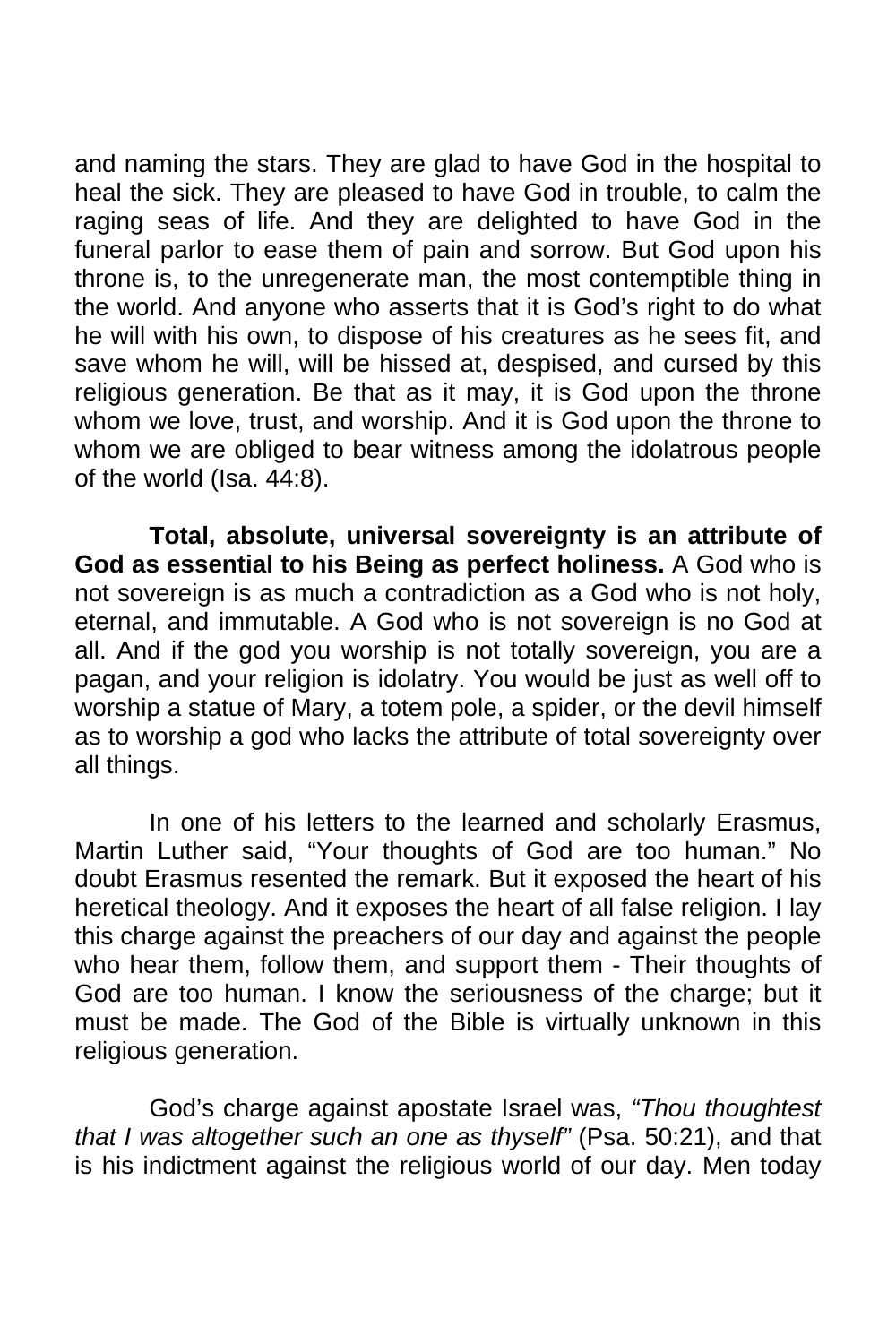imagine that God is moved by sentiment, rather than by the determination of his sovereign will. They talk about omnipotence, but imagine that it is such an idle fiction that satan can thwart the power of God. They think that if God has a plan, it must, like the plans of men, be subject to constant change. They tell us that whatever power God does possess must be limited, lest he violate man's free-will and make him a robot. The grace of God is thought by most people to be nothing more than a helpless, frustrated desire in God to save men. The precious sin-atoning blood of Christ is thought by most to be a waste, shed in vain for many. And the invincible, saving power of the Holy Spirit is reduced by most to a gentle offer of grace which men may easily resist.

 The god of this generation no more resembles the Sovereign Lord of heaven and earth than a flickering candle resembles the mid-day sun. The god of modern religion is nothing but an idol, the invention of men, the figment of human imagination. Pagans in the dark ages used to carve their gods out of wood and stone and overlay them with silver and gold. Today, in these much darker days, pagans inside the church carve their god out of their own carnal imaginations. Either God is totally sovereign or he is not God at all.

 In reality, the religionists of our day are atheists, for there is no possible alternative between a God who is absolutely sovereign and no God at all. A god whose will can be resisted, whose purpose can be frustrated, whose power can be thwarted, whose grace can be nullified, whose work can be overturned, has no title to Deity. Such a god is not a fit object of worship. Such a puny, pigmy god merits nothing but contempt!

 When I assert that God is sovereign, I am simply declaring that God is God. He is the most High, Lord of heaven and earth, overall, blessed forever. He is subject to none. And he is influenced by none. God is absolutely independent of and sovereign over all his creatures. He does as he pleases, only as he pleases, and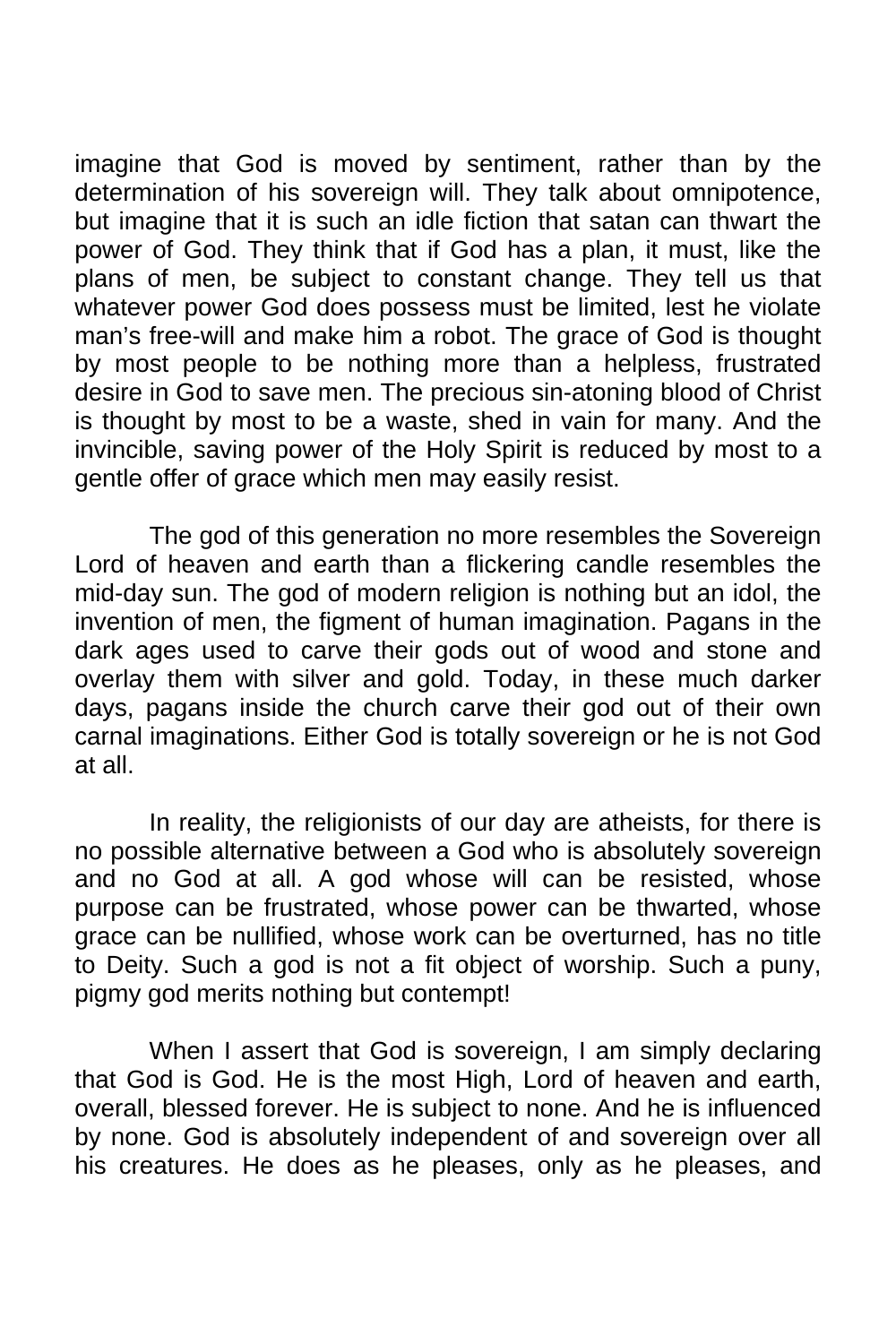always as he pleases. None can thwart him. None can resist him. None can change him. None can stop him. None can hinder him. He declares, *"My counsel shall stand, and I will do all my pleasure"*  (Isa. 46:10). *"He doeth according to his will in the army of heaven, and among the inhabitants of the earth, and none can stay his hand, or say unto him, What doest thou?"* (Dan. 4:35). Divine sovereignty means that God sits upon the throne of universal dominion, directing all things, ruling all things, and working all things *"after the counsel of his own will"* (Eph. 1:11).

 When writing a brief article about the sovereignty of God, the greatest difficulty is deciding what omit. This is a subject about which hundreds of books have been written, and yet *"the half hath not been told."* Divine sovereignty is not some isolated doctrine, taught in a few verses of Scripture. This fundamental, essential attribute of God is revealed upon every page of Inspiration. But in this study we will limit our thoughts to five revelations of the sovereignty of God. Here are five things which manifestly and irrefutably reveal the sovereignty of God.

 **GOD'S SOVEREIGNTY IS IRREFUTABLY REVEALED IN HIS ETERNAL PREDESTINATION OF ALL THINGS.** Does the Bible teach predestination? Of course it does! God chose some of Adam's race from eternity as the objects of his saving grace and predestinated those elect ones to be conformed to the image of his dear Son (Rom. 8:28-29). Before the world began God sovereignly determined that he would save some, who they would be, and how he would save them. He determined to save his elect by the substitutionary work of Christ by redemption, regeneration, and resurrection. The Lord God even ordained the time, place, circumstances, and means by which he would call out his chosen (Ezek. 16:6-8). And, having determined these things, he infallibly secured his eternal purpose of grace by sovereign predestination. God predestinated everything from eternity that comes to pass in time to secure the salvation of his elect (Eph. 1:3-6, 11). *"All things are of God"* (II Cor. 5:18). Eternal election marked the house into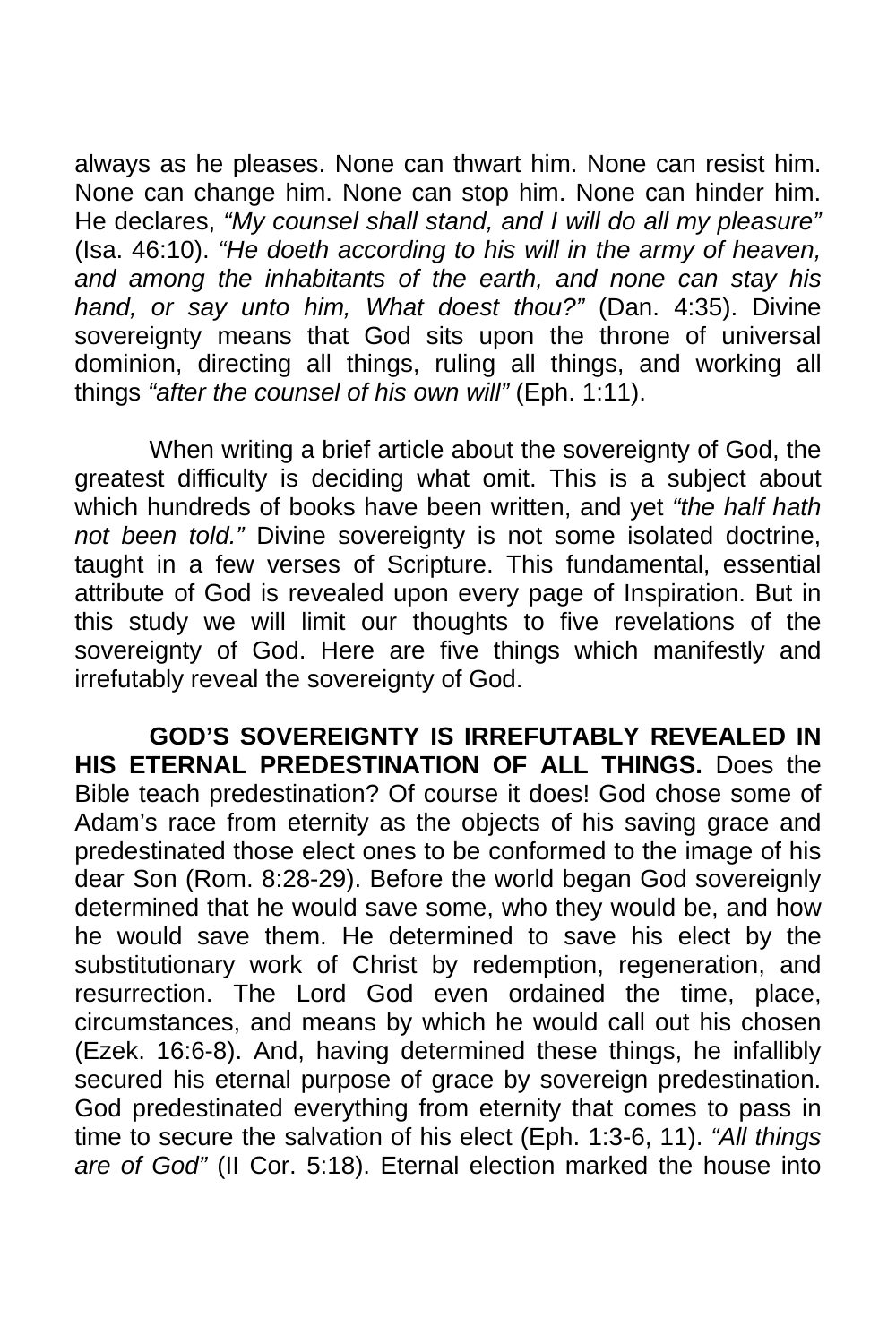which God's saving grace must come. Divine predestination marked the path upon which grace must come. And sovereign providence led grace down the path to the house at the time of love. When the appointed time of love had come, the Son of God *"must needs go through Samaria"* (John 4:4), because a chosen sinner was there who must be saved at the hour appointed.

 **NO ONE CAN REASONABLY DENY THE REVELATION OF GOD'S SOVEREIGNTY IN HIS MARVELOUS WORK OF CREATION** (Gen. 1:1; Rev. 4:11). Nothing moved God to create, except his own sovereign will. What could move him when there was nothing but God himself? Truly, *"The heavens declare the glory of God"* (Psa. 19:1-4). God created the heavens and the earth as a stage upon which to work out his purpose of grace (Psa. 8:1- 9). He created the angelic host to be ministering spirits to those who shall be the heirs of salvation (Heb. 1:14). The Lord God created the sun, the moon, and the stars for the benefit of man. He created all plants and animals to provide food, comfort, and pleasure for man. At last, God created man in his own image and after his own likeness that he might show forth the glory of his grace in man.

Adam was created in the image of Christ, our eternal Surety and Substitute, who was appointed to come as the image of the invisible God (Gen. 1:26; Heb. 1:3). He was created in conditional holiness. Adam was permitted to fall and we all fell in him according to the divine decree (Gen. 2:17), that we might be raised to life again in Christ the second Adam (Rom. 5:12-19; I Cor. 15:21-22).

 **GOD'S SOVEREIGNTY IS DISPLAYED IN ALL THE WORKS OF HIS DAILY PROVIDENCE** (Rom. 8:28; 11:36). In divine providence, God almighty sovereignly accomplishes his eternal purpose of grace in predestination. Carefully read Revelation 5:1-10 and 10:1-11. The Lamb presented in those passages is Christ. The book is God's purpose of predestination.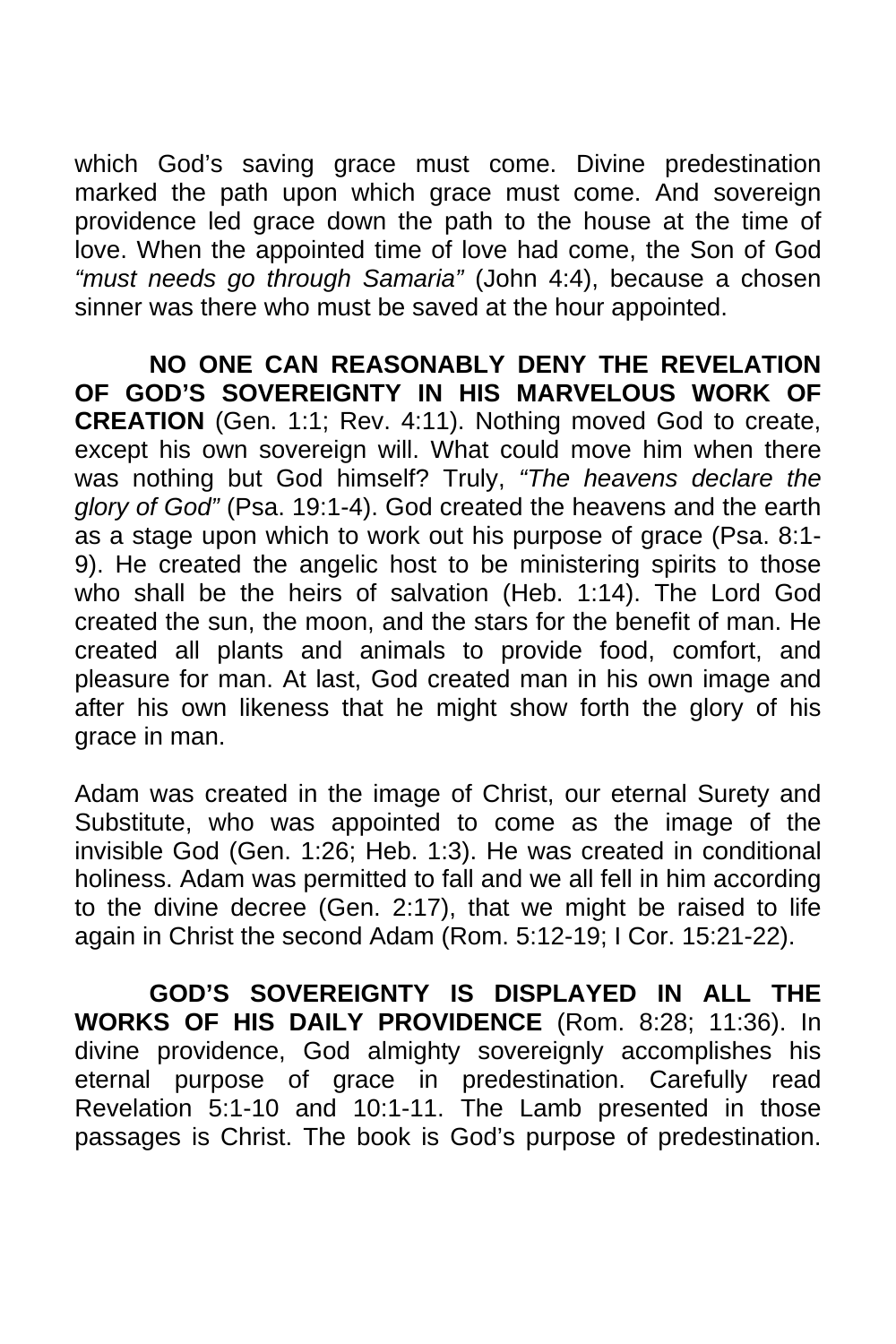Christ, the Lamb of God, is portrayed as one who rules all things in providence by the book of God's predestination.

**God's sovereign rule of providence extends to all his creatures.** Inanimate matter, irrational creatures, all things in this world perform their Maker's bidding. At his pleasure the waters of the Red Sea divided (Ex. 14), the earth opened up her mouth to swallow his enemies (Num. 14), the sun stood still (Josh. 10), the sun went backward ten degrees on the sundial of Ahaz (II Kings 20:11). Once, he even made an ax head float (II Kings 6:6), ravens carried food to his prophet (I Kings 17), lions were tamed for his servant Daniel (Dan. 6), and the fire refused to burn his faithful servants, when they were cast into the fiery furnace (Dan. 3).

**God's rule of providence extends to the wills and actions and words, even of wicked men.** He kept Abimelech from adultery with Sarah (Gen. 20:2-6). He kept the Canaanites from desiring the possessions of Israel, when they went to worship him (Ex. 34:23-24). The king's heart, every king's heart, is in the hands of the Lord. He turns it as he will (Prov. 21:1). Shemei was sent of God to curse David (II Sam. 16:10). The wrath of man praises our God; and the remainder of wrath that is man, which God has not ordained for his praise, he restrains (Psa. 76:10).

## **The object of God's providence, the object of god in all that he does, or allows to be done, is threefold.**

- 1. The salvation of his elect (Rom. 8:28-30).
- 2. The eternal, spiritual good of all his people.
- 3. The glory of his own great name (Eph. 1:6, 12, 14).

Here is a resting place for every believer's troubled heart. Neither satan, nor the demons of hell, nor men, nor sickness, nor war, nor pestilence, nor the whirlwind is beyond the reach of God's sovereign throne (Isa. 40:9-31).

## **GOD'S INDISPUTABLE SOVEREIGNTY IS CONSPICUOUSLY REVEALED IN THE SALVATION OF SINNERS BY HIS**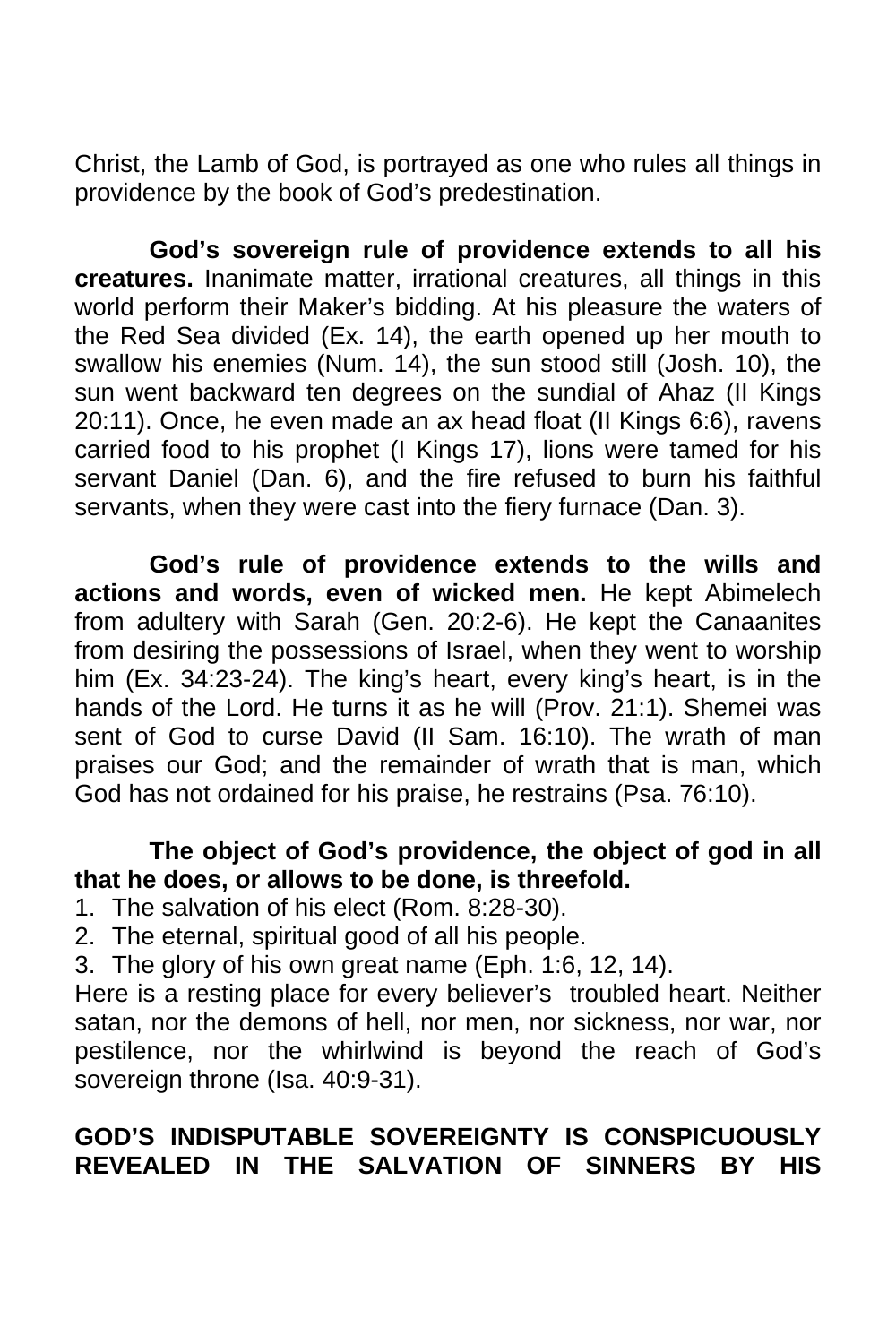**ALMIGHTY GRACE** (Rom. 9:8-24). I defy any man who denies God's total and absolute sovereignty to give an honest exposition of Romans chapter nine. Here it is plainly stated that God chose to save some, but not all. He gave Christ to die for some, but not all (John 10:11, 14, 26). Christ prays and makes intercession for some, but not all (John 17:9, 20). He sends his gospel to some, but not all (Acts 16:7). He gives his Spirit to some, but not all (Rom. 8:9). He causes some to hear his voice, but not all (Matt. 11:20-27). He saves some who seek him, but not all. He saved the woman with the issue of blood, but not the rich young ruler. He saved the leper who came to him, but not Nicodemus. He saved the Publican who prayed, but not the Pharisee. *"Salvation is of the Lord"* (Jon. 2::9). He planned it. He purchased it. He performs it. He preserves it. He perfects it. He alone shall have all praise for it.

 **GOD'S SOVEREIGNTY IS CONSPICUOUSLY REVEALED IN THE VARIOUS SPIRITUAL GIFTS HE BESTOWS UPON HIS PEOPLE** (I Cor. 12:14, 18, 28-29). God sees to it that his church has all that she needs to carry out the work he has for her to do. Each member of Christ's body has been placed by him in the body in the place and with the gifts by which he can best serve the interests of Christ's kingdom(John 15:16; Eph. 4:1-16). Therefore, none of God's saints should ever be jealous or envious of the gifts given to another. We need missionaries; but we need pastors too. We need preachers; but we need deacons. We need witnesses; and we need prayers. We need workers; and we need givers. We need some to do great things and some to do small things. Let us each covet earnestly the best gift, the gift of love, and if we have that we will serve God and his people well in our place.

*"Our God is in the heavens! He hath done* (and is doing) *whatsoever he hath pleased!"* Believe him confidently. Walk with him in peace. Submit to him cheerfully. Serve him faithfully. Honor him supremely!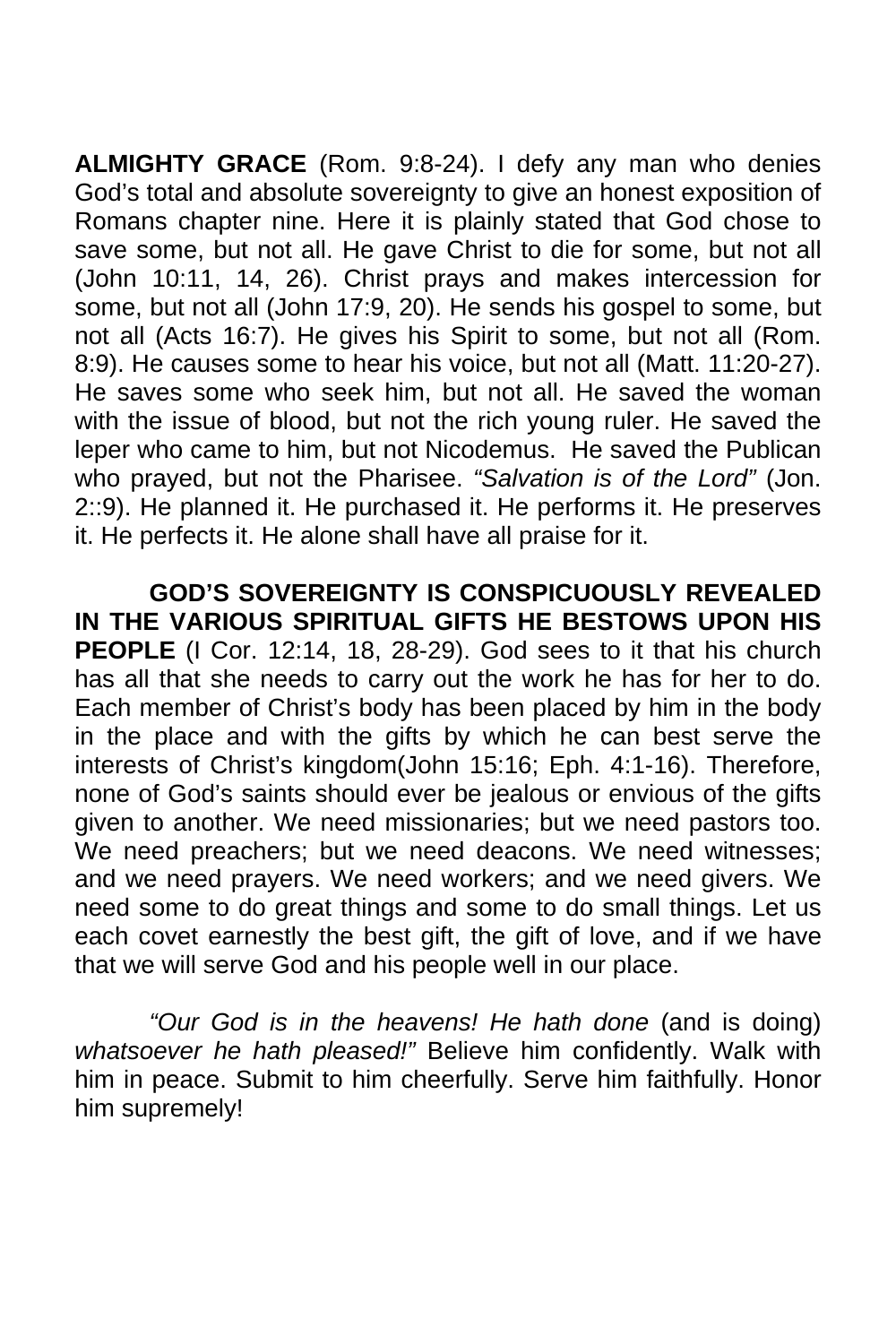## **THE ATTRIBUTES OF GOD Lesson #4**

## **The Omniscience Of God**

*Psalm 139:1-6* 

What a wondrous Being our God is! Psalm 139:1-6 describes a God who is omniscient. That simply means, "God knows everything." He knows everything possible and everything actual. He knows everything past, present, and future. God knows all things about all creatures and all events. "He is perfectly acquainted with every detail in the life of every being in heaven, in earth, and in hell" (A. W. Pink). Nothing escapes his notice. Nothing can be hidden from him. His knowledge is perfect, infinite, and immutable. God has never learned anything, or forgotten anything. His knowledge can never be increased or diminished. He is omniscient. "*Neither is there any creature that is not manifest in his sight: but all things are naked and opened unto the eyes of him with whom we have to do*" (Heb. 4:13). Well might we all say with David, "*Such knowledge is too wonderful for me; it is high, I cannot attain unto it.*"

God's omniscience is not to be confused with his foreknowledge. Foreknowledge is an act of God's eternal will. Omniscience is an attribute of his Being. Foreknowledge is something God has done and something he possesses. Omniscience is something God is, an essential part of his character as God. Omniscience is God's perfect, infinite, universal knowledge, the knowledge of all things which he possesses from eternity. Every attribute of God's glorious Being should inspire our hearts with praise and honor to his great name. And as we begin to apprehend something of his omniscience, it should cause us to bow before him with reverence and adoration.

**HERE IS A SOLEMN FACT - GOD IS OMNISCIENT.** "*Thus saith the LORD, I know the things that come into your mind, every one of*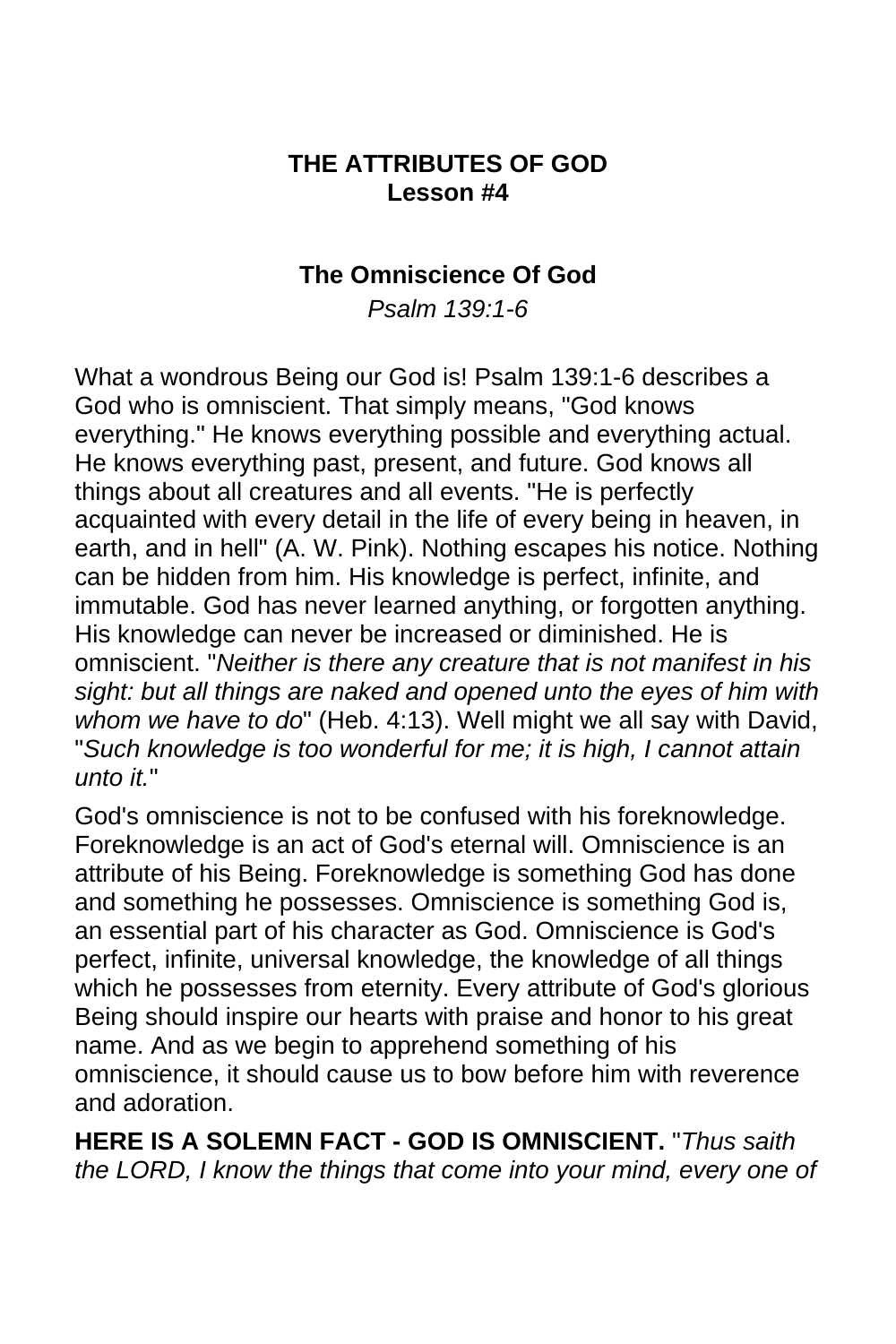*them*" (Ezek. 11:5; See John 2:24; Heb. 4:12). Nothing is or can be concealed from God. He knows everything. God knows all that we do. But he knows much more. He knows our secret thoughts, motives, and desires. "*The Lord looketh on the heart*." God is invisible to us. But we are not invisible to God. Neither the darkness of night, nor the secrecy of the closet, nor the most remote place in the world can hide us from God. The trees of the Garden could not conceal Adam and Eve from the eye of God when they had fallen. No human eye witnessed Cain when he murdered his brother, Abel. But God saw the deed. Sarah laughed in unbelief when God promised Abraham a son. She was in her tent. Abraham did not hear her laugh. Hagar did not hear her laugh. But God heard the laughter of her unbelief. When Achan stole the wedge of gold, he carefully hid it in the earth. But God found it and brought it to light before all Israel. David took great care to cover his sin in the matter of Uriah and Bathsheba. But nothing was hidden from the Lord. If we kept this fact ever before our hearts, how it would alter our lives. Nothing is concealed from God! God knows everything. God sees everything. God observes everything. He sees right through hypocrisy. He sees the thoughts and intents of the heart. He sees every word and deed. Nothing is more disturbing to the hypocrite than God's omniscience. Every hypocrite would strip God of his omniscience if he could. They seek to banish it from their minds. God says, "*They consider not in their hearts that I remember all their wickedness*" (Hos. 7:2). God knows all the sins of all men (Psa. 90:8). If he charges sin against you, you cannot stand before him (Psa. 130:3). But we rejoice to know that God does forgive sin through the blood of Christ (Psa. 130:4; I John 1:9).

**HERE IS A WORD OF COMFORT FOR EVERY BELIEVER - GOD IS OMNISCIENT.** If we could but remember in all our times that our heavenly Father knows all things, it would greatly reduce both our fears and our murmurings against him. When Hagar was cast out of Abraham's house and her son Ishmael was about to die, the Lord came to her rescue and taught her a lesson I wish I could always remember. The lesson she learned is this - **"***Thou God seest me***"**  (Gen. 16:13). If my heavenly Father, the One who loves me, chose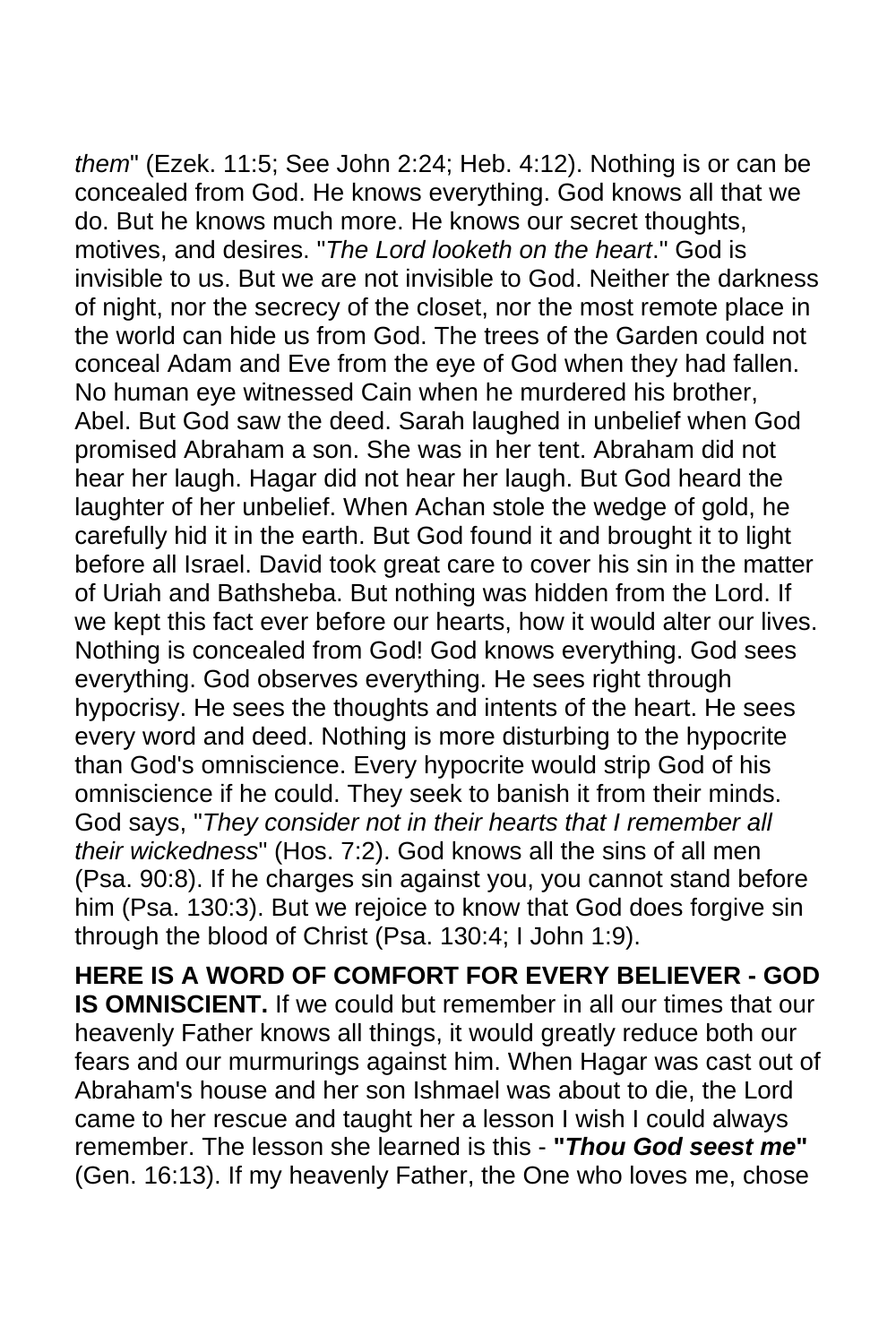me by his grace, redeemed me by the blood of Christ, and called me to life and faith in him always sees me and knows all things concerning me, that is enough to comfort my soul in all times. I may be in trouble, but with Job I say, "*He knoweth the way that I take*" (Job 23:10). My troubles may be perplexing and mysterious to me. And my friends may be incapable of understanding them. But I am satisfied to know that, "*He knoweth!*" Though I am often weak and weary, my soul is comforted by the fact that, "*He knoweth our frame; he remembereth that we are dust*" (Psa. 103:14). Sometimes I stand in doubt of my motives and hold my own heart in suspicion. Even then I appeal to God's omniscience and seek comfort in it, saying, "*Search me, O God, and know my heart: try me, and know my thoughts: and see if there be any wicked way in me (See if I am yet in the way of wickedness), and lead me in the way everlasting*" (Psa. 139:23-24). In times of sad failure and open sin, when my actions repudiate my profession and my deeds contradict my devotion, when my Lord comes to me and says, "*Lovest thou me?*", my heart appeals to his omniscience - "*Lord, thou knowest all things; thou knowest that I love thee*" (John 21:17). For the believer, omniscience is not a terror, but a comfort. God knows my personal weaknesses and sins. But he also knows the righteous obedience and blood atonement of Christ, my Representative. And he knows what I truly am by his own grace. Others may not know, but he knows my faith in Christ, my love for Christ, and my desire to honor Christ. Is that not enough for you?

**HERE IS AN ENCOURAGEMENT IN PRAYER - GOD IS** 

**OMNISCIENT.** God's omniscience, like his goodness, grace, and eternal sovereignty, encourages his saints to pour out their hearts to him in prayer. **God whose knowledge is infinite is able to attend to all the needs of his people.** We have no reason to fear that our petitions will not be heard, or that our cries will escape the knowledge of God. He knows the thoughts and intents of our hearts. There is no danger that you might be overlooked in the midst of all the millions who supplicate God's throne at once. His infinite mind is capable of hearing all the cries of all his saints at one time and give the same attention to all as if there were only one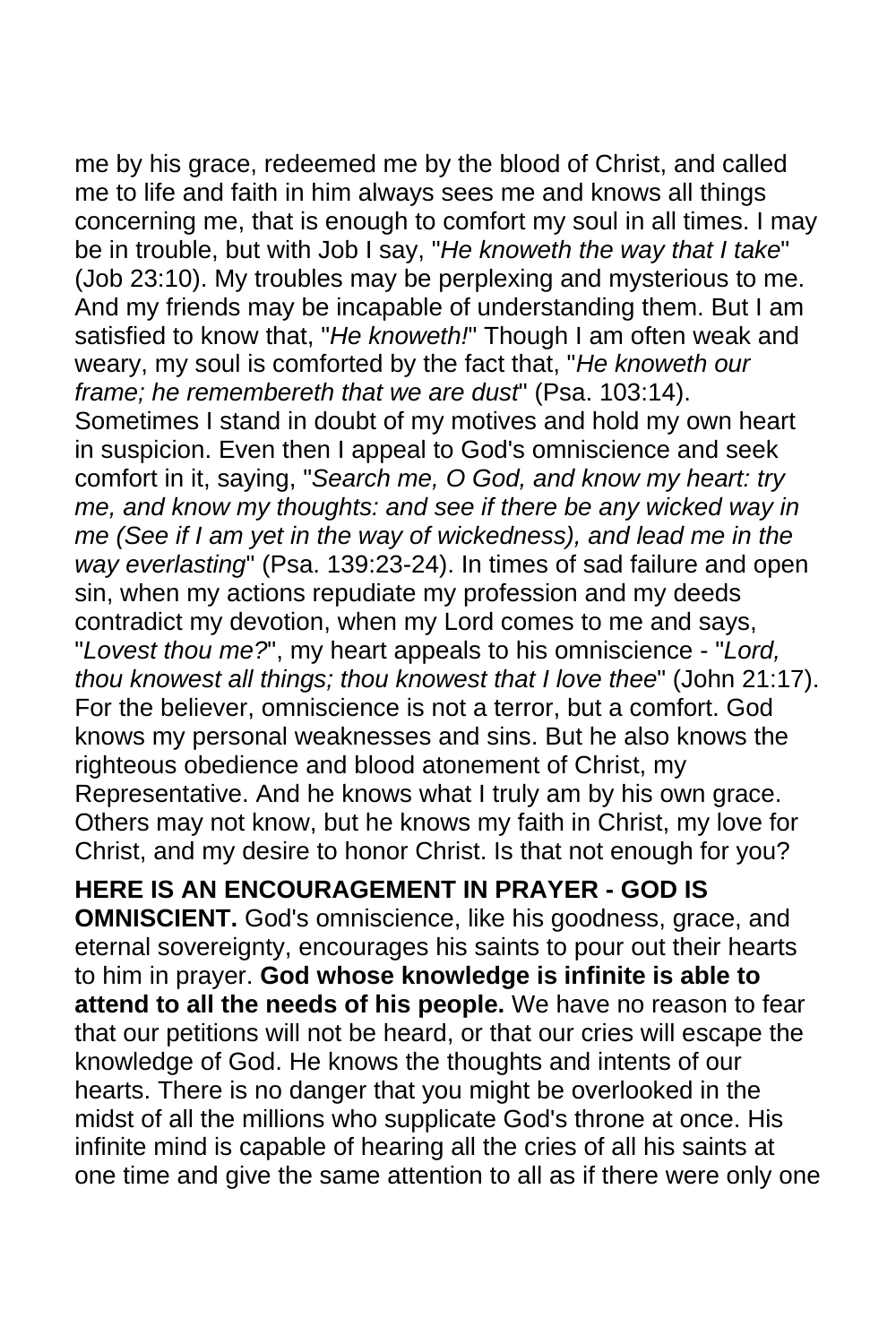seeking his attention. **God's knowledge is so great that he hears our prayers, even when we cannot express them in words.** He hears not the language of our lips, but the longings of our hearts. We may use inappropriate language. We usually do. What language is appropriate for the ears of God? But our inability to speak as we should is no hindrance to our prayers. Listen to this promise from our omniscient God and rejoice, "*It shall come to pass, that before they call, I will answer; and while they are yet speaking, I will hear*" (Isa. 65:24). "*Let us therefore come boldly to the throne of grace, that we may obtain mercy, and find grace to help in time of need*" (Heb. 4:16).

## **HERE IS A CAUSE FOR WORSHIP - GOD IS OMNISCIENT.**

"*Great is our Lord, and of great power: his understanding is infinite*" (Psa. 147:5). God knows everything that has happened in the past, throughout all the universe. He knows everything that is now happening. And his knowledge of all things is so infinitely great that he knows and understands everything that shall come to pass in the future. His knowledge of the future is as complete and perfect as his knowledge of the past and the present, because everything future is entirely dependent upon him. Were it possible for something to come to pass apart from his direct agency or his deliberate permission, then something would be independent of God, and he would cease to be supreme. This is not a mere abstraction, or speculative point of theology. God's complete knowledge of all the future is inseparably connected with his Godhead and with his eternal purpose of grace. God purposed all that shall be. And what he purposed must be. His Word declares, God "*doeth according to his will in the army of heaven, and among the inhabitants of the earth: and none can stay his hand*" (Dan. 4:35). "*The counsel of the Lord, that shall stand*" (Prov. 19:21). Because God is infinite in wisdom and power, all that he has purposed must be accomplished. It is no more possible for God to purpose something that he does not actually accomplish than it is for him to lie. We know, trust, love, and worship One who is God, omniscient and omnipotent, all-knowing and almighty.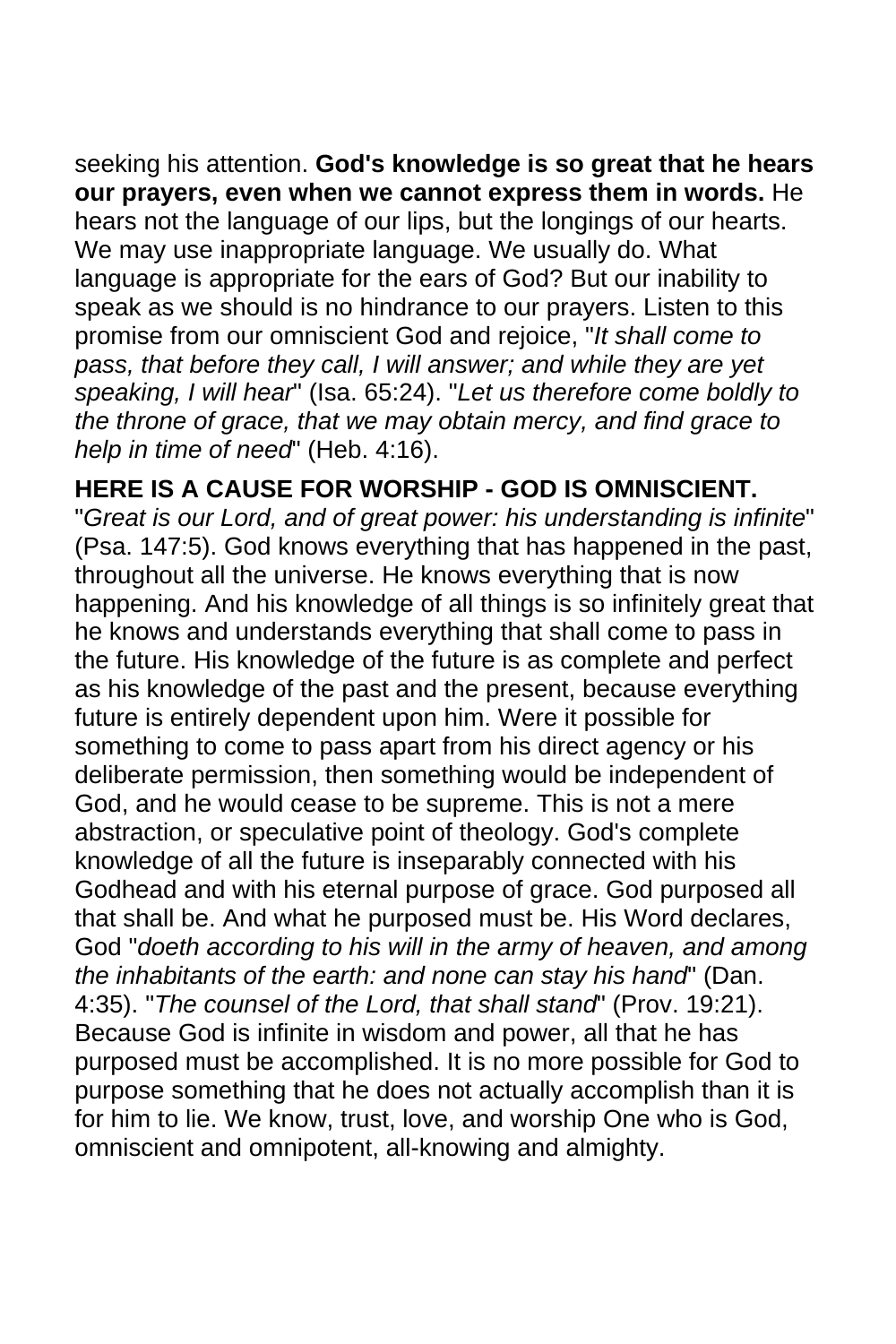#### **We know that nothing relating to the future is uncertain.**

Nothing in the universe is left to chance. Nothing ever has, does, or shall happen by accident. The counsels and decrees of the omniscient God must be precisely fulfilled. None of God's purposes and decrees are contingent upon the acts of his creatures or upon secondary causes. God's decrees include the secondary causes! There is no future event which is a mere possibility, something which may or may not come to pass. It is written, "*Known unto God are all his works from the beginning*" (Acts 15:18). That which God knows, he has decreed. And that which God has decreed is absolutely certain. He is without variableness or shadow of turning (James 1:17). He changes not in Person, in purpose, or in knowledge. Therefore, he is able to declare that future things are "*things which must shortly come to pass*" (Rev. 1:1).

God's perfect knowledge of all things, even future things, is clearly exemplified throughout the Scriptures. All the prophecies of the Old Testament concerning the nation of Israel display his omnipotence (400 years in Egypt, 70 years of Babylonian captivity, etc.). All the prophecies concerning Christ's life, death, and resurrection (Isa. 52:13-53:10) reveal his omnipotence. All the promises and prophecies of the New Testament regarding eternity attest to our God's omniscience (Christ's second coming, the salvation of God's elect, the resurrection of the dead, the new creation, and eternity). No prophecy of Scripture can be believed apart from the omniscience of God. And the omniscience of God cannot be believed apart from the sovereign decrees and power of God. Indeed, apart from these things we cannot believe one promise of God, one Word from God, or even in God himself!

**Yet, God's omniscience, his knowledge of all things, is not the cause of all things.** Nothing ever comes to pass because God knows that it shall come to pass. The cause of all things is the will of God. Anyone who believes the Bible knows that Spring must follow Winter, Summer must follow Spring, Fall must follow Summer, and Winter must follow Fall as long as the world stands (Gen. 8:22). But our knowledge of these facts has nothing to do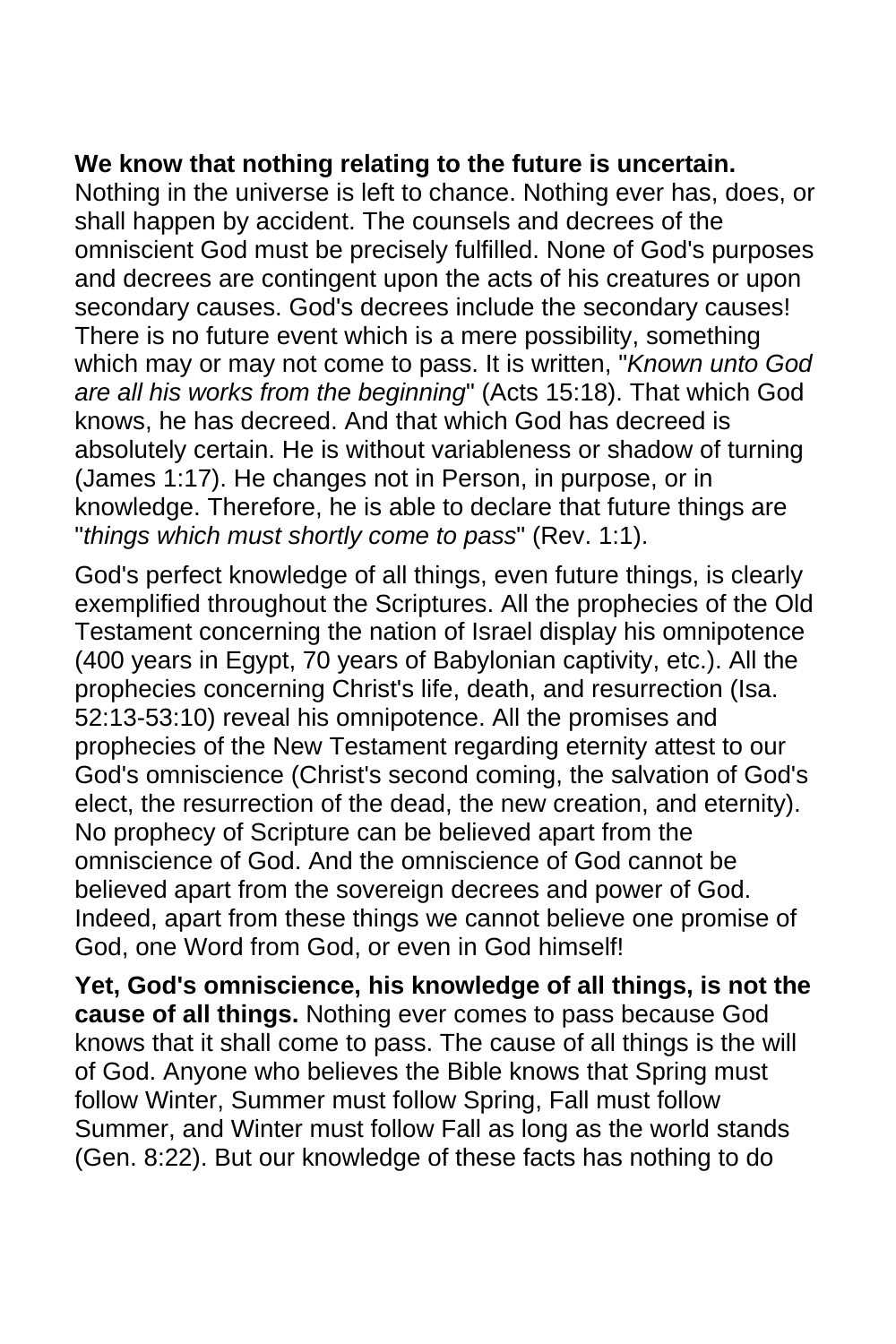with causing the seasons of the year. Even so, God's knowledge does not cause things to happen. God's will, his decree, his predestination causes things to happen. And his knowledge is unchangeable, because his will is unchangeable. For example, God knew of Christ's death upon the cross as the sinner's Substitute, and predicted it hundreds of years before his incarnation, because in his eternal purpose Christ was "*the Lamb slain from the foundation of the world.*" Therefore, he was delivered into the hands of wicked men and slain "*by the determinate counsel and foreknowledge of God*" (Acts 2:23).

God is omniscient. "*The eyes of the LORD are in every place, beholding the evil and the good*" (Prov. 15:3). This knowledge of God's omniscience should fill our hearts with wonder, cause us to walk before God with great awe, inspire us with confident faith in our Lord, and fill every redeemed sinner with adoration. Here is the wonder of it: Our entire existence was known to God from the beginning. He knew from eternity everything about us, the corruption of our nature, our every sin, our every fall, and every evil thought of our hearts. Yet, from eternity he set his heart upon us! He chose us! He redeemed us! He called us! He keeps us! He even uses us for the praise of his glory!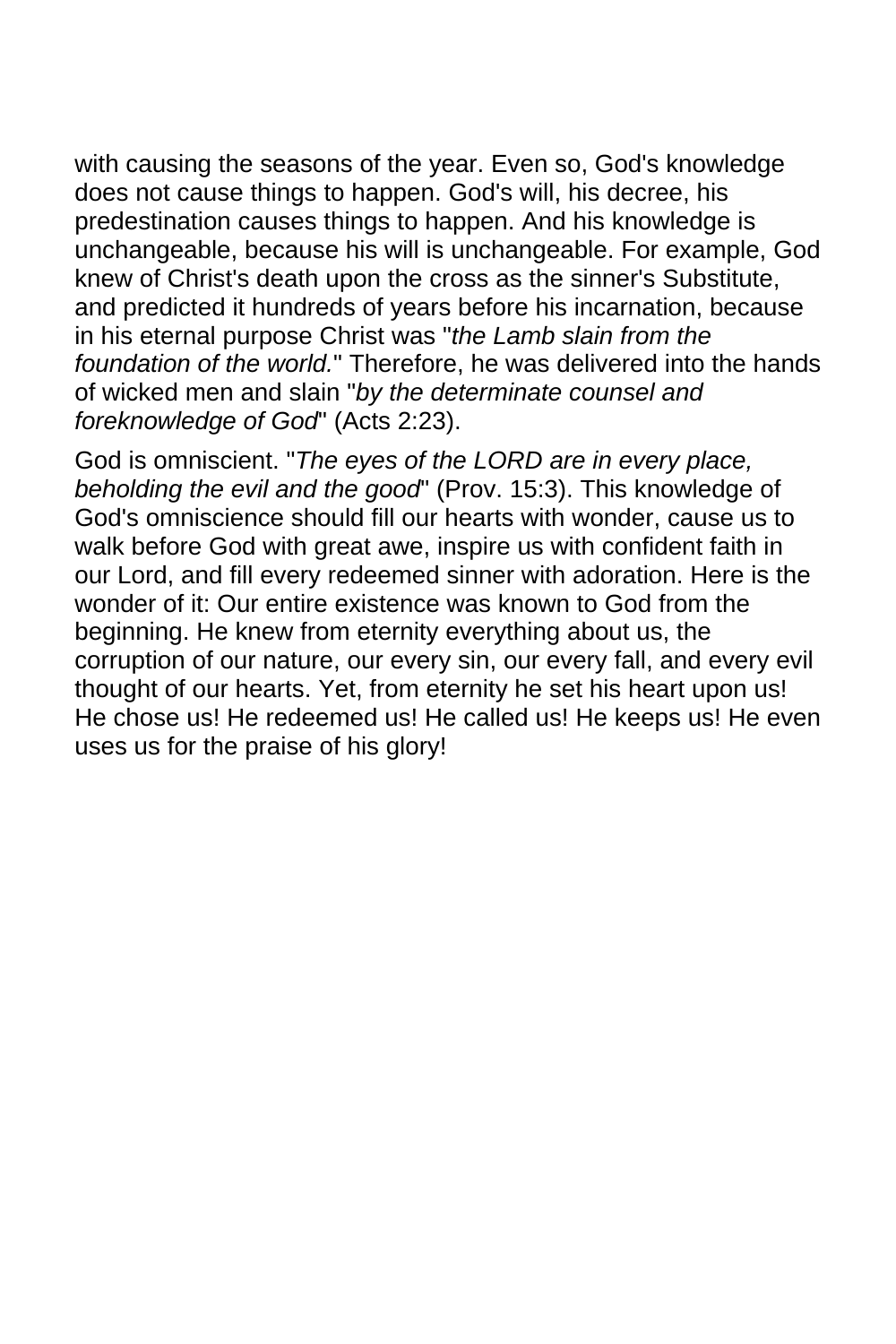## **THE ATTRIBUTES OF GOD Lesson #5**

#### **Divine Foreknowledge**

*1 Peter 1:2* 

 Peter declares that all who believe on the Lord Jesus Christ unto life everlasting are *"Elect according to the foreknowledge of God the Father, through sanctification of the Spirit, unto obedience and sprinkling of the blood of Jesus Christ."* How we rejoice in God's electing love! God's gracious, sovereign election of our unworthy souls unto salvation is the source and cause of every heavenly, spiritual blessing (Eph. 1:3-4). Christ redeemed us because God elected us. The Holy Spirit called us and gave us faith because God elected us. We are kept by the power of his grace because God elected us. We shall obtain and enter into the glory of our inheritance in heaven because God elected us unto salvation, that he might make us holy and without blame forever in his sight, to the praise of the glory of his grace. We rejoice in God's electing love!

"Tis not that I did choose Thee, For, Lord, that could not be. This heart would still refuse Thee, Hadst Thou not chosen me. Thou from the sin that stained me Hast washed and set me free, And to this end ordained me, That I should live to Thee.

`Twas sovereign mercy called me And taught my opening mind; The world had else enthralled me, To heavenly glories blind. My heart owns none before Thee, For Thy rich grace I thirst, This knowing, if I love Thee, Thou must have loved me first."

 In this text Peter tells us four things about our election of God. **1. Election is an act of God the Father.** There are some men and women in this world who must and shall be saved, because God the Father chose them in eternal election (2 Thess.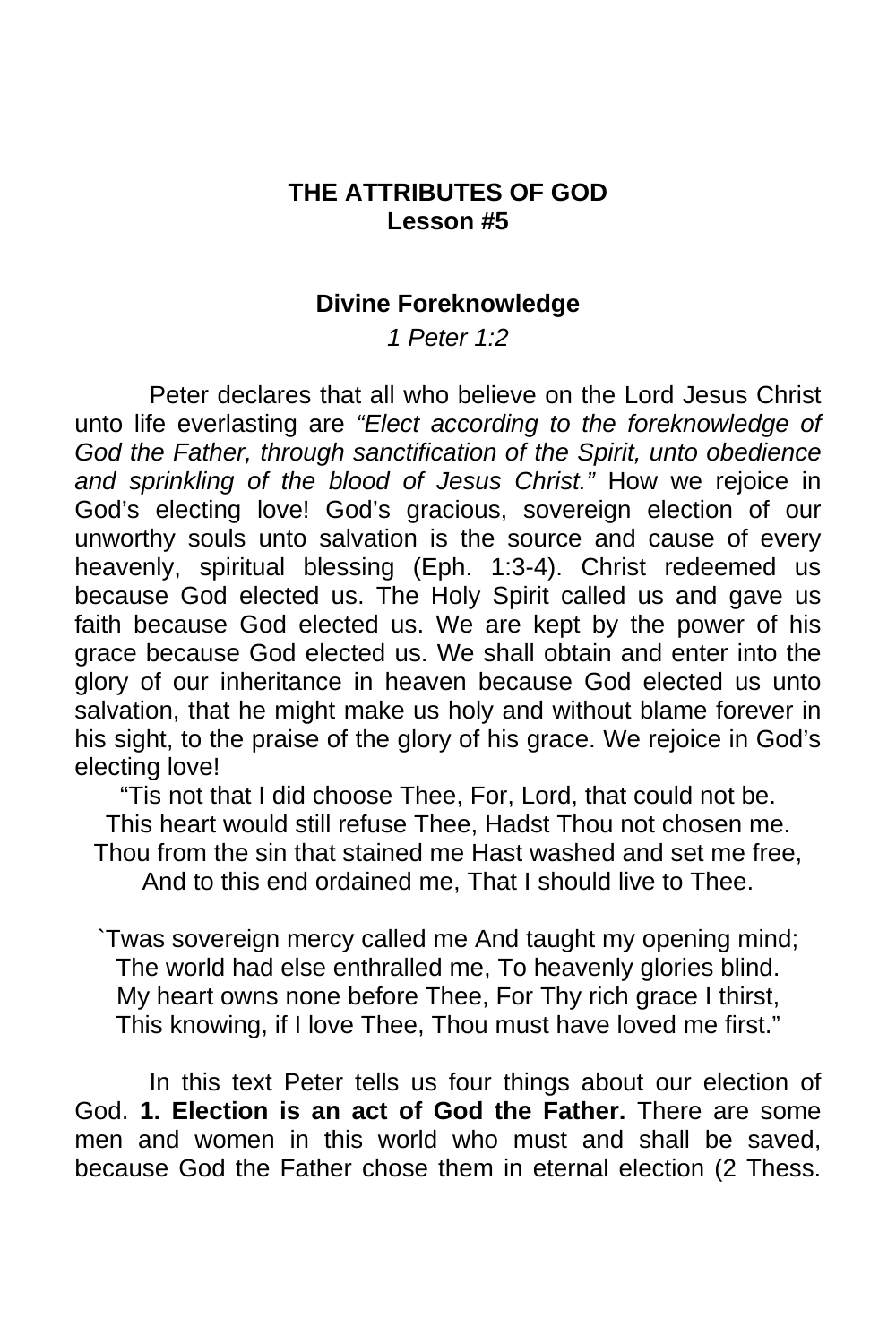2:13-14). The names of God's elect were written in the Lamb's book of life from eternity. And in the end of time they will all be found seated before the throne of God and of the Lamb, arrayed in the white robe of Christ's perfect righteousness. We do not know who God's elect are. Therefore, we preach the gospel to all men, calling upon all to repent and believe on Christ. As soon as a sinner believes on Christ, confessing faith in him, we declare, "Here is one of God's elect." Faith in Christ is the fruit and the proof of God's election. If you now believe on Christ, you are *"Elect according to the foreknowledge of God the Father."* You now believe because God before the foundation of the world chose you in Christ as the object of his eternal love and grace.

 **2. Our election by God the Father was** *"through sanctification of the Spirit."* The word "sanctification" simply means "to separate." Before the world began God the Holy Spirit separated us from the rest of Adam's race and separated us unto God, making us holy. Sanctified men and women are holy people, holy because they belong to God. Our sanctification is threefold. All who believe have been sanctified to God in Christ...

- By election, which gave us positional righteousness (Jude 1),
- By redemption, which gave us judicial righteousness (Heb. 10:10-14),
- And by regeneration, which gave us imparted righteousness (II Pet. 1:4).

**3. This election of grace which took place in eternity was unto salvation.** Election is not salvation. Election is unto salvation. We were chosen *"unto obedience and sprinkling of the blood of Jesus Christ."* The obedience Peter is talking about is not our obedience to God, but Christ's obedience to God as our Representative by which we are made righteous (Rom. 5:19). And the sprinkling of the blood of Christ refers to the accomplishment of redemption by which our sins have been put away. It refers both to the sprinkling of the blood in heaven upon the mercy-seat (Heb. 9:11-12) and to the sprinkling of the blood upon our consciences in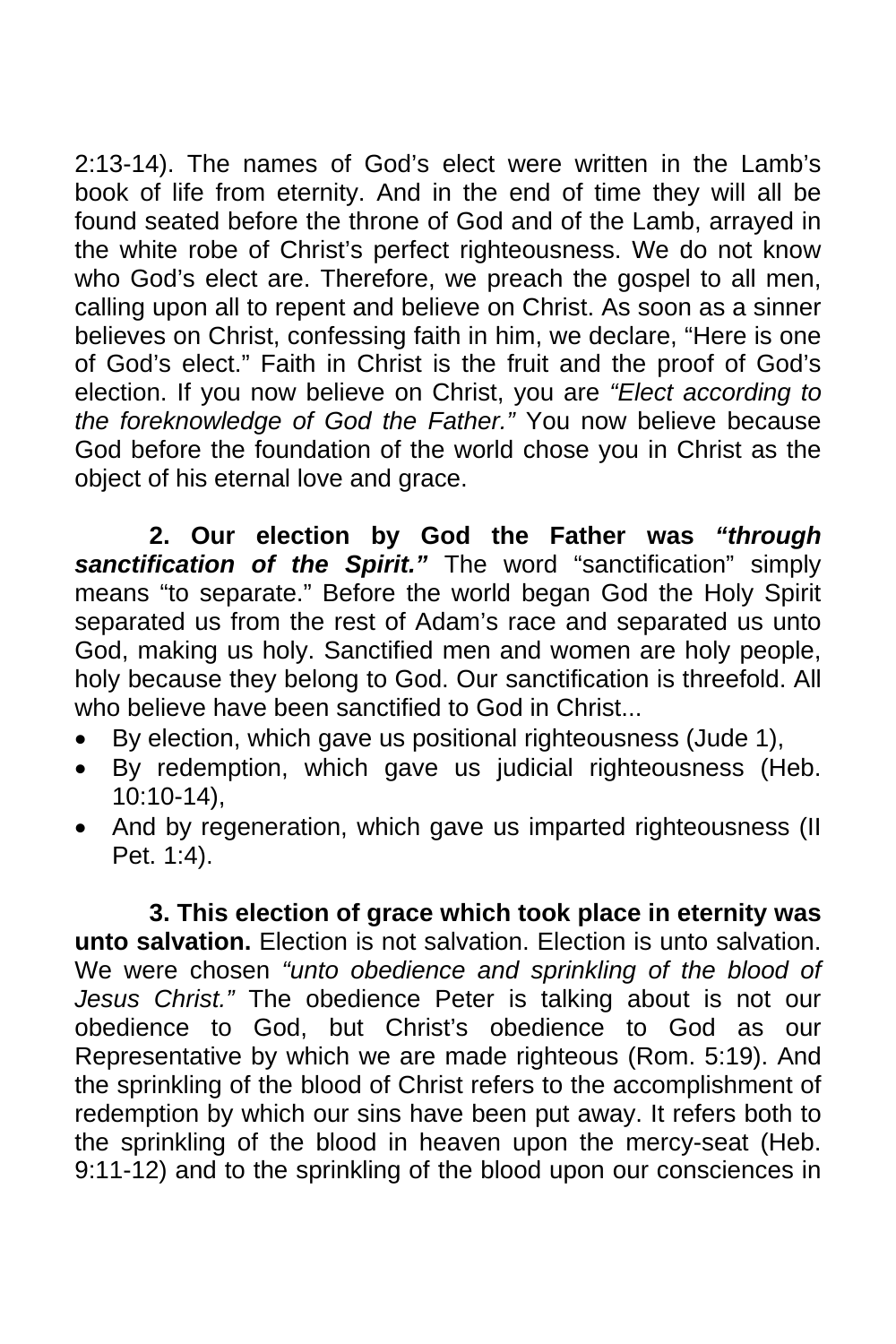conversion (Heb. 9:13-14). Though election guaranteed and secured our salvation by the grace of God, we could not be saved without the obedience and death of Christ as our Substitute; and we could not be saved apart from the application of Christ's atonement to our own hearts by the Spirit.

 **4. And our election, Peter tells us is,** *"According to the foreknowledge of God the Father."* What is this "foreknowledge"? That is the question I want to answer in this study. It is a matter of great importance. Though divine foreknowledge is not really an attribute of God, it is an act of God's grace intimately related to his attribute of omniscience. It is a subject so commonly misunderstood by men that it needs to be carefully explained from the Word of God. It is the common practice of false prophets to pervert God's foreknowledge into a denial of his total sovereignty in salvation, making election and grace conditional not upon the will of God, but upon the will of man. Such teaching contradicts the plainest statements of Holy Scripture. The Bible plainly declares that salvation is not, in any way, dependent upon or conditioned upon the will of man (John 1:13; Rom. 9:16). Yet, satan's messengers of deceit, in their effort to uphold the great "free-will" of man and to deny the sovereignty of God's grace, tell us that God's foreknowledge is foreseen faith and obedience in man!

 They tell us that God foresaw that some sinners would be willing to respond favorably to the gentle impulses of the Holy Spirit upon their hearts. Therefore, because God knew they would believe, he predestinated them to salvation and elected them as the objects of his grace. Is this what Peter means when he declares that we are *"elect according to the foreknowledge of God"*? Of course not! Such perverse doctrine has the slime of the serpent's tail upon it. It is a base perversion of the grace of God. It is the doctrine of antichrist, for it makes salvation the work of man rather than of God in Christ. **It is a denial of man's total depravity,** for it suggests that there is something good and noble in some men, a willingness to trust Christ by nature. **It denies the sovereignty of**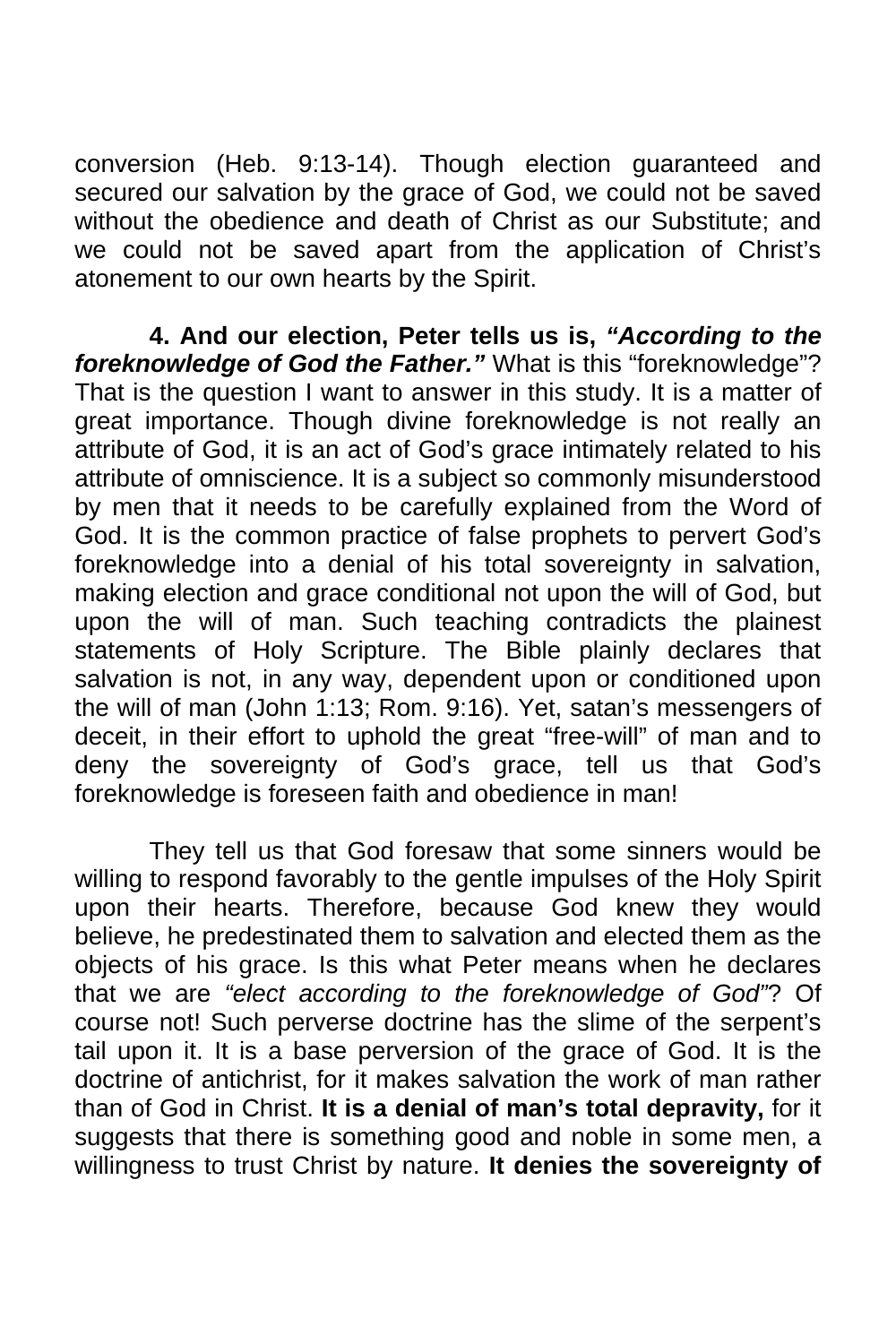**God,** for it makes God's election to be determined by the will of the sinner. **It frustrates the grace of God,** turning the whole work of grace upside down. We are told that because God foresaw that some people would believe in Christ he predestinated them to eternal life. But the Bible says exactly the opposite (Acts 13:48). False religion makes God's foreknowledge of man's faith the cause of election and grace. But the Word of God declares that God's election and grace is the cause of our faith. Though God's foreknowledge of his elect in Christ has been terribly perverted by those who despise the gospel of his free and sovereign grace in Christ, it is a matter of comfort and joy to the believer. It inspires praise and honor toward our God. Study it carefully in the light of Holy Scripture and you will find it both edifying and comforting to your soul.

 **WE CANNOT COMPREHEND DIVINE FOREKNOWLEDGE BY HUMAN REASON.** What does the word "foreknowledge" mean? If you take down a dictionary and look the word up, you will find that it means "knowledge of a thing before it happens; prescience." But if you try to apply that definition to the word, as it is used in the Bible, it will not work. **We must interpret the words of Scripture as they are used by the Holy Spirit in the Scriptures**. The Holy Spirit's use of a word always defines its meaning and scope. *For example:* The word "flesh" does not usually mean the physical body, but the Adamic nature (Rom. 7:18). The word "world" does not usually refer to the whole human race, but to a specific part of it (Lk. 2:1; John 3:16). "Immortality" does not merely refer to the indestructibility of the soul, but to the resurrection body as well (I Cor. 15:51-57). And the word "all" does not mean all without exception, but all of a specific number (Rom. 5:18-19). In the Bible the words "knowledge," "know," and "foreknowledge" have a much deeper meaning than "to be aware of." The word "foreknowledge" is never used in the Old Testament. But, the word "know" is often used to describe God's gracious favor and affection for his people. God's knowledge, in this sense, is not a possession of his nature, but an act of his will (Ex. 33:17; Deut. 9:24; Jer. 1:5;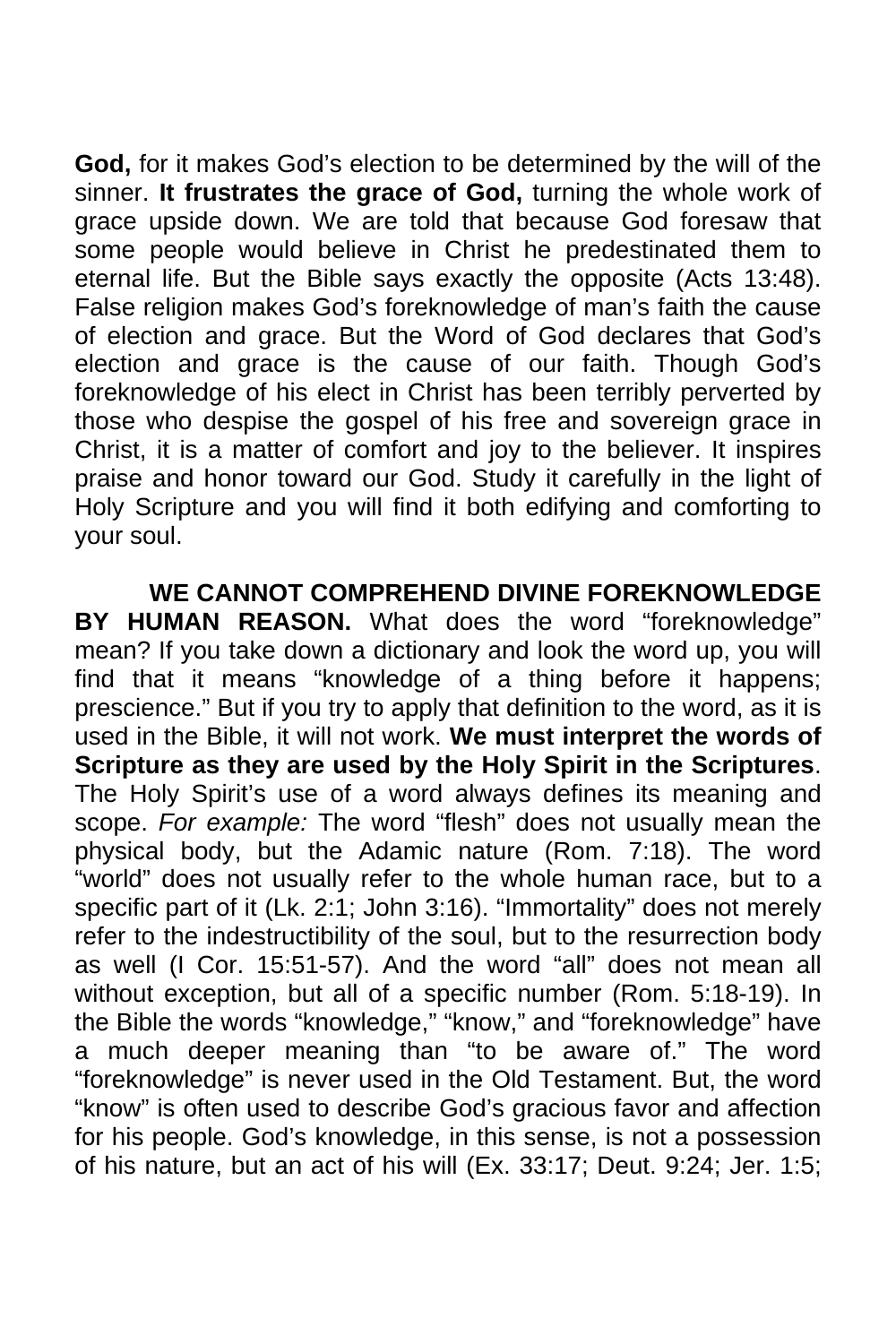Amos 3:2). In all these places the word "know" means "to love" or "to appoint." The word "know" is used in precisely the same way in the New Testament (Matt. 7:23; John 10:14; I Cor. 8:3; II Tim. 2:19). God's foreknowledge of his elect is his love for them. It is an act of God's heart, which separates and distinguishes his elect from all others.

 **GOD'S FOREKNOWLEDGE IS NEVER RELATED TO EVENTS, THINGS, OR ACTS, BUT ALWAYS TO PEOPLE.** Look up every text where the word "foreknowledge" is used. You will see that the Bible never speaks of God foreknowing world events or the actions of men. It only speaks of God foreknowing people (Acts 2:23; Rom. 8:29-30; 11:2; 1 Pet. 1:2). The word "foreknowledge" is found only in these four places in our English Bible. We do not read, in any of these, that God foreknew that some people would repent and believe on Christ, or that he elected to save some because he foreknew that they would be willing to be saved. God foreknew his own elect. In every place where "foreknowledge" is used, it means that he loved, approved of, and accepted his elect in Christ, and foreordained us to be conformed to his image.

 **THE BASIS OF GOD'S FOREKNOWLEDGE IS HIS OWN ETERNAL DECREE.** God's foreknowledge is not the cause of his decree. His decree is the cause of his foreknowledge. God's foreknowledge of Christ as our Substitute was the result of his determinate counsel that Christ be our Substitute (Acts 2:23). God's foreknowledge of us as his sons is the result of his decree of election by which he purposed to make us his sons (Rom. 8:28-29). God foreknew us because he elected us. He predestinated us to be his sons, not because he foreknew we would be; but he foreknew us as his sons because he predestinated us to be his sons (I John 3:1). Why is this so important? To make foreseen or foreknown faith the cause of election would be to declare that (1.) Faith is a meritorious act; (2.) God's grace is determined by the will of man; (3.) Man is his own savior; (4.) The difference between the saved sinner and the lost sinner is not the grace of God, but the free-will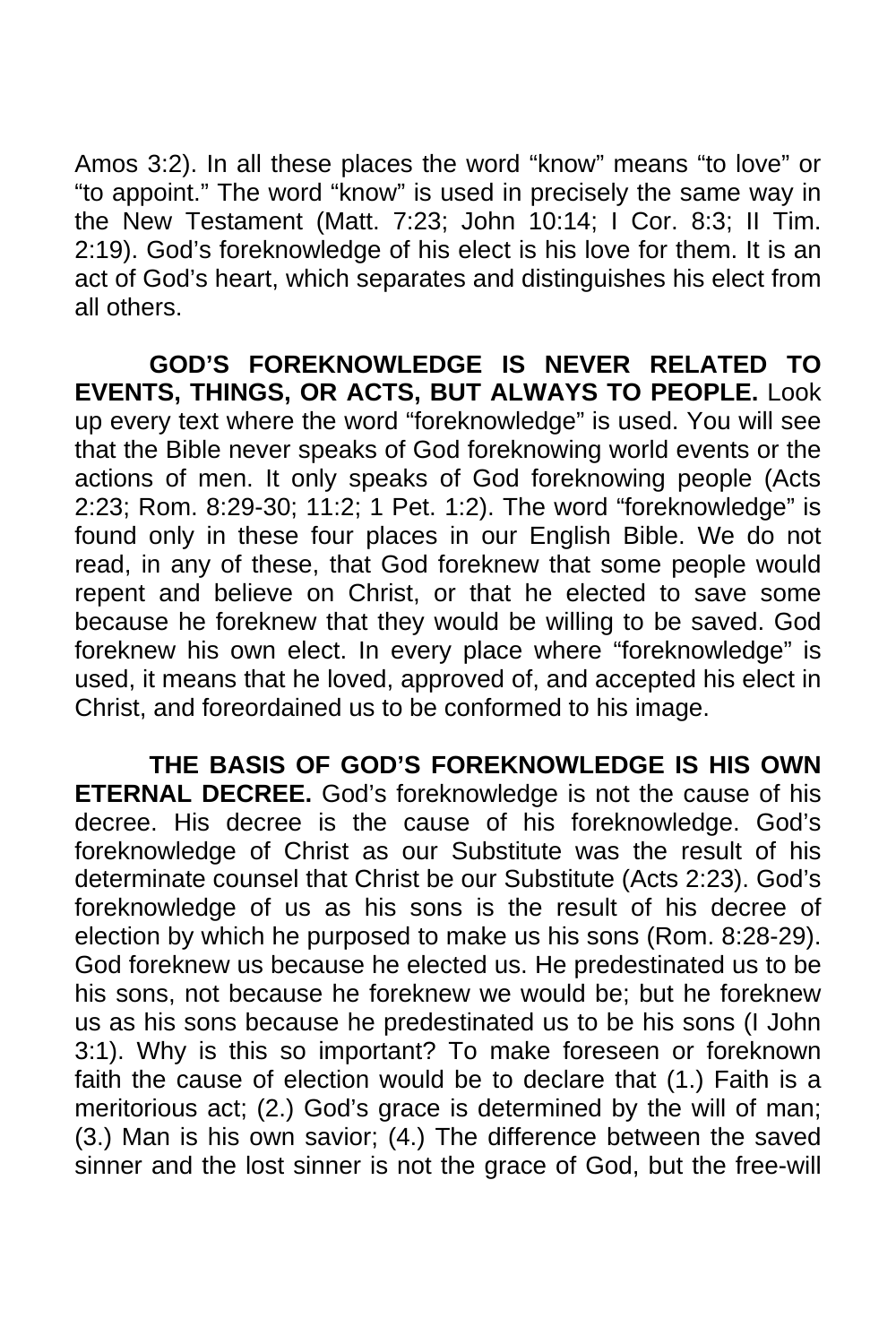of man; and (5.) God must share the glory of salvation with man, because man's decision is ultimately the determining factor in salvation. Such absurdities are blatantly contrary to the revelation of Holy Scripture. God's saints affirm and rejoice to know that *"Salvation is of the Lord."* With the Apostle Paul, every regenerate sinner says, *"By the grace of God I am what I am".* We were chosen by grace (Rom. 11:5). We were redeemed by grace (Rom. 3:24). We were called by grace (Tit. 3:4-5). We *"believed through grace"* (Acts 18:27). And we are kept by grace (I Pet. 1:5).

 **DIVINE FOREKNOWLEDGE IS A SOURCE OF GREAT COMFORT AND CHEER TO GOD'S PEOPLE IN THIS WORLD.** If foreknowledge were nothing but what God foreknew we would do or be by our own free-will, what possible comfort could we find in it? Thank God, it is not so. But when we understand, according to the Scriptures, that God's foreknowledge is his immutable love and approval of us in Christ, our hearts rejoice (II Tim. 2:19). Those whom God foreknew he will never cast away. In the midst of our trials, our souls are sustained in peace by God's foreknowledge (Nah. 1:7). We rejoice in our knowledge of God, but our hope and confidence is in God's knowledge of us. He knows us in Christ. He loves us in Christ. He approves of us in Christ. He accepts us in Christ. Child of God, your heavenly Father's foreknowledge of you ought to fill your heart with cheer. God knows who you are, what you are, where you are, what you need, and what he will do with you. But this is even better - He knows you! That is enough!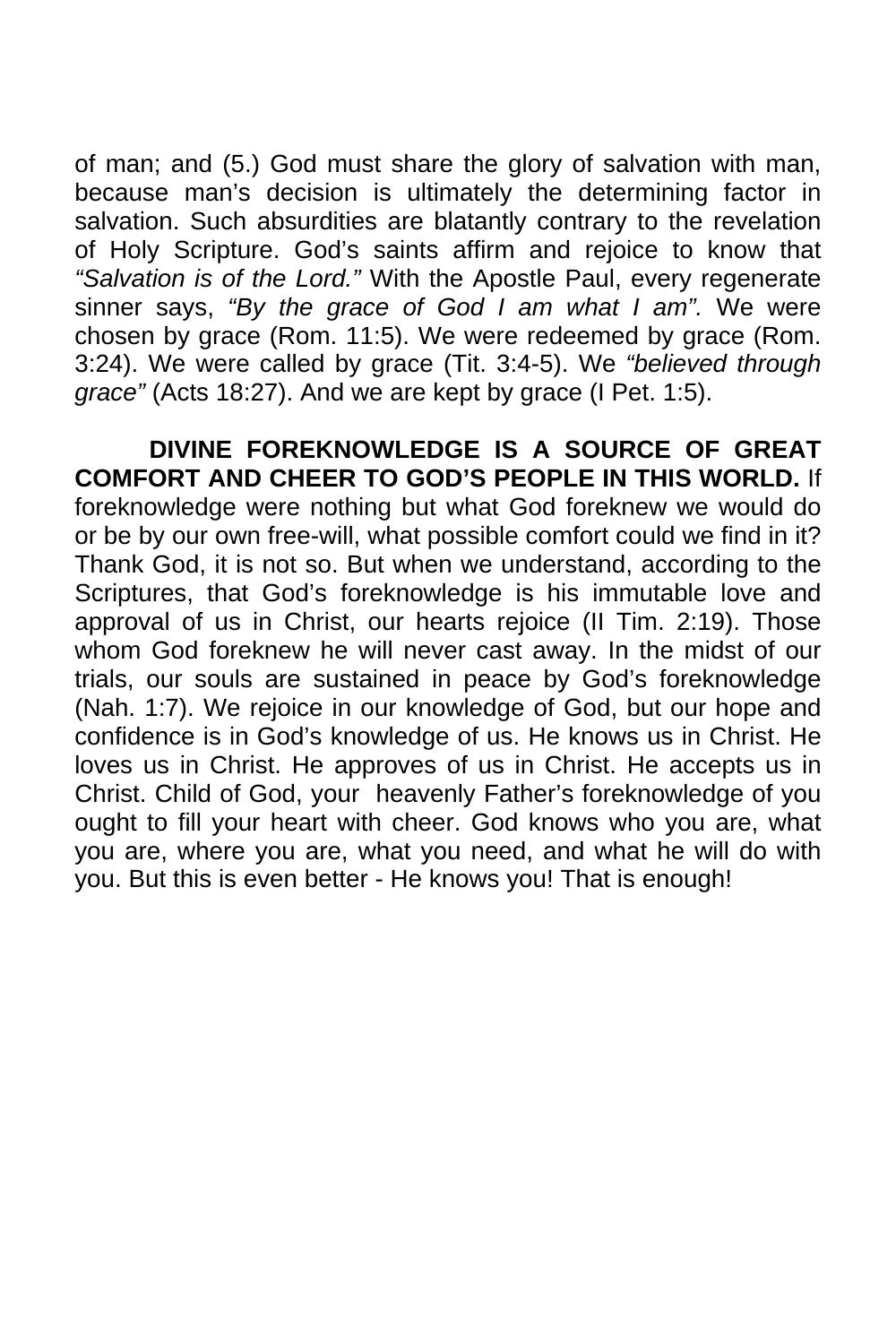## **THE ATTRIBUTES OF GOD Lesson #6**

### **The Omnipotence of God**

*Psalm 62:11 and Revelation 19:6* 

 All power belongs to God. He is *"the Lord God omnipotent"* who reigns everywhere. "Omnipotence is essential to God. It is his nature. A weak Deity is an absurdity" (John Gill). A. W. Pink wrote, "We cannot have a right conception of God unless we think of Him as all-powerful, as well as all-wise. He who cannot do what he will and perform all his pleasure cannot be God. As God has a will to resolve what he deems good, so he has power to execute his will."

 "The power of God is that ability and strength whereby he can bring to pass whatsoever he pleases...As holiness is the beauty of all God's attributes, so power is that which gives life and action to all the perfections of the Divine nature. How vain would be the eternal counsels, if power did not step in to execute them. Without power his mercy would be but feeble pity, his promises an empty sound, his threatenings a mere scarecrow. God's power is like himself: infinite, eternal, incomprehensible. It can neither be checked, restrained, nor frustrated by the creature" (Stephen Charnock).

*"Power belongeth unto God,"* and to God alone. No creature in all the universe has a single particle of power, except that which God has given him. But God's power is unacquired. No one gives him power. He is power! It belongs to him inherently.

 C. H. Spurgeon said, "God's power is like himself, selfexistent, self-sustained. The mightiest of men cannot add so much as a shadow of increased power to the omnipotent One. He sits on no buttressed throne and leans on no assisting arm. His court is not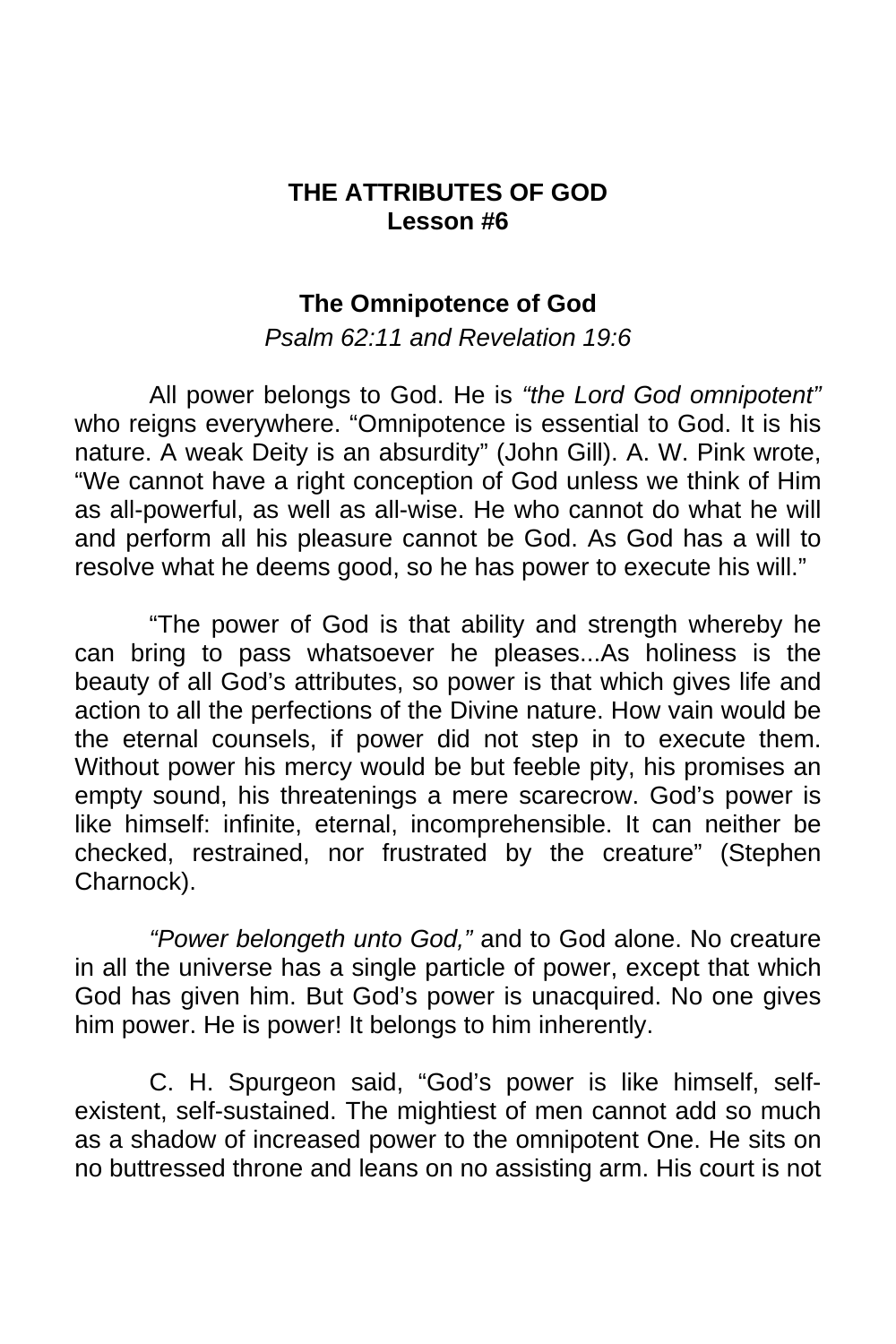maintained by his courtiers, nor does it borrow its splendor from his creatures. He is himself the great central Source and Originator of all power."

 Power is synonymous with God. To speak of God is to speak of power. To speak of power is to speak of God. The two cannot be separated. We read of the *"Son of man sitting at the right hand of power"* (Mk. 14:62). And that is the right hand of God. As God's essence is immense, not confined to any place, and eternal, not measured by time, so it is almighty, not limited in ability.

 God's omnipotence is infinitely beyond the reach of human understanding. There is infinitely more power in God than he has revealed in his wonderful works (Job 26:5-14; 38:4-6). In fact, the prophet Habakkuk plainly tells us that all the stunning works of God's power, by which we are astonished, are *"the hiding of his power"* (Hab. 3:4), rather than the displaying of his power. In other words, the power of God is so great, so inconceivable, so immense, so uncontrollable, that his great and mighty works conceal more than they reveal of his omnipotence! How great our God is in power! He is omnipotent, the Almighty. Here are eight works of omnipotence which, when thoughtfully considered, ought to inspire every heart to worship and adore *"the Lord God omnipotent."*

 **THE CREATION OF THE WORLD** (Psa. 89:11-13) - Creation is a work of omnipotence. God *"spoke and it was done, he commanded and it stood fast"* (Psa. 33:9). *"Lord, thou art God, which hast made heaven, and earth, and the sea, and all that in them is"* (Acts 4:24). (See Gen. 1:1-3; John 1:1-3; Heb. 11:3). Before man can work, he must have material with which to work. But God created all things out of nothing. Before man can build, he must have tools. But God built the universe by his Word. We do not know how many worlds God has created. But he who made one world could just as easily have made ten thousand worlds. Yet, omnipotence has never been exerted to its utmost. Creation is easier for God than breathing is for us! (See Psa. 8:1-9).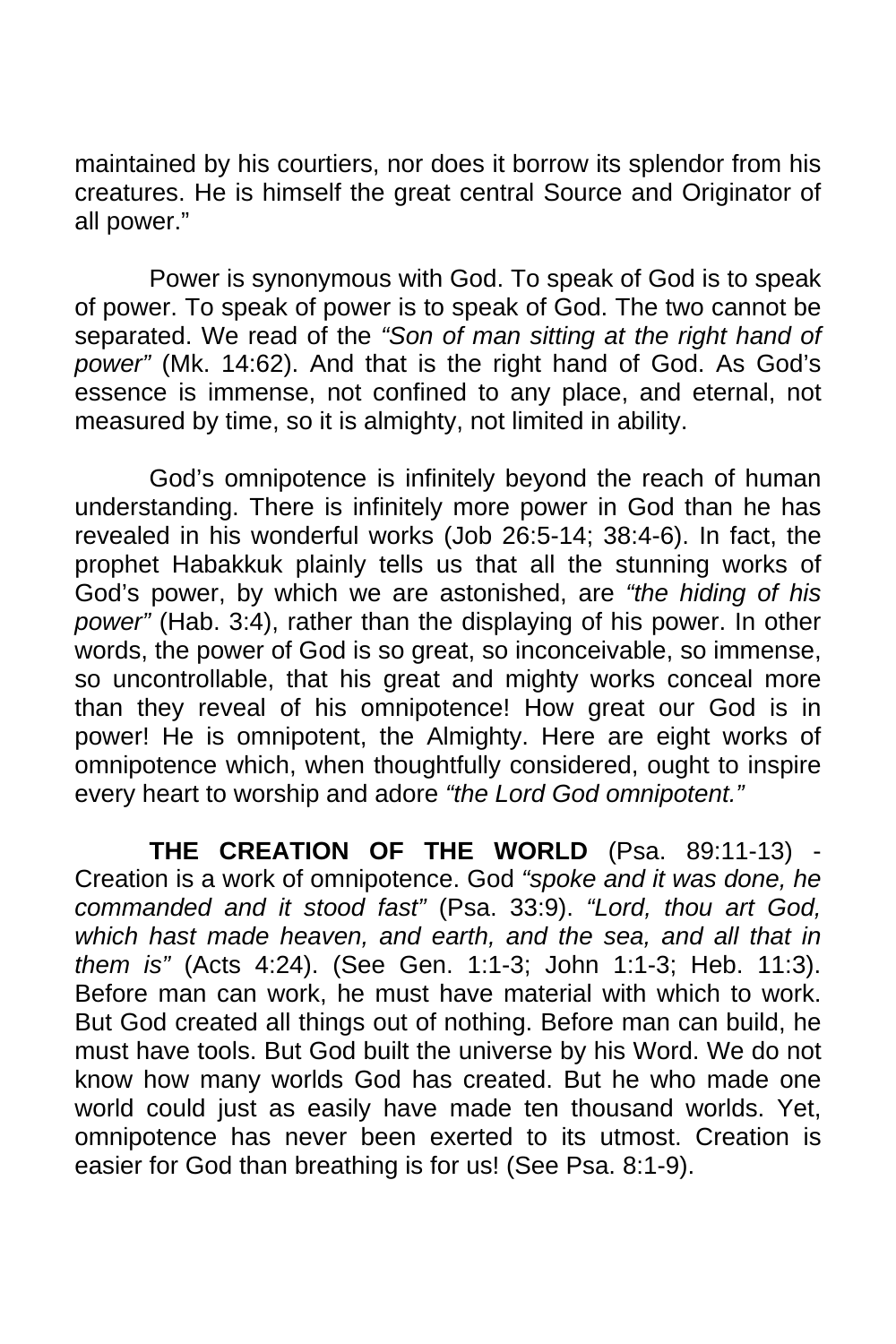**THE PRESERVATION OF THE UNIVERSE** (Col. 1:16-17; Heb. 1:3) - Our God declares, *"The earth and all the inhabitants thereof are dissolved: I bear up the pillars of it"* (Psa. 75:3). There is no such thing as "self-preservation" or "Survival of the fittest." *"Can the rush grow up without mire? Can the flag grow up without water?"* (Job 8:11). Both man and beast would perish, were it not for the vegetation of the earth. And the vegetation of the earth would die, were it not for the sunshine and the rain. Therefore God is called the Preserver of *"man and beast"* (Psa. 36:6). The unfathomable omnipotence of God is seen in the preservation of the world. Where does he store water for the earth? In clouds! How does he keep the oceans from flooding the earth? With sand! God simply says to the waters of the sea, *Hitherto shalt thou go and no further, here shall thy proud waves be stayed"* (Job 38:11). How does God light the world? With the sun, constantly burning with gases. Breathe, the breath in your lungs is a monument to omnipotence. Hear the rippling creek, the singing bird, and the hopping rabbit. Feel the warmth of the sun, the chill of winter, the dew on the ground, and the pulse of your heart, and know this - God is omnipotent! *"He walketh among the waves of the sea"* (Job 9:8). *"he walketh in the circuit of heaven"* (Job 22:14). *"He walketh upon the wings of the wind"* (Psa. 104:3).

 **THE WONDERS OF PROVIDENCE** (Rom. 8:28) - Not only does God preserve the whole of creation, he rules all things by his absolute power for the good of his elect. Satan is a roaring lion. But God controls him. Man is a cruel beast. But God holds him in check (Psa. 76:10). (Read Psa. 93:1-5). Let every child of God rejoice! Our heavenly Father sits upon the throne of universal dominion. He rules the world with unlimited, omnipotent power. And he does everything for the eternal, spiritual good of his own elect.

**THE REDEMPTION OF SINNERS BY CHRIST - Everything** regarding our redemption by Christ reflects the omnipotence of God our Savior. **Christ's incarnation was a work of omnipotence** (Lk.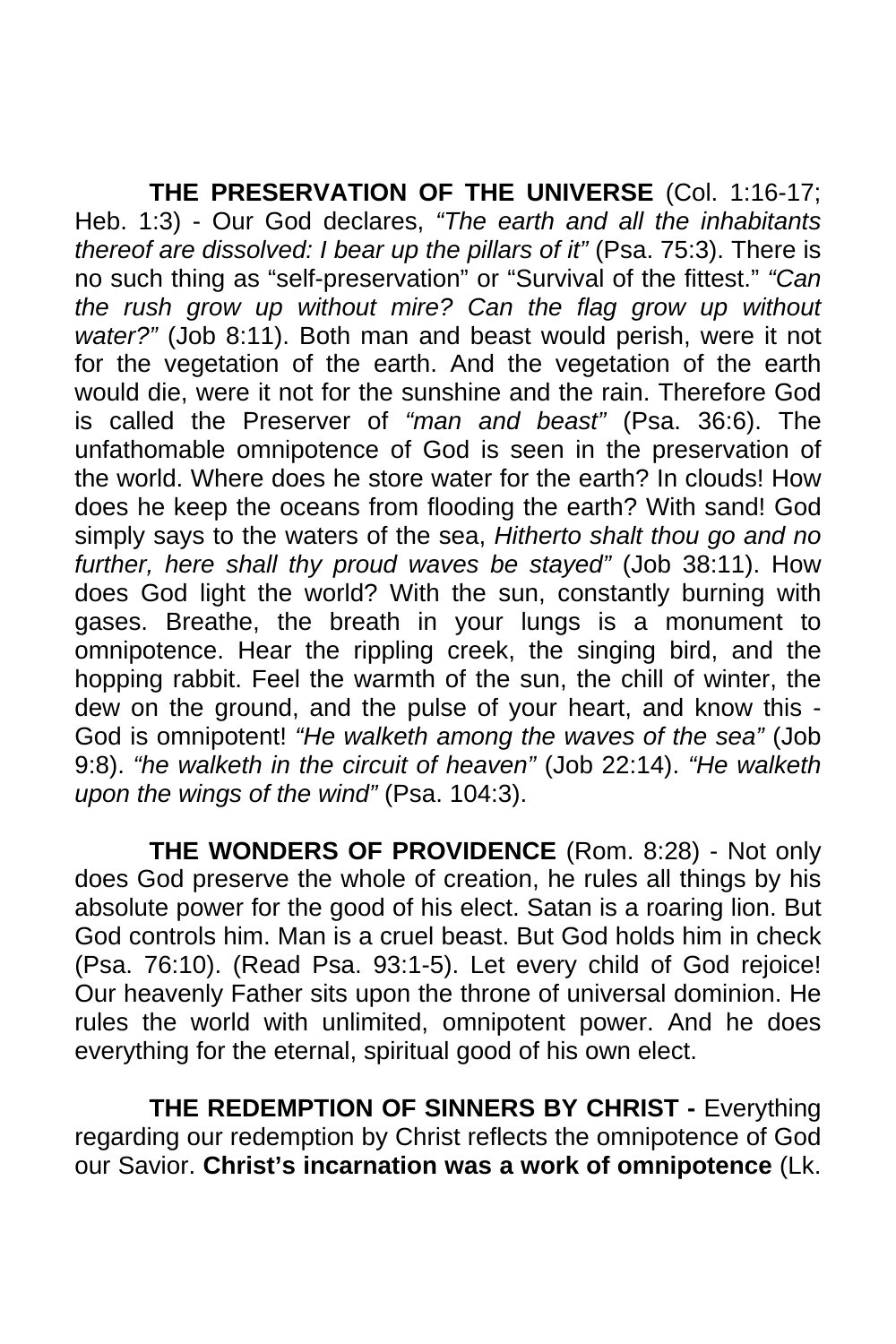1:35-37). In order to save us God brought a clean thing out of an unclean. He brought forth his Son out of the womb of Mary. As Omnipotence formed a body for our Savior, **Omnipotence protected him throughout the days of his life** (Rev. 12). In his infancy he was protected from the malice of Herod, after his baptism from the violence of satan, and later from the snares of the Scribes and Pharisees. **Our Savior himself, while he was in this world, displayed his omnipotence as God.** The Man Christ Jesus is the Lord God omnipotent! By his own divine power he healed the sick, cleansed the leper, raised the dead, and calmed the raging storm. **The death of Christ, for the accomplishment of our redemption, was an act of Divine omnipotence.**  Omnipotence delivered him into the hands of men (Acts 2:23). Omnipotence ruled the deeds of men (Acts 4:27-28). Omnipotence endured the wrath of God (Heb. 12:2). Omnipotence gave up the ghost (John 10:17-18). Omnipotence made an end of sin (Isa. 63:1- 5). Omnipotence brought in everlasting righteousness (Isa. 59:16- 17). **And the resurrection and exaltation of Christ was the work of God's omnipotence.** Our Redeemer was declared to be the Son of God with power, when he was raised from the dead, triumphant over death, hell, and the grave (Rom. 1:4). The risen Christ possesses and exercises omnipotent power and dominion for the salvation of his people (Matt. 28:18; John 17:2). (See Psa. 68:18-20).

 **THE SALVATION OF GOD'S ELECT** (Psa. 110:3; Eph. 1:19) - The grace of God is not a helpless desire in God to save. Grace is omnipotent, irresistible, and effectual. Salvation is a work of God's omnipotence. Salvation involves a creation (II Cor. 5:17); and creation, as we have already seen, is the work of God alone. Sinners are not made new creatures in Christ by their will, but by God's omnipotent will (Rom. 9:16). Regeneration is a resurrection from the dead (Eph. 2:1-4). It takes something more than a decision in men to raise the dead. Resurrection requires omnipotence! Conversion is a conquest of grace (Psa. 65:4). Grace chose its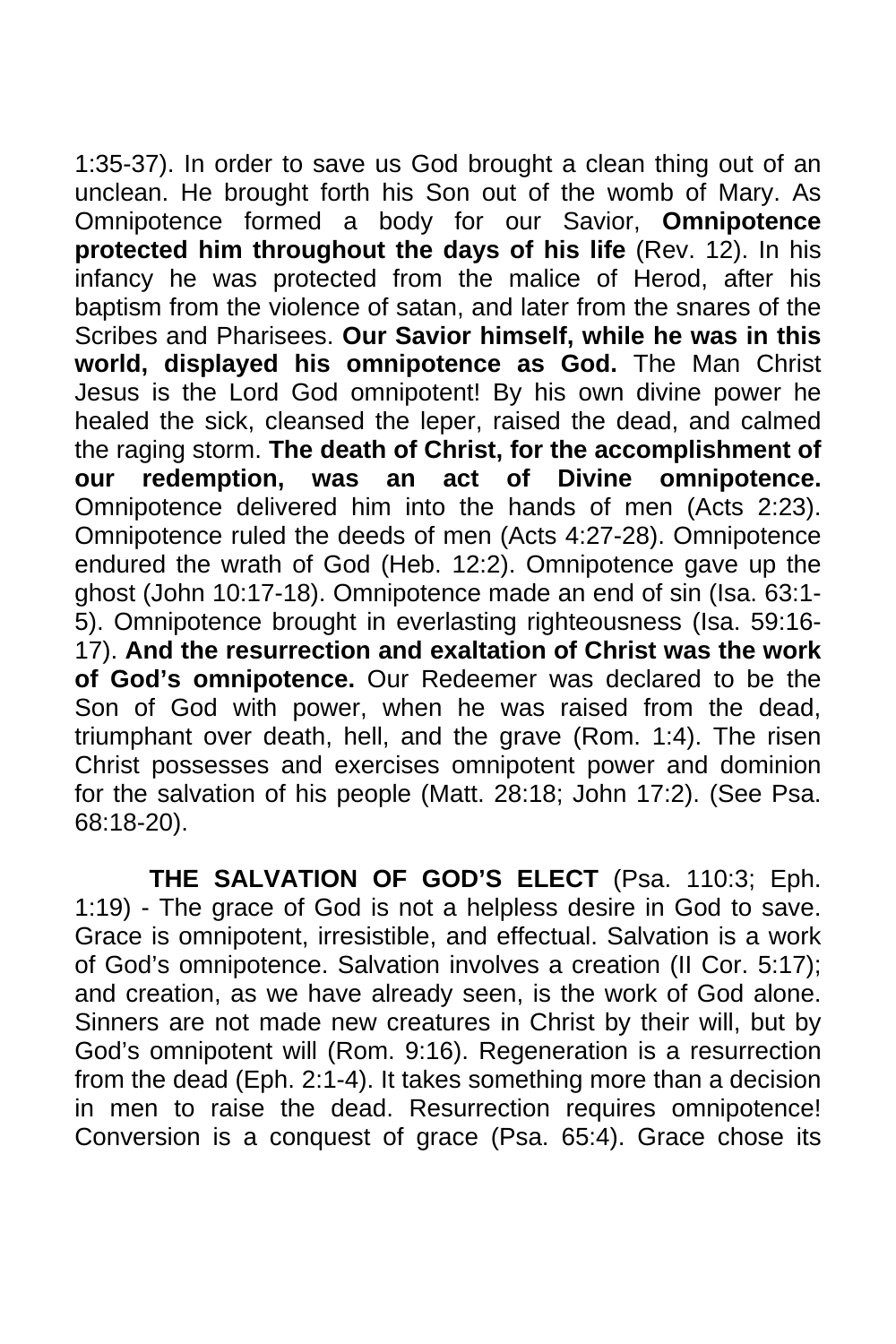objects and omnipotent grace effectually causes all the chosen to come to Christ in repentance and faith.

 **THE SUCCESS AND PERPETUITY OF THE GOSPEL**  (Rev. 6:1-2; 19:11-16) - God chose to save men by the foolishness of preaching. And generally he uses the most unlikely men to be his messengers, so that all the glory might be to him alone. But our omnipotent Savior has gone forth in the preaching of the gospel, conquering and to conquer. And in all places, at all times, the gospel is triumphant by God's omnipotent grace. Because God is omnipotent we are assured that he will never leave himself without a witness (Ps. 22:30-31); his truth shall prevail (Ps. 85:11, 14); his church can never be destroyed (Mt. 16:18); and his kingdom shall be triumphant (1 Cor. 15:24-28).

 **THE FINAL PERSEVERANCE OF EVERY BELIEVER**  (John 10:27-30; I Pet. 1:5) - All who believe on the Lord Jesus Christ are kept by the power of God, by his great and glorious omnipotence (John 10:28; Phil. 1:6; 2 Pet. 1:5). Because God is omnipotent as well as faithful, immutable, and gracious, redeemed sinners are assured that their salvation is forever, and that they cannot be destroyed (Ecc. 3:14). Though we are tormented by our indwelling sin, vexed by the temptations of satan, constantly confronted with the tempting charms of the world, and daily opposed by the heresies of men, nothing shall prevail to destroy one of God's elect. *"The foundation of God standeth sure, having this seal, The Lord knoweth them that are his"* (2 Tim. 2:19)..

 **THE RESURRECTION OF THE DEAD** (John 5:28-29) - Were it not for God's omnipotence, the resurrection of the dead would be an incredible, unbelievable thing. But God is omnipotent. And the dead shall rise (John 5:28-29; 1 Cor. 15:51-57; 1 Thess. 4:13-18; Rev. 1:7). Omnipotence will raise the dead. Omnipotence will judge the world. Omnipotence will torment the damned. And omnipotence will bless the righteous.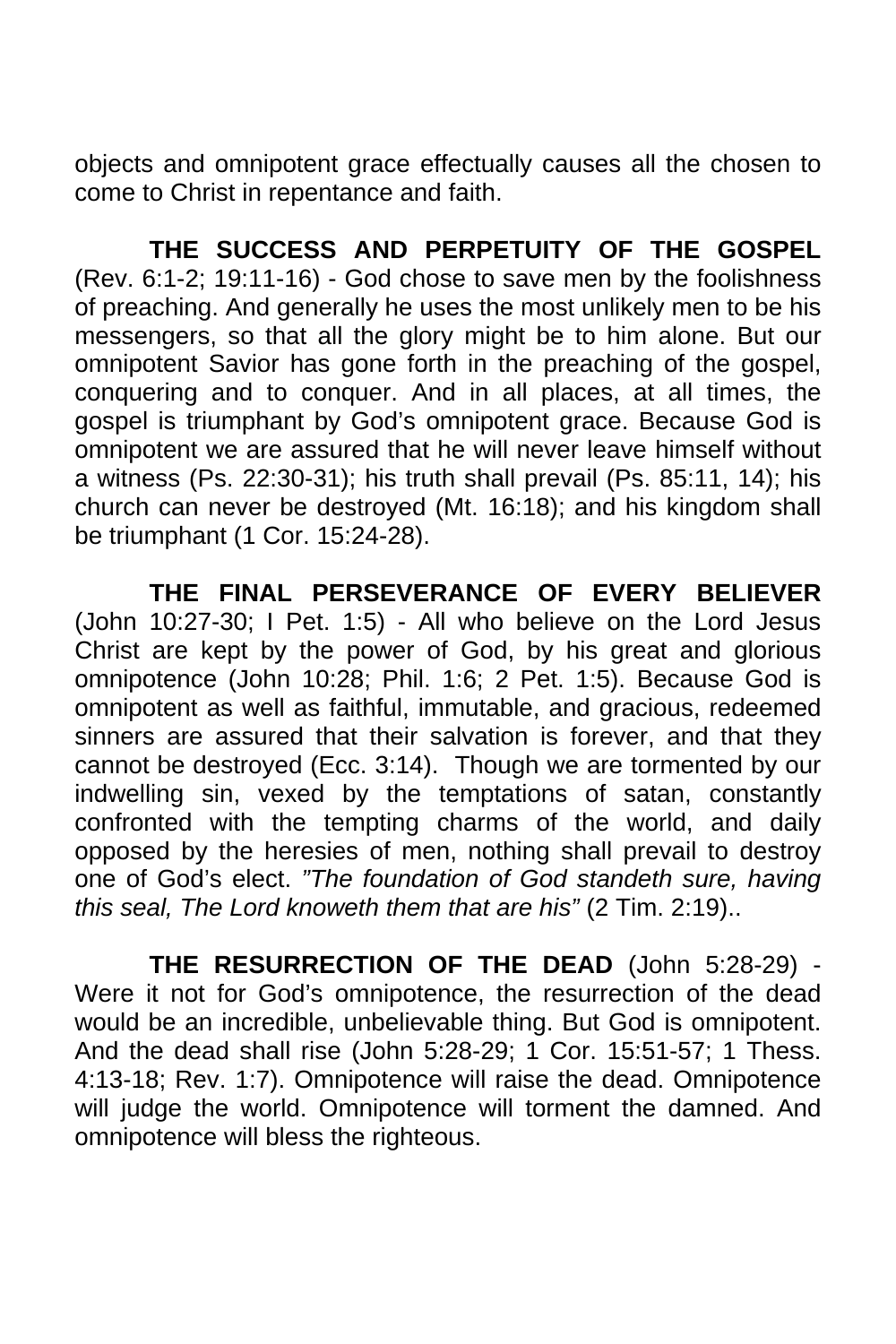*"The Lord God omnipotent reigneth!* Let his enemies tremble. Let his saints adore him (Ex. 15:11). Let his people trust him. No prayer is too hard for God to answer. No need is too great for God to supply. No passion is too strong for God to subdue. No temptation is too powerful for God to overcome (1 Cor. 10:13). No misery is too deep for God to relieve. (Psa. 27:1; Eph. 3:20-21).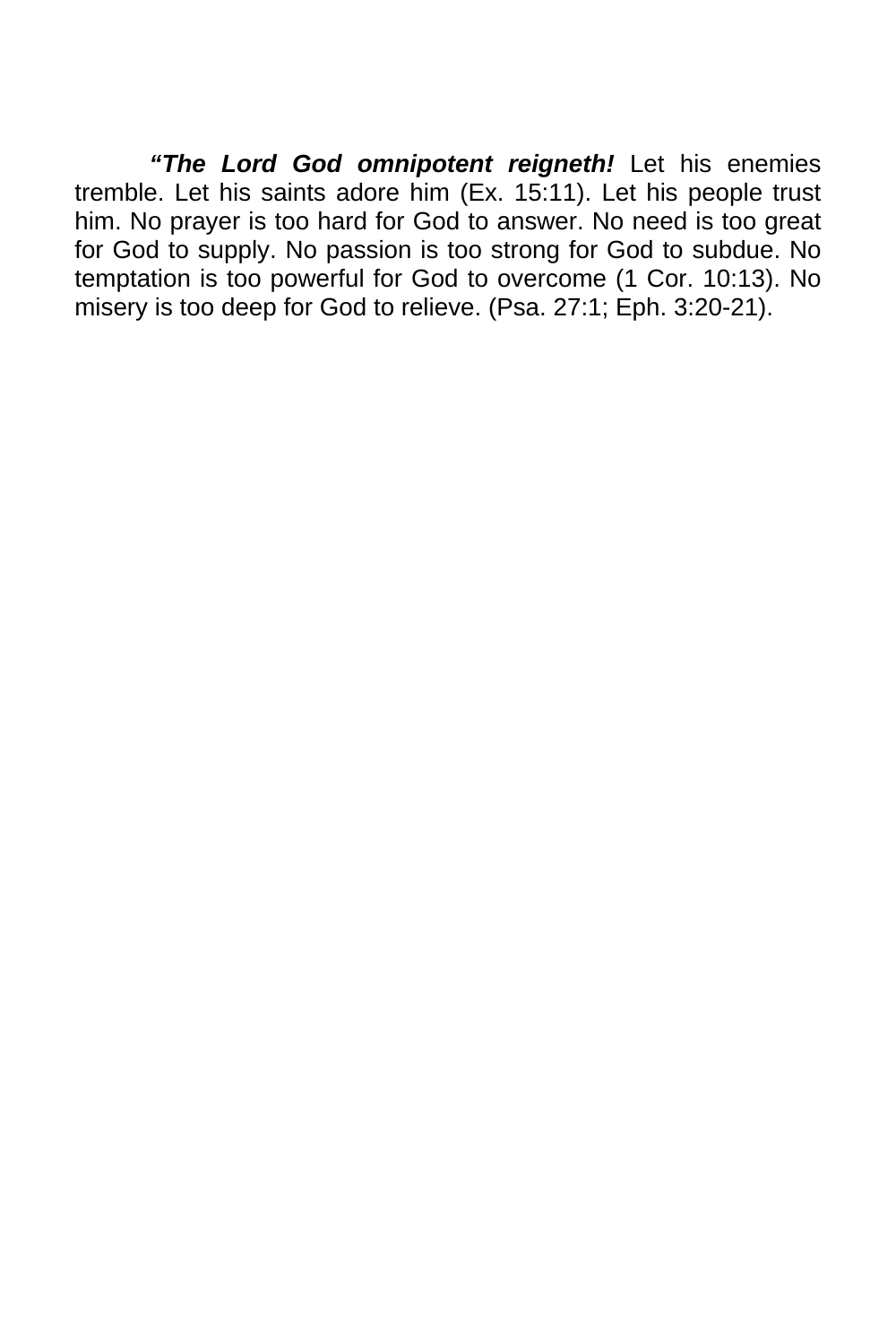## **THE ATTRIBUTES OF GOD Lesson #7**

#### **Our Infinite, Eternal, Omnipresent God**

*John 4:24* 

 That which Elijah prayed, when he both denounced the prophets of Baal and mocked their God, ought to be the goal and driving ambition of every believer, every preacher, and every church. *"It came to pass at the time of the offering of the evening sacrifice, that Elijah the prophet came near, and said, LORD God of Abraham, Isaac, and of Israel, let it be known this day that thou art God in Israel, and that I am thy servant, and that I have done all these things at thy Word. Hear me, O LORD, hear me, that this people may know that thou art the LORD God"* (I Kings 18:36-37). I want all people to know that the Lord our God is God indeed and that he alone is God. Let us ever pray that God the Holy Spirit will be pleased to use us to turn men and women away from the idolatrous vanities of their corrupt imaginations that they may fall down before the throne of the living God in reverent faith and adoration.

 God's greatness is to be seen in those magnificent attributes of his Being which are essential to him as God and distinguish him from all his creatures. The three attributes of God that are now under consideration, (Infinity, Eternality, and Omnipresence), are attributes of God alone. He who is infinite, eternal, and omnipresent is God. These three magnificent attributes of God are full of comfort for his children. They are so closely related to one another that they may be best appreciated when considered together. In John 4:24 the Lord Jesus Christ tells us, *"God is a Spirit: and they that worship him must worship him in spirit and truth."* God does not have a body, consisting of parts and material substance, as we do. *"God is a Spirit."* His spiritual nature him being the uncreated Spirit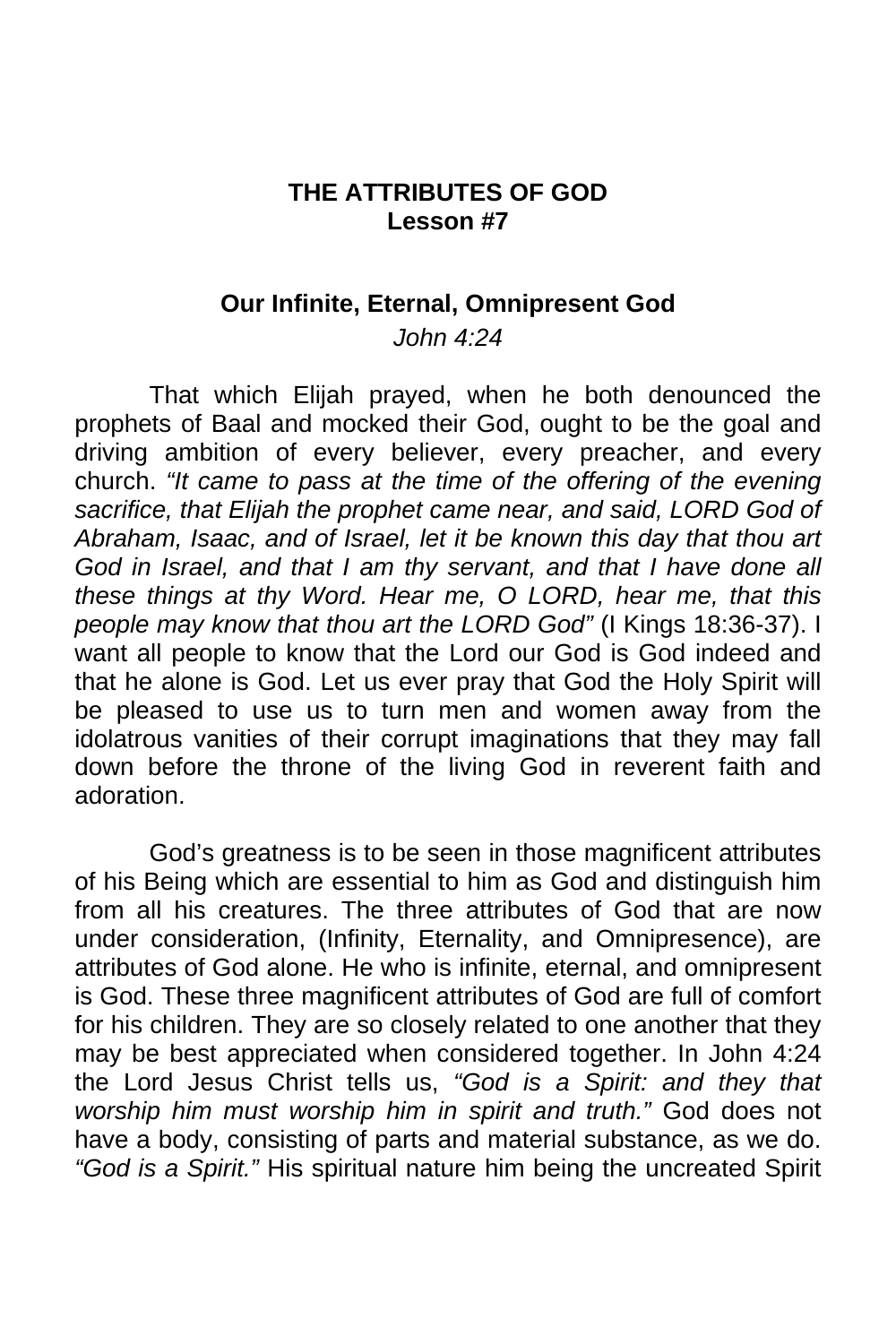by whom all things were made, implies that he is infinite, eternal, and omnipresent.

 **GOD IS INFINITE.** "When we say that God is infinite, the meaning is, that he is unbounded and unlimited, unmeasurable, or immense, unsearchable and not to be comprehended" (John Gill). God dwells alone in his infinity. There is none before him to limit him, none after him to limit him, and none above him to limit him (Isa. 443:10; 44:6). As we have already seen, our great, infinite God is the only totally independent Being. All things depend upon God; but God depends upon nothing. All things are of him, through him, to him, and by him; but God dwells alone. All things are checked by God; but God is checked by nothing. All things are limited by God; but God is limited by nothing. God is infinite; and he alone is infinite. No creature is infinite. No thought, word, deed, work, or possession of any finite creature can be infinite. Indeed, nothing created is infinite. Space is not infinite. Time is not infinite. Light is not infinite. Darkness is not infinite. Only God is infinite. Infinity distinguishes God and sets him apart from all his creatures. We sometimes speak of sin as an infinite evil. But even that is not strictly accurate. The God against whom we sin is infinite. But sin is not infinite. Sin is the finite act of finite creatures. However, our sins, because they are acts of enmity against the infinite God, demand an infinite satisfaction. That is the reason why none but Christ, the Son of God, could make atonement for sin. Finite creatures can never render infinite satisfaction to the infinite God. That is the reason why hell is eternal. The sufferings of finite creatures in hell can never satisfy the offended justice of the infinite God (Ezek. 18:23, 32; 33:11). Here is the good news of the gospel - Christ, the infinite God, our Savior, has rendered infinite satisfaction to God for our sins by his obedience and death in our nature, as our Substitute before God (Isa. 53:10). Therefore, all for whom satisfaction has been made must go free.

Complete atonement Christ has made, The law's demanded price He paid: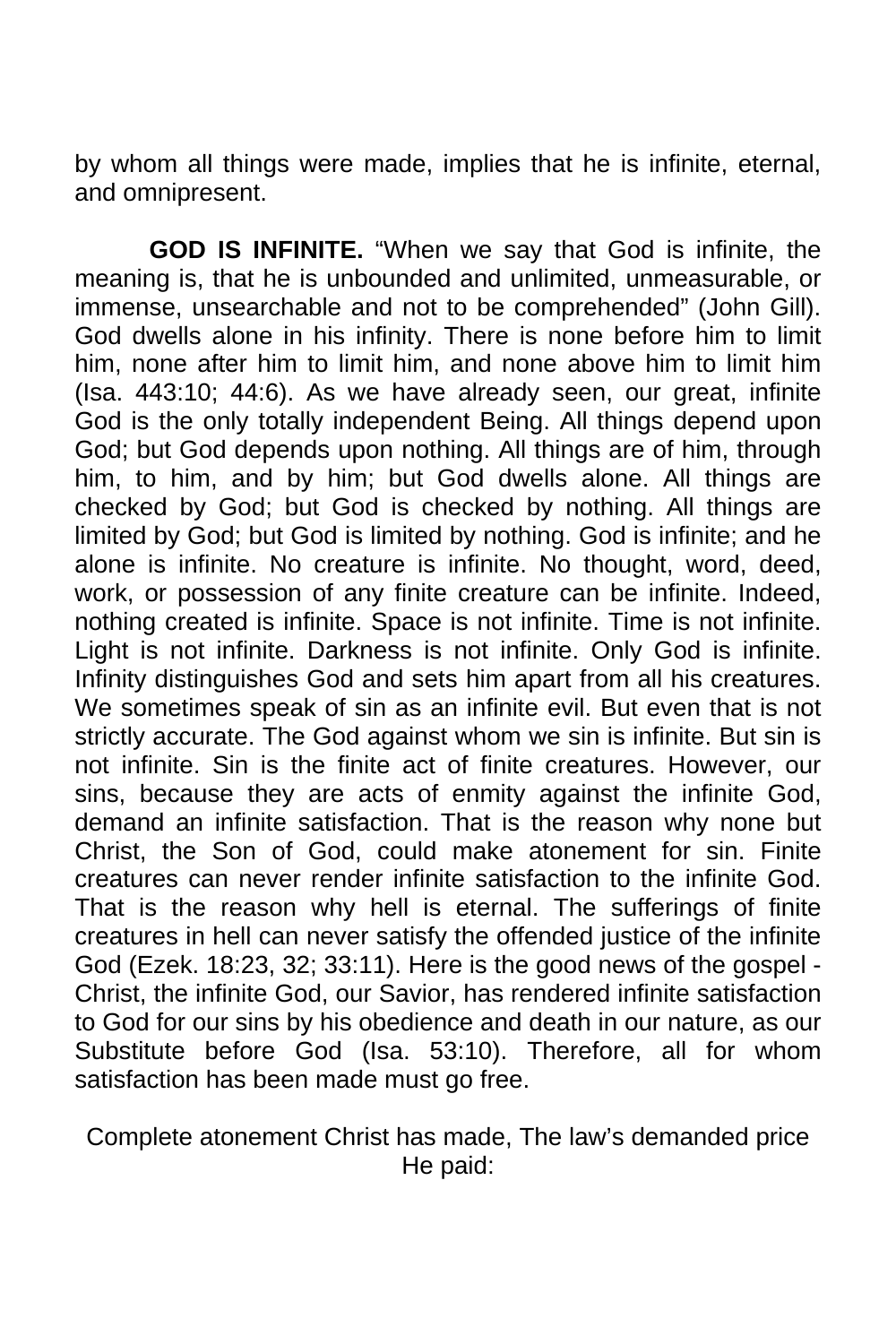All that His people owed to God, He satisfied by His own blood.

Christ Jesus my discharge procured, The whole of wrath divine endured:

The law's tremendous curse He bore; Justice can never ask for more!

 God alone is infinite. And God is infinite in all the attributes of his Being. Everything that God is is infinite. **His understanding is infinite** (Psa. 147:4-5). God sees, knows, comprehends, and understands all things perfectly and at once. *"There is no searching of his understanding"* (Isa. 40:28). In comparison with God's wisdom the wisdom of the heavenly angels is only folly (Job 4:18). **His power is infinite.** With God nothing is impossible. His power has never yet been exerted. All power is his. He who created one world by his eternal power could have made ten million worlds. He spoke this one into being and upholds it by the word of his power (Rom. 1:20; Heb. 11:3). There is no end to God's infinite power. *"Is anything too hard for the Lord?"* No. His power is infinite. **His goodness is infinite** (Mic. 7:18-20). I have heard men say, "There is a limit to God's goodness." But that is not so. There may be a limit to your enjoyment of God's providential goodness in this world. But there is no limit to the goodness of God. He is good, eternally good, always good, and infinitely good. Particularly, he is infinitely good to all his people in Christ. **His holiness is infinite.** There is none holy but God. None are pure and righteous before him. Even the holy angels are not pure in the sight of his infinite holiness (Job 4:17-18). Once we understand that God alone is holy and that he is perfectly holy, so perfectly holy that he can receive, accept, and look favorably upon nothing except that which is perfectly holy (Lev. 22:21; Ps. 24:3-4; Matt. 5:20; Heb. 12:14), then we know that salvation could be accomplished for us only by an infinite and perfect Substitute. No man can make himself holy, righteous, and pure in the sight of God (Job 14:4). Our only hope of acceptance with him is the imputation of Christ's purity, righteousness, and holiness to us by the grace of God (Rom. 3:23-26). All who are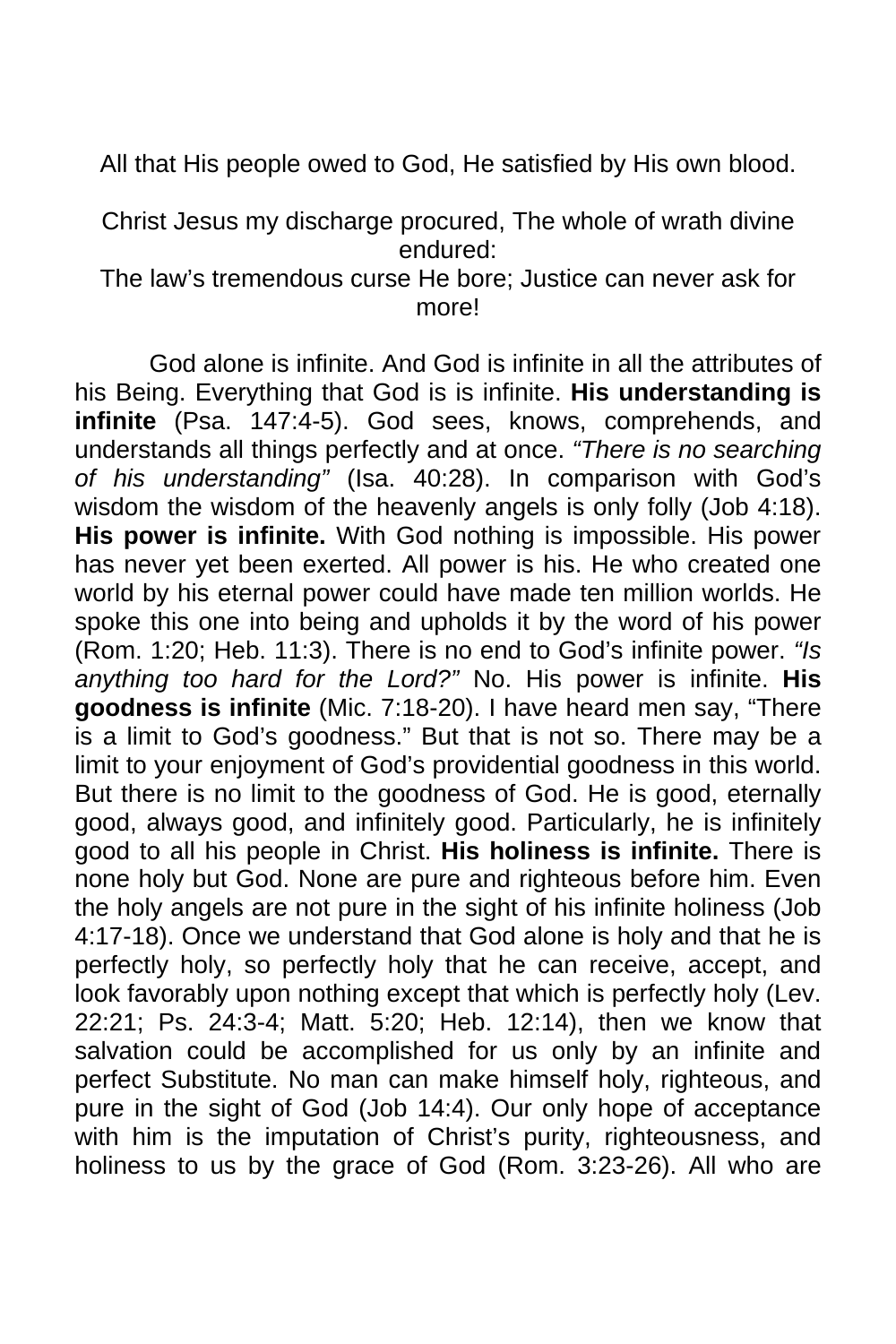made pure before God by divine imputation are clothed with humility before him (Isa. 6:2-3), knowing and confessing that our acceptance with him is altogether his work (Ps. 115:1). **God's love is infinite** (Eph. 3:18). Though God's love is manifestly limited to his elect as its only objects (Isa. 43:3-4), his love toward his elect in Christ is without beginning, without cause, without condition, without end, and without limit.

 Do you see the unsearchable greatness of our God? He is infinite, immense, incomprehensible. The heavens cannot contain him, much less our puny minds. God measures all things; but he is measured by none. God comprehends all things; but he is comprehended by none. We know him by faith in Christ; but our ignorance far outweighs our knowledge. God is too big for our brains. No creature can ever begin to comprehend the infinite God. In heaven's glory we will know God in perfection; but even then we will not know him perfectly, fully, comprehensively. One glory of heaven will be the saints' ever increasing knowledge of our great, infinite God. Because he is infinite...

 **GOD IS ETERNAL.** God is not limited by time. He is eternal. The infinite God is the One who inhabits eternity. He is the eternal King, the everlasting God (Gen. 21:33; Deut. 33:27; Isa. 40:28; Rom. 16:26; I Tim. 1:17). That which is eternal is without beginning, without end, and without succession of time. It never changes. In this sense God alone is eternal. We speak of eternal happiness for the saints in heaven and eternal misery for the damned in hell; and the Bible describes our salvation as the gift from God of eternal life. But the word "eternal," in that sense, simply means everlasting. That which is everlasting has a beginning, but no end. When the Bible speaks of God being eternal, the meaning is that he comprehends in himself the everlasting past and the everlasting future (Psa. 90:2). God alone is eternal, without beginning, without end, and without succession of time or change. Eternity, like infinity and omnipresence, is an attribute belonging to each of the three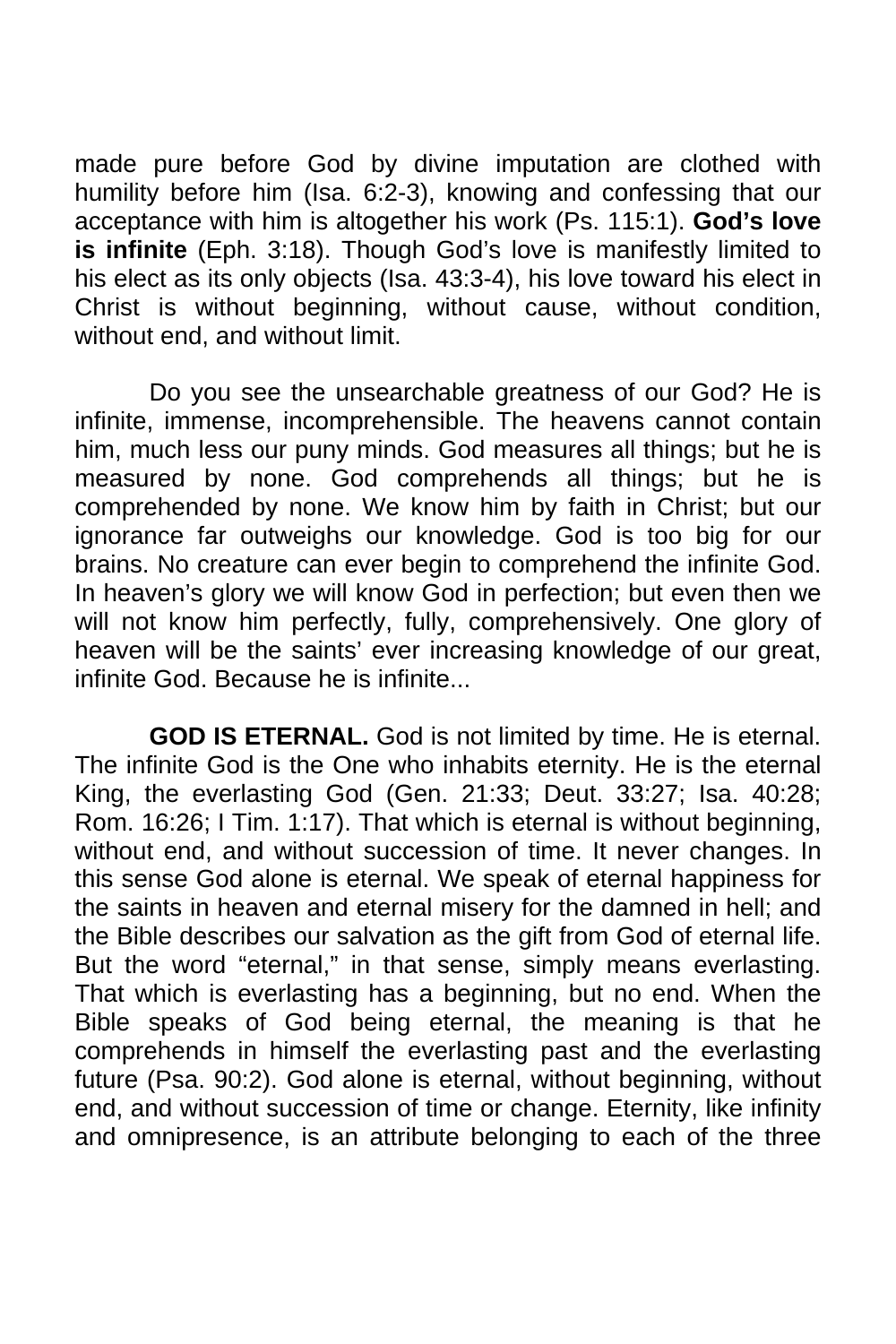persons in the Godhead, the Father, the Son, and the Holy Spirit. When we say that God is eternal, three things are implied.

*First,* **God is without beginning.** There never was a time when God began to be. He is self-existent and independent. God alone possesses immortality in the essence of his Being. He has made his angels immortal spirits and men to be immortal souls. But their immortality and ours depends entirely upon God. He makes us immortal. But he could annihilate us as easily as he made us, were it his pleasure to do so. God, however, is essentially immortal. And he alone is immortal (I Tim. 6:16), because God alone is eternal. Everything about God, every attribute of his Being, is eternal. His power is eternal (Rom. 1:20). His knowledge is eternal (Acts 15:18). His mercy is eternal (Psa. 103:17). His love is eternal (Jer. 31:3; I John 4:16). All God's purposes, counsels, and decrees are eternal, too. They are all of old, even from everlasting (Isa. 25:1: Eph. 3:11). His covenant of grace is an everlasting, eternal covenant (II Sam. 23:5). His blessings of grace are eternal blessings (Eph. 1:3). His election is an eternal election (Eph. 1:3; II Thess. 2:13). His book of life is an eternal book (Rev. 17:8). His salvation is an eternal salvation (II Tim. 1:9).

*Second,* **as he is without beginning, God is without end.**  He is called, *"the incorruptible God"* (Rom. 1:23). God is over all, blessed forever. His dominion is an everlasting dominion. He is the most high God who lives for ever and ever (Rev. 4:9-10; 10:6). Let me again emphasize the fact that God is totally independent. It is a fact that seems to have been forgotten in this day of spiritual ignorance and darkness. God does not depend upon any of his creatures for anything. His Being, his glory, his happiness and his satisfaction are all in himself. He does not need us. Because he is infinite and eternal, he is independent. Therefore we are assured that...

- 1. His counsel stand forever (Psa. 33:11).
- 2. He keeps his truth forever (Psa. 146:6).
- 3. His covenant stands fast with Christ forever (Psa. 89:28).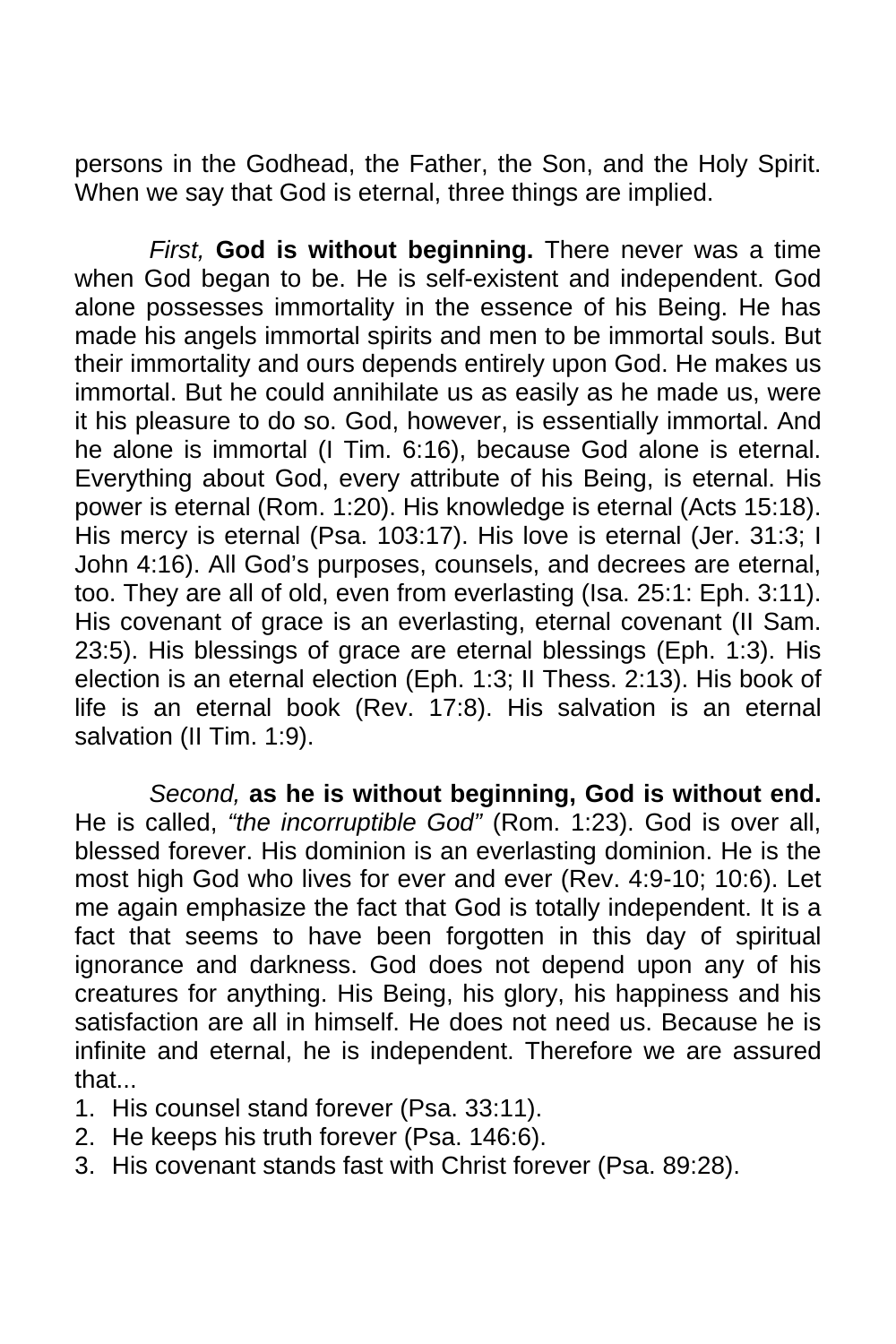- 4. He sustains his elect in grace forever (Psa. 89:33-36).
- 5. God will be the portion of his saints forever (Ps. 73:25-26).

*Third,* **God is without succession of time.** Time means nothing to the Ancient of Days (II Pet. 3:8). God is not restricted, limited, constrained, pushed, or hindered by time. Time is his servant, not his master. Time moves by him. God does not move by time. He never gets in a hurry, never gets frustrated, is never pushed, and never changes. God is eternity; and he inhabits eternity. With him there is no beginning of days, nor end of life. God is eternal.

 **GOD IS OMNIPRESENT.** That simply means, God is everywhere, at all times, in all the fullness of his infinite, eternal Being. As he is eternal, unlimited by time, so he is omnipresent, unlimited by space and place (Acts 17:27-28; Psa. 139:7-10). The Lord Jesus Christ, God our Savior, this magnificent, infinite, eternal God is to us *"a God at hand and not far off"* (Jer. 23:23-24; Phil. 4:4). Though his human nature is limited by time and space, his divine nature is not. He is with us, always, everywhere with us. **Our God is gloriously present with his saints in heaven. He is powerfully present in the exercise of his dominion throughout the universe** (Isa. 66:1). He **is graciously present with his elect throughout the earth i**n the assembly of his saints (Matt. 18:20; Rev. 1:13), in the ministry of his gospel (Matt. 28:20; Rev. 1:12), in the trials we must face (Isa. 41:10; 43:1-5), and in the indwelling of his Spirit. He says, *"I will not leave you comfortless: I will come unto you"* (John 14:15-18). He promises to be with us throughout our time on this earth, through all this valley of the shadow of death (Ps. 23:6). After this, we shall be with him and him with us in the perfection of eternal life forever

"The soul that on Jesus hath leaned for repose, I will not, I will not desert to its foes;

That soul, though all hell should endeavor to shake, I'll never, no never, no never forsake!"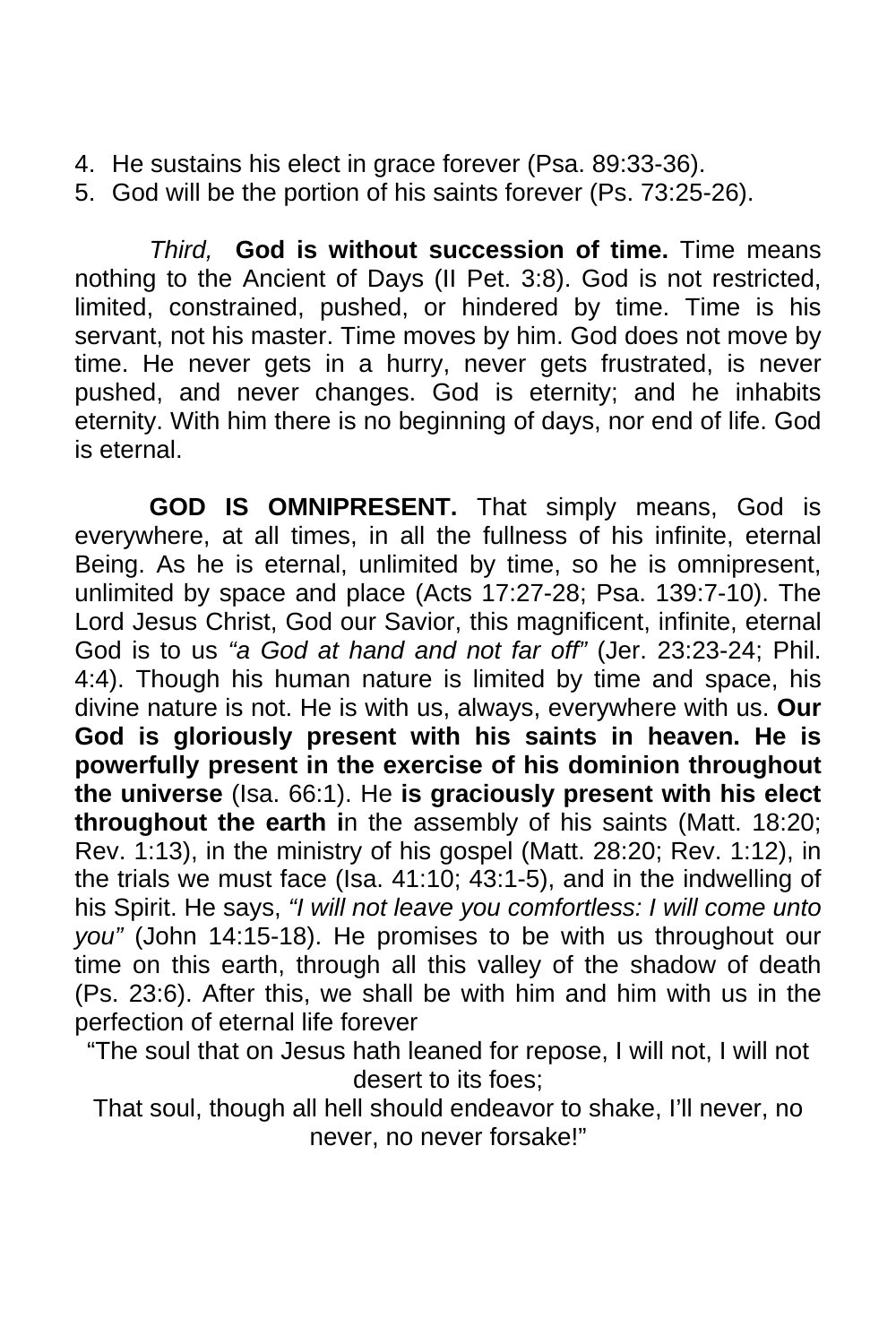# **THE ATTRIBUTES OF GOD Lesson #8**

#### **The Holiness of God**

*Exodus 15:11* 

 God is *"glorious in holiness."* That is to say, the essence of God's glory is his holiness. Holiness is his nature. God is holiness. And holiness is God. Holiness is not one of God's many attributes, like omniscience, omnipotence, and omnipresence. Holiness is the essence of all God's attributes. But what is holiness? Who can define it? I readily admit that I am in waters too deep for me when I begin even to think about the holiness of God, much less write about it! Usually, we attach the idea of moral purity and perfection to the word holiness. And, certainly, anyone who is holy must be morally pure and perfect. But moral purity does not begin to describe the meaning of God's holiness. Holiness is the transcendence of God. It is the supreme, absolute greatness of God, that which sets him apart from and infinitely above all his creatures. I once heard *Pastor Scott Richardson* say, "Holiness has something to do with wholeness. The holiness of God is the whole perfection of his infinite Being."

 I have no hope of explaining, or even adequately identifying, God's holiness. When I have told you all that I know about it, I will have said very little. I only hope to say enough in this study to inspire the reader's heart to worship, honor, adore, love, and trust the great and holy Lord God.

 **GOD ALONE IS ESSENTIALLY HOLY.** The angels of God are holy angels; and his saints are holy, but not essentially holy. Angels, though fallen, are still angels; and men, though fallen, are still men, though they have no holiness. Their holiness and ours is derived holiness. God's is not. God would not be God were he not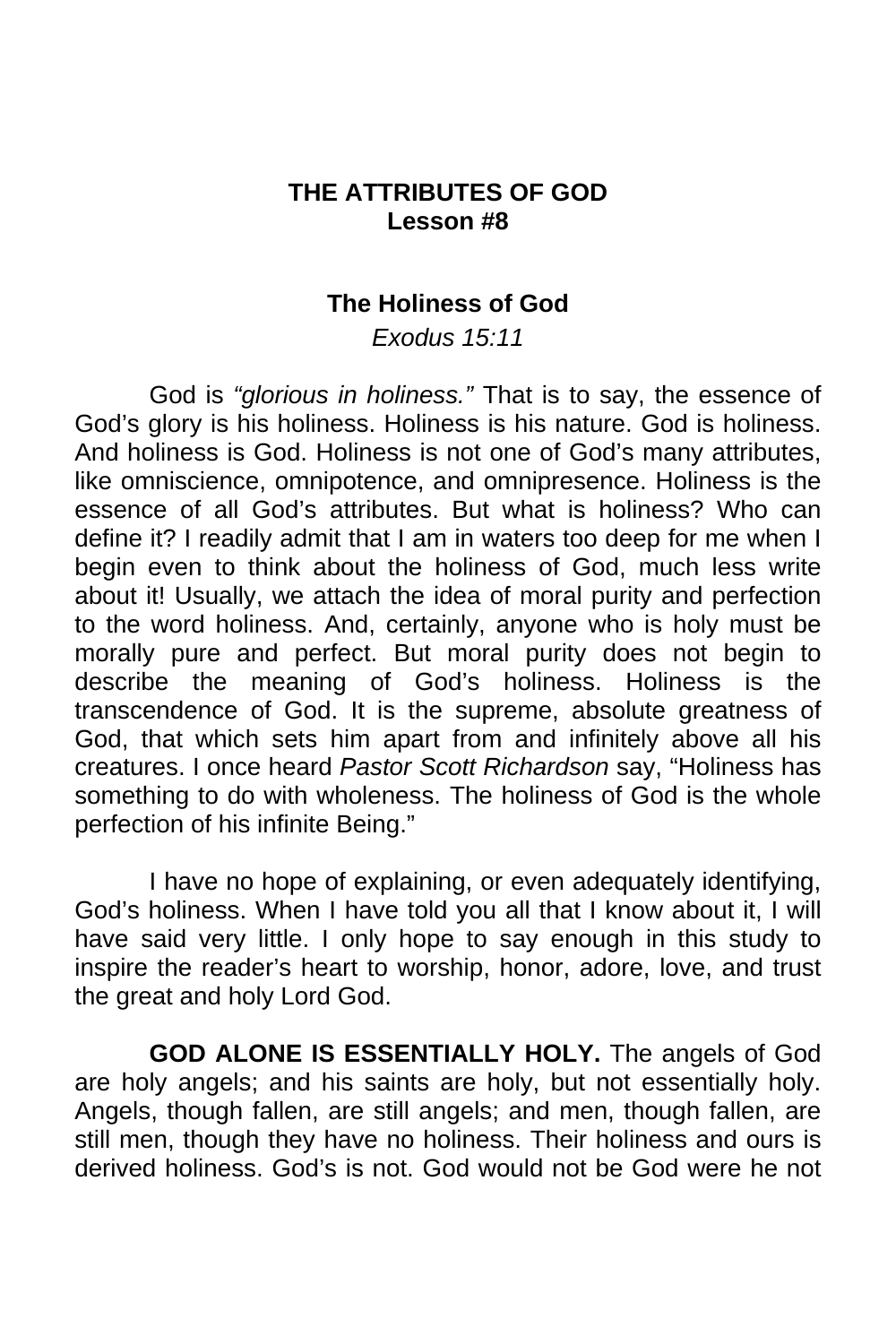holy. Holiness is essential to his Being. God is *"The Holy One"* (Isa. 40:25; Hos. 11;9; I Sam. 2:2; Rev. 15:4). *"Holy and reverend is his name"* (Psa. 111:9). *John Gill* wrote, "God only is essentially, originally, underivatively, perfectly, and immutably holy." The puritan, *Thomas Brooks*, said, "Holiness in angels and saints is but a quality, but in God it is his essence...God's holiness and his nature are not two things. They are but one. God's holiness is his nature, and God's nature is his holiness." Holiness is the luster, glory, and harmony of God's nature and attributes. It is *"the beauty of the Lord"* (Psa. 27:4). What is wisdom and knowledge without holiness, but craft and cunning? What is power without holiness, but tyranny, oppression, and cruelty? The Lord our God is *"glorious in holiness."* Holiness is the glory of his Being and the beauty of his nature.

 **All that God is is holy.** This is one evidence of the divine origin of Holy Scripture. We know that the Bible is God's inspired Word because it reveals a perfectly holy God. Such a God as this is not the invention of man's depraved mind (Psa. 50:21). The god who is acknowledged by the vast majority of religious people is little more than an indulgent old man who has no personal sin, but is tolerant of sin in others and so full of mercy that he is willing to compromise truth and righteousness to rescue men and women from the consequences of their sins, even if he cannot rescue them from sin itself. The God of the Bible is not an indulgent old man. He is omnipotent; and he is holy. He will by no means clear the guilty. This God will either remove your guilt, or he will remove you.

**All that God does is holy.** Every work of God's hand has the stamp of holiness upon it, reflecting in some way the character of God himself (Psa. 145:17). In creation he stamped upon the consciences of all men a sense of moral righteousness (his law); so that all men by nature know good from evil and are condemned by their evil deeds (Rom. 2:14-15). In providence God often displays his anger with man's sin in acts of judgment. The current AIDS epidemic is as manifestly an act of providential judgment upon our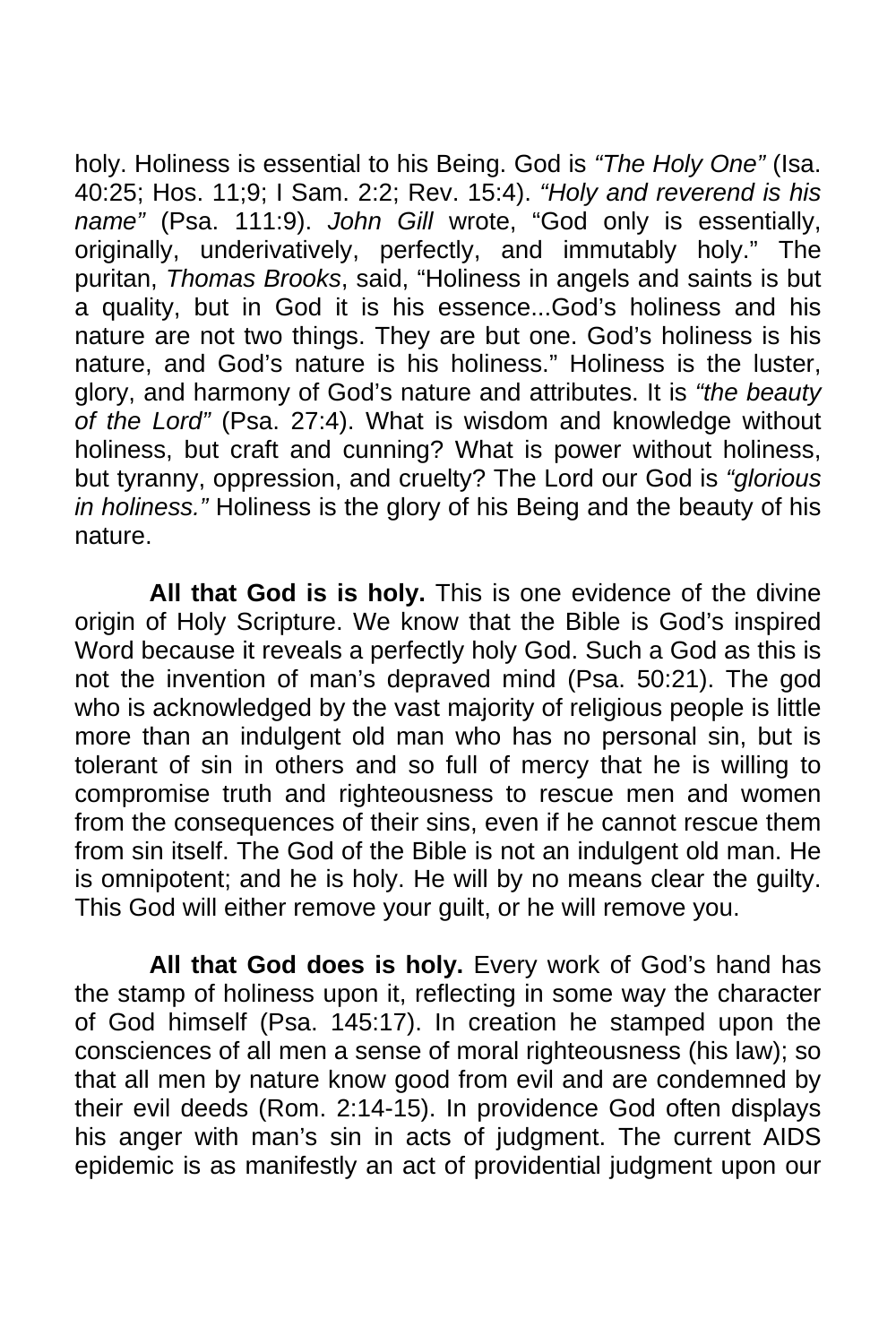perverse society as the fire and brimstone rained upon Sodom in Lot's day. Our redemption by the blood of Christ, above all else, shows forth the holiness and justice of God's character (Rom. 3:24- 26). God is so perfectly holy that he would not and could not forgive the sins of his elect apart from the satisfaction of his justice by the blood of his own dear Son. God is holy in creation, in providence, in redemption, and in the exercise of his grace. And he is holy in all his acts of judgment. When he sits upon the great white throne of judgment in the last day, when all men are gathered before him, he will grant eternal life to his elect in Christ and sentence the wicked to eternal death in hell upon the grounds of strict holiness, justice, and truth. Unless we stand before him washed in the blood of Christ and robed with his imputed righteousness, we will be damned forever. Justice demands it. But if we are washed in Christ's blood and robed in his righteousness, we shall enter into everlasting glory. Justice demands it (Rev. 20:12; 22:11).

**Because God is holy, he hates all sin.** Yes, God hates *"all workers of iniquity"* (Psa. 5:5). He is *"angry with the wicked every day"* (Psa. 7:11). You cannot separate God's hatred of sin from his hatred of sinners. Every sinner outside Christ is under the wrath of God because God is holy. *"The froward is an abomination to the Lord"* (Prov. 3:32). *"The thoughts of the wicked are an abomination to the Lord"* (Prov. 15:26). This gloriously holy God punishes sin. He must punish sin because he is holy. Blessed be his name, God does forgive sin! *"He delighteth in mercy!"* But, as stated above, God will not forgive sin at the expense of his holiness. He will not forgive sin without blood atonement (Heb. 9:22). **Because God is holy, acceptance with him on the ground of our own works is impossible** (Rom. 3:19-20). "A fallen creature could sooner create a world than produce that which would meet the approval of infinite purity" (A. W. Pink) (Isa. 64:6; Eph. 1:6). **Because God is holy, all who approach him must do so with reverence and godly fear.**  He says, *"I will be sanctified of them that come nigh me, and before all the people will I be glorified"* (Lev. 10:3). (Ex. 3:5; Psa. 89:7; 99:5; Eccles. 5:1-2). **Because God is holy, we should desire to**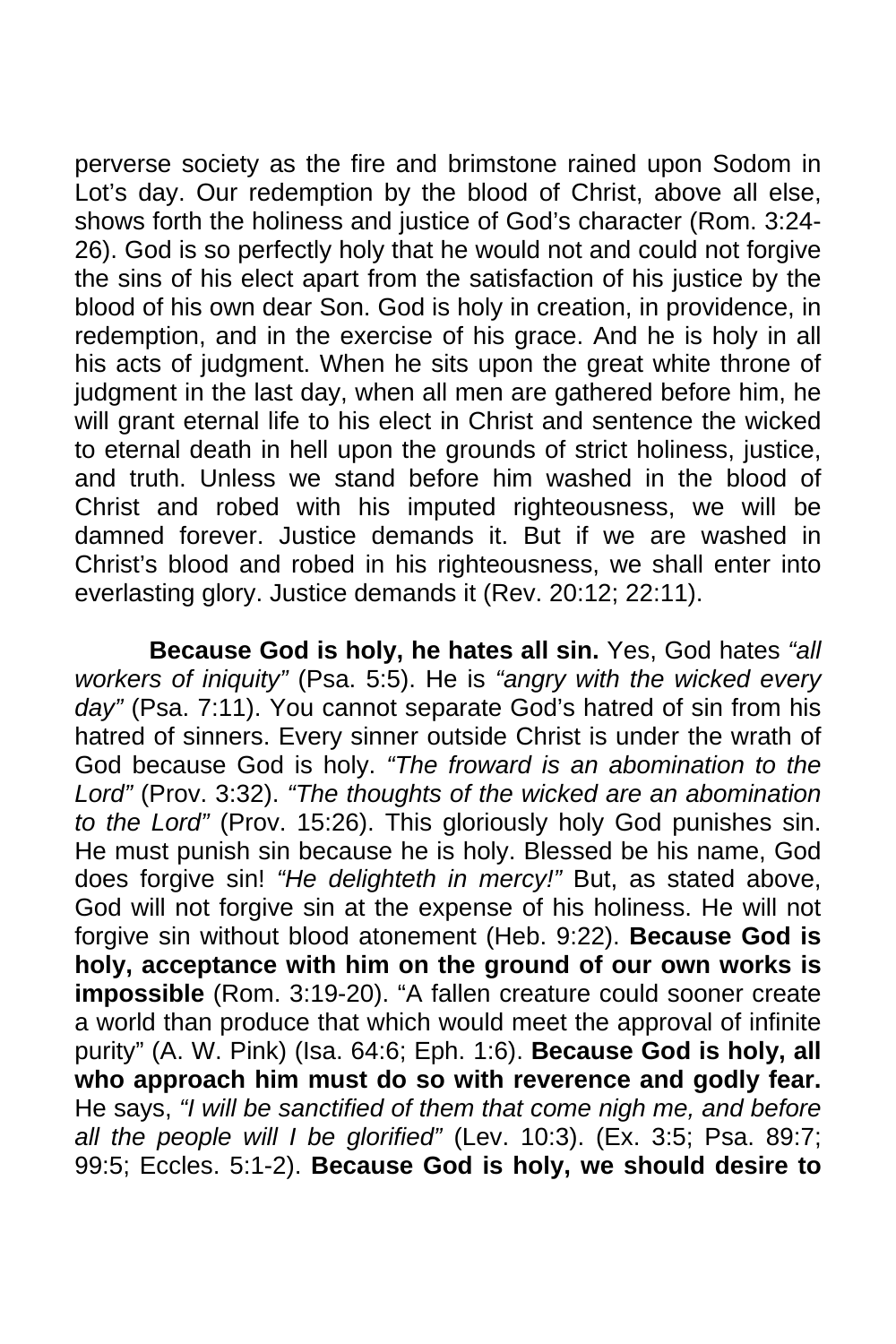**be like him** (Heb. 12:14). *Stephen Charnock* wrote, "This is the prime way of honoring God. We do not so glorify God by elevated admirations, or eloquent expressions, or pompous services to him, as when we aspire to a conversing with him with unstained spirits, and live to him in living like him." This perfection of holiness will be the glory of heaven (I John 3:2).

 **GOD REQUIRES ALL MEN AND WOMEN TO BE HOLY, EVEN AS HE IS HOLY.** God who is *"glorious in holiness,"*  demands holiness in us. He cannot and will not accept anything less than perfect, pure, flawless holiness. God will not accept sincerity, works of benevolence, repentance, sacrifices, moral reformation, or even faith as a substitute for holiness. God demands holiness (Matt. 5:20; Heb. 12:14; Lev. 11:44-45; 1 Pet. 1:16). God says, *"Walk before me, and be thou perfect"* (Gen. 17:1). The slightest deviation from perfect holiness ignites the fire of God's wrath against his creatures. It was deviation from perfect holiness that: drove Lucifer from heaven, the angels into darkness, Adam from the Garden, and drives sinners into hell. Carefully consider these things. It will take something more than a walk down a church aisle, a few tears, a prayer, and a decision of your free-will to get you into heaven. If you would enter heaven's glory and live forever with God, you must be as good as God. You must be perfectly holy! That means that salvation by the will of man, the works of man, or even the worship of man is an utter impossibility, because you cannot make yourself holy!

 **GOD ALONE CAN MAKE UNHOLY, SINFUL MEN AND WOMEN PERFECTLY HOLY.** Holiness is more than moral reformation, purity of life, and uprightness of heart. Holiness is nothing less than the complete restoration of manhood to the image and likeness of God. Holiness is the complete, not partial, but complete conformity of man to the image of God in Christ.

 Men talk about practical holiness, about living holy lives, and of being holy. And that is all right as long as you understand that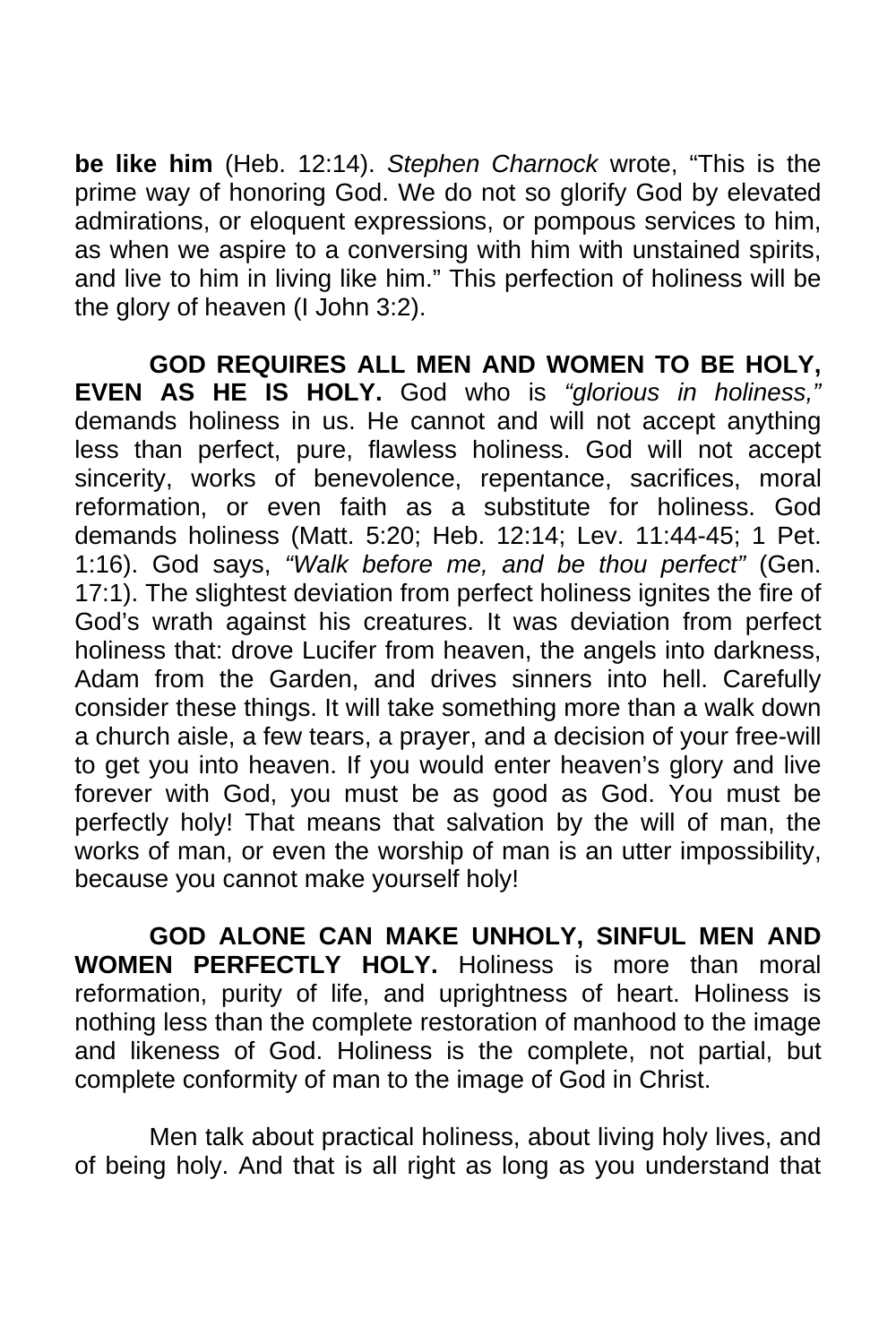holiness is not something you produce. It is something God gives. Not even faith in Christ produces holiness. Faith receives holiness. Faith embraces holiness. Faith loves holiness. And faith seeks holiness. But faith cannot produce holiness. Holiness is the work of God alone.

 The whole purpose of God in the scheme of redemption and grace is to make his people holy, perfectly holy, for the glory of his own great name. Salvation is neither more nor less than God taking that which is common and unclean and making it holy (Eph. 1:3-6; 5:25-27). There cannot be degrees of holiness. We are either holy or unholy. It is impossible to be partially holy. God makes his elect holy by three distinct works of grace: (1.) We have been made positionally holy before the Law of God in free justification by the imputation of Christ's righteousness to us (Rom. 5:19; 2 Cor. 5:21). (2.) We have been made experimentally holy in regeneration and sanctification by the imparting of Christ's nature to us (2 Pet. 1:4; 1) John 3:4-9). We do not become more and more holy by our works in progressive sanctification. We grow in grace, but not in holiness. Our sanctification (holiness) is the free gift of God's grace in salvation (Heb. 10:10-14). (3.) And we shall be made absolutely holy in glorification by the miraculous conformity of our nature (body, soul, and spirit) to Christ in the resurrection (Rom. 8:29; 1 Cor. 15:51-58; 1 John 3:2).

 **THE SUPREME REVELATION OF GOD'S HOLINESS IS THE CROSS OF OUR LORD JESUS CHRIST** (Rom. 3:24-26). Here, and here alone, "Mercy and truth are met together; *righteousness and peace have kissed each other"* (Psa. 85:10). When I see Jesus Christ, the Son of God, with my sin upon him, suffering the horrible wrath of God, without mercy, I see that God is indeed holy, so holy that he will not allow even his own darling Son to go unpunished when sin is imputed to him, so holy that he will sacrifice his only begotten, well-beloved Son to save sinners before he will sacrifice his character! No wonder the seraphim, looking upon the mercy-seat (The Old Testament Picture of Christ's Blood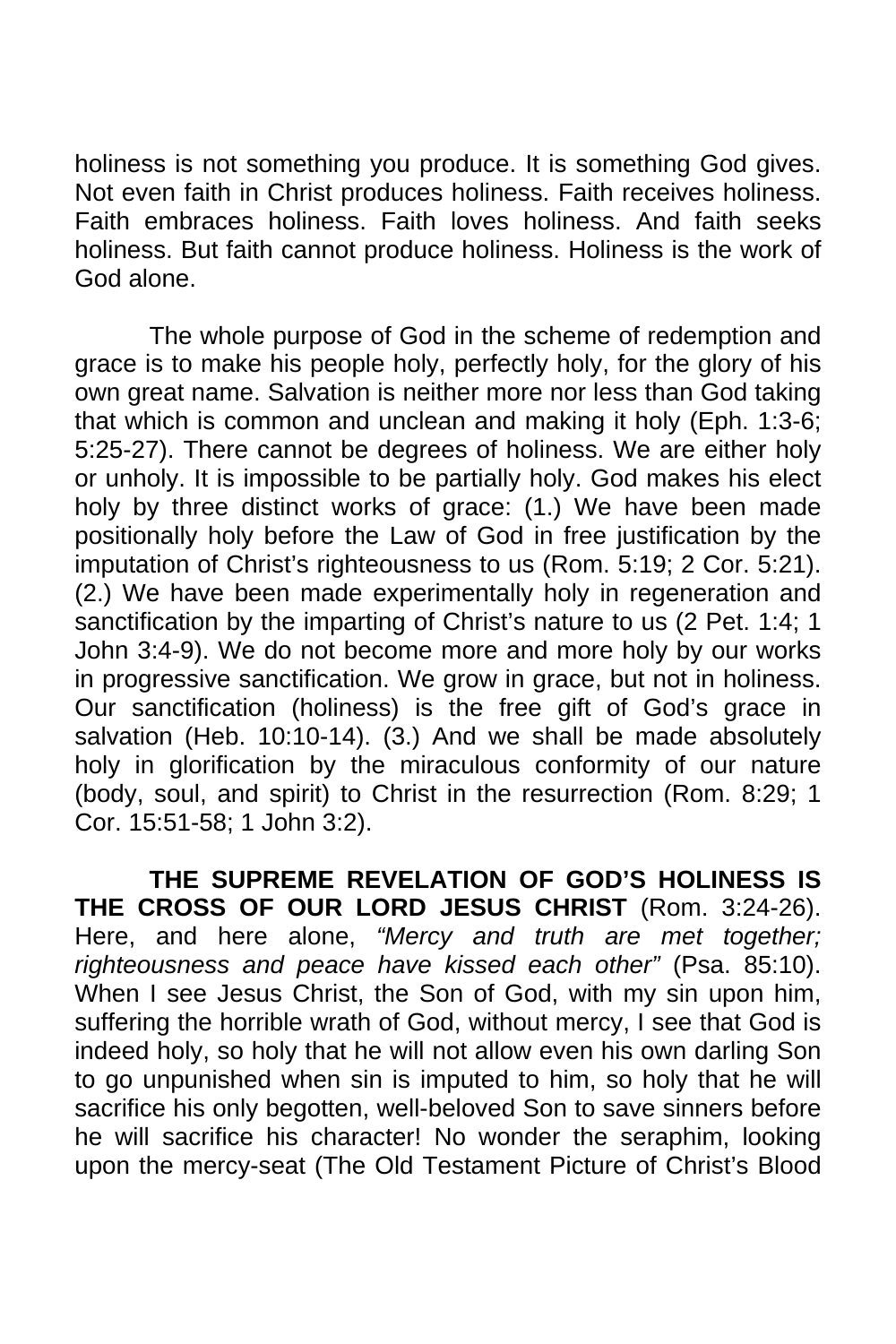Atonement) cried continually, *"Holy, Holy, Holy, is the Lord of hosts!"*

 **EVERY SINNER WHO BELIEVES ON THE LORD JESUS CHRIST IS PERFECTLY HOLY IN THE SIGHT OF GOD** (Col. 2:9- 10). Believing on the Lord Jesus Christ, by faith in him, we fulfill all the law of God (Rom. 3:28). By faith in Christ we give what God demands from us, complete satisfaction for all our sins and perfect holiness. In Christ every believer stands before God's holy law in perfect holiness by divine imputation (Rom. 5:19; 2 Cor. 5:21), with a holy nature imparted to him in regeneration (2 Pet. 1:4), in hope of a holy life with Christ forever in eternal glory (1 John 3:2). As we behold the wonders of God's salvation, let our hearts sing with Moses, *"Who is like unto thee, O LORD, among the gods? Who is like thee, glorious in holiness, fearful in praises, doing wonders?"*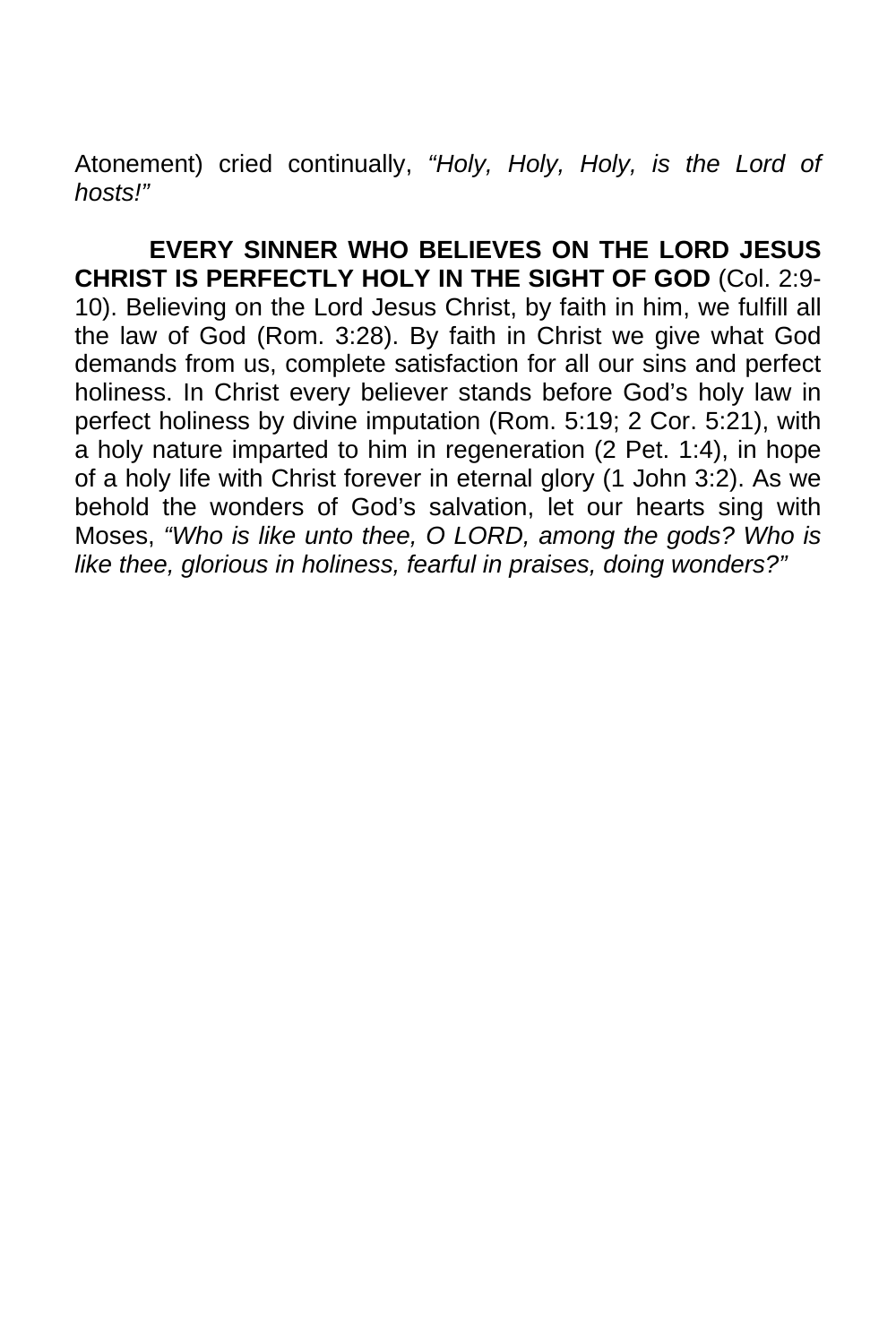## **THE ATTRIBUTES OF GOD Lesson #9**

### **The Wisdom of God**

*Romans 16:27* 

 We admire wisdom in men. We do not necessarily admire learning, education, or knowledge. But we do admire wisdom. We seek the counsel and advice of wise men. We take the reproof and correction of one who is wise and seek to profit by his wisdom. To do so is itself an act of wisdom. As we admire the attribute of wisdom in a man, we ought all the more to admire it in God. A wise God is worthy of admiration, worship, trust, and obedience.

 Three times in the New Testament the Lord our God is called *"the only wise God"* (Rom. 16:27; I Tim. 1:17; Jude 25). Wisdom is more than knowledge. It is the proper and best use of knowledge. And the Lord our God, omnipotent, omnipresent, and omniscient, possesses all wisdom. He is *"the only wise God"* (Job 12:12-13; Dan. 2:20-21).

 **WISDOM IS AN ATTRIBUTE OF GOD.** Like goodness, sovereignty, power, and holiness, wisdom is an attribute of God's perfect, infinite Being. God is wise, perfectly wise, supremely wise, and consummately wise. His wisdom should inspire our hearts with confidence in him and praise to him.

**God is exclusively wise.** That is to say, in comparison with him, no one else possesses any wisdom at all. God the Father is wise. God the Son is the embodiment of wisdom. And God the Spirit is the Spirit of wisdom. But in comparison with the wisdom possessed by the infinite God, no one else has any wisdom at all. The holy angels, though they are wise and holy creatures by God's design, when compared to him, are charged with folly (Job 4:18).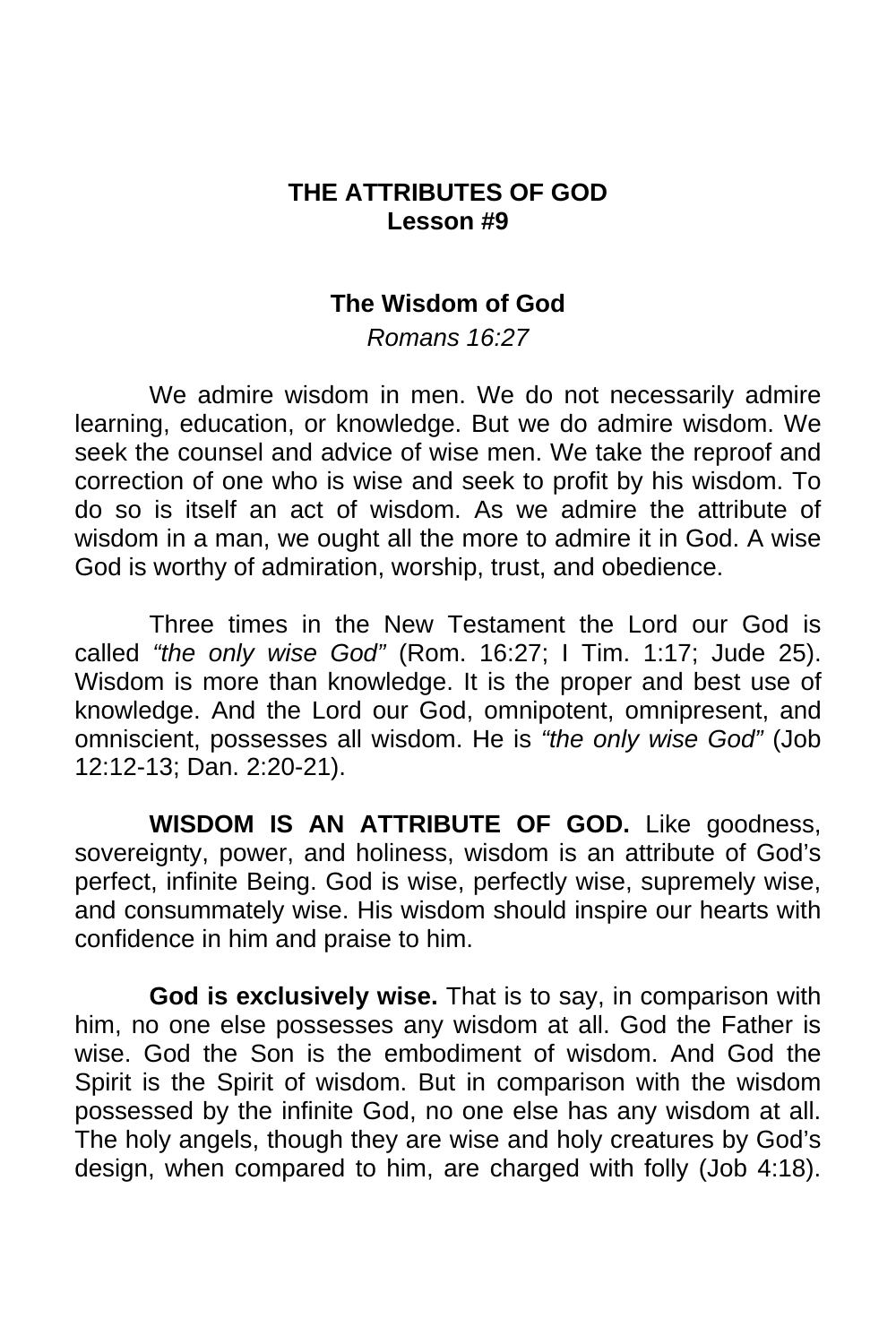And man, though he would be wise and thinks himself wise, is as *"a wild ass*'s *colt*" before God. We have very little wisdom even in natural things and none in spiritual things by nature. If we attain any spiritual wisdom it is by the gift of God (2 Cor. 2:11-16). We are wise to do evil. But to do good, we have no knowledge. God alone is wise. Wisdom belongs to God exclusively.

**God is all-wise.** He possesses all wisdom regarding all things. And he is wise in all his glorious Being. Everything God is is wise. And everything he does reflects his wisdom. There is no defect or lack of wisdom in him with respect to anything. Men may be wise in some thing's and foolish in others. But God is wise in everything. No man is always wise. Sometimes the wisest of men say and do foolish things, but not God. Neither his Word nor his works can be charged with folly. There is not an unwise word in all the Volume of Inspiration. And there is not an unwise action in all his works. *"O LORD, how manifold are thy works! In wisdom hast thou made them all"* (Psa. 104:24).

**God is essentially wise.** Wisdom is his nature and essence. Wisdom is what God is. As God is Love, as God is Spirit, as God is Goodness, so God is Wisdom. Without wisdom, he would not be God. God is wisdom essentially and eternally. And his wisdom is underived. It is immutable wisdom. It never increases and never diminishes.

**Moreover, God is the source and fountain of all wisdom.**  Whatever wisdom there is in the universe among angels and men it comes from God. He is the Author and Giver of wisdom. The angels of heaven get their wisdom from God. The great men of the earth get their wisdom from God. All the wisdom that Adam had in innocence, or his sons have in the earth, even all the wisdom that Solomon possessed and the wisdom of God's elect in eternal glory, is wisdom given, bestowed and maintained by God. I repeat myself deliberately: Wisdom is the gift of God (James 1:5). Anyone who possesses any wisdom by which he is distinguished from others, be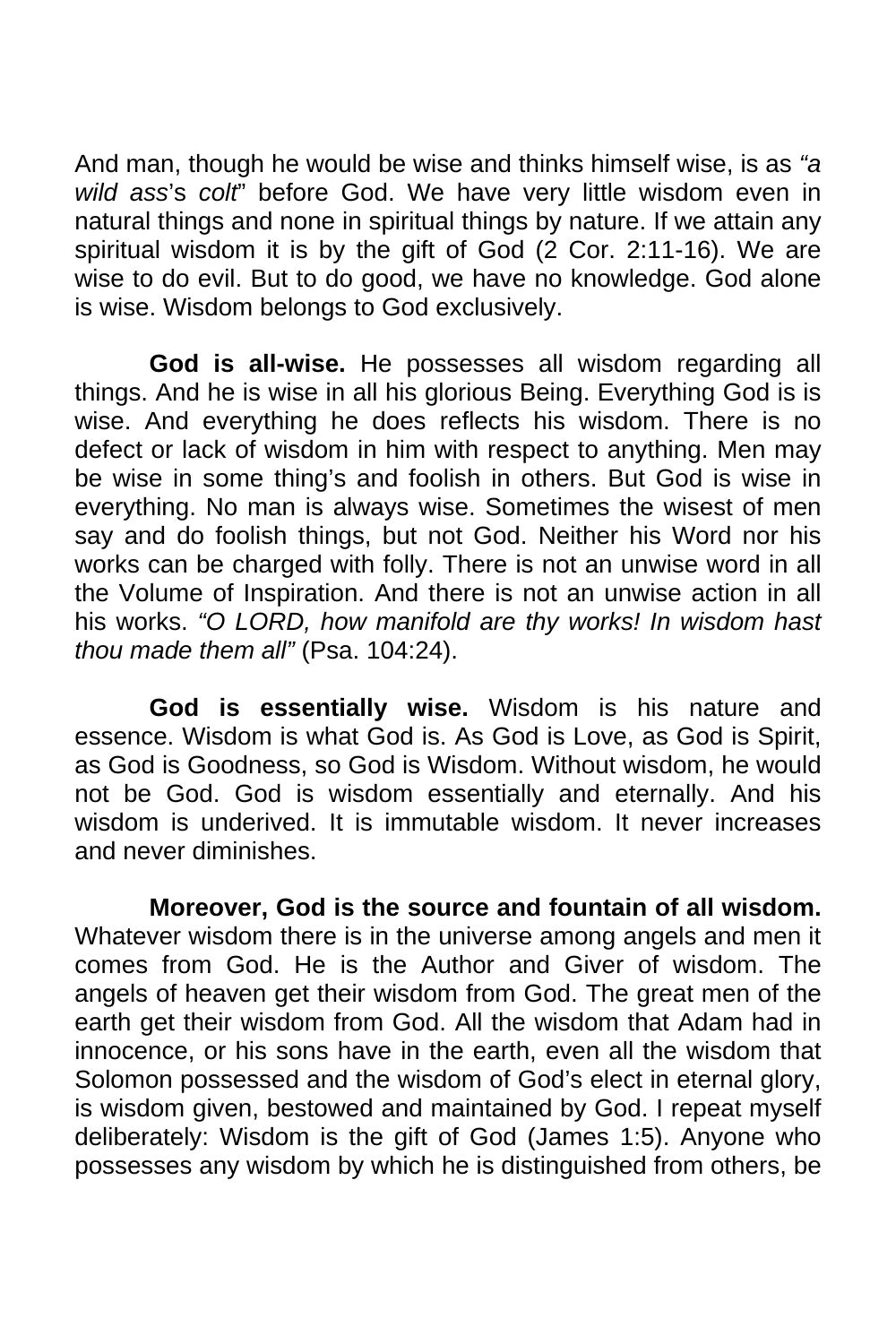it natural or spiritual, has his wisdom by the sovereign bestowment of the Almighty (1 Cor. 4:7). Whatever wisdom there is in any of us, God put it there. He who gives wisdom to the wise is the infinitely wise God. The wisdom of God is unsearchable. Its depth cannot be fathomed. It cannot be traced and found out to perfection (Rom. 11:33; Job 11:6-9; 28:12-23).

 **THE WISDOM OF GOD IS MANIFEST IN HIS WORKS.**  Though God's wisdom cannot be found out to perfection, there are some glaring, bright, and shining, striking appearances of it which are edifying and comforting to consider. His wisdom is manifest in his counsels of old (Isa. 25:1). Usually, the wisest acts of men are the results of thoughtful deliberation and sober consultation. Therefore, God's eternal decrees are called *"his counsels of old."*  God did not need to deliberate or consult with anyone about what he would do. Yet his decrees and purposes, being fixed by the highest wisdom are called his *"counsels."* Thus he condescends to speak to us mortals with puny brains in a way that we can understand! God, in his infinite understanding of all things, knew from eternity what is best to be done. And by wisdom he decreed it according to the good pleasure of his will. He appointed the end of all things and ordained the best means to accomplish that end. In predestination, he set the proper time for the accomplishment of all things and guarded his purpose against everything that might hinder its accomplishment. The end for which God ordained all things is his own glory (Prov. 16:4; Rom. 11:36). The beneficiaries of God's purposes and decrees are his own elect, whom he predestined to be conformed to the image of Christ in everlasting salvation (Eph. 1:5-6, 11; Rom. 9:23; 11:33-36). God's eternal purpose of grace in election and predestination is revealed for the glorifying of his grace in saving sinners (Eph. 1:6, 12, 14). In order to accomplish his eternal purpose of grace, God has wisely ordained the time, season, place, and end of all things under the sun (Eccles. 3:1, 11, 14, 17).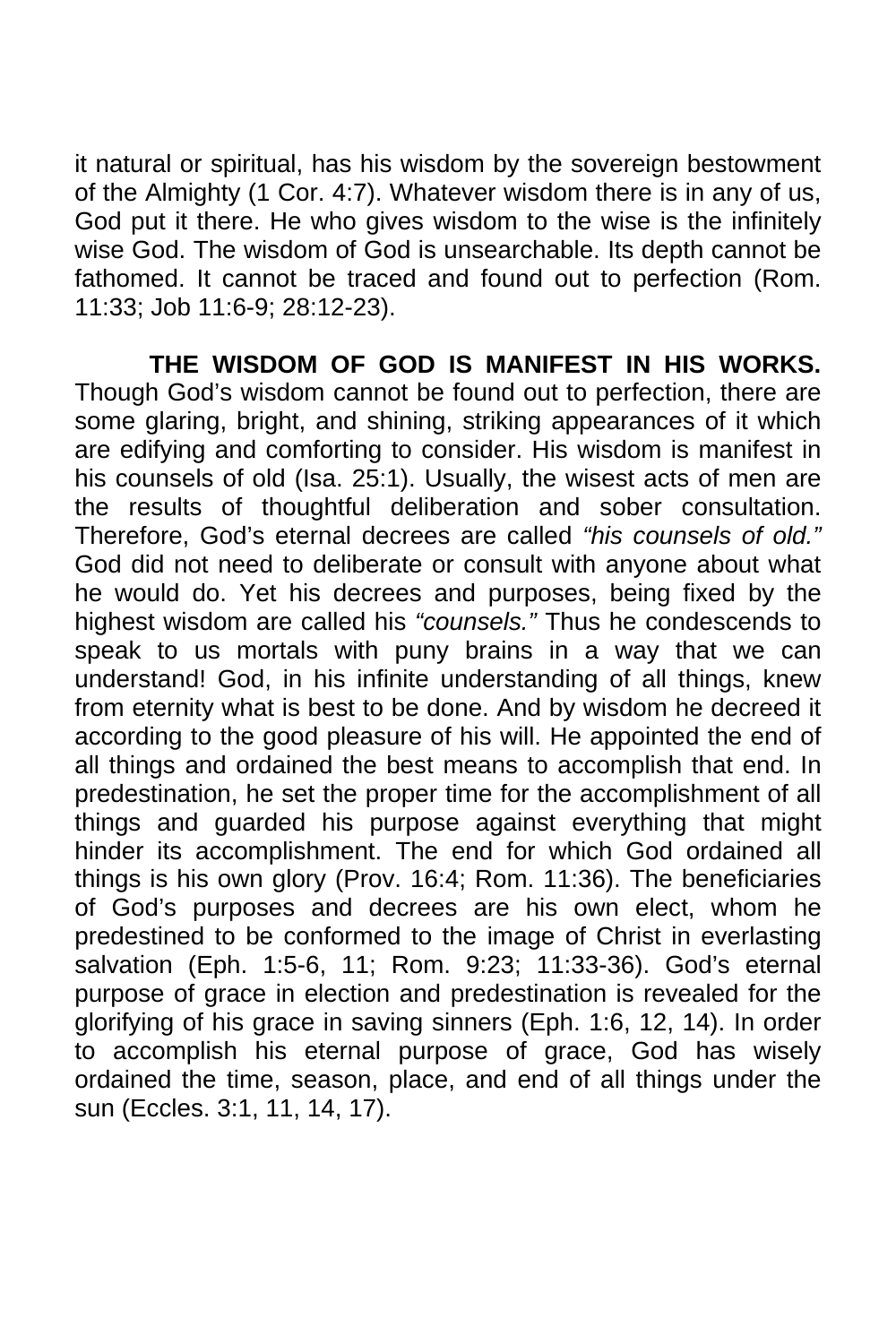Though there are many devices formed to overthrow God's purpose and thwart his decree, they are all vain. God not only disappoints the devices of the crafty, he uses their devices to accomplish his own wise designs (Psa. 76:10). His counsel will stand. And he will do all his pleasure (Isa. 46:10). The thoughts of his heart, his decrees, shall be performed unto all generations. He not only overthrows, but wisely and sovereignly uses the deeds of the wicked to accomplish his holy pleasure. The plot of satan to overthrow his dominion only served to accomplish his purpose (Isa. 14:14, 24, 26, 27). Adam's insurrection and fall was typical of and foreshadowed our salvation by Christ, the last Adam (Rom. 5:18- 19; 1 Cor. 15:21-22). Joseph was sold into Egypt by his brothers who meant it for evil because God had ordained it for good (Gen. 50:19-20). Pharaoh hardened his heart against Israel and against God because the Lord hardened Pharaoh's heart, that he might glorify himself in Pharaoh's destruction and Israel's salvation (Rom. 9:17). Twelve times, the Bible specifically states that *"the LORD hardened Pharaoh's heart"* (Ex. 7:13, 14, 22; 8:19, 32; 9:7, 12; 10:1, 20, 27; 11:10; 14:8). The kiss of Judas, the cowardice of Pilate, and even the crucifixion of our Lord Jesus Christ was in exact accordance with God's wisdom and purpose of grace toward his people (Acts 2:23; 4:27-28).

 Even the failings and sins of his people. Had it not been for the incest of Tamar, the sin of Elimelech in going down to Moab which brought Boaz and Ruth together, and the sin of David in the matter of Uriah, the Lord Jesus Christ would never have been born into this world. His incarnation was, by the arrangement of providence, the direct result of these sad events. This fact does not, to any degree, lessen the offenses mentioned or charge the holy Lord God with complicity in them (James 1:13). But they do display God's great, infinite wisdom in arranging and controlling the affairs of the universe to accomplish his own gracious purposes.

The covenant of grace, from which all things spring, was a work of infinite wisdom (Heb. 8:10-12). It was wisdom in God that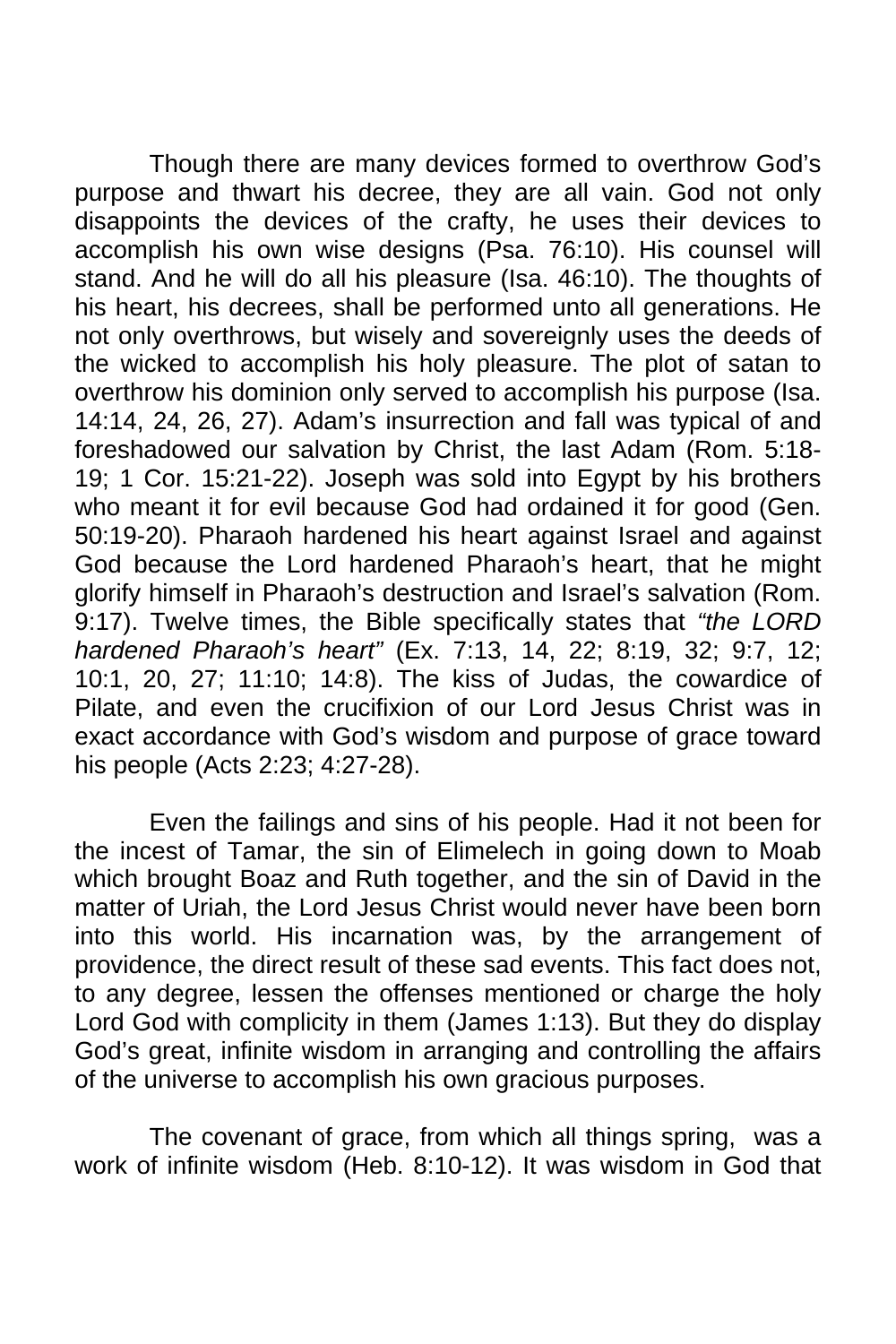devised such a covenant and moved him to make it ordered in all things and sure for the glory of the divine Persons, Father, Son, and Holy Spirit, and the everlasting salvation of his elect. It is a covenant stored with all the promises and blessings of grace (Tit. 1:2). It is a covenant that was made with Christ as the Surety of a chosen people (Heb. 7:22). Every blessing of the covenant, as well as every condition of it, was placed in Christ, put upon Christ, and fulfilled by Christ (Eph. 1:3; II Tim. 1:9). Thus did God in great, infinite wisdom find a ransom suitable and way honoring to himself to justify his elect (Job 33:24; Rom. 3:24-26).

God's works of creation are spectacular displays of undeniable wisdom (Psa. 104:24; 136:3-5; Prov. 3:19-20; Jer. 10:12). In the luminous heavens above - the sun, the moon, and the stars, the atmospheric heavens - the clouds, rain, snow, and seasons, and the earth with all its climates, vegetation, beasts, bodies of water, the human body are all wonders of God's wisdom (Psa. 139:14-17).

God's in providence is a constant manifestation of his wisdom (Rom. 8:28; 11:36). As we have already seen, God's providential rule is universal in its scope, detailed in its exercise, and saving in its end. In infinite wisdom he rules all things everywhere and at all times for the salvation of his people and the glory of his own great name.

 Above all else the wisdom of God is revealed in the redemption and salvation of sinners by Christ (Eph. 1:7-8). Wisdom and prudence are displayed in other works of God. But all wisdom and prudence are displayed in the great works of grace by which we are saved. Behold the wisdom of God in...

- 1. The Person appointed to be our Redeemer Christ (Job 33:24).
- 2. The means by which Christ came The incarnation (Heb. 10:5- 10).
- 3. The people God sent his Son to redeem (Rom. 5:6-10; I Cor. 1:26-31).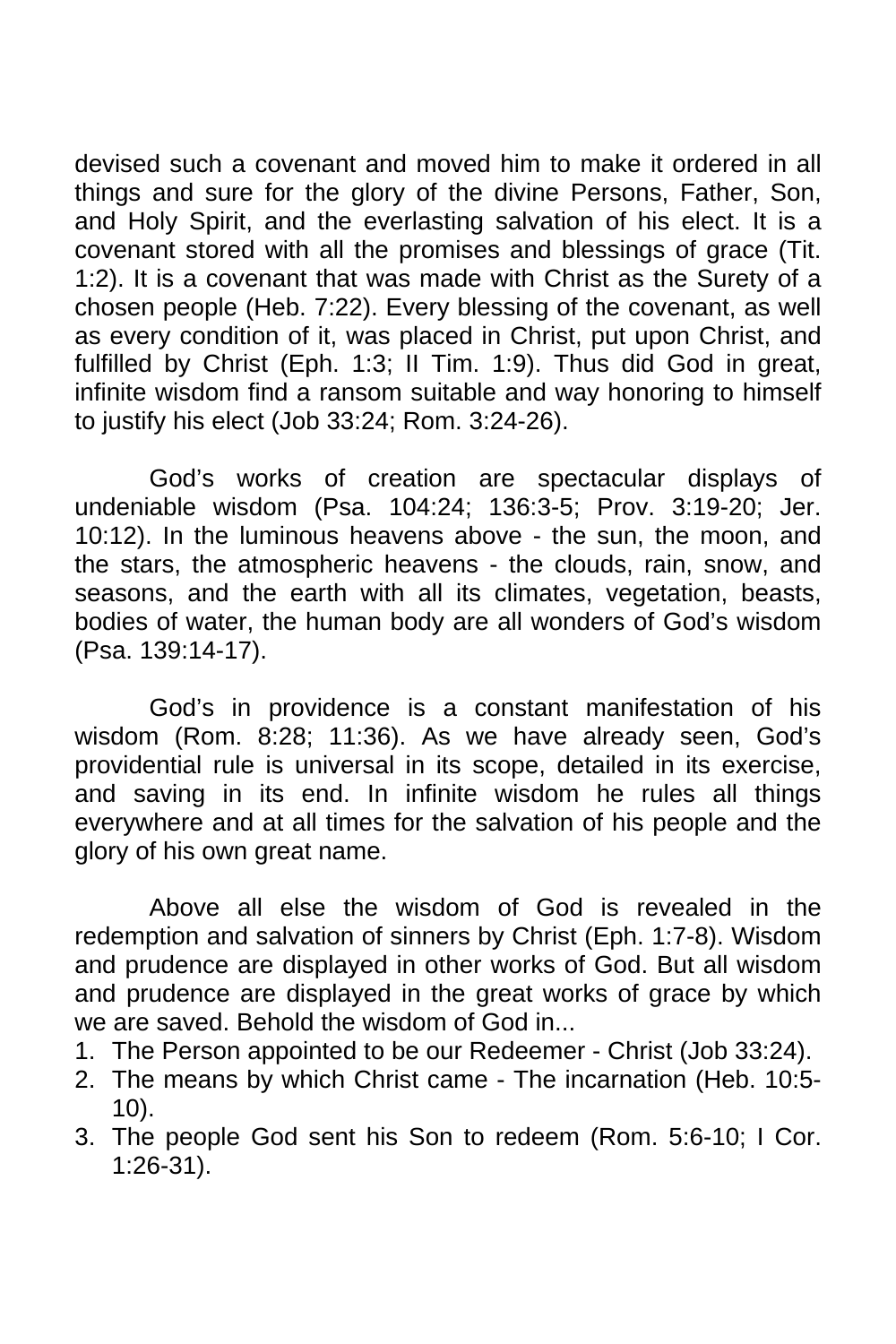- 4. The method by which Christ accomplished our redemption Substitution - Blood atonement (2 Cor. 5:21).
- 5. The method by which salvation is brought to sinners Irresistible, effectual, almighty grace Rom. 9:16).

 The wisdom of God shines forth brilliantly in the gospel, the good news of salvation by Christ (1 Cor. 2:7; Eph. 3:10). Christ is the gospel. And Christ is the wisdom of God (Prov. 8:12-31; 1 Cor. 1:24). The doctrine of the gospel - free justification, peace, pardon, and righteousness by Christ; the ordinances of the gospel - baptism and the Lord's supper; and the standing ministry of the gospel, all show forth the wisdom of our God as gifts of his free grace (Eph. 4:11-16). In wisdom he uses frail men, placing them where he wills for the salvation of his elect. His wisdom preserves his servants, his church, and his testimony in the world. And his wisdom makes his word to accomplish exactly what he pleases (Isa. 55:11).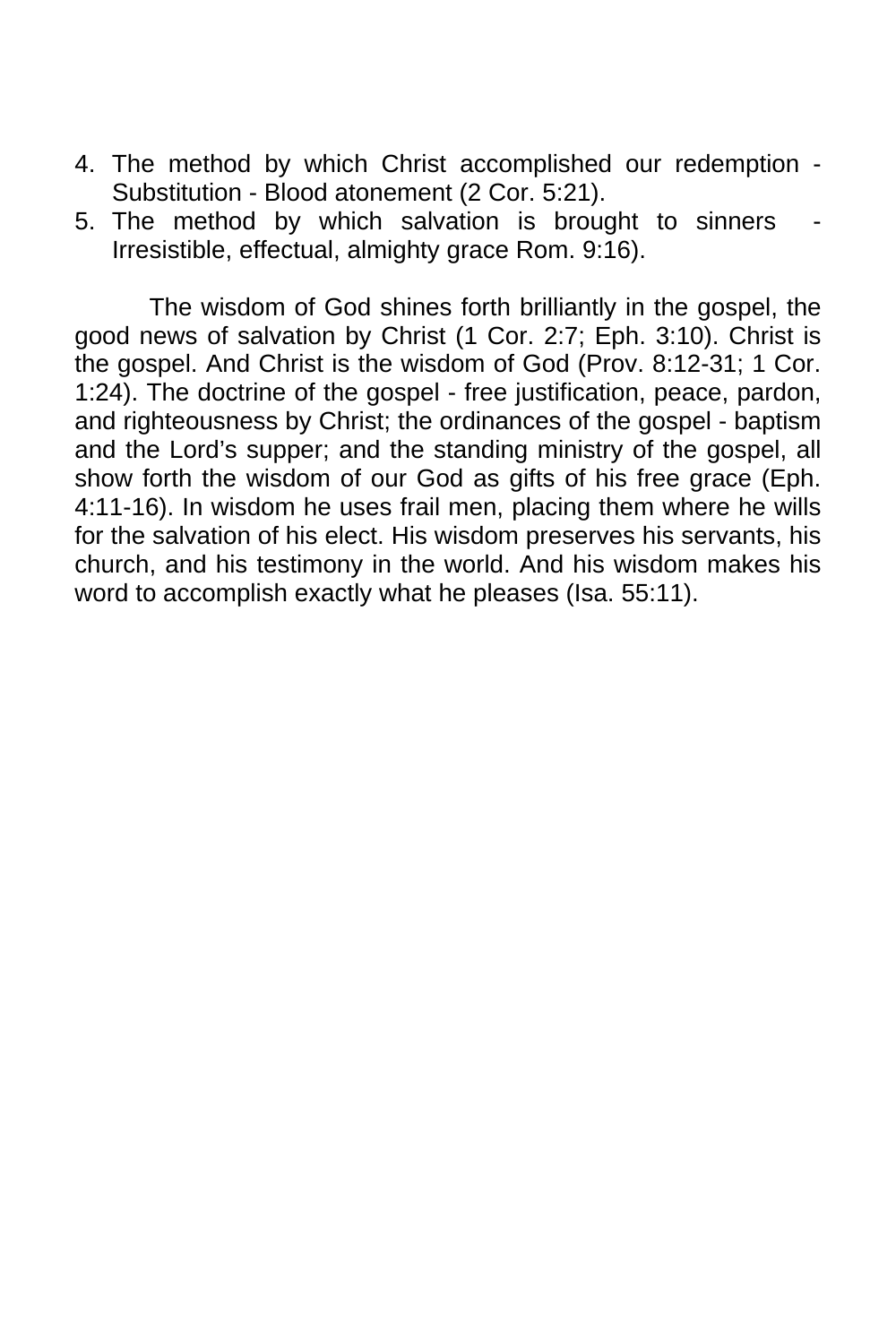## **THE ATTRIBUTES OF GOD Lesson #10**

#### **The Will of God**

*Psalm 40:8* 

 We know that the words of David in Psalm 40 find their ultimate and perfect fulfillment in the Lord Jesus Christ, because the Holy Spirit tells us so in Hebrews 10:7-9. How we rejoice to know that Christ, the God-man, our Substitute, has fulfilled all the will of God for us! By his obedience to God in our stead the Lord Jesus Christ obtained eternal redemption for us. His obedience to God is our righteousness. His blood is our atonement for sin. We are complete in Christ. And we are accepted in him, because he delighted to do the will of God as our Substitute.

 But the words of our text were also David's words. They express the desire, ambition, and driving force of every believer's heart. *"I delight to do thy will, O God."* All who are born of God bear this distinct mark of grace in the likeness of Christ. Believers in their inmost souls delight to do the will of God. Our joy and happiness is not merely in receiving good from God, but in rendering active service to God. We desire to obey and serve our heavenly Father in all things and do his will at all times, not reluctantly, but cheerfully. God's will is our joy and delight. And we delight to see God's will done in and by others. Our heart's prayer is, *"Our Father which art in heaven, Hallowed be Thy name. Thy kingdom come. Thy will be done in earth, as it is in heaven"* (Matt. 6:9-10). God the Holy Spirit has taught every believer in the world to pray with Christ, *"Thy will be done."* 

Were it possible to gather all the desires, ambitions, aspirations, goals, and prayers of all God's saints in heaven and earth into one expression, it would be this: *"Thy will be done."* Every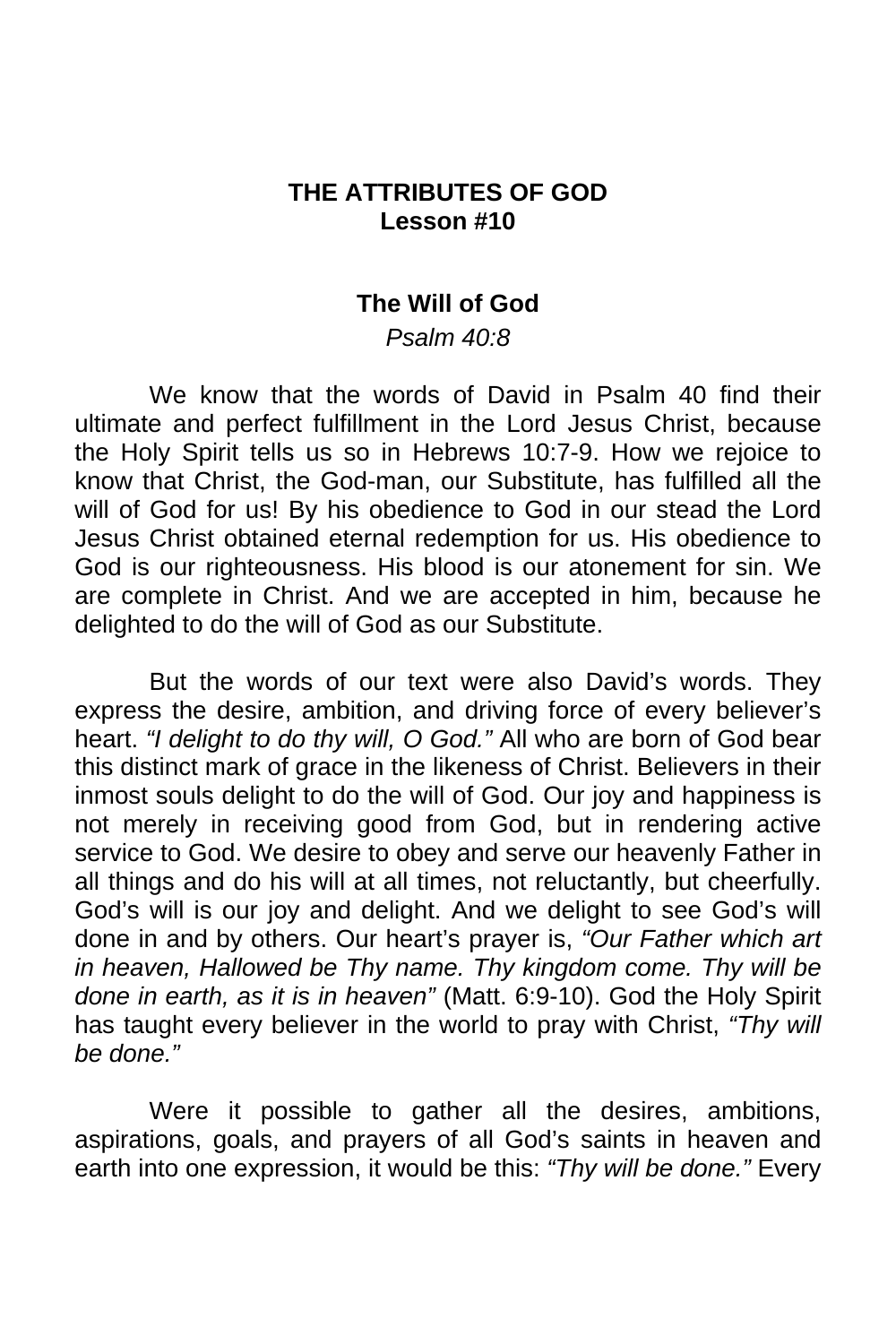believer delights to do the will of God! When the believing heart cries, *"I delight to do thy will, O God,"* The meaning is: My heavenly Father, my God, in my heart of hearts, from the depths of my inmost soul,...

- I delight to fulfill your will of purpose.
- I delight to satisfy your will of pleasure.
- And I delight to obey your will of precept.

Our heavenly Father, the God of the Bible, is a God *"who worketh all things after the counsel of his own will"* (Eph. 1:11). And all who know him delight to do his will in all things.

 **IT IS THE DUTY AND RESPONSIBILITY OF ALL MEN, WOMEN, AND CHILDREN TO OBEY THE WILL OF GOD REVEALED IN HIS PRECEPTS.** The Bible reveals God's will to be made up of three parts, his precept, his pleasure, and his purpose. His precept is that which he requires and commands of his creatures. His pleasure is that in which he delights and that of which he approves. His purpose is that which he is determined to accomplish. These three things never contradict each other. They are never at odds. They are always in perfect harmony. They are, together, the will of God. Let's look at them one at a time, beginning with God's will of precept. This is his revealed will, that which he requires of men, that which he commands us to do. When a person in authority expresses his will to those under his authority, his revealed will is to them a law, a command, a precept, which they are responsible to obey. And that which God has revealed to be his will and pleasure is to us a precept, a law, a command which we are responsible to obey. God's will of command, or precept, made known to us, is our rule of duty (Eccles. 12:13; Ex. 20; Rom. 2:12- 15, 18; Psa. 143:1). In the day of judgment God will judge every man by that which has been revealed to him. **The moral requirements of God's law are revealed to all men by the light of nature** (Rom. 2:12-15). As the wisdom and power of God are stamped upon creation, so the law of God is stamped upon the conscience of man by nature. Even the most heathen, barbaric tribesmen of ancient cultures, know that God is and that he requires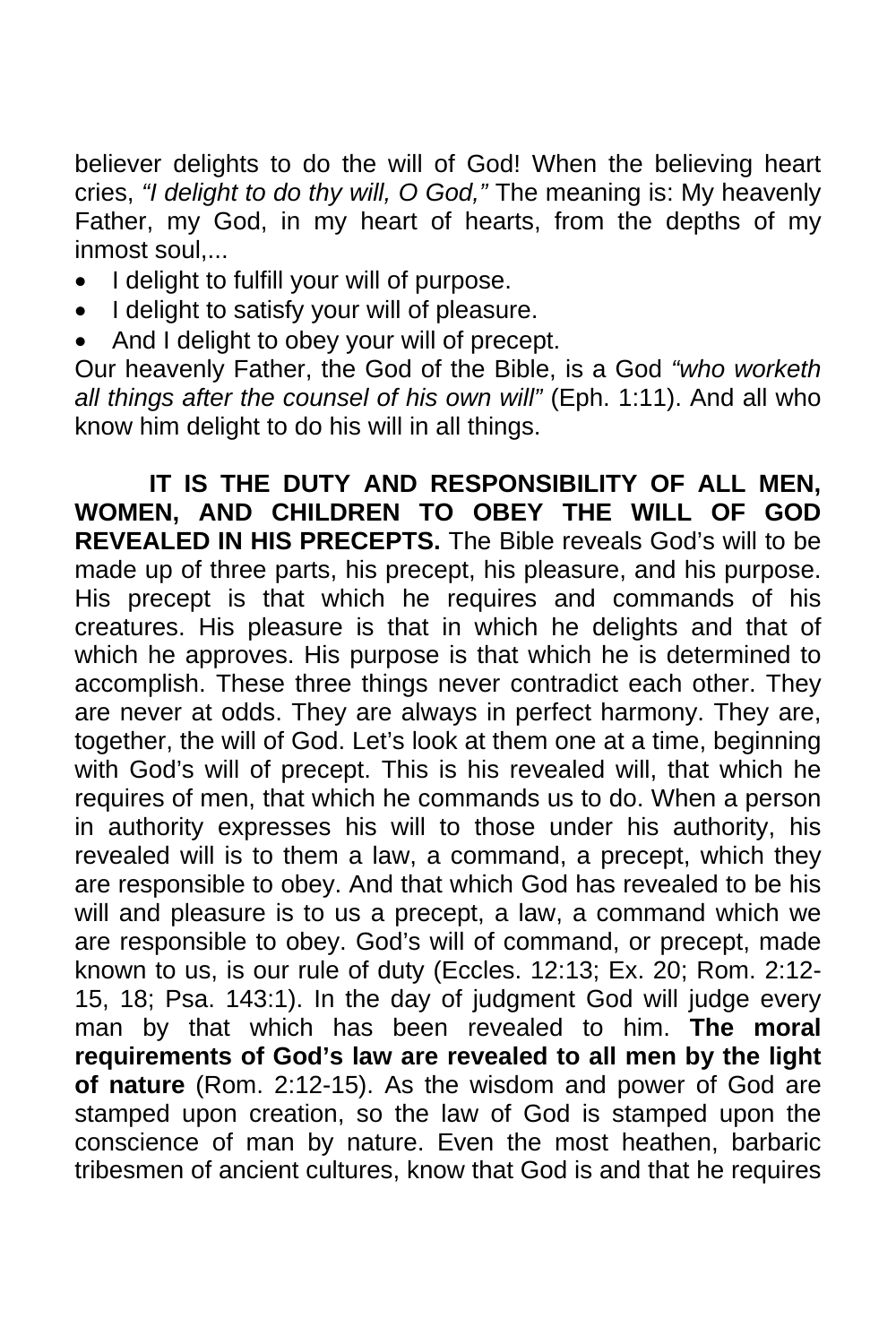man to love him supremely and to love his neighbor as himself. **God revealed his will upon Sinai in the giving of the law** (Ex. 20:1-17; Rom. 13:8-9; Eph. 6:2). The decalogue, the moral law, reveals what God requires of all men in their relations of men to him and to one another. Though in Christ we are free from the yoke of the law's rule and its curse, these requirements are never altered. The ceremonial law given to the nation of Israel was God's revealed will concerning worship in the Old Testament. It began when God commanded Israel to observe the Passover (Ex. 12) and ended when Christ our Passover was sacrificed for us, when the hand writing of the ordinances was nailed to the cross (1 Cor. 5:7: Col. 2:14-16). **Since Christ has come and fulfilled all the requirements and types of the moral and ceremonial law, the revealed will of God to all men is the gospel of Christ as it is written out in the whole Volume of Holy Scripture** (2 Tim. 3:16- 17). Because no man is capable of fulfilling the righteousness of God revealed in the law, Christ fulfilled the law in the place of sinful men. God's elect, believing on the Lord Jesus Christ, fulfill the righteousness of the law by faith in him (Rom. 8:2-4; 3:31). This is what God requires and commands of all men - *"Believe on the Lord Jesus Christ* (I John 3:23). Faith in Christ is the revealed will of God. This is God's precept. And all men are responsible to obey it (John 3:36). In this sense, our renewed hearts say, *"I delight to do thy will, O God."* 

 **IT IS THE DESIRE OF EVERY BELIEVER TO OBEY THE WILL OF GOD'S HOLY PLEASURE.** A loving child wants more than to avoid his father's disapproval. He seeks to know and do that which is his father's pleasure. A loving wife wants more than to do what her husband requires. She wants to please her husband in all things. And the believer wants something infinitely greater than to avoid the wrath of God. He wants to do the will of God. He wants to do that which gives pleasure, satisfaction, and delight to his heavenly Father. I know that we cannot add to God's infinite pleasure; but his children earnestly seek to do that which we he declares to be his pleasure.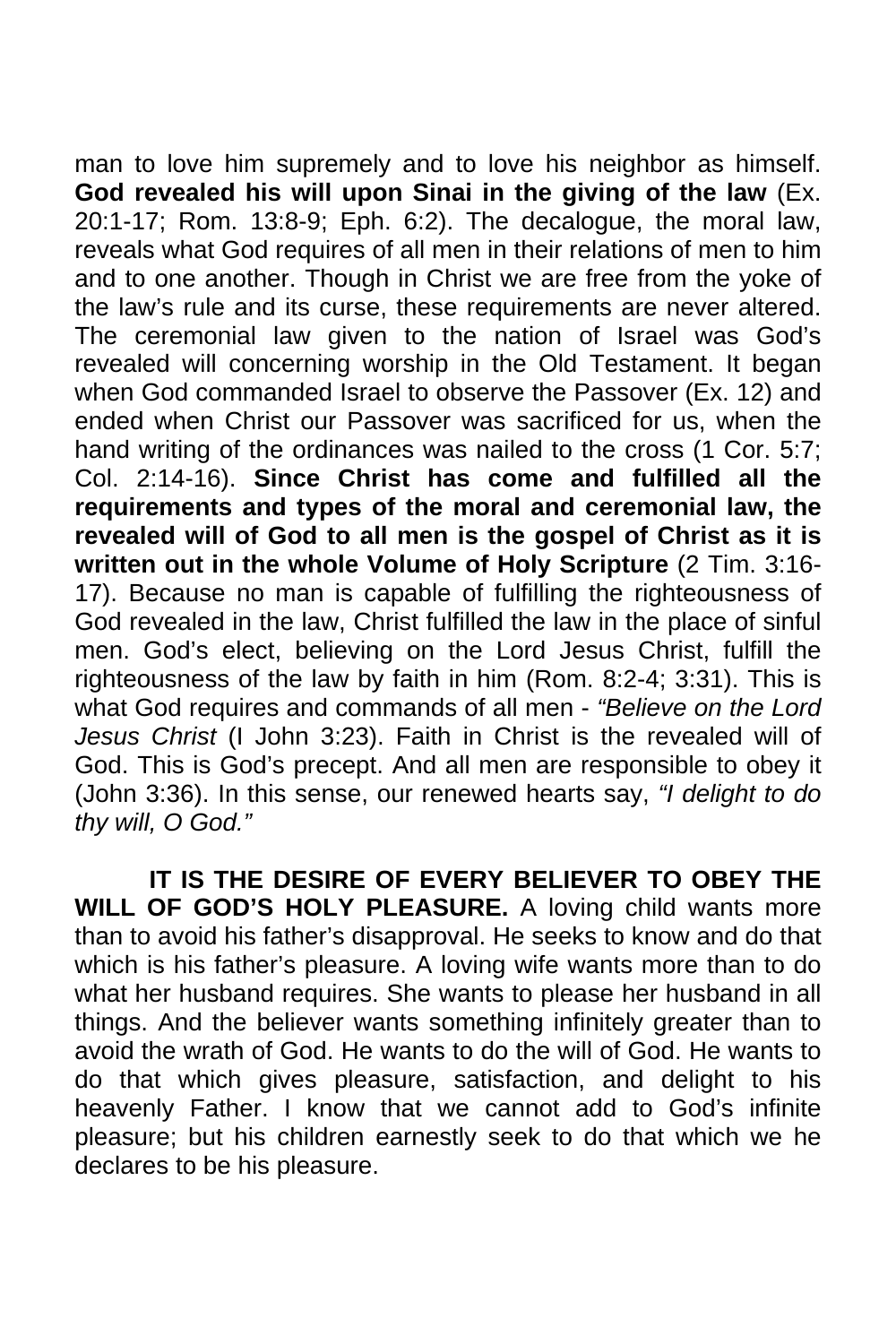There are some things revealed in the Bible that please God (Mic. 6:6-8). God declares himself to be pleased with other men in justice (honesty), mercy, and love, and walk humbly before him. o walk humbly before God is to walk before him in faith, trusting Christ alone as our ground of acceptance with him. (Read 1 Cor. 4;7; Eph. 5:18-21; Phil. 2:1-4; and Heb. 11:5-6.) Just as there are some things that please him, there are some things revealed in the Scriptures that are displeasing and grievous to our Lord (Eph. 4:17- 5:1). It ought to be our constant prayer that our God will give us grace that we may not dishonor his name or offend him in thought, word, or deed, that he will give us grace that we may not grieve your Holy Spirit. It has already been stated, but it needs to be emphasized that the only way sinful men and women can please God is by faith in Christ (Heb. 11:5-6). Enoch was not a *suppersaint*, but simply a sinner saved by grace, a man who pleased God because he trusted the Lord Jesus Christ. That is the only way we can please him. God is pleased with his Son (Matt. 3:17; 17:5). He is pleased with us in his Son (Eph. 1:6). And he is pleased with our feeble efforts to please him for his Son's sake (1 Pet. 2:5). In this sense too, regarding the will of God's holy pleasure, we say, *"I delight to do thy will, O God."* 

 **WE ARE ASSURED IN THE BIBLE THAT ALL THINGS OBEY THE SECRET WILL OF GOD'S ETERNAL PURPOSE**  (Deut. 29:29). God has purposed, or decreed, all things that ever have come to pass and all things that ever shall come to pass, without exception (Psa. 115:3; 135:6; Isa. 46:10; Dan. 4:35; Acts 2:23; 4:27-28; 13:48; Rom. 8:28-30; 9:15-18; I Cor. 5:18; Eph. 1:11). In this sense everything that is, has been, or shall be is the will of God. God is absolutely sovereign in directing the affairs of the universe. His will of purpose includes all things, evil as well as good, sin as well as salvation, error as well as truth. And God's will of purpose is always, perfectly accomplished in and by all things. With regard to God's will of purpose we must understand that **God wills whatever he does in providence** (Job 23:13; Eph. 1:11). He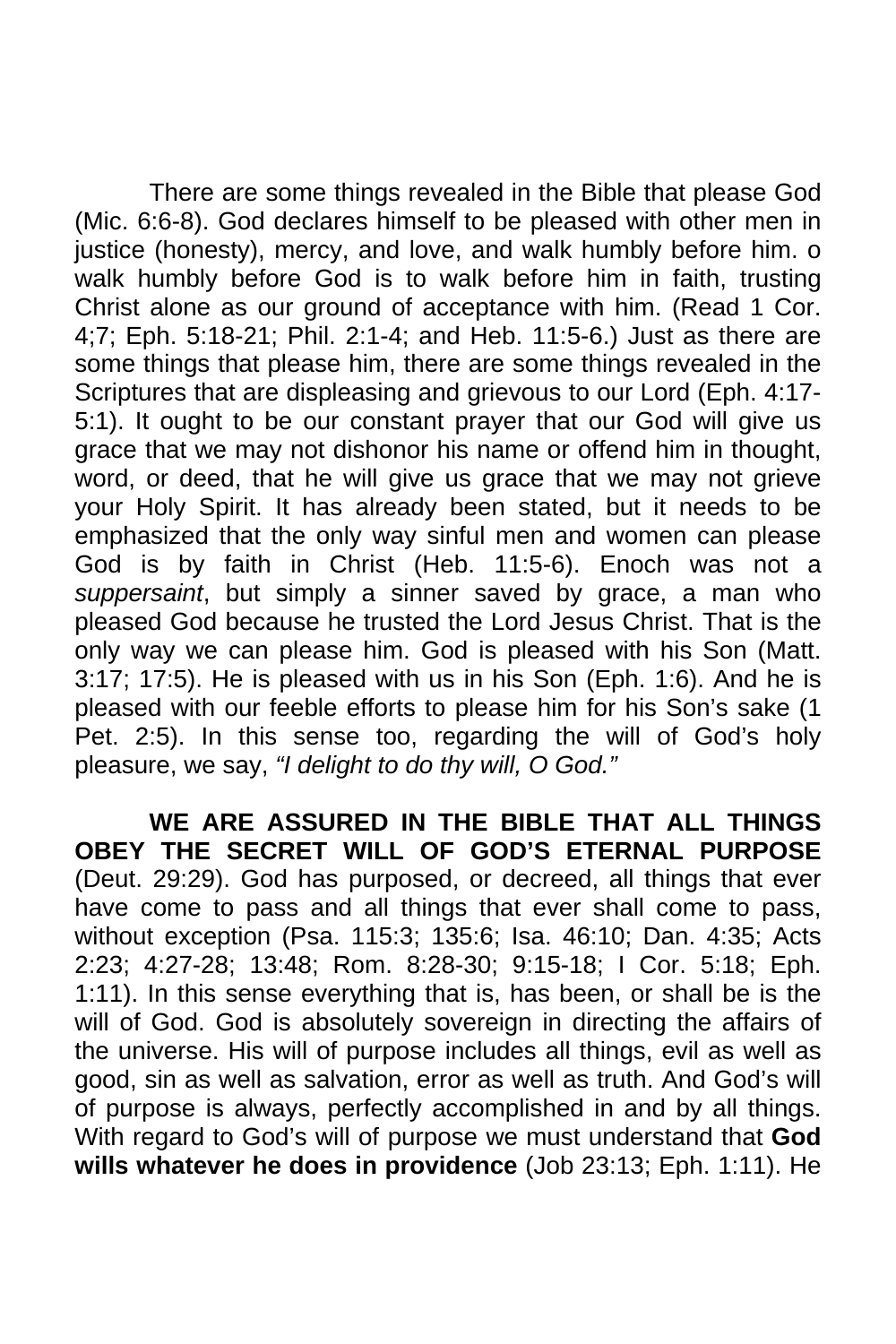acts voluntarily in all that he does. He is never compelled to do anything. **God does in providence exactly he willed to do from eternity** (Acts 15:18). If he could will, desire, or purpose to do anything that he failed to accomplish, he would not be omnipotent. **God's will of purpose includes all things** (Psa. 76:10; Prov. 16:4). It is his eternal, immutable, sovereign, unconditional, and irresistibly effectual will, ever holy, wise, and good.

 Because carnal men are ever bent upon perverting the things of God, I must give a word or two of caution regarding the will of God's purpose. The sovereignty of God's purpose does not destroy man's responsibility, or even his will. Man's sin has put his will in bondage to sin, not by God's purpose. The universality of God's purpose does not make God the author of sin (Jas. 1:13).God is not the author of sin; but he is the author of the good which he accomplishes by overruling sin. Without question, Adam's fall was ordained of God; but God did not force Adam to do what he did. Yet, he used the fall to accomplish his good pleasure toward his elect for the glory of his own great name (1 Cor. 15:21-22). The Lord God certainly ordained the crucifixion of his Son in the place of his people (Acts 2:23). Yet, he did not compel men to crucify him. He simply overruled their wicked deeds to accomplish his purpose, which is the salvation of his elect for the everlasting praise of his name. When we hear God say regarding all things, *"I will do all my pleasure,"* we rejoice to bow before him and say, *"Thy will be done," "I delight to do thy will, O God."* Yet, among God's saints two questions are commonly asked in sincerity when thinking about or discussing God's will.

 **IS IT POSSIBLE FOR A BELIEVER TO MISS, OR BE OUT OF, THE WILL OF GOD?** Without question, insofar as God's revealed will, his precept, and his pleasure is concerned, a believer can miss, disobey, and be out of the will of God. Any act of sin, unbelief, and disobedience to the revealed willed in Holy Scripture, or any act, movement, or decision contrary to the direction of the Holy Spirit is to miss and be out of the will of God. David was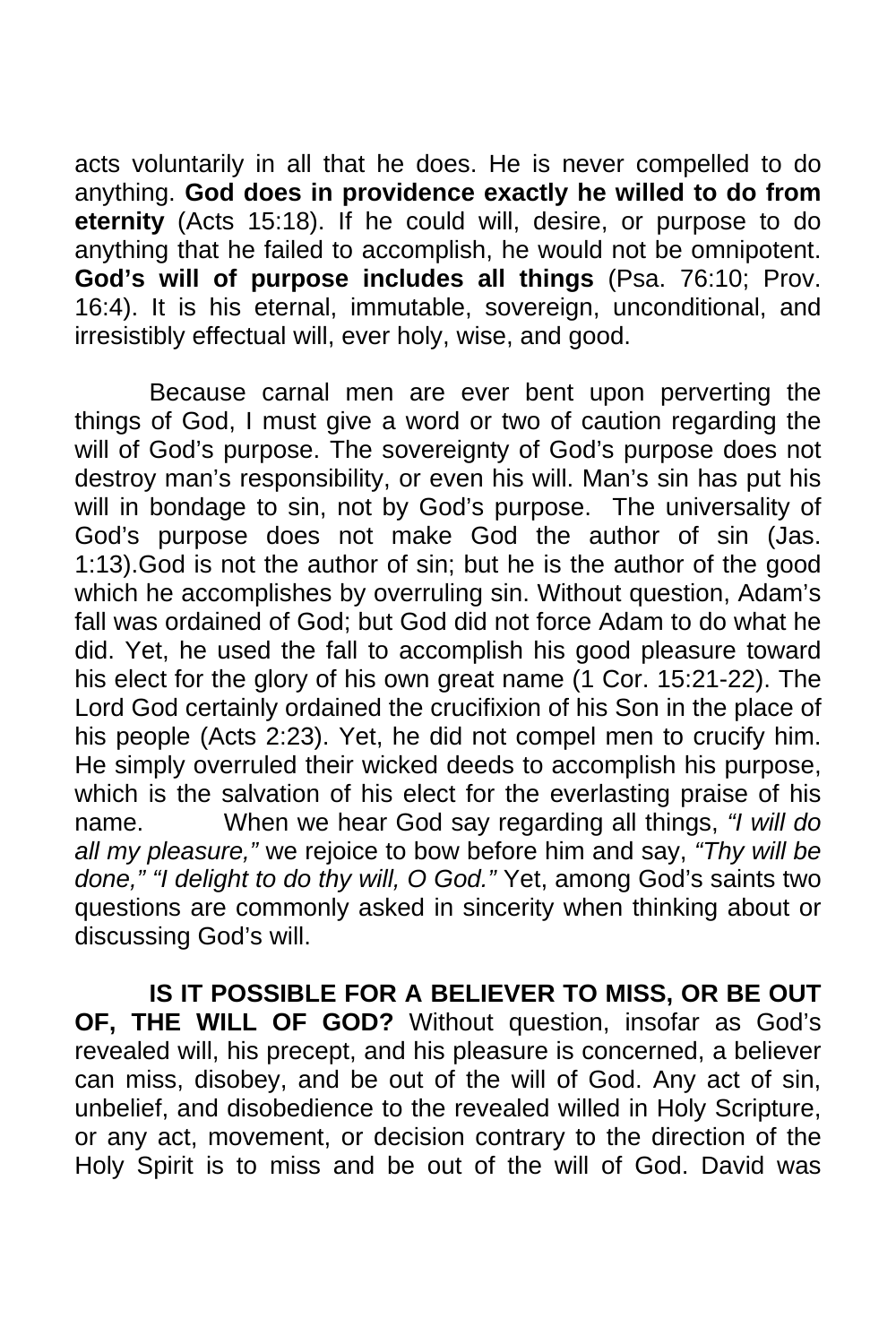clearly out of the will of God when the Lord made a breach upon Israel in 1 Chronicles 13. However, let it be understood and emphatically clear that no one, and no action performed by anyone, is ever out of the will of God's purpose! *"He worketh all things after the counsel of his own will."* Though Elimelech disobeyed God's revealed will when he went down to Moab, it was God's eternal purpose to fetch Ruth from Moab to be a bride to Boaz, that he might bring his Son into the world through them (Ruth 4:13-17; Matt. 1:5). Without question, David was out of God's will in the matter of Uriah. "The thing that David had done displeased the LORD" (2 Sam. 11:27). Yet, our God is so absolutely sovereign and gracious that he overruled and used even David's sin with Bathsheba to bring David's Redeemer and ours into this world (Matt. 1:6). Recognizing something of the greatness and goodness of his will, I am compelled and thankful to say, even when it is contrary to my will, my choice, and my actions, *"I delight to do thy will, O God."* 

 **HOW CAN I KNOW THE WILL OF GOD?** This is a question that I hear wherever I go. It is a question I have asked many times myself. It is a question we have to deal with day by day. With Moses, we ought to pray, "Show me now thy way" (Ex. 33:13). No one can determine what God's will for you is, except you. In this matter, you must not consult with flesh and blood, but with God alone. He God will reveal his will to you by his Word, by his Spirit, and by his providence. This is a matter of certainty - **God will reveal his will to all who truly seek his will in faith** (Prov. 3:5-6). Let this be our prayer - *"Thy will be done!"* Let this be our determination - *"I delight to do thy will, O God."* Let this be our attitude - *"It is the Lord, let him do what he will."*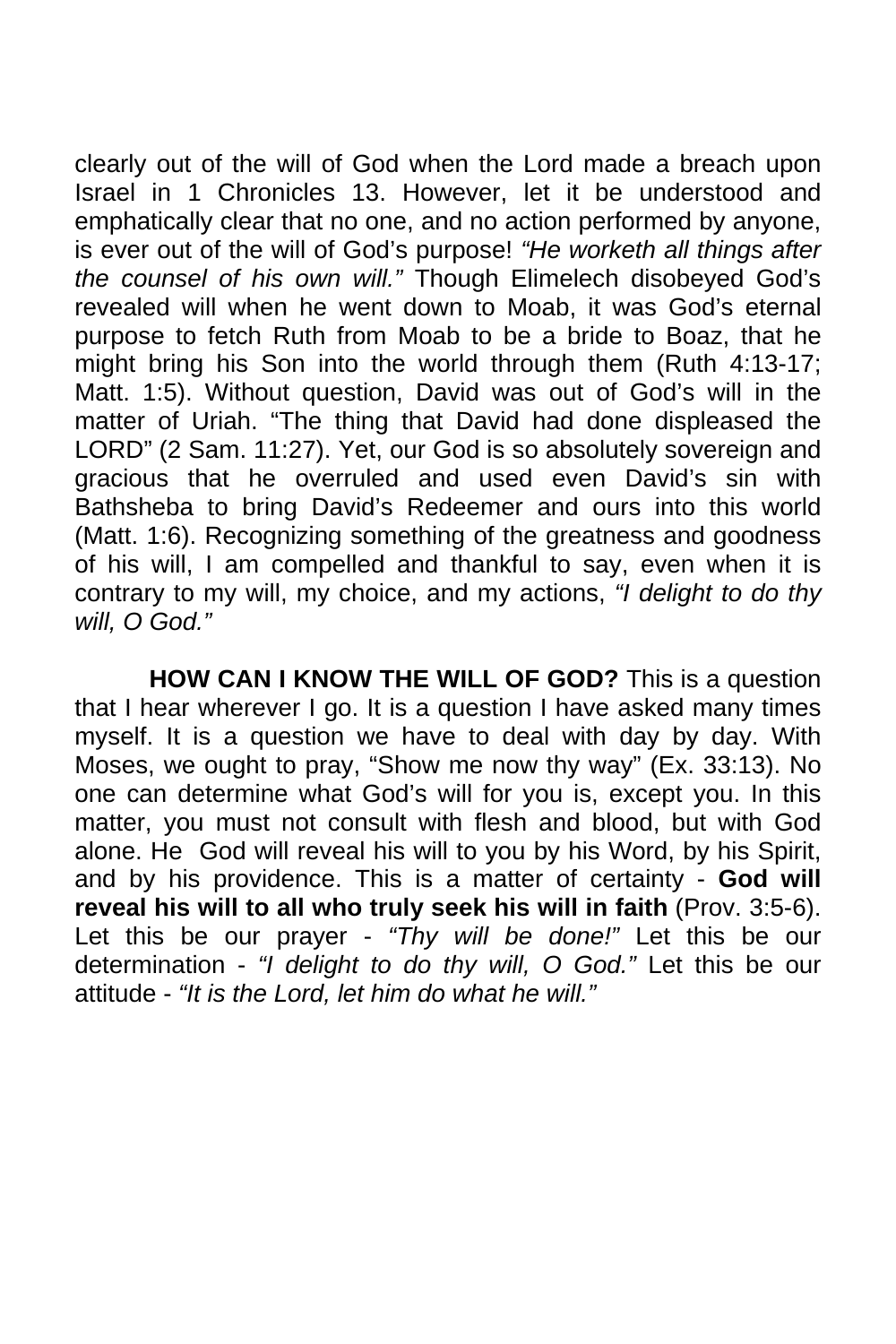## **THE ATTRIBUTES OF GOD Lesson #11**

#### **The Purpose of God**

*Romans 8:28* 

 Is the world in which we live ruled by blind fate, or uncontrolled luck, or the twists of evolutionary progress, or is it ruled by almighty God? Are the events of our lives ordered by the wise, holy, and good purpose of our heavenly Father, or are they the results of mere coincidences, without purpose and arrangement? Is the will of God supreme, or is the will of God subject to and dependent upon his creation? What does God say in his Word? No other opinion matters. By this standard every preacher, every doctrine, every message, and every statement on spiritual matters must be examined. *"To the law and to the testimony: if they speak not according to this Word, it is because there is no light in them"* (Isa. 8:20). This is what God says: *"All things work together for good to them that love God, to them who are the called according to his purpose."* The God of the Bible, the God we trust and worship, the one true and living God is a God of purpose. The whole universe and all the events of time are completely subject to, absolutely ruled by, and ultimately disposed of *"according to his purpose."* God did not create the world and place man upon it and then withdraw from it, leaving his creation to the uncontrolled direction of fate, luck, or free-will. God almighty determined, purposed, decreed, and unalterably fixed all the circumstances and events in the lot of every individual, and everything which makes up the history of the universe from the beginning of time to the end of time; and he did so from eternity. "He did not merely decree that general laws should be established for the government of the world, but he settled the application of those laws to all particular cases. Our days are numbered, and so are the hairs of our heads. We may learn what are the extent of the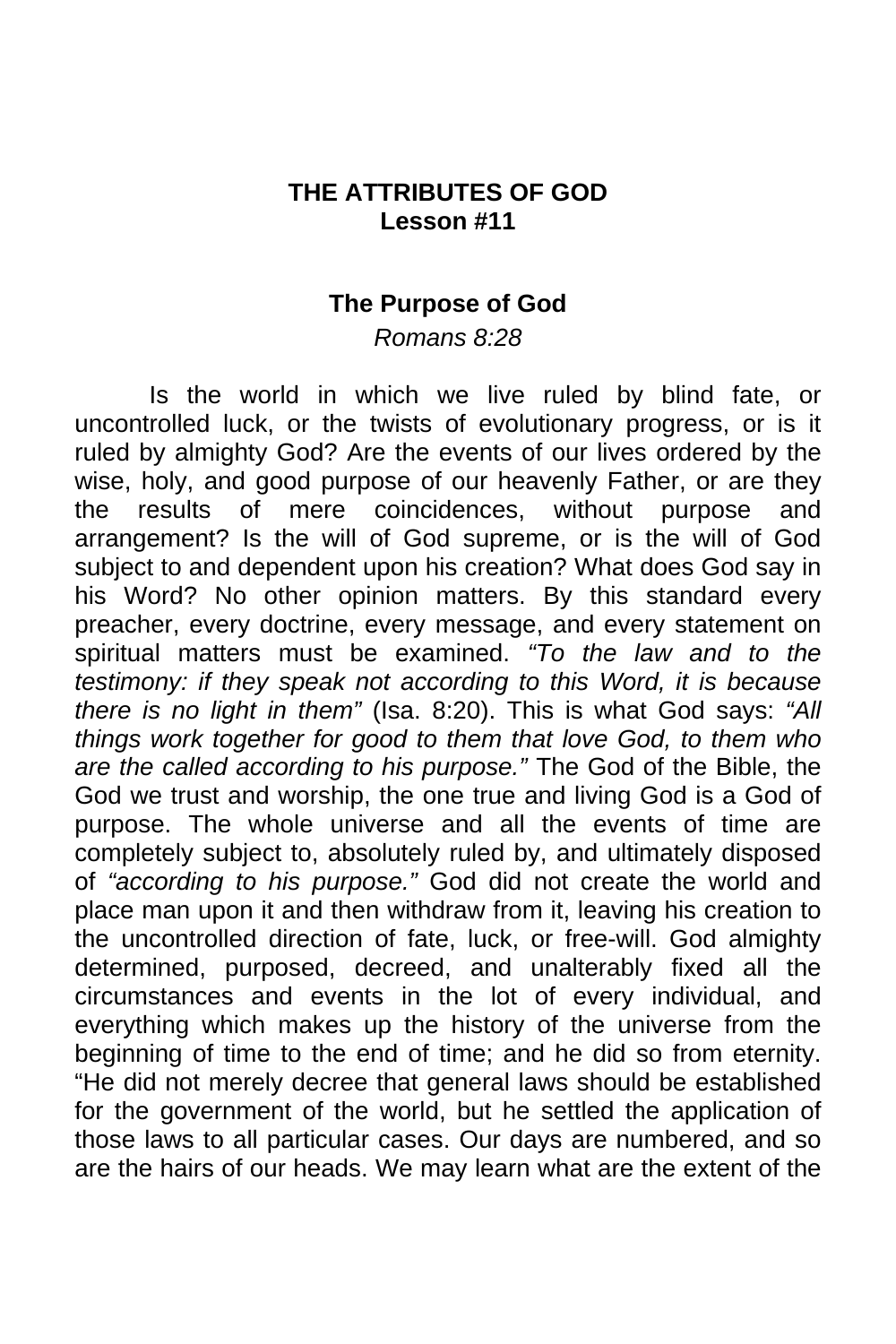divine decrees from the dispensation of providence in which they are executed. The care of providence reaches to the most insignificant creatures, and the most minute events - the death of a sparrow, the fall of a hair" (A. W. Pink).

 **DOES THE BIBLE TEACH THAT GOD HAS A PURPOSE?** The basis of our faith is the Word of God alone. Does the Bible teach that God has a purpose by which he sovereignly rules the world? Read the following passages, and learn what God himself has to say about this issue: Isaiah 14:24, 26, 27; 46:9-11; Jeremiah 51:29; Romans 8:28; 9:11-24; 11:33-36; Ephesians 1:9; 3:11; 2 Timothy 1:9; 1 John 3:8. These passages of Holy Scripture unquestionably declare that God almighty has a purpose which he purposed in himself before the world began by which he sovereignly rules the world. God's very nature teaches us that he has such a purpose. It would be contrary to the perfections of his nature not to have a purpose by which he governs the universe. To deny his purpose, to deny his sovereign work of eternal predestination, is to deny his very Godhead. This is the reason I have included this study in this series on the attributes of God. **If God is sovereign over all his creatures, then everything that comes to pass in time must have been purposed from eternity.**  If anything comes to pass without the will of God, or contrary to his eternal command, purpose, and decree of predestination, he cannot be the sovereign God who does according to his will in heaven and earth and works all things after the counsel of his own will (Lam. 3:37; Dan. 4:35; Eph. 1:11). If anything that comes to pass is the result of fate, fortune, or free-will, and independent of the will of God, how can he be sovereign? If God's works are subservient to, dependent upon, or measured by the will and works of his creatures, then the Creator is dependent upon the creature! If God is not a God of sovereign purpose, how can it be truthfully said that *"of him, through him, and to him are all things"?* (Rom. 11:36). **If the God of heaven is immutable, then he must be a God who has an eternal, immutable purpose.** If something happens in time that he did not purpose in eternity, then it must be new to him. It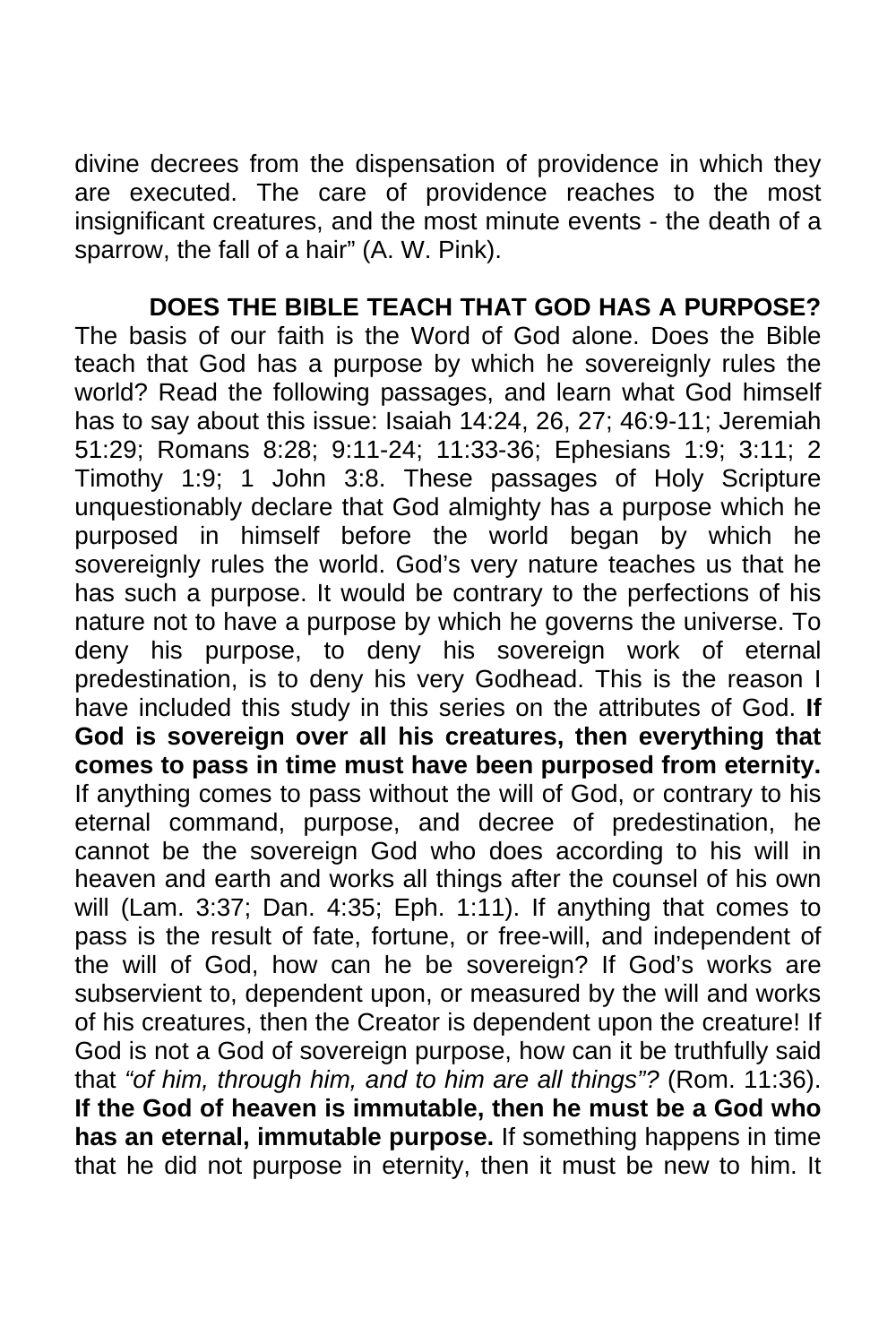must produce some change in him. And what he does with, or in response to that new thing implies either an addition to or an alteration of his purpose. But that cannot be, for he declares, *"I change not"* (Mal. 3:6). With him there is *"no variableness, neither shadow of turning"* (James 1:17). **Again, if God is not a God of purpose, then he is not a God of knowledge and wisdom as the Bible declares himself to be. A**ll knowledge belongs to God. He is *"a God of knowledge, and by him actions are weighed"* (II Sam. 2:13). God has an exact knowledge of all things done in time. And his knowledge is from eternity (Acts 15:18). He knew from eternity both what he would do himself and what he would allow others to do. Nothing takes God by surprise. His knowledge of all things is founded upon his purpose regarding all things. He knows all things because he purposed, determined, and predestined all things. Many would destroy the teachings of the Scripture regarding predestination by asserting that God foreknew all things, but that he did not purpose, will, decree, and predestinate all things. But their doctrine has no strength. If God knows all things from eternity, he either approves of them or disapproves of them; he is either willing that they come to pass or he is not. If he is willing that they come to pass, then he has purposed it from eternity. If he is not willing, and they come to pass against his will, then he is not God! Not only does God know all things, he is the only wise God, and his wisdom implies a plan and purpose regarding all things in his creation (Isa. 28:29). Even the plowing of the farmer and the breaking of the clods of the earth is according to the wonderful counsel and excellent working of our God. Get this blessed fact of divine revelation firmly settled in your heart - The God of the Bible has a sovereign, eternal purpose by which he rules the universe.

 **WHAT IS THE PURPOSE OF GOD?** When an architect draws a set of blueprints, those blueprints are the revelation of his purpose. It is obvious that his purpose includes a great multitude of things, from the size, shape, place, and usefulness of every nail and screw to the final form of the structure to be erected. But if you want to know the purpose he has in mind, you need only to look at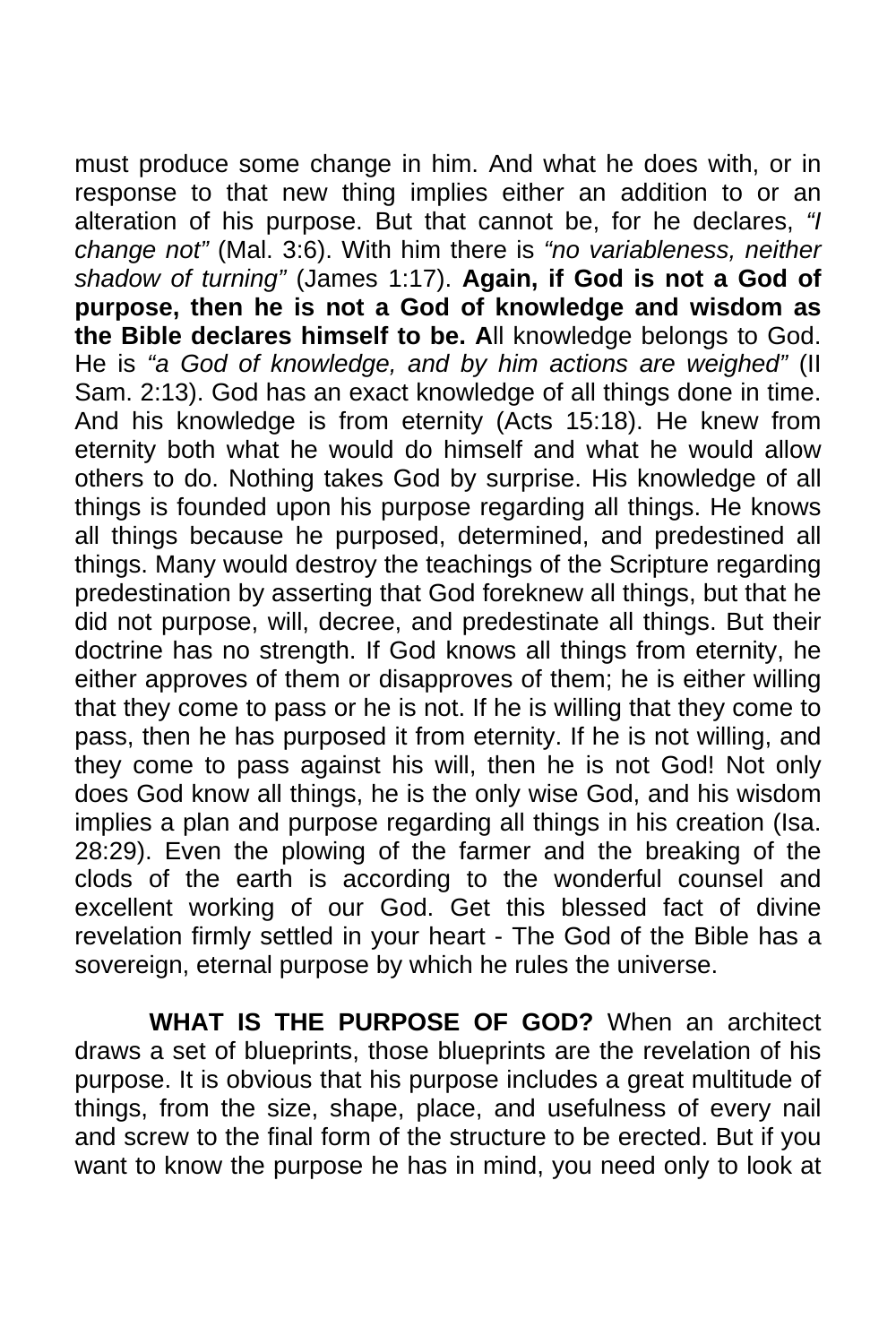the picture on the first page. Without question, God's purpose includes everything, as I intend to show. But if you want to know what his purpose is in all things, you need only to look at the picture he has given. **God's great and glorious purpose in all things, the purpose according to which he rules the universe, is twofold.** *First,* and foremost, the purpose of God in all things is the glory of his own great name. All things in creation and providence are for the glory of God (Rev. 4:11). And all the works of God's grace, election, predestination, adoption, redemption, regeneration, and preservation, are for the glory of God (Eph. 1:6, 12, 14). *Second,*. the great purpose of God in all things is the salvation of his own elect (Rom. 8:28-39; II Tim. 1:9). God has determined to glorify himself, and he has chosen to do so in the highest possible degree by saving sinners through the blood and righteousness of his dear Son, the Lord Jesus Christ. **In order to accomplish this great end, almighty God has purposed all that ever comes to pass in time** (Prov. 16:4; Psa. 76:10). Even the black tar with which the foundation of a house is painted is included in the plans of the architect and serves a useful purpose in the structure of the house.

 **WHAT IS THE EXTENT OF GOD'S PURPOSE?** Few would deny that God has a purpose. But most greatly limit God's purpose. In doing so they would both limit God and his sovereignty. But the Bible does not limit the purpose of God at all. According to the Scriptures, the purpose of God reaches "to all things that come to pass in the world, from the beginning to the end of it. The world, and all things in it, were created by and according to the will and pleasure of God, Rev. 4:11" (John Gill). **The heavens -** Their creation, the time of their duration, their dissolving, and the new heavens to be made are fixed by the decree of almighty God (Psa. 148:6). **The earth -** It's size and form, before and after the flood, its times and seasons, and the day and hour of its destruction, was set and determined by the word of God's purpose from eternity (2 Pet. 3:5, 6, 7, 10). **The seas -** Their place, their depth, their boundaries, beyond which they cannot pass are fixed by God's unalterable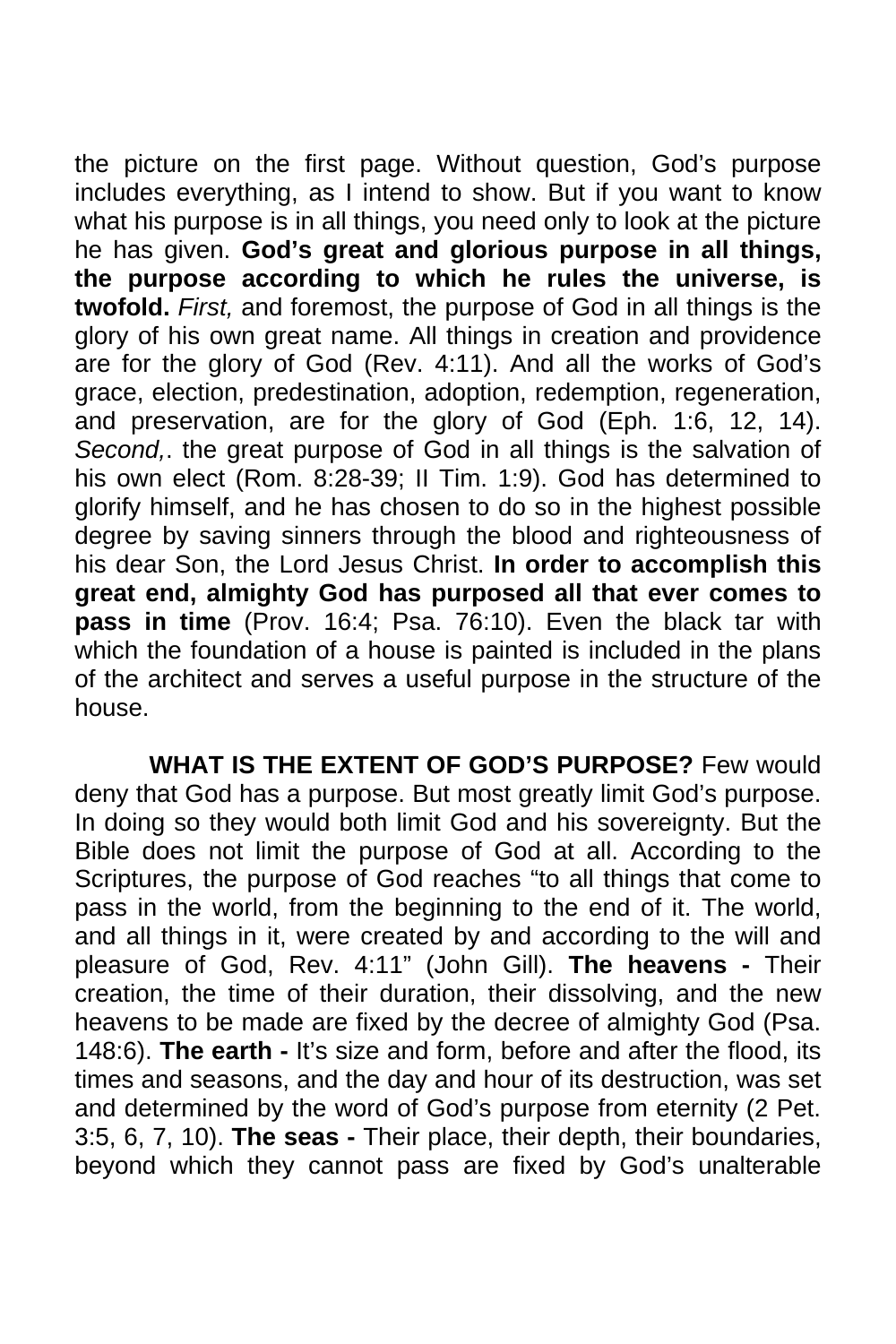purpose (Job 28:10-11; Prov. 8:29; Jer. 5:21). **The rain -** Has its decree as well. Whether it is given in mercy to make the fields fruitful, or withheld in drought in any place, or poured out in a flood of judgment is according to the eternal decree of God almighty (Job 28:26; Amos 4:7-9; 5:8). **The people of the world -** Their races, nations, and kingdoms, their habitations, color, and dialect, their abilities and infirmities, their days and years, are determined by God our Creator (Deut. 32:8; Dan. 2:38-44; 4:17-20). **The church of God -** Her dispensations, her trials, her persecutions, her deliverances, her times of languishing and her times of refreshing, her days on earth and her everlasting glory were determined before the world was made by the purpose of God (Rev. 10:6; 11:2-3; 12:14; 13:5; Psa. 102:13; Isa. 60:1-22; Matt. 16:18; Eph. 5:25-27). **"Everything** respecting all the individuals of the world, that have been, are, or shall be, all correspond with the decrees of God and are according to them. Men's coming into the world, the time of it, and all the circumstances attending it - all the events and occurrences they meet with throughout the whole time of life - their places of habitation, their station, calling, and employment - their circumstances of riches and poverty, of health and sickness, adversity and prosperity - their time of going out of the world, with everything attending that - all are according to the determinate counsel and will of God" (John Gill). (Eccles. 3:1-2; 7:14; Acts 27:26; Job 14:5). **The purpose of God extends to and includes everything (spiritual, temporal, and eternal) relating to his elect in time and eternity** (2 Cor. 5:18). **God's purpose determined everything that Christ was to be, do, suffer, and accomplish as our Substitute** (Lk. 22:22, 37; Acts 2:23; 4:28; Gal. 4:4-6). His incarnation and birth, his life and family, his sorrows and temptations, his betrayal and death, his ascension and exaltation, his heavenly glory and second coming, all were determined by God's sovereign, eternal, immutable purpose. **The purpose of God determined even the most insignificant events of the world**  (Matt. 10:29-30). What can be less significant than the falling of a sparrow or the numbering of our hairs? Yet even these were arranged by our God from everlasting. Everything that ever comes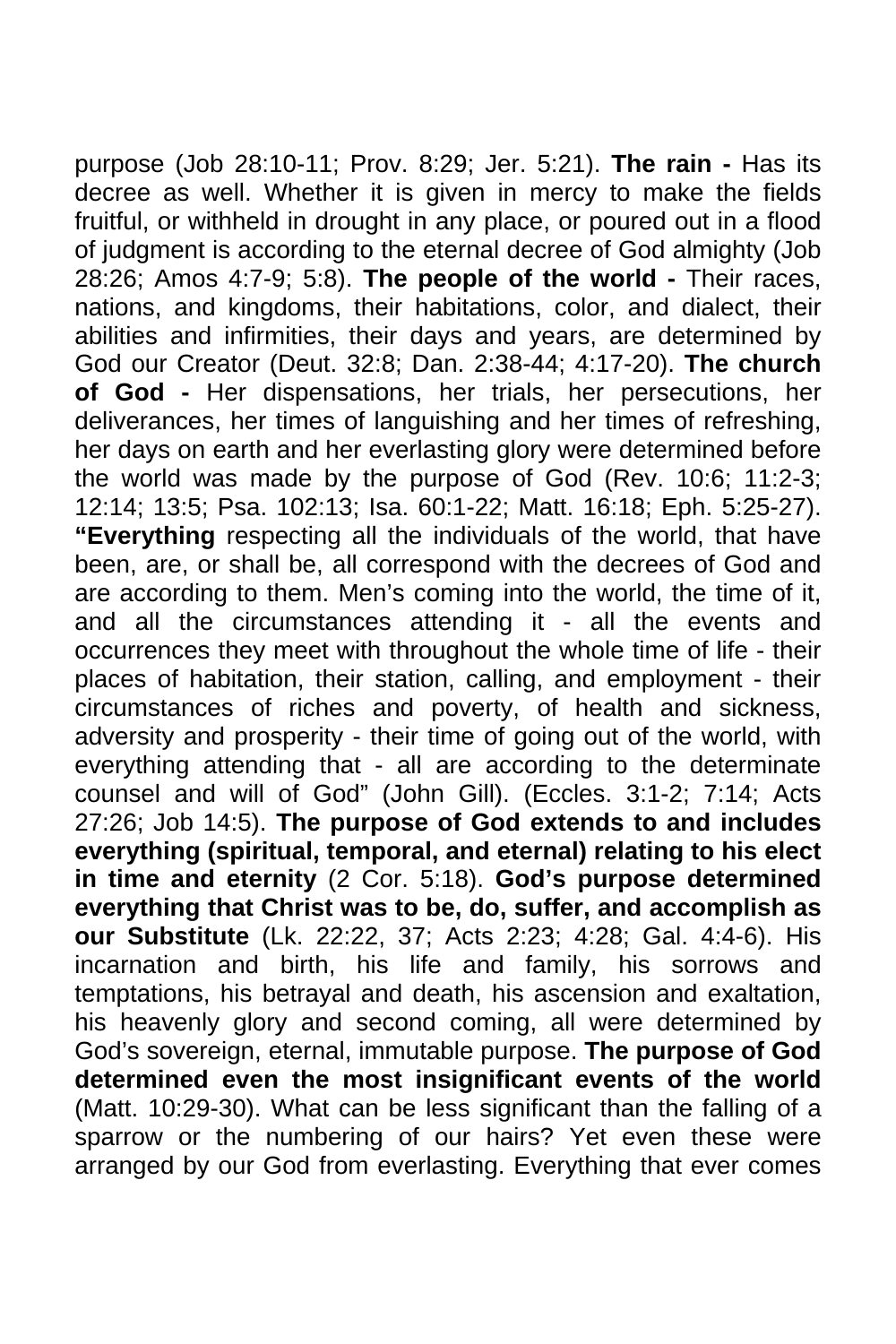to pass in this world, from its beginning to its end, was unalterably fixed and determined by the purpose of God in eternity. Whatever comes to pass in time, without exception was foreordained from eternity. "God's decree, as comprehensive as his government, extends to all creatures and events" (A. W. Pink). **The purpose of God even extends to wicked men and their wicked deeds** (Psa. 76:10; Prov. 16:4; Acts 2:23;13:27-29). I do not suggest, or in any way imply, that God is the author and cause of sin. But I do declare, in complete accordance with Holy Scripture, that God is the Orderer and Controller of sin and evil. Sin, satan, and sinners could not exist without God's permission and purpose.

 **IS THE PURPOSE OF GOD SURE?** Most assuredly it shall! God's purpose has always been accomplished perfectly. God's purpose is being accomplished perfectly. And God's purpose shall be accomplished perfectly in and with all things. The purpose and decree of almighty God cannot fail (Isa. 14:27). It is, in all things, infallible and effectual, because it is an eternal purpose (Eph. 1:4; 3:11), an unconditional purpose (Rom. 9:11-18), a wise purpose (Rom. 11:33; Eph. 1:11), a free purpose (Isa. 40:13-14), and an immutable purpose (Heb. 6:17).

 **WHAT DIFFERENCE DOES IT MAKE WHETHER OR NOT WE BELIEVE IN THE PURPOSE OF GOD?** Imagine, if you dare, what the religious leaders of the world would have us believe - A God without a sure and certain purpose that must be accomplished - A world in which nothing is certain - A universe without design - A planet which spins by chance - Events determined by luck - Wicked men without any governor but their own freewill - Demons without restraint but by their own determination - A future without certainty! In such a universe there could be no peace, comfort, or assurance. There would be no place of refuge in time of trouble. There could be no faith and hope in God, in his promises. in his power, or in his prophecies. No word from God could be believed absolutely. He cannot be trusted absolutely who does not control absolutely. Let us give thanks to the Lord our God that everything in the universe is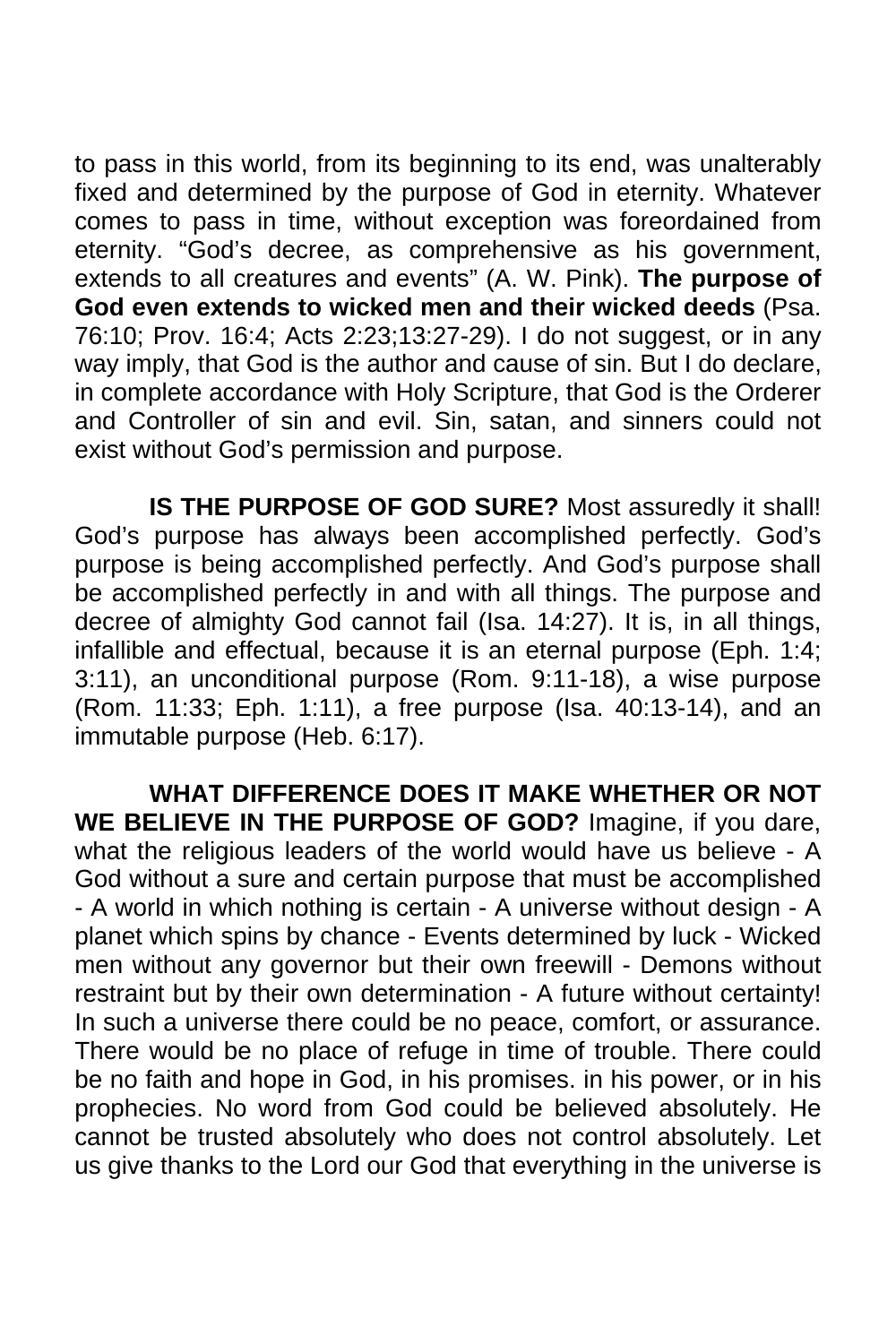determined and controlled by his infinite wisdom, immutable purpose, and sovereign goodness. We worship, love, and trust a God of purpose (Rom. 8:28; 11:36).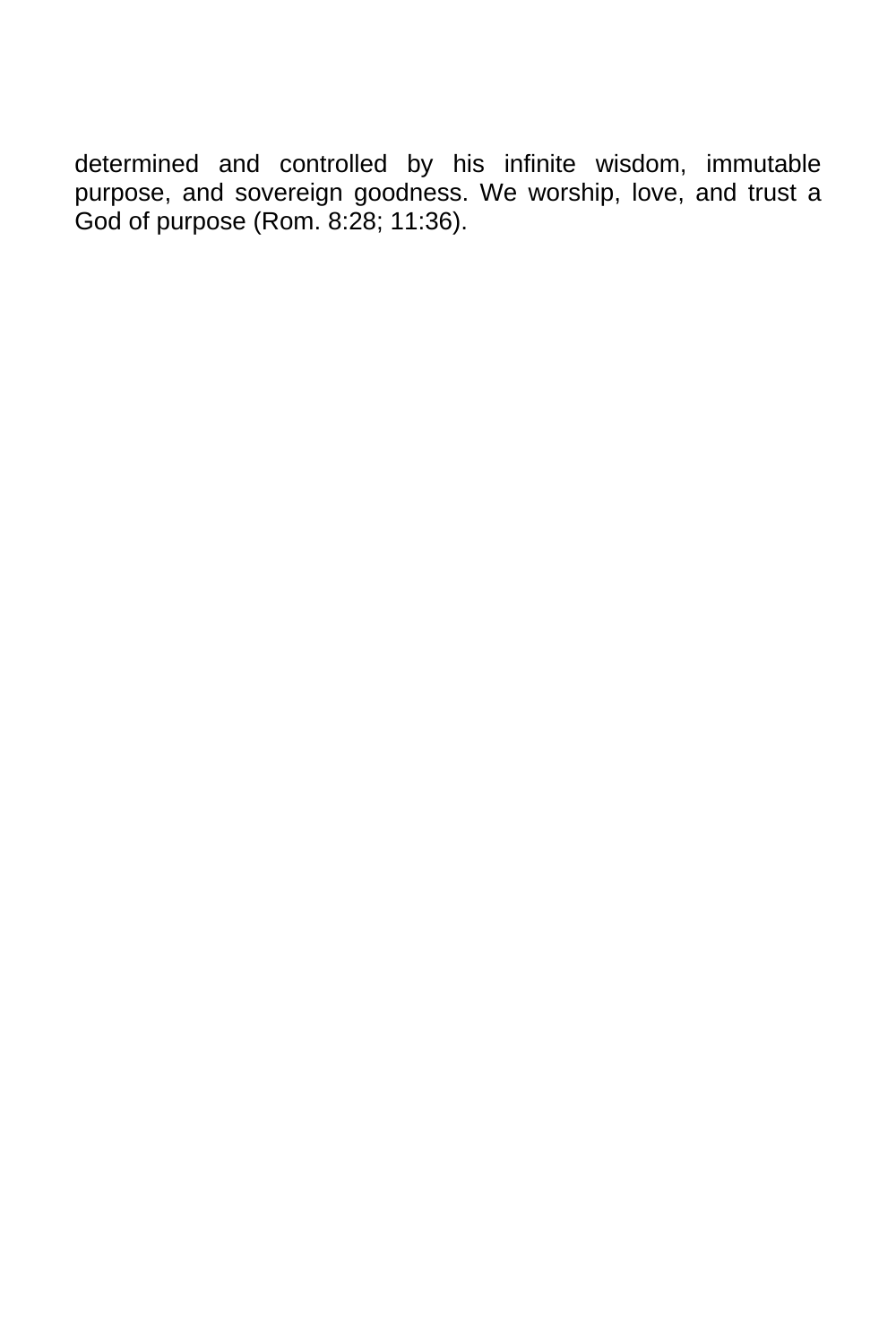# **THE ATTRIBUTES OF GOD Lesson #12**

### **The Faithfulness Of God**

*I Corinthians 10:13* 

 Faithfulness is a rare thing in this world. In the business world, with rare exceptions, a man's word is no longer his bond. In the social world, marital infidelity has become something that is expected. The sacred bonds of matrimony, these days, are discarded as thoughtlessly as wastepaper. In the political world, elected representatives, with very rare exceptions, use their public offices for nothing but personal advantage. And in the religious world, the vast majority of churches, preachers, and religious leaders who claim to serve God, uphold his Word and proclaim his truth, repudiate the character of God, deny the Word of God, and openly attack the truth of God. Faithfulness is a rare thing in this world.

 Even among the saints of God and among his most faithful servants there is great unfaithfulness! How unfaithful we have been to Christ! How unfaithful we have been to the light, privileges, and responsibilities God has given us! Our faithfulness to our God, at best, is unfaithfulness! But, *"God is faithful!"* How refreshing, how blessed it is to lift our eyes above the world, and above ourselves, to behold One who is faithful, faithful at all times, faithful in all things!

 The Lord our God is faithful, always faithful, in all things faithful. Our many trials and temptations in this world would cause us to sink in utter dispair, were it not for the blessed fact revealed in 1 Corinthians 10:13: *"There hath no temptation taken you but such as is common to man: but God is faithful, who will not suffer you to*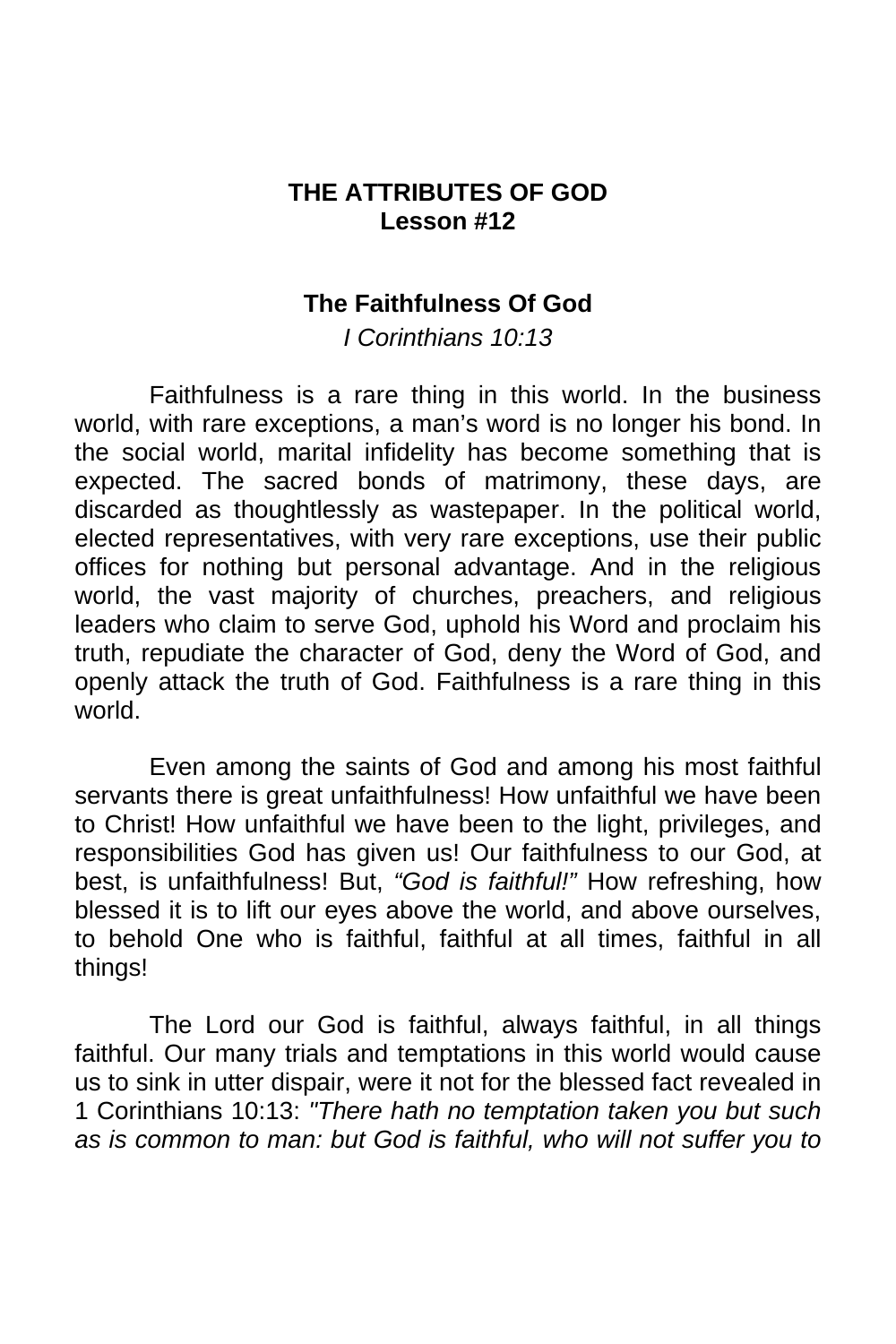*be tempted above that ye are able; but will with the temptation also make a way to escape, that ye may be able to bear it."* 

 Faithfulness is an attribute essential to God, without which he would not be God. It is a most glorious attribute of his nature. *"Know therefore that the LORD thy God, he is God, the faithful God, which keepeth covenant and mercy with them that love him"*  (Deut. 7:9). God's faithfulness is, like himself, great and infinite. Jeremiah said, *"Great is thy faithfulness"* (Lam. 3:23). Faithfulness is all around him, like a garment with which he is clothed and covered from head to foot. *"O LORD God of hosts, who is a strong LORD like unto thee? Or to thy faithfulness round about thee?"*  (Psa. 89:8). God's faithfulness is immutable, invariable, unchanging and unchangeable. It has never failed and shall never fail. It is established in the heavens and will continue forever (Psa. 89:2, 23, 33; 119:90). *"If we believe not, yet he abideth faithful; he cannot deny himself"* (II Tim. 2:13). Do you understand this? It is utterly impossible for God to be unfaithful!

 God's faithfulness is the foundation of our trust and confidence in him. He never forgets, never fails, never falters, never forsakes, never forfeits his Word. Therefore, we may safely and confidently commit ourselves to him and depend upon him for all the mercies he has promised, both in this life and in the life to come (I Pet. 4:19; I Thess. 5:23-24). The faithfulness of God is seen, primarily, in the fact that he always performs his Word (Num. 23:19). *"The foundation of God standeth sure"* (2 Tim. 2:19). And *"there shall be a performance of those things which were told* (us) *from the Lord"* (Lk. 1:45).

 **ILLUSTRATIONS OF GOD'S FAITHFULNESS ARE FOUND THROUGHOUT THE BIBLE.** When he brought Noah and his family out of the ark, the Lord God made a promise: *"While the earth remaineth, seedtime and harvest, and cold and heat, and summer and winter, and day and night shall not cease"* (Gen. 8:22). Every year furnishes a fresh witness to God's faithfulness to his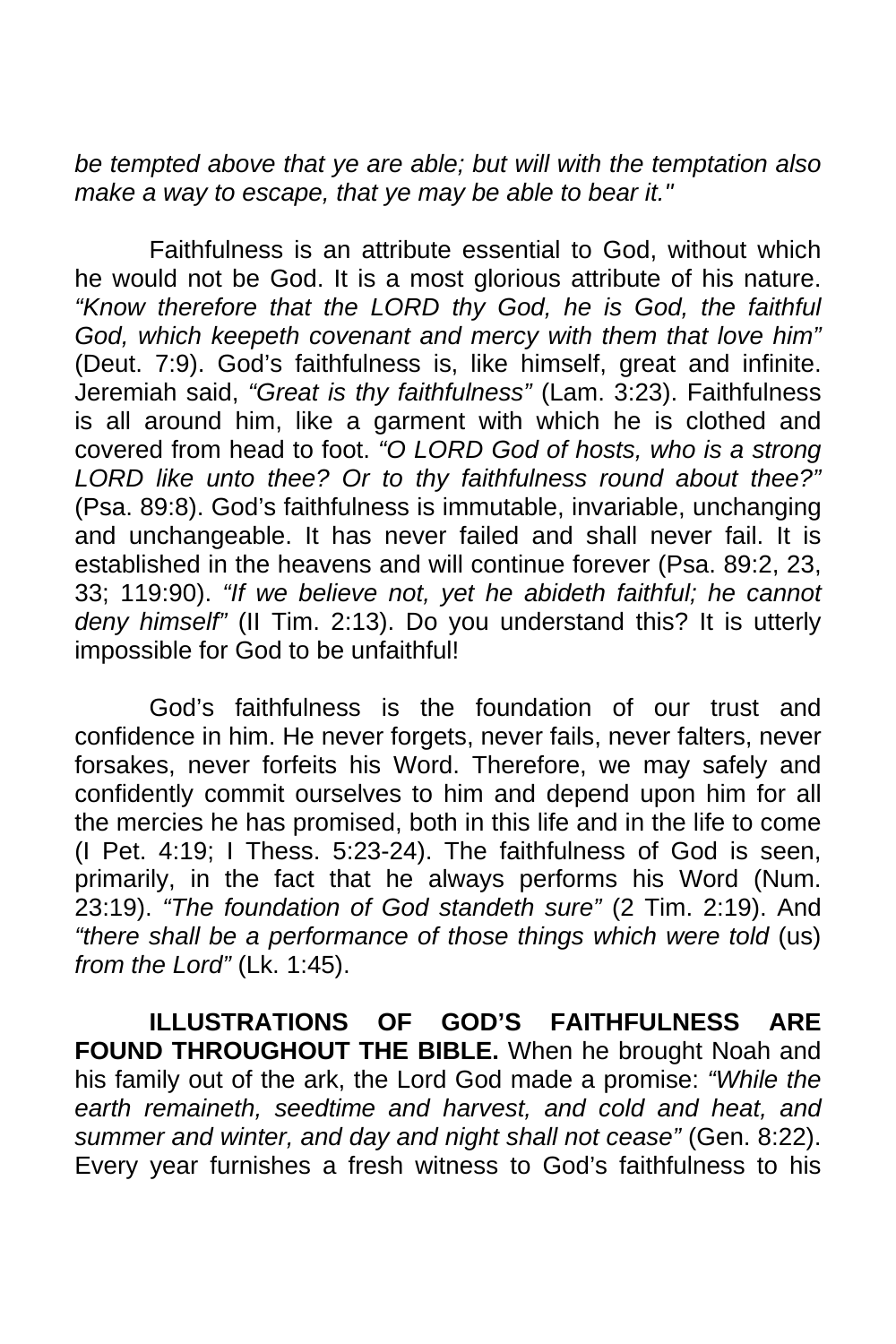promise. He promised that he would never destroy the earth with the waters of a flood again. And he set the rainbow in the sky to remind us of his faithfulness to his promise (Gen. 9:8-15).

 In Genesis 15:13-16, God told Abraham that his seed would serve as strangers in a hostile land for four hundred years, and afterwards come out with great substance. As the centuries ran their course, Abraham's descendants groaned beneath the load of their bitter affliction in Egypt. Had God forgotten his promise? Had God forgotten to be faithful? Not at all - *"It came to pass, that all the hosts of the LORD went out from the land of Egypt"* (Ex. 12:41).

 In the days of the kings of Israel the Prophet Isaiah gave this word of promise from God - *"Behold, a virgin shall conceive, and bear a Son, and shall call his name Immanuel"* (Isa. 7:14). Hundreds of years came and went. But *"when the fulness of time was come, God sent forth his son, made of a woman, made under the law, to redeem them that were under the law"* (Gal. 4:4-5).

 And of Christ it was prophesied, *"Righteousness shall be the girdle of his loins, and faithfulness the girdle of his reins"* (Isa. 11:5). When Christ came he faithfully fulfilled all the stipulations of his covenant with the Father as our Mediator and Surety. He ascended back into heaven. And there he took his place upon the throne of glory as the God-man, whose name is *"Faithful and True!"* 

 **GOD IS ALWAYS FAITHFUL TO HIS COVENANT** (Isa. 54:9-10). Sometimes it appears that God's covenant has been broken, nullified, and destroyed. But it never has been, nor can it ever be broken, because the covenant of God's grace and peace is not in any way dependent upon man. It is a covenant made between God the Father, God the Son, and God the Holy Spirit before the world began. It is a covenant depending not upon the faithfulness of man, but upon the faithfulness of God.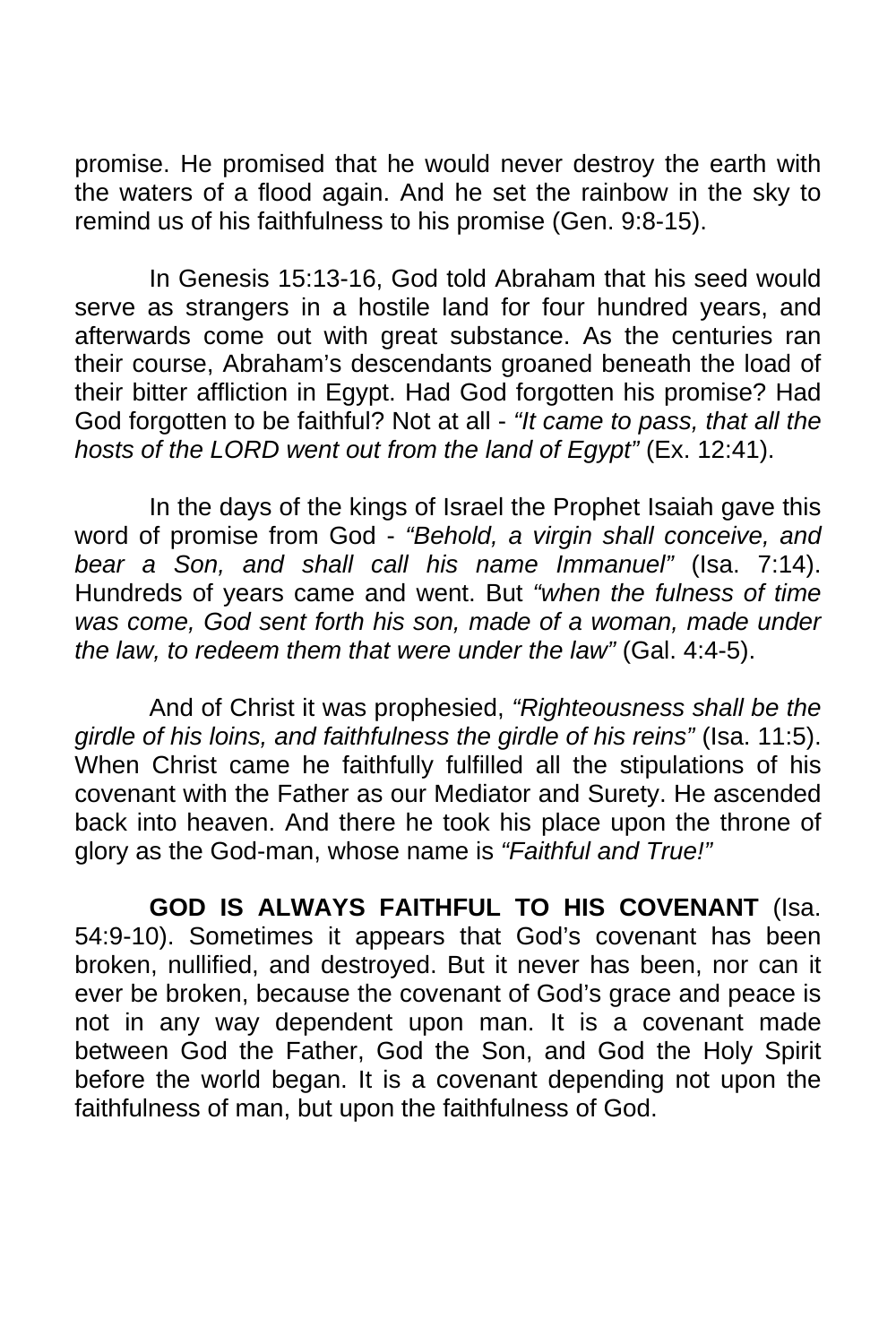**God the Son, our Lord Jesus Christ, has been faithful in his obedience to the Father, as our Surety and Covenant Head**  (Psa. 40:6-8; Isa. 50:5-7). In order for the holy Lord God to save his elect people certain requirements and stipulations had to be met for us. We could not meet them. But Christ met them for us, as our Representative, and by his obedience unto death we are saved. God required perfect obedience to his law for righteousness to be brought in, the complete satisfaction for his justice for the atonement of our sins, and the restoration of manhood to perfect holiness. Christ agreed to do it, became responsible to do it, and has done it. That is what Paul means when he says, *"Christ hath redeemed us!"* That is what our Savior meant when he said, *"It is finished!"* 

**God the Father has faithfully given our Mediator the reward of his obedience** (Phil. 2:9-11). He has been exalted and glorified as a man (John 17:2-4). He has been given seed to serve him forever (Psa. 2:8; John 17:9, 20, 24). God the Father gave him pre-eminence in all things and over all things as our Mediator and Surety (Col. 1:18; Heb. 1:1-3).

**God the Holy Spirit faithfully fulfills his work in the covenant, in the fulness of time, by bringing every elect, redeemed sinner in the world into the kingdom of grace, graciously causing each one to receive the adoption of sons to which they were predestined from eternity** (Gal. 4:4-7; Eph. 1:5; 1 John 3:1-3).The salvation of sinners is a matter of divine faithfulness, the faithfulness of the triune God to his own purpose of grace and to his Son. Every blessing of the covenant of grace we have received and shall yet receive is a matter of God's immutable faithfulness to his covenant (Psa. 89:19-37). There is not one blessing in the covenant that shall not be bestowed upon God's elect (Eph. 1:3-14). Our redemption by the blood of Christ, our regeneration, and the faith God has given us are all the result of God's faithfulness to his purposeof grace and love toward us in eternal election (Jer. 31:3; 1 John 1:9). Forgiveness, justification,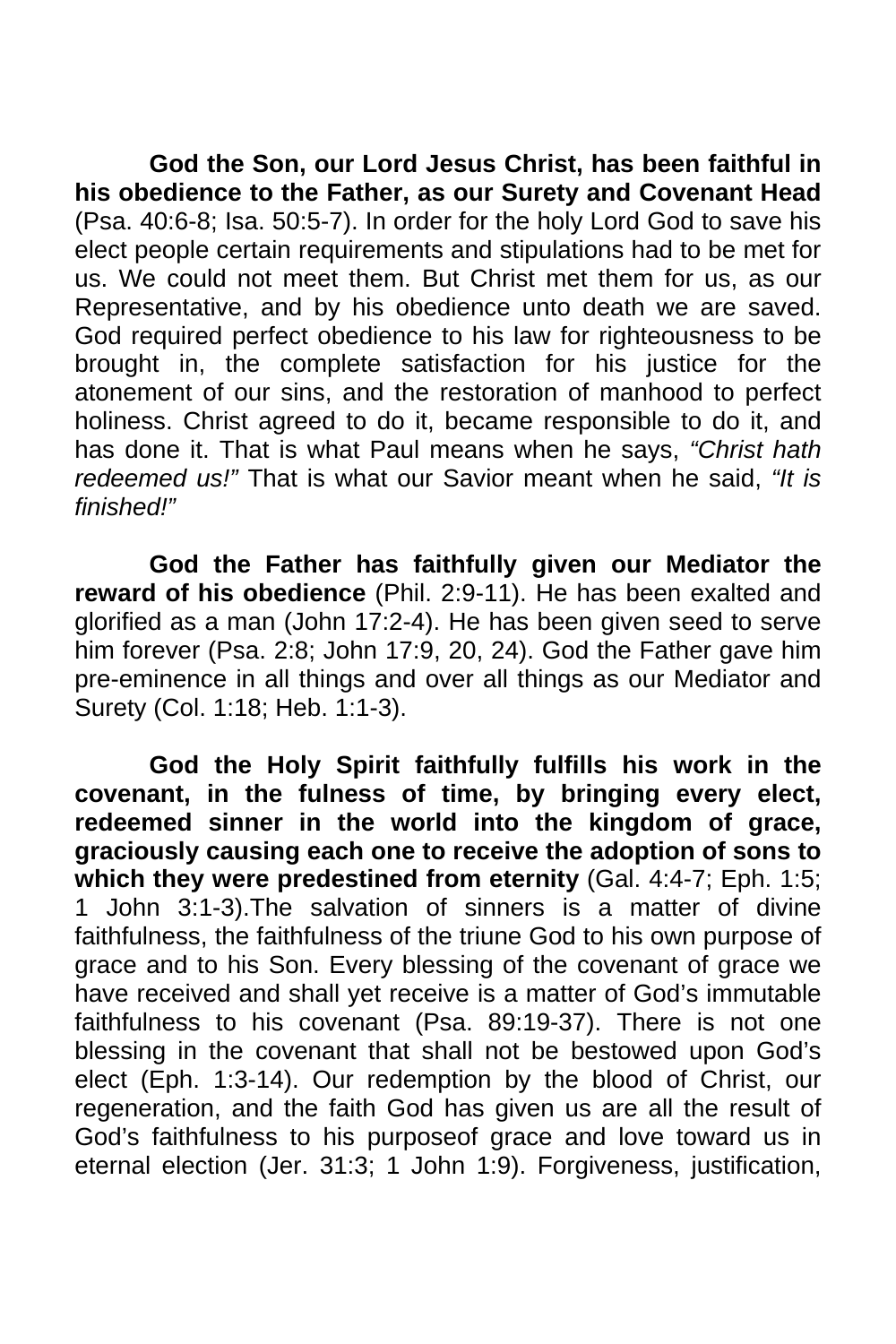acceptance, adoption, preservation, and glorification are all matters of God's covenant faithfulness to his people (II Sam. 23:5).

 **GOD IS FAITHFUL IN ALL HIS WORD** (Psa. 119:138). Let men mock, deride, and blaspheme the Book of God as they may, the Word of God, in its entirety, is truth and faithfulness. Its doctrines are all true. Its promises are all faithful. Its threatenings are all sure. Not one word of God hall fall to the ground. Everything that he has spoken shall come to pass exactly according to his own unalterable purpose.

 **GOD IS FAITHFUL IN ALL HIS RELATIONS TO AND WORKS FOR HIS COVENANT PEOPLE.** May he be pleased graciously to convince us of this blessed truth, which is essential to his very Being: *"God is faithful."* He may be safely trusted. We may safely rely upon him. No one has ever trusted him in vain. May he give us grace to believe him, to lean upon him completely and alone for everything. We often make the same mistake Jeremiah did. We judge God's faithfulness by our circumstances and experiences. We ought to judge our circumstances and experiences by his faithfulness, as the prophet learned to do (Lam. 3:1-40). **God is faithful in all the dispositions of his providence**  (Rom. 8:28). Everything that comes to pass is brought to pass by his hand for the everlasting, spiritual good of chosen sinners. **He is faithful in disciplining his erring, sinful children** (Heb. 12:5-11). Our heavenly Father never afflicts without a reason. He never causes his child a needless tear. When he afflicts us, he afflicts us in faithfulness (Psa. 119:65, 67, 68, 71, 75). He knows that our afflictions are necessary to drive us away from sin and to teach us to seek him. He says, *"In their afflictions they will seek me early"*  (Hos. 5:15).

> "God in Israel sows the seeds Of afflictions, pain, and toil - These spring up and choke the weeds That would else o'er spread the soil."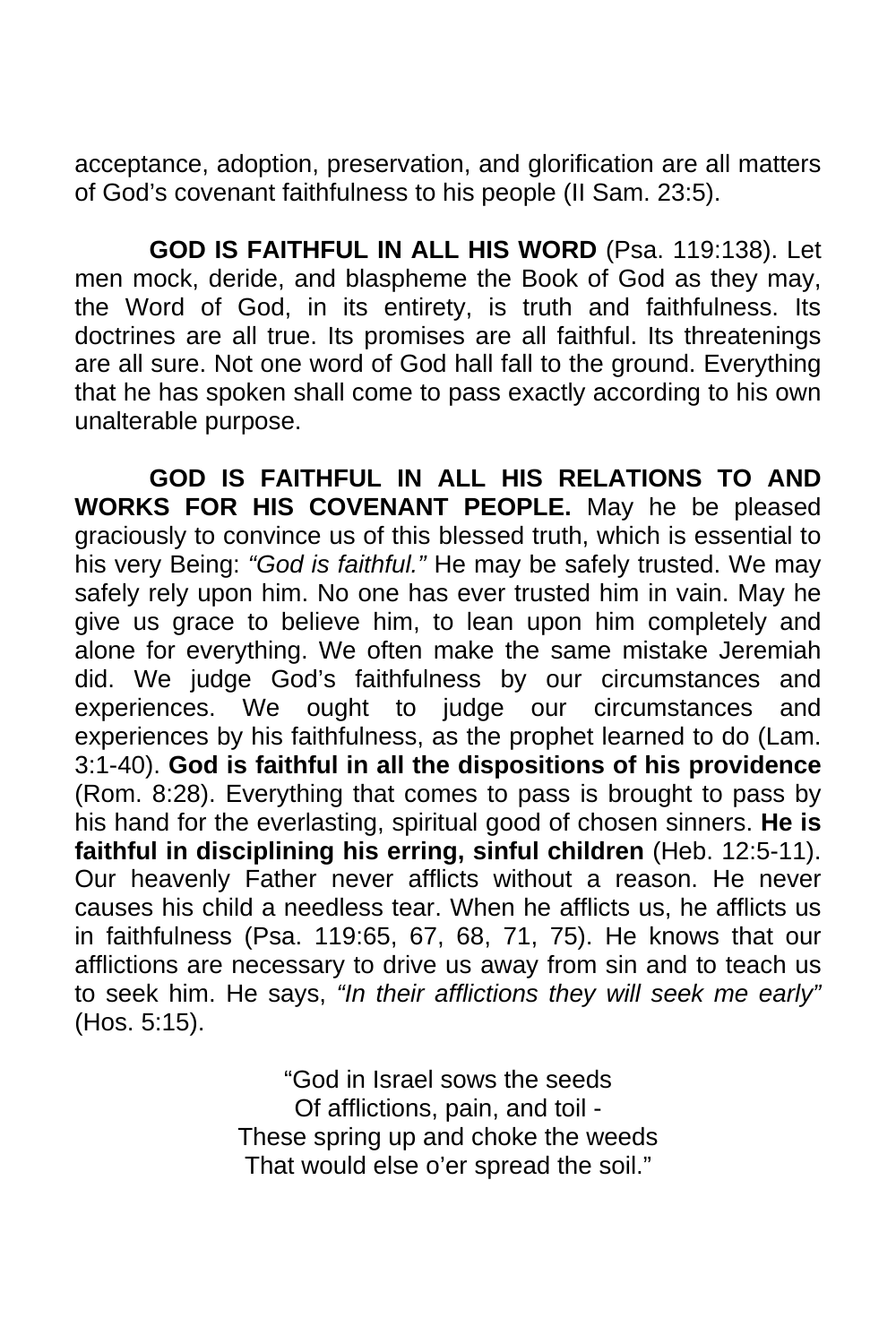**He is faithful in the preservation of his elect** (I Cor. 1:;9; Phil. 1:6). When we are tempted, he is faithful to keep us (I Cor. 10:13). When we fall, he is faithful both to restore us and to forgive us (Psa. 37:24; I John 1:9). Though often by word and by deed we deny him, yet he cannot deny himself, *"God is faithful." "He abideth faithful!"* (II Tim. 2:13). God's elect are absolutely, infallibly secure in Christ. Our security is not based upon the strength of our resolutions or ability to persevere, but upon the veracity and faithfulness of God. **And God is faithful in glorifying his people**  (Jude 24-25). He who gave us grace will give us glory too (Psa. 84:11; 1 Thess. 5:23-24). He who loved us, predestinated us to life, redeemed us by blood, and called us by grace, will glorify us in the end (II Tim. 1:12). If we truly believe that *God is faithful,"* we should cease to murmur against his providence, cast our every care upon him and cease from worry and care. Let us pray for grace to honor him by implicit confidence and faith and to be faithful to him in all things.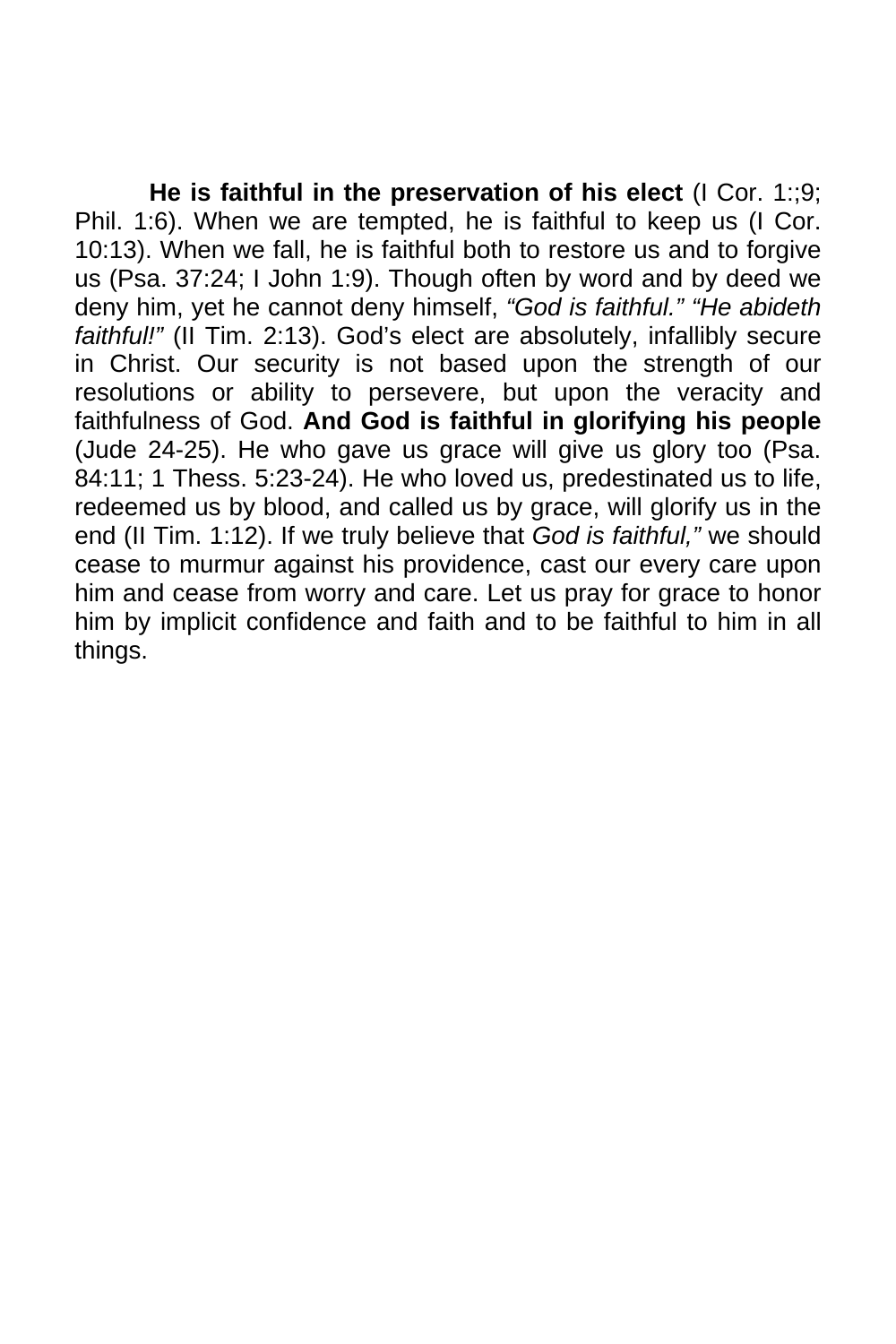### **THE ATTRIBUTES OF GOD Lesson #**13

#### **The Love Of God**

*Romans 8:39* 

 In Romans 8 the Apostle Paul is laying the foundation for the believer's confidence and assurance of faith. The basis of our assurance, as it is set forth in this chapter is the purpose of God, the providence of God, and the propitiatory sacrifice of the Lord Jesus Christ. Resting the weight of his immortal soul upon these solid pillars of faith, Paul declares, *"I am persuaded that neither death, nor life, nor angels, nor principalities, nor powers, nor things present, nor things to come, nor height, nor depth, nor any other creature, shall be able to separate us from the love of God, which is in Christ Jesus our Lord."* 

 Whenever we think about the love of God we must begin here. The love of God is in Christ. We rejoice to know that *"God is love."* Love is in God. Love comes from God. Apart from God there is no love. But the love of God is revealed, expressed, known, manifest, and found only in Christ. The Bible never speaks of the love of God outside of, or apart from Christ. Those who talk of the love of God toward sinners apart from Christ, the Mediator between God and men, speak in direct opposition to the Scriptures.

*"The Lord is good to all: and his tender mercies are over all his works"* (Psa. 145:9). Because of his goodness and tender mercy, God feeds the raven, clothes the lily, and sustains the beasts of the field. He is kind even to the thankless reprobate in this world (Lk. 6:35). His providence extends to all his creatures. And he sends both sunshine and rain to the just and the unjust (Matt. 5:45). But the love of God is in Christ. It is reserved for and given to his elect in Christ.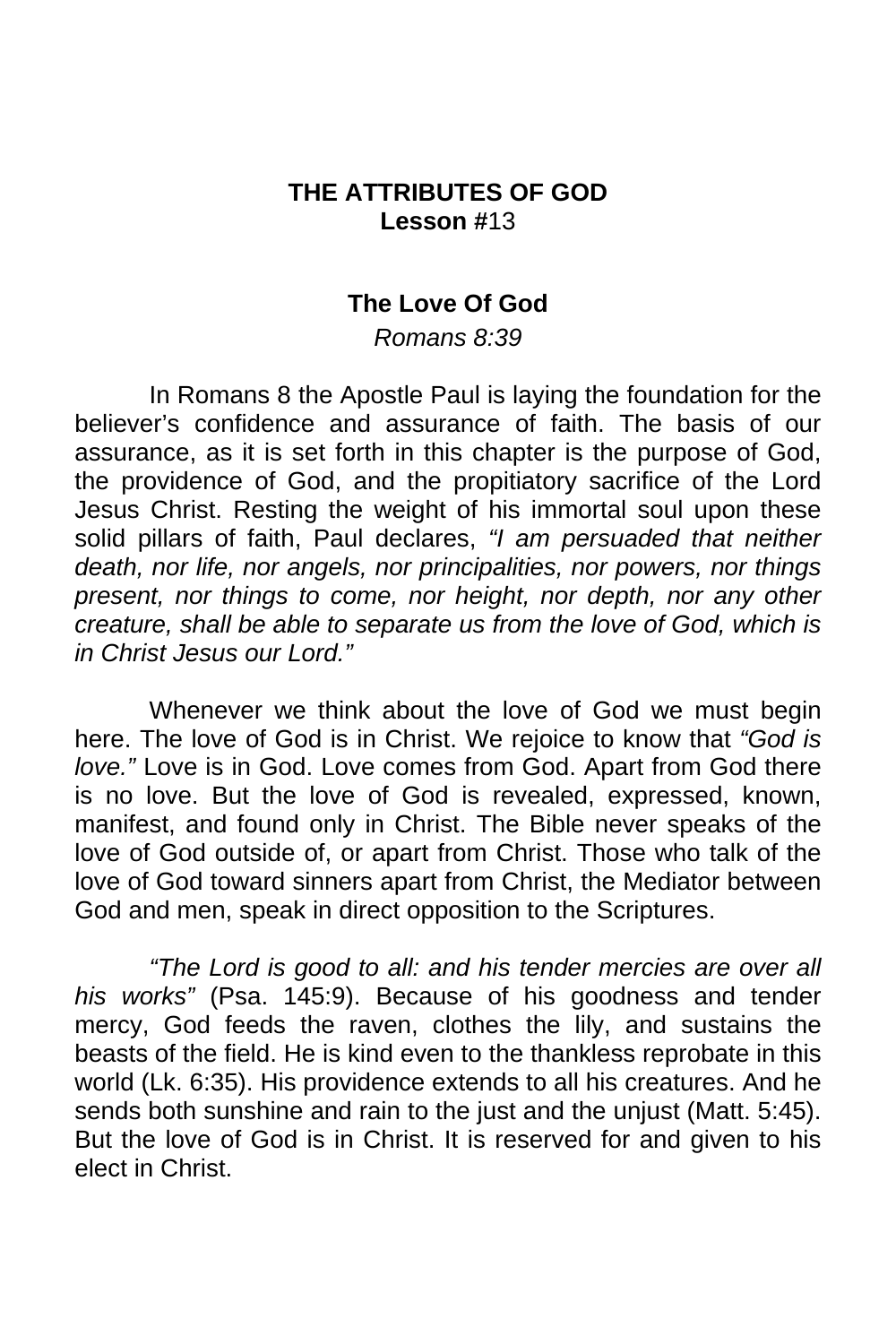Those who declare that God loves all people alike, that he loves those who perish under his wrath in hell just as he loves those who are the heirs of eternal life, reduce the love of God to a fickle, helpless, frustrated passion. But that cannot be. God's love is like himself, from everlasting to everlasting, immutable and unchanging. "Nothing is more absurd than to imagine that anyone beloved of God can eternally perish or shall ever experience his everlasting vengeance" (A. W. Pink).

 When Paul says, nothing *"shall be able to separate us from the love of God, which is in Christ,"* the word *"us"* refers to God's elect, those sinners who are actually saved by his grac[e.](#page-77-0) When false prophets declare that God loves everyone in the world, they speak contrary to the Scriptures and give sinners a false hope, crying *"peace, peace,"* when there is no peace. The Word of God plainly declares that God does not love all people (Psa. 5:5; 11:6-7; John 3:36; Rom. 9:13). Noah's generation, the inhabitants of Sodom, Pharaoh and the Egyptian army, and the sons of Korah all stand as monuments to the fact that some in this world are not loved of God. If the Lord's treatment of those people is an evidence of love, we might well pray to be saved from such *love*! The fact is, God's love is specifically and distinctively toward his elect alone. Is that not what he asserts in Isaiah  $43:3-4?$ <sup>3</sup> To tell sinners that God loves them regardless of their relationship to Christ is either an assurance of salvation without Christ, or a declaration that God is weak, mutable, helpless, and frustrated.

 We cannot understand or appreciate the love of God unless we begin here. The love of God is in Christ. As all the grace, all the promises, and all the blessings of God are in Christ, so the love of God is in Christ. As we were chosen of God in Christ (Eph. 1:4), as we are accepted of God in Christ (Eph. 1:6), as our life is hid with

<u>.</u>

<span id="page-77-0"></span> $3$  The word "world" in John 3:16 is used to refer to God's elect among the Gentiles. It no more implies that God loves every person in the world than its use in Luke 2:1 implies that everyone in the world was taxed by Caesar.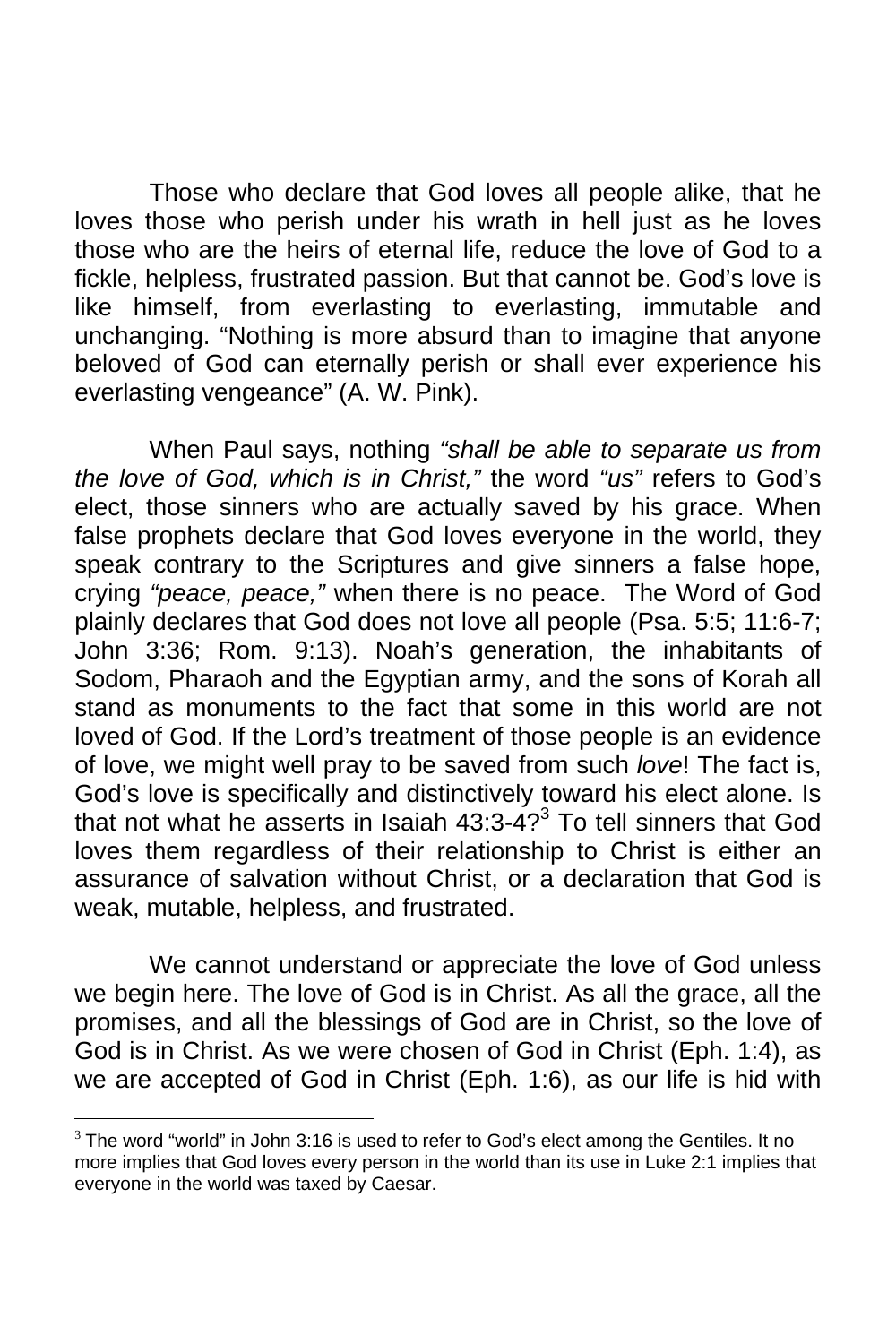God in Christ (Col. 3:3), so we are loved of God in Christ. Because the love of God toward us is *"the love of God which is in Christ Jesus our Lord,"* our Head, our Husband, our Mediator, nothing can separate us from that love; for nothing can separate us from Christ. Nothing can be more profitable to our souls than for us to meditate upon and spiritually contemplate *"the love of God which is in Christ."* If we are enabled to do so by the Spirit of God, as we are lifted outside of ourselves and lifted above this world of care, our souls will be filled with satisfaction in the love of God. To know and to believe the love which God has toward us is both an earnest and a foretaste of heaven. In this study I want to lead your heart in meditating upon the love of God. In doing so, I will just give you an outline for direction, and leave it to you to fill in the spaces as you are taught by God the Holy Spirit.

 First, we should be aware of some of **THE CHARACTERISTICS OF GOD'S LOVE**, as it is revealed to us in the Scriptures. Much more needs to be said than can be said in this study; but here are three things revealed in the Bible about *"the love of God, which is in Christ Jesus our Lord."* **The love of God is free and unconditional.** (Hos. 14:4) God's love toward us is an unconditional, unqualified, unmerited, uncaused love. God does not love his elect because of anything amiable and attractive in us. He says, *"Jacob have I loved and Esau have I hated,"* and that before either had done anything good or bad, *"that the purpose of God according to election might stand, not of works, but of him that calleth"* (Rom. 9:13, 11). Our love to God is not the cause of his love to us, but the response of our hearts to his love revealed in us (I John 4:10, 19). God loved us when we were lost and ruined in sin, destitute of all grace, without the least particle of love toward him or faith in him. While we were yet his enemies and alienated from him, God loved us freely (Rom. 5:8, 10). Not even the death of Christ is the cause of God's love for us. Christ's death is the cause of our pardon and justification. Christ's death is the cause of our redemption and salvation. But our Lord's death on our behalf is not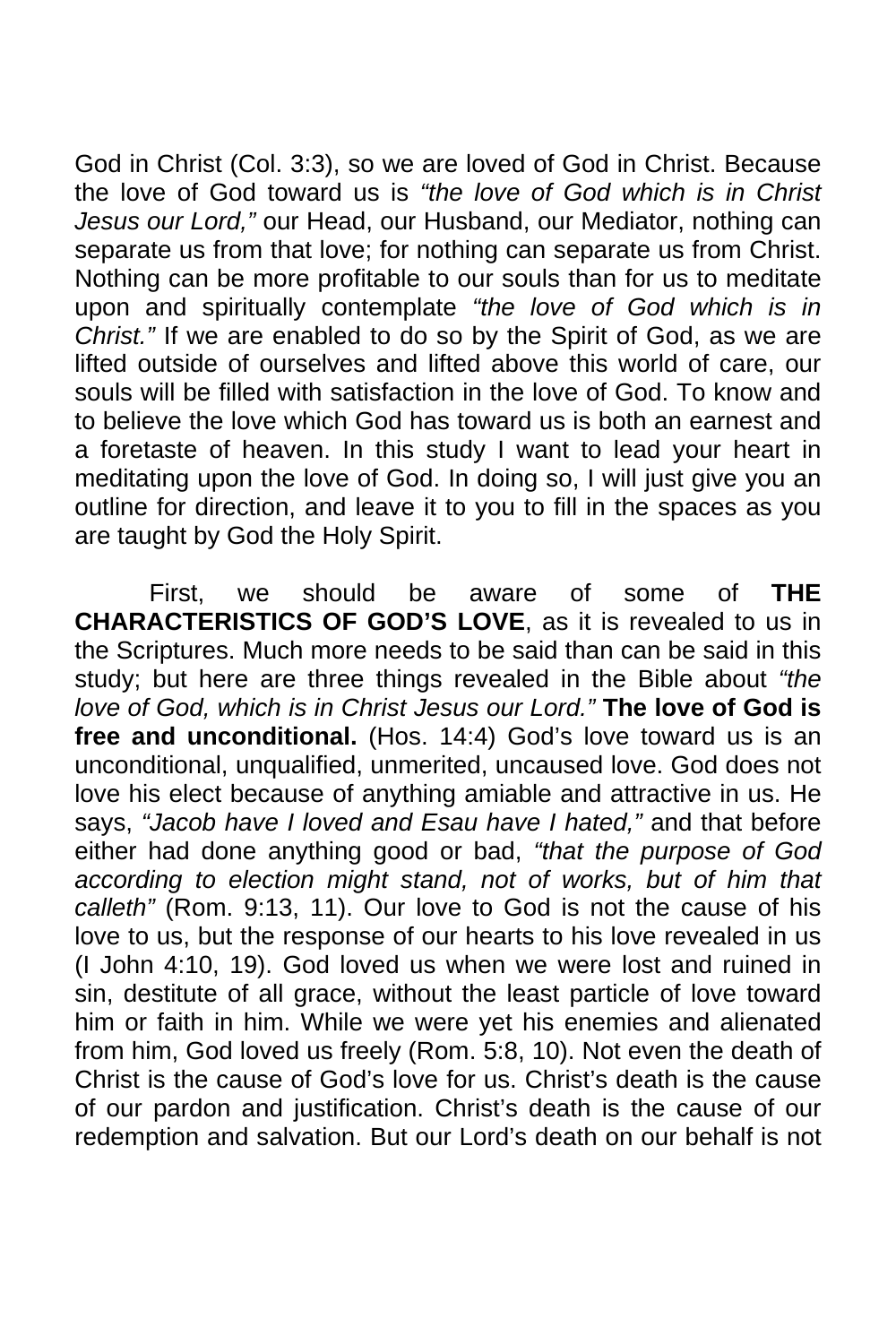the cause of God's love for us - It was the result of God's love (John 3:160. God so loved us that he gave his Son to die for us!

**The love of God is eternal.** As God's love is without a cause, so it is without beginning. *"The love of God which is in Christ"* is not of yesterday. It did not begin I time. It bears the date of eternity upon it. He declares, *"I have loved thee with an everlasting love"* (Jer. 31). Try to realize this, if you can - As God the Father loved his Son from eternity, so he loved us from eternity. And as God's love is in Christ, his love for Christ and his love for us are the same! (Read John 17:23). As he beholds his people in his dear Son, he loves us as he loves his Son, delights in us as he delights in his Son, and is pleased with us as he is pleased with his Son.

**And the love of God is immutable, irrevocable, and indestructible.** God's love is not like man's love. God's love does not change, ever, under any conditions. Having loved us, he will never call his love back. And there is nothing we can do to destroy or even lessen *"the love of God which is in Christ"* (John 13:1). We did nothing to attract God's love in the beginning. And we can do nothing to repel his love. God's love is not dependent upon or regulated by our faithfulness. God's love is immutable (Mal. 3:6).

Second, we should always hold in reverent, grateful memory **THE OPERATIONS OF GOD'S LOVE.** All the acts of God for his people in time are expressions of his love for us from everlasting. His acts of grace are the shedding abroad of his love in our hearts. **The very first act of God's love, as it is revealed in the Bible, is election and predestination** (Eph. 1:3-6; 2 Thess. 2:13; Deut. 7:7- 9). No one believes in the love of God who does not believe in election. No one can talk about the love of God in Bible terms who does not talk about predestination.

**The love of God is revealed in the redemption of our souls by the death of our Lord Jesus Christ** (Rom. 5:8; I John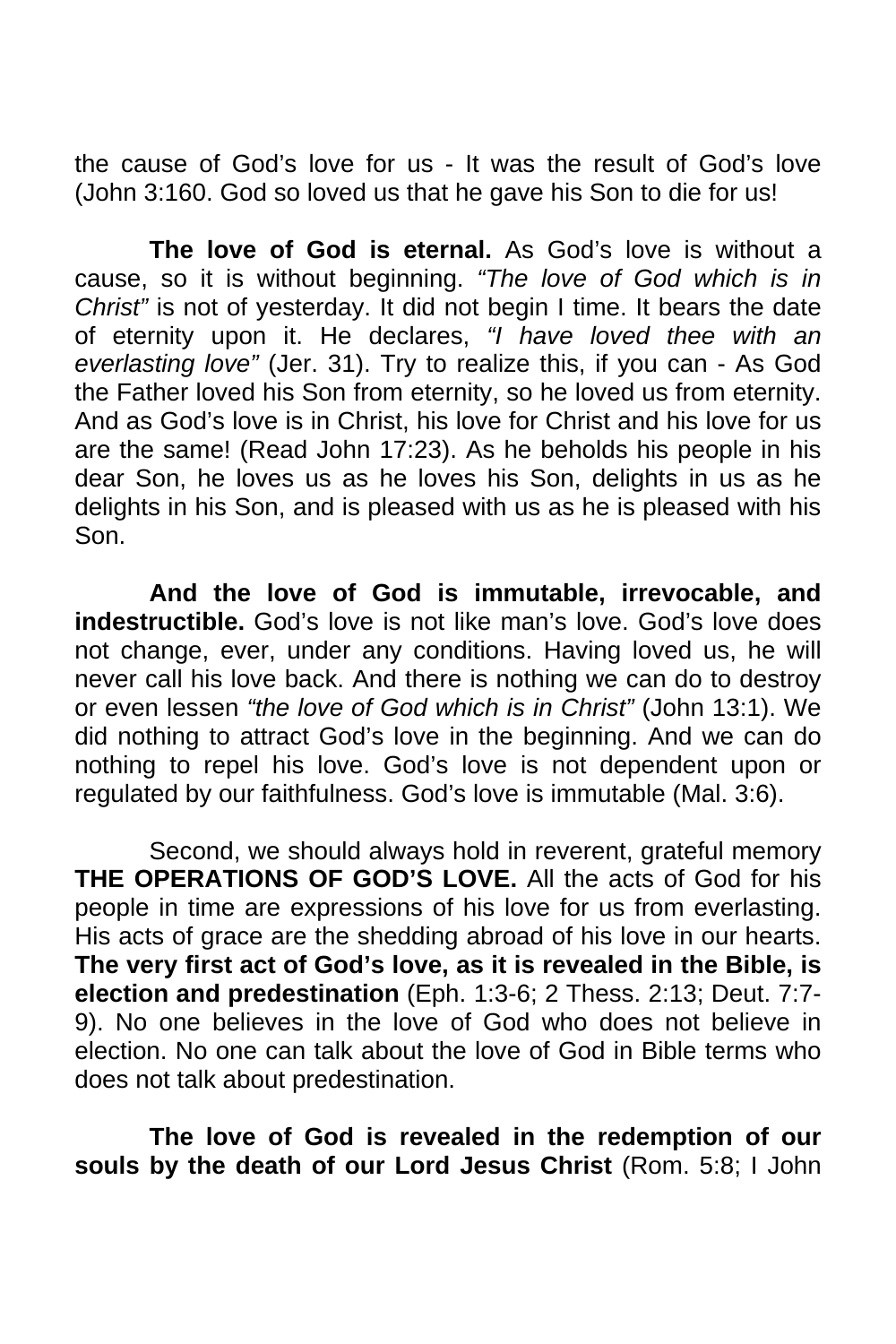4:10; 3:16). We read the love of God in the precious blood of Christ. We see the love of God revealed not in the incarnation of Christ, not in the life of Christ, not in the example of Christ, not in the doctrine of Christ, not even in the prayers of Christ, but only in the blood of Christ. Had he done everything else and left this undone, had he not poured out his life's blood unto death for the atonement of our sins and the redemption of our souls, we could never have known the love of God which is in Christ Jesus our Lord. When God would show his power, he made the world. When he would display his wisdom, he set his creation in the frame of the vast universe which he had made. When he would manifest his greatness, he made the heavens above and put angels, principalities, and powers there to surround his throne. But when God would reveal his love he gave his Son to suffer, bleed , and die to put away the sins of his people and bring in everlasting righteousness. No wonder that Paul, when realizing this, cried, *"God forbid that I should glory, save in the cross of our Lord Jesus Christ, by whom the world is crucified unto me, and I unto the world"* (Gal. 6:14). No wonder he made this the constant theme of his preaching, saying, *"I determined not to know anything among you, save Jesus Christ, and him crucified"* (I Cor. 2:2).

 **The new birth, by which we have been born into the family and kingdom of God, is the result of God's love toward us from eternity.** Every elect, redeemed sinner is regenerated in the time of love (Ezek. 16:6-8), called to faith in Christ because of God's everlasting love (Jer. 31:3), and caused to receive the adoption of grace as the result of that love (Gal. 4:6; 1 John 3:1).

 **Our preservation in grace is also the work of God's love**  (John 13:1). *"Many waters cannot quench love, neither can the floods drawn it"* (Song of Sol. 8:7). God's love toward his elect is invincible and unquenchable. There is no possibility that it will expire. The black waters of our sin cannot extinguish it. The floods of our unbelief cannot drawn it. With men, nothing is stronger than death. But with God nothing is stronger than love. You can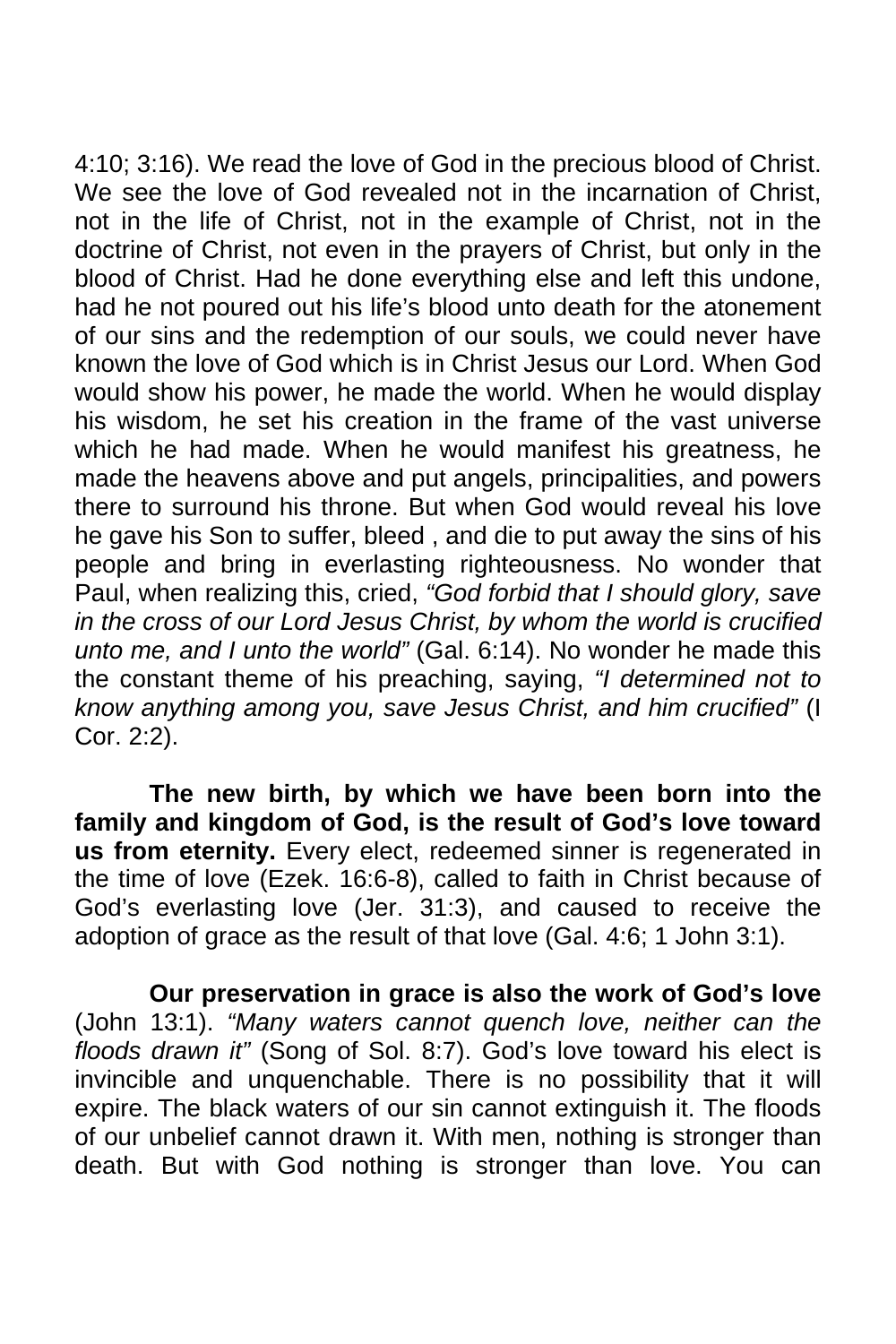measure the strength of God's love when you can comprehend the obstacles his love has overcome. Our fall in Adam could not destroy it. God's justice could not nullify it. Our sin, death, corruption, and eternity could not withstand it. Our temptations cannot destroy it. Not even our many falls can cause our God to withdraw his love.

Third, the Word of God assures us of **ONE SURE CONSEQUENCE OF GOD'S LOVE** (Eph. 1:4-5). All who are loved of God now, were loved of God from eternity, and shall be loved of God forever. And the love of God shall bring us home to heaven at last in the perfection of everlasting glory. In the end, when all things are finished, when the sons of God are in the Father's heavenly kingdom and all the wicked are cast into hell, what will be the difference between the saints in heaven and the wicked in hell? Not our goodness! Not out free-will! Not our baptism! Not our faithfulness! Not our creed! Not our church! But *"the love of God which is in Christ Jesus our Lord!"* Because he loved us God determined to save us, chose us to be his own, predestined us to be his sons, redeemed us by the precious blood of Christ, called us by his Spirit, keeps us by his grace, and shall bring us to glory. **What is our response to the love of God?** *"We love him because he first loved us!"* (I John 4:19). Let your heart filled and overwhelmed with this thought. Nothing *"shall be able to separate us from the love of God which is in Christ Jesus our Lord."* God's love for us is our incentive in all things: Devotion to Him (1 Cor. 6:19-20), Giving (2 Cor. 8:9), Our Confidence of Faith in Him (Rom. 8:32), and Brotherly Kindness (Eph. 4:32-5:1). *"Beloved, if God so loved us, we ought also to love one another"* (1 John 4:11).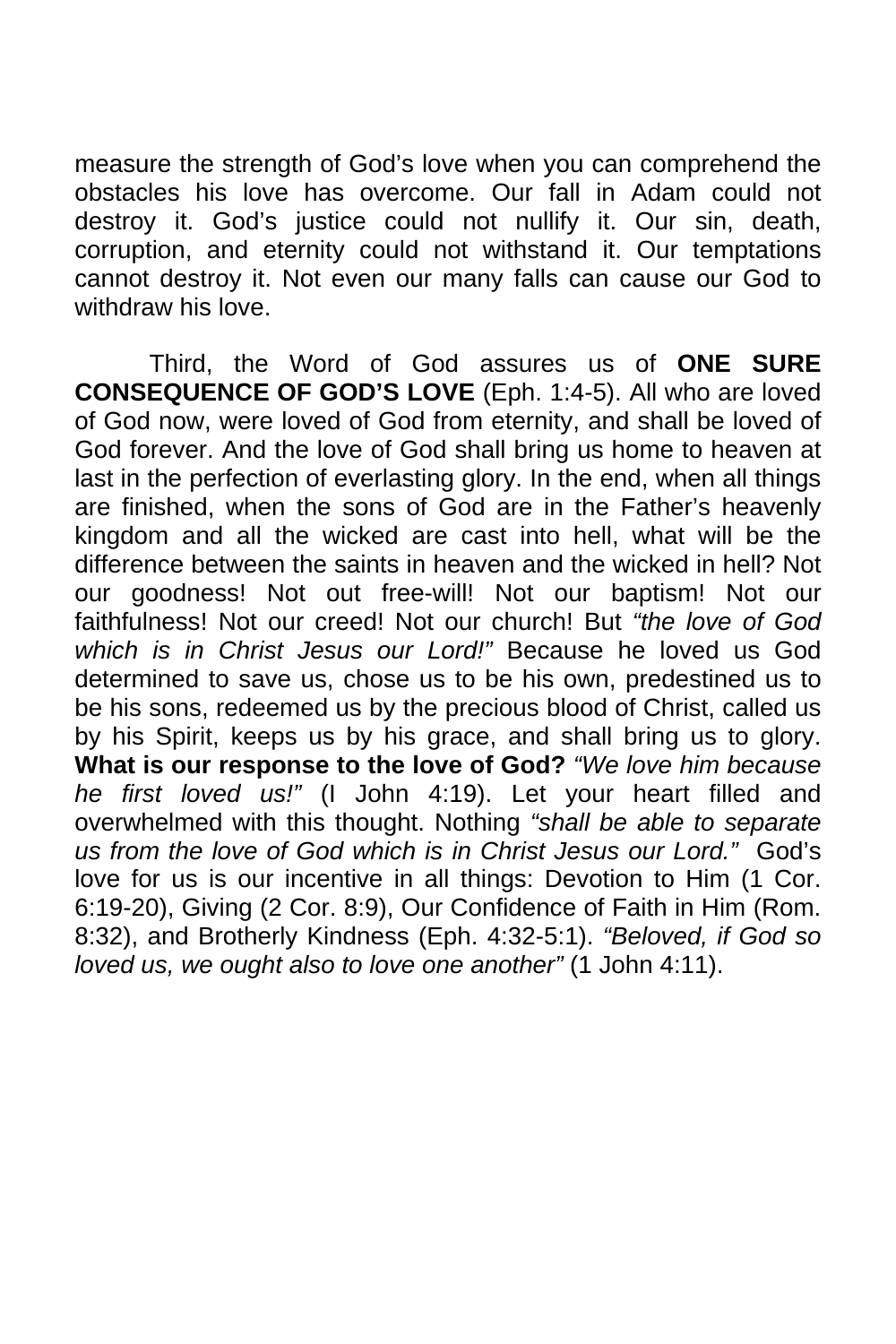# **THE ATTRIBUTES OF GOD Lesson #14**

#### **"God Is Love"**

#### *1 John 4:16*

 The Bible specifically tells us three things about the nature of God and we must form all our thoughts about God in the light of these three things.

**1. "God is Spirit"** (John 4:24). In the original text there is no corresponding word for the indefinite article "a". And really our King James translation here, *"God is a Spirit,"* is horrendous. The text should read "God is Spirit." To say that God is a Spirit is to suggest that he is one among many. Our Lord's words to the woman at the well were, *"God is Spirit" -* God is Spirit in the highest sense of the word. This distinguishes him from all his creatures. An angel is a spirit. Satan is a spirit. And man was created with a spirit. But God is Spirit. That means that he has no physical, visible substance, or body. If God had a body, as we do, he could not be omnipresent and infinite, he would be limited to one place. But because *"God is Spirit"* all who worship must worship him in Spirit and in truth.

**2. "God is Light'** (1 John 1:5). *"In him is no darkness at all."*  Light is the exact opposite of darkness. In the Scriptures, "darkness" represents sin, evil, and death. Light represents holiness, truth, and life. When John says, *"God is light,"* his meaning is, God is the sum and essence of all that is good, righteous, and excellent. God is holiness, is truth, and is life, because *"God is light."* 

**3. "God is love"** (1 John 4:8, 16). It is true that God loves. But John is not here describing an act of God. He is describing an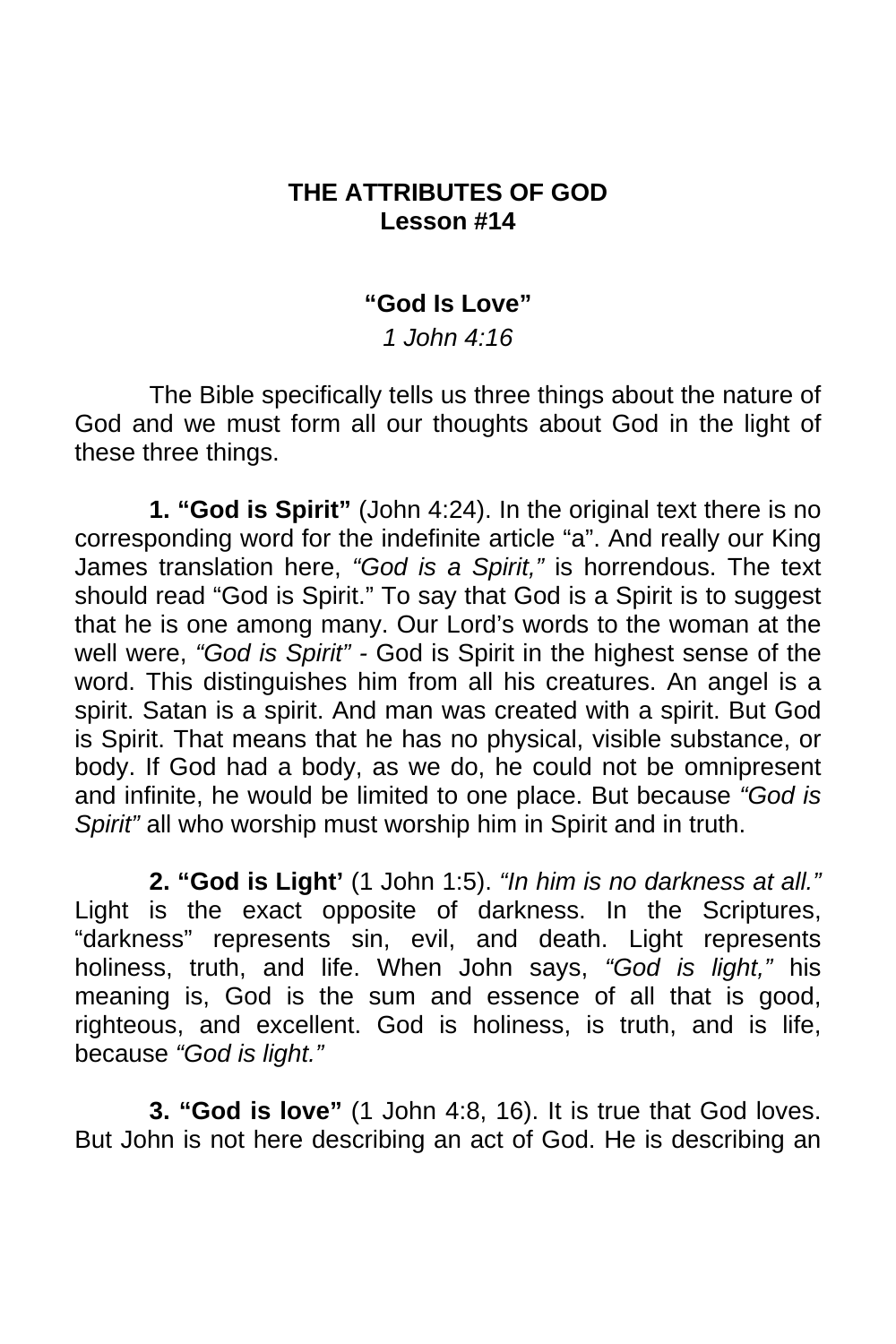attribute of God. *"God is love."* As his nature is Spirit and Light, so in the essence of his nature *"God is love."*

 Most of what has been said and written about the love of God reveals how utterly ignorant the world is of God and his love. The love of God is commonly regarded as an amiable, but helpless and frustrated passion in God, a sort of good natured indulgence. God's love is usually reduced to a sentiment, subject to change, like the human emotion we call love. Such love is below our God. And such love produces no ground of comfort for our souls. Whenever we think about the love of God we must understand that God's love is altogether like himself, for *"God is love."* 

 **THE LOVE OF GOD IS UNINFLUENCED** (Deut. 7:7-8). When I say that the love of God is uninfluenced, I mean that there was nothing in us, and nothing foreseen in us, that caused God to love us or attracted his love to us. This kind of love is totally foreign to mankind. Any love we have for others is caused by something in them. God's love is totally free, spontaneous, uncaused (I John 4:10, 19).

 Our minds must be clear about this if we would honor God in our hearts. The love of God for us in uncaused by us. There was nothing in us to attract God's love. There was everything in us to repel God's love. And God knew that his love for us, though fully manifested and revealed to us, would produce very slight love in return, and even that love would have to be produced in us by his gracious operations upon our hearts and souls. Yet, he loved us from himself, *"according to his own purpose."*

 **THE LOVE OF GOD IS ETERNAL** (Jer. 31:3). This is indisputable. God himself is eternal. And God is love. Therefore, the love of God must be eternal. As God has no beginning, so his love has no beginning. Eternal love transcends the thoughts of our finite minds. We cannot comprehend it. But we can rejoice in it. We can adore it. How blessed it is to know that the great and glorious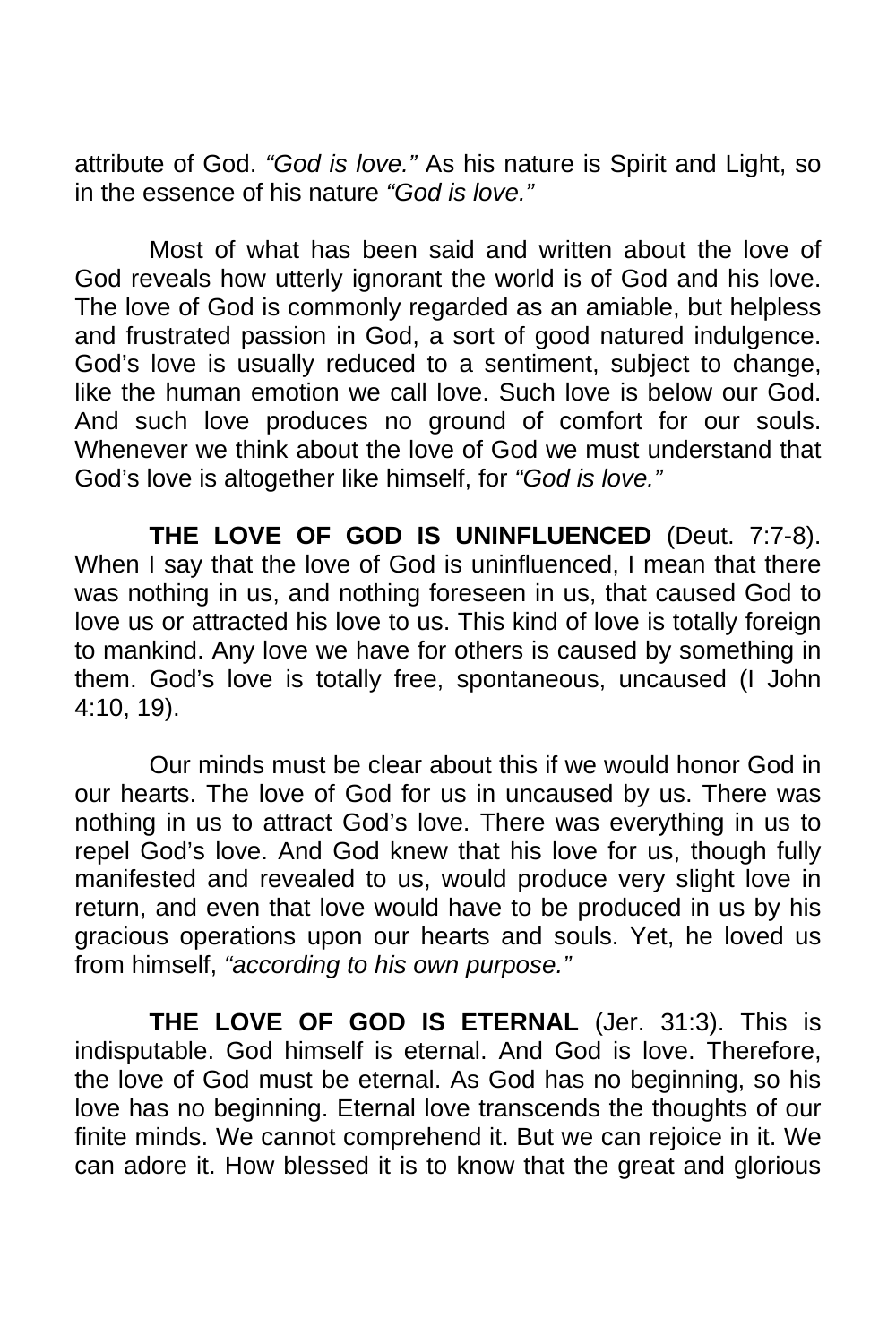God loved us before the worlds were made! He set his heart upon us from eternity. Long before we had any being, almighty God loved us, chose us, and predestinated us unto the adoption of sons (Eph. 1:4-5). God's eternal love for us should evoke constant praise from our hearts (Eph. 1:3). And his eternal love for us should fill our hearts with comfort and quieten our souls.

 "Since God's love toward me had no beginning, it can have no ending! Since it is true that `from everlasting to everlasting' He is God, and since God is love, then it is equally true that `from everlasting to everlasting' He loves his people" (A. W. Pink).

 **THE LOVE OF GOD IS SOVEREIGN** (Rom. 9:13). This too is a self-evident necessity, altogether beyond dispute. God is sovereign in all things. He is under obligation to no one. He is a law unto himself. He always acts according to his own, imperial, sovereign pleasure. Because God is God he always does as he pleases. Because God is love, he loves whom he will (Rom. 9:13- 18).

 This is a blessed fact that needs to be clearly understood. God is totally uninfluenced by anything in his creatures. He is infinitely above, independent of, and sovereign over his creatures. God's love is not for sale. His love cannot be bought. His grace cannot be won. His salvation cannot be earned. He says, *"I will love them freely!"*(Hos. 14:4). And his free and sovereign love is the basis of all his works of grace (Rom. 8:28-31).

 **THE LOVE OF GOD IS INFINITE** (Eph. 3:17-19). Everything about God is infinite, beyond measure calculation, comprehension. His essence fills the universe. His knowledge comprehends everything, past, present, and future. His power is uncontrollable. Nothing is too hard for the Lord. And his love is without limit, indescribably infinite (Eph. 2:4; John 3:16).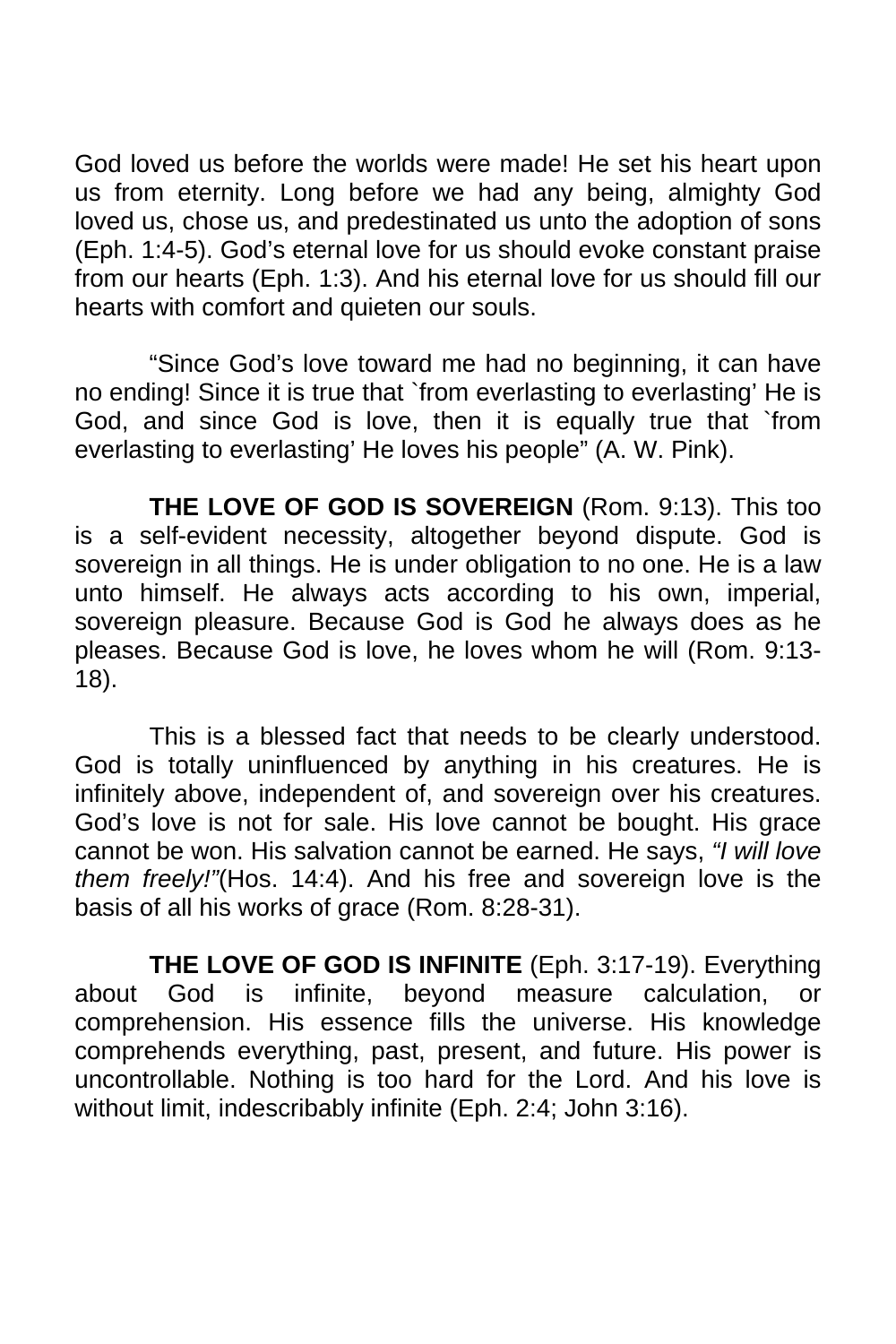There is a depth to God's love which no line can fathom. There is a height to God's love that no mind can scale. There is length to God's love that no heart can comprehend. There is a breadth to God's love that no imagination can reach.

 The love of God reaches down to the lowest dregs of fallen, humanity and lifts guilty sinners up to the very height of God's glorious throne. The love of God stretches across the length and breadth of this sin cursed earth and gathers his elect from afar. The hymn writer captured the meaning of Paul's words.

> "Could we with ink the oceans fill, And were the skies of parchment made, Were every stalk on earth a quill, And every man a scribe by trade - To write the love of God above Would drain the oceans dry; Nor could the scroll contain the whole, Though stretched from sky to sky!"

# **THE LOVE OF GOD IS IMMUTABLE.**

"His love no end nor measure knows, No change can turn its course; Eternally the same it flows, From one eternal source!"

Like God himself, with his love there is *"no variableness, neither shadow of turning"* (James 1:18). His love does not change. It never increases. It ever decreases. It never ends.

 Poor, shifting Jacob is an illustration of God's immutable love (Mal. 3:6). Jacob's great uncle, Lot, is another example of the immutability of God's love (Gen. 19:16). Our Lord's disciples were all examples of God's immutable love (John 13:1). Philip said, *"Show us the Father."* Peter denied him with an oath. All forsook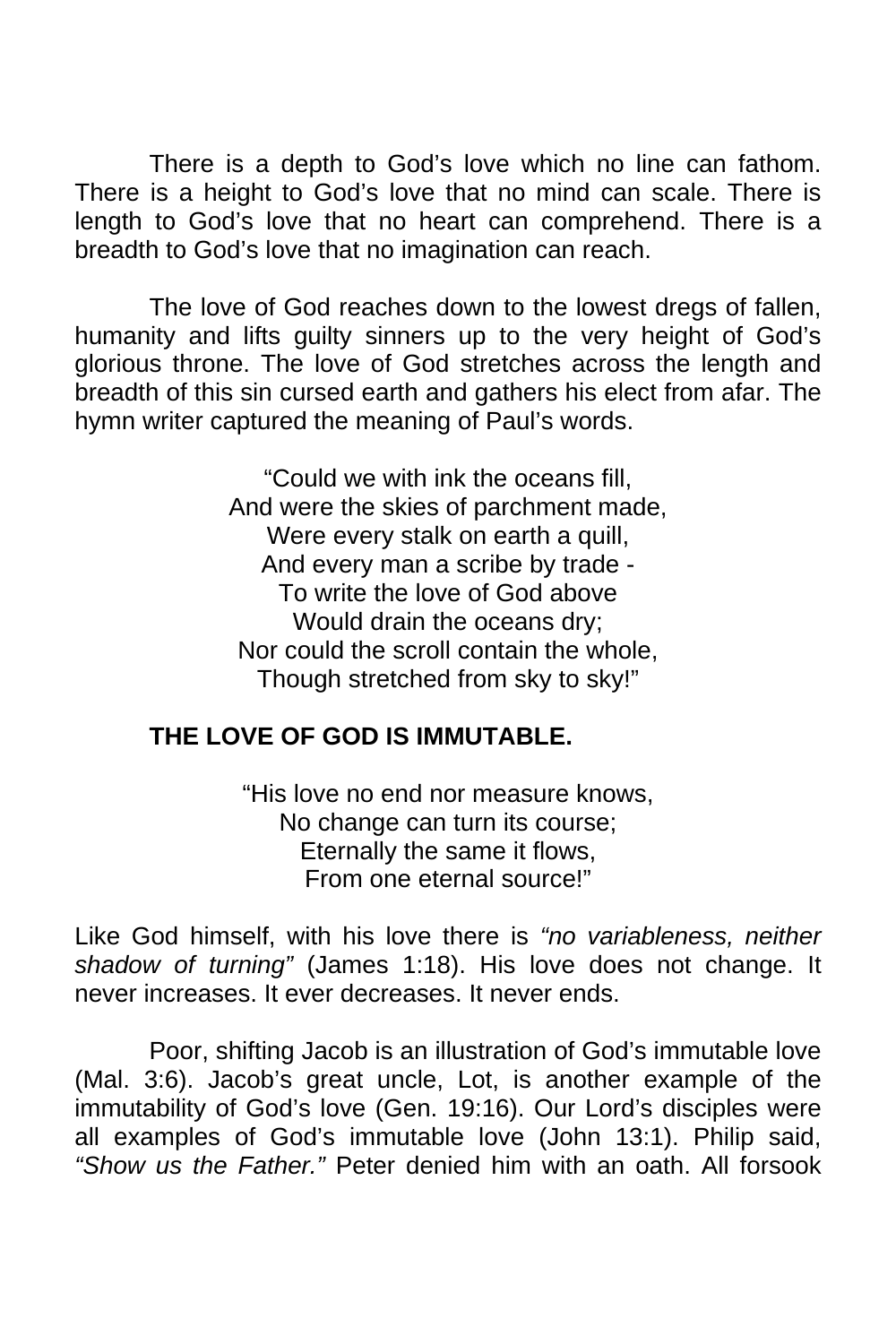him. Thomas doubted his word of promise and his resurrection. Nevertheless, *"having loved his own which were in the world, he loved them unto the end!"* The love of God is immutable, indestructible love. Above all, the man writing these lines is an example of the immutability of God's love. I have proved that his love is as stronger than death (Son of Sol. 8:6-7). Let every believer, knowing the love of God in Christ, give praise to him that nothing can separate us from it (Rom. 8:34-39).

**THE LOVE OF GOD IS SAVING.** The love of God cannot be separated from the grace of God. And the grace of God cannot be separated from the salvation of God's elect. That love of God from which we cannot be separated is clearly set forth in Romans 8:28-39. The love of God is the commitment of his holy Being to the salvation of those sinners who are loved by him. And that commitment is seen in these four things.

- 1. His sovereign providence (v. 28).
- 2. His saving purpose (vv. 29-30).
- 3. His substitutionary provision (vv. 32-34).
- 4. His steadfast preservation (vv. 35-39).

*"If God be for us, who can be against us?"* God is for the people whom he loves! And every sinner loved of God has been predestinated to eternal salvation, redeemed by the precious blood of Christ, and shall be born again by the irresistible grace of the Holy Spirit, be preserved blameless to the end, and be saved at last (Jude 24-25)!

 **THE LOVE OF GOD IS FRUITFUL** (1 John 4:7-20). The love of God produces the fruit of grace in all who know it and believe it. What does it produce? It produces faith in Christ (vv. 9- 16), brotherly love (vv. 8-20), confidence in the promise of God (vv. 17-18), and love for God himself (v. 19).

*"We have known and believed the love that God hath to us"*  (v. 16). We know it and believe it by the revelation of his love in the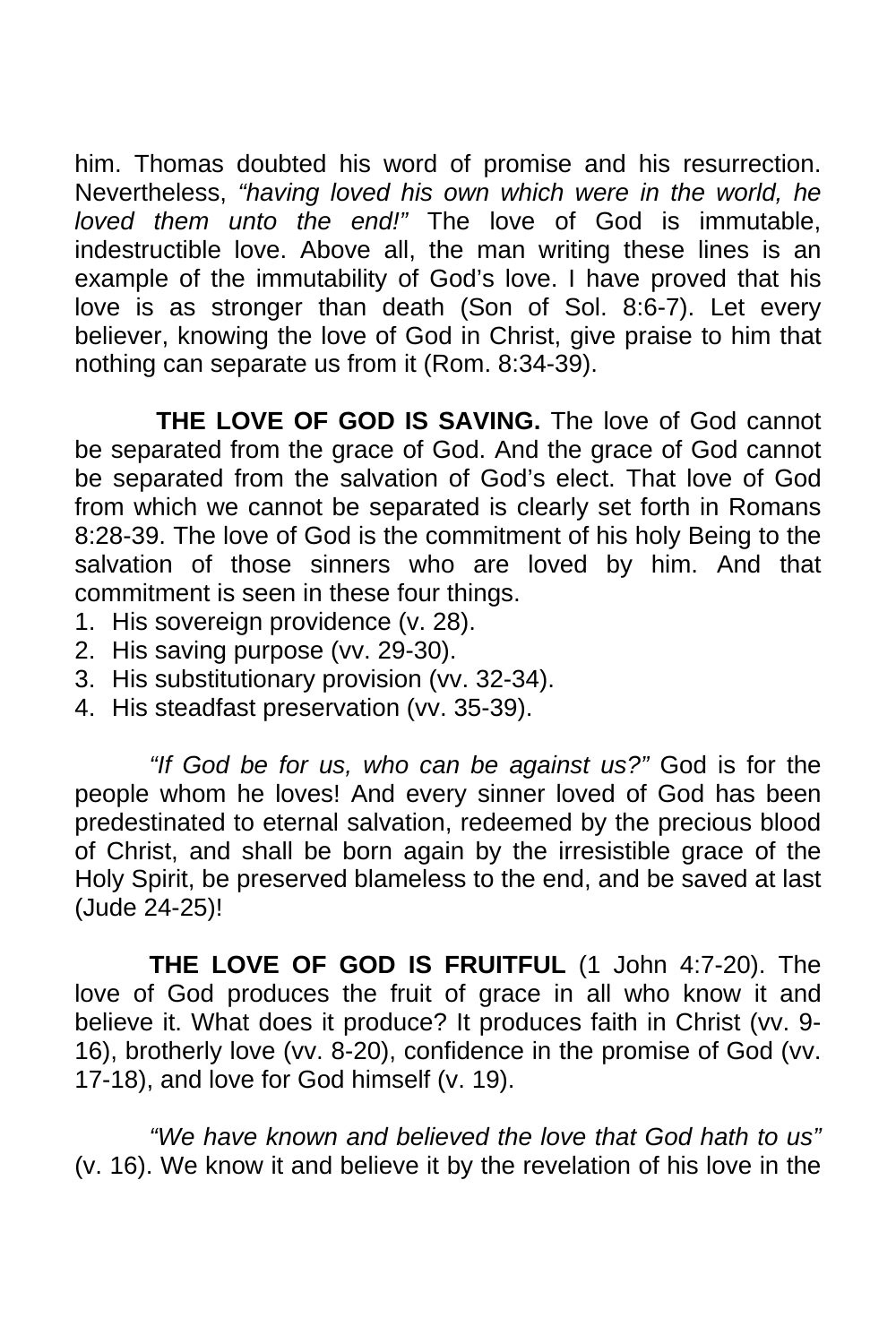sacrifice of Christ (vv. 9-10) and by the revelation of Christ in our hearts by the Spirit (vv. 13-14).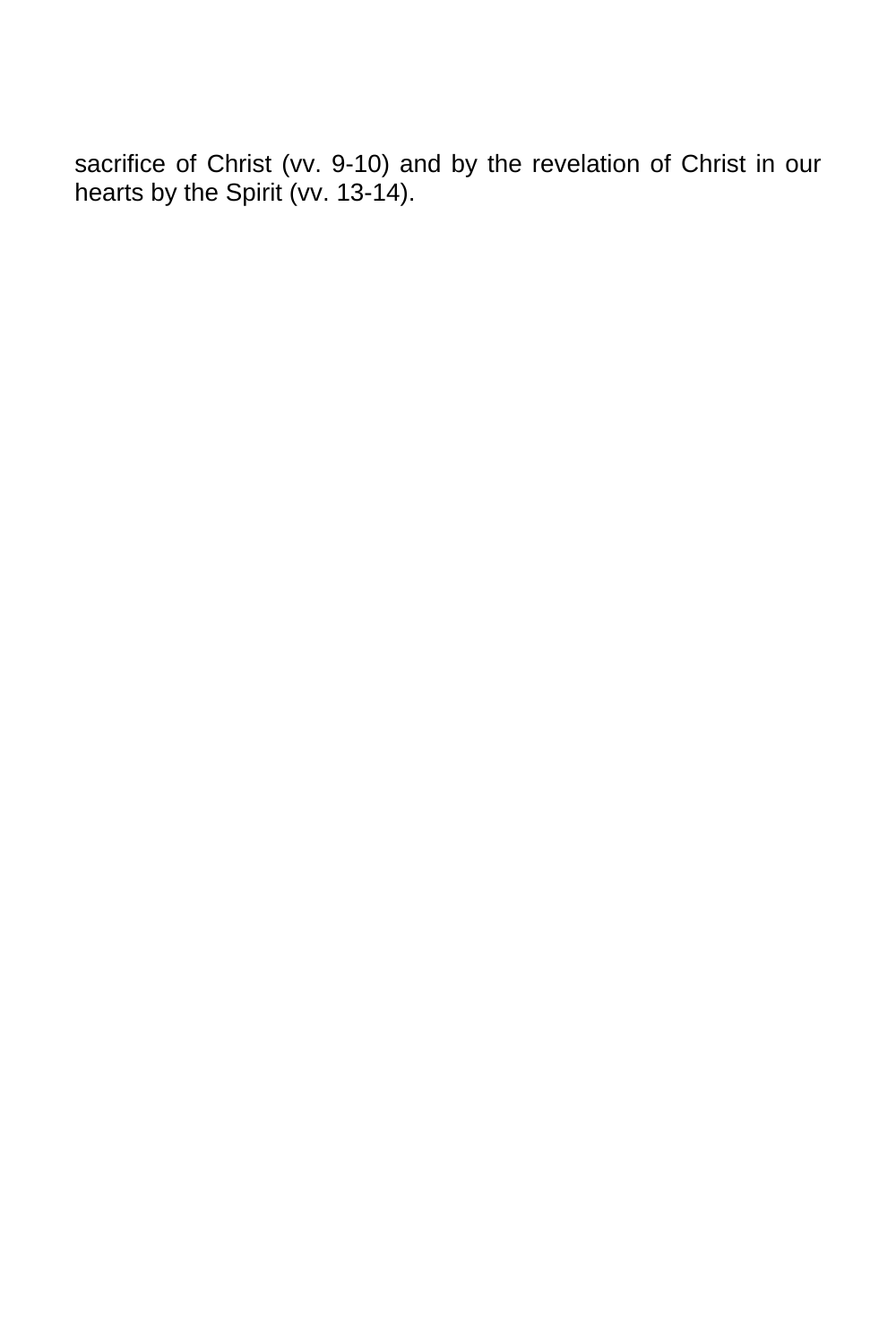### **THE ATTRIBUTES OF GOD Lesson #15**

#### **The Longsuffering of God**

*2 Peter 3:9* 

 There was a day when the depravity of the human race had plunged to such depths of corruption that *"every imagination of the thoughts of* (man's) *heart was only evil continually."* So great was the wickedness of man that when God saw it, *"It repented the LORD that he had made man on the earth, and grieved him at his heart. And the LORD said, I will destroy man whom I have created from the face of the earth"* (Gen. 6:5-7). And at the appointed time the wrath of God swept across the earth in a great, universal flood, destroying every soul, except Noah and his family who were saved in the ark God had provided.

 Once there was a pair of twin cities, rich, populace, and influential, perhaps the most wealthy and influential cities in the world. But the wickedness of those cities was great. Not only had the vile, disgusting practice of homosexuality become an acceptable lifestyle, it had become the predominate and preferred lifestyle! In those twin cities of Sodom and Gomorrah, homosexuals were no longer queer people They were normal! Sexual perverts were in the majority. It appears that there was only one man in that vast metropolis who neither practiced nor condoned the wicked practice of homosexuality. Righteous Lot vexed his soul from day to day with the deeds of those godless people. And Lot's God was vexed too. One morning, as the inhabitants of the city awoke and began the day, God rained fire and brimstone out of heaven, scorching every man, woman, and child to death in his hot anger, except Lot and two of his daughters who were delivered by the hand of his grace.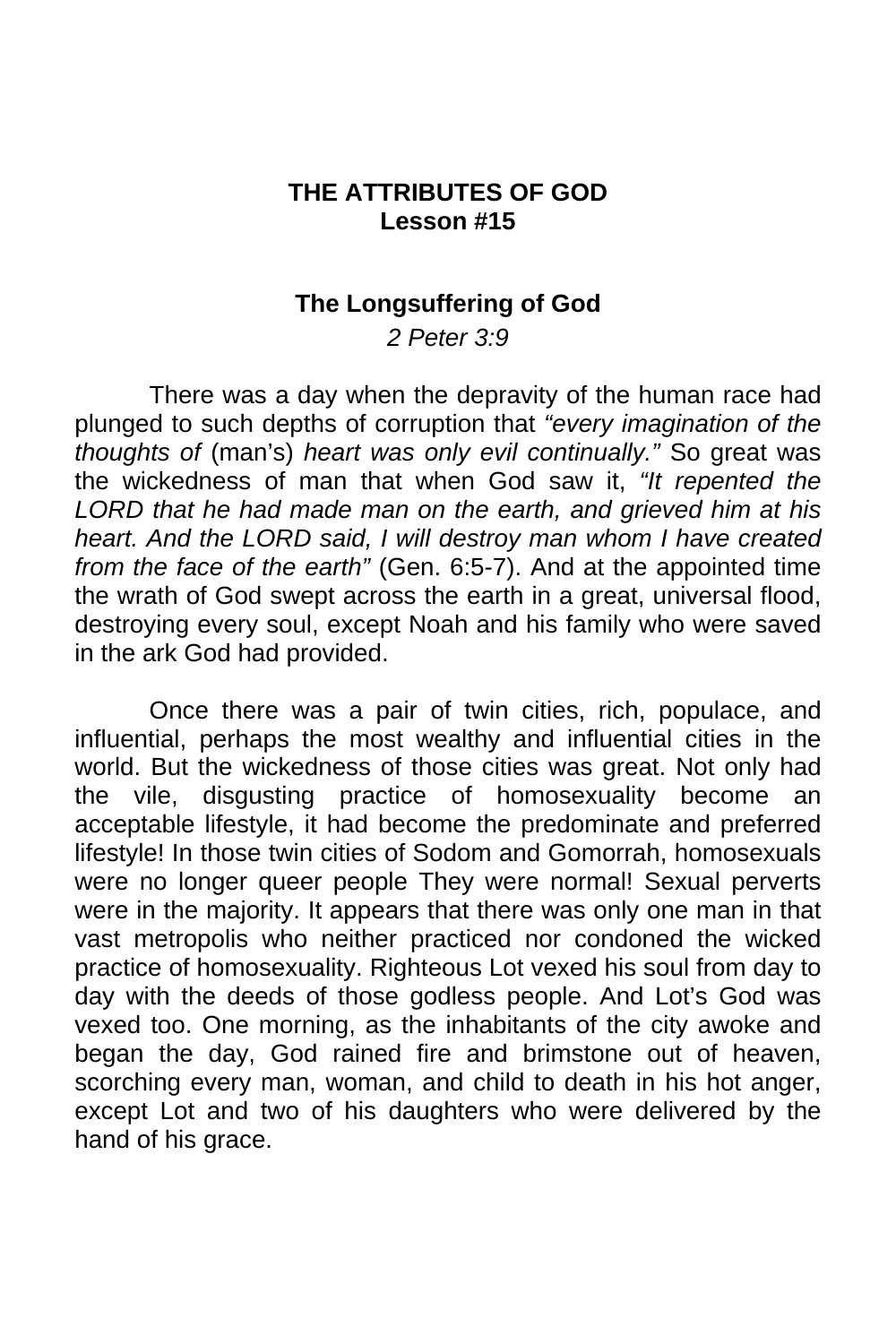If God destroyed the world with a flood because of the wickedness of Noah's generation, and if God rained fire from heaven upon the cities of Sodom and Gomorrah because of their crimes against nature, why has he not yet sent his Son in judgment to destroy this world? In Noah's generation, men and women were no different than they are now. And the moral debauchery of Sodom was nothing compared to the perversion of our society. At least in that day homosexuality was confined to two totally godless cities. Today the perversion is worldwide, openly promoted by men and women who claim to worship and serve God! Why then is the world still standing? Has God changed? Has he altered his law? Has the Holy One become tolerant of man's sin? Will God no longer punish the wicked? Let none be so foolish as to imagine such things. God never changes. His law still stands. He must and shall punish sin.

 Why does God tolerate this world and the wickedness of men and women who openly defy his holiness and blaspheme his name? The answer to that question is found in 2 Peter 3:9. *"The Lord is not slack concerning his promise, as some men count slackness; but is longsuffering to us-ward, not willing that any should perish, but that all should come to repentance."* It is the longsuffering of God toward his elect that prevents him from destroying the world in his wrath at this hour.

 Perhaps some who read these lines are yet without Christ. If so, I want you to understand that the only thing that keeps you out of hell at this moment is the longsuffering of almighty God. If I had nothing else to say, that ought to cause you to fall down before him and sue for mercy through the Lord Jesus Christ. God waits to be gracious to sinners for Christ's sake. Today is the day of salvation. But there is a day coming when he will reserve mercy no longer. The day is coming when he will no longer restrain his wrath. He has said, *"My Spirit shall not always strive with man"* (Gen. 6:3). The days of God's patience with man are numbered. Then you will know the terror of his fierce anger and inflexible justice. What will become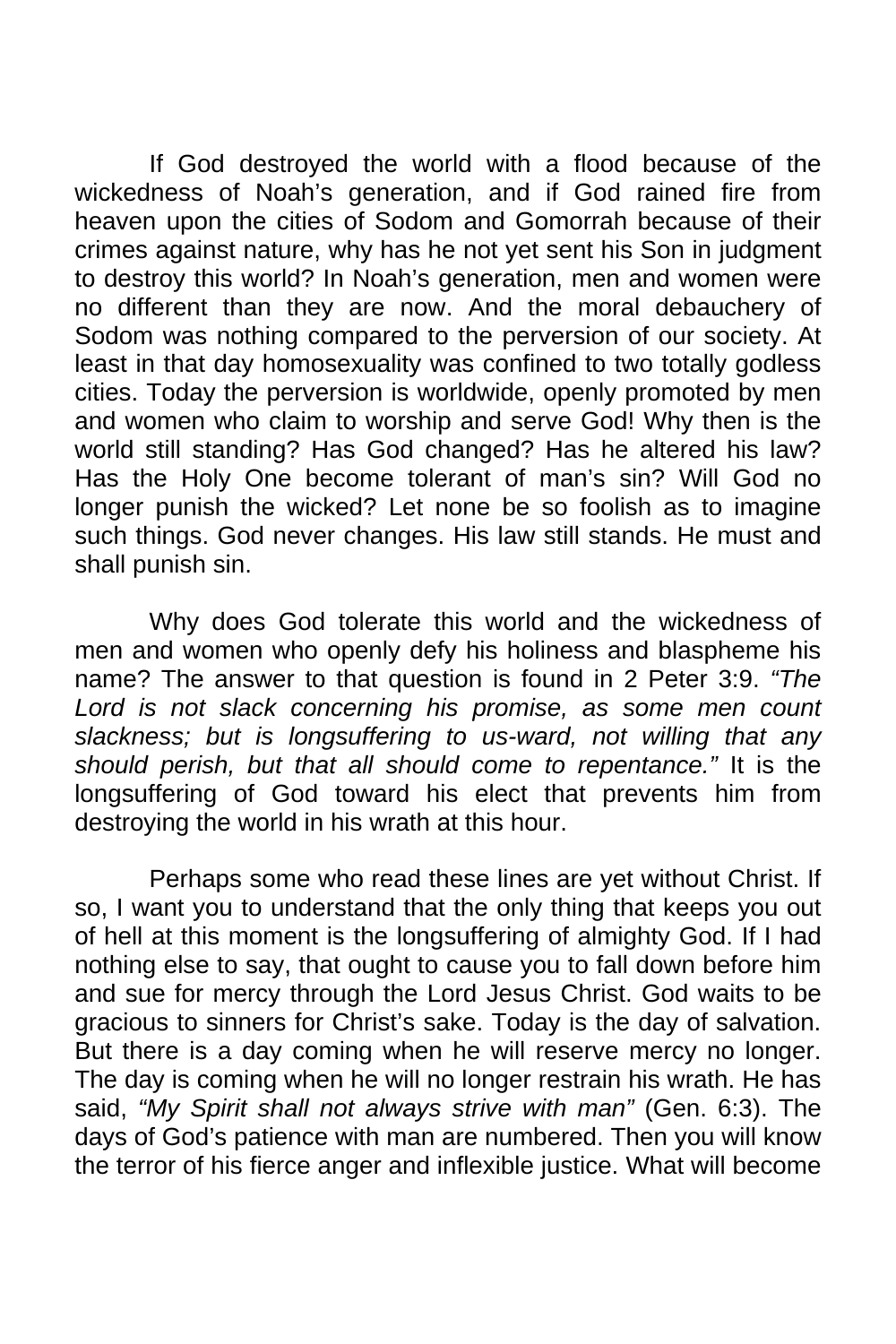of your soul in that day no tongue can describe. God help you now to trust his Son.

In this study I want to raise and answer four questions which, I trust, will help us to understand something about the longsuffering of God.

 **I. HOW DOES THE BIBLE DESCRIBE GOD'S LONGSUFFERING?** Whenever we think of God's longsuffering, we must not suppose that it is a mere passion or weakness of nature with him. Longsuffering is an attribute of God's nature. It arises from the goodness of his Being. It is the patience and forbearance of God.

 When God revealed his glory to Moses, he said, *"The LORD passed by before him, and proclaimed, the LORD, the LORD God, merciful and gracious, longsuffering and abundant in goodness and truth"* (Ex. 34:6). That great prophet used God's longsuffering as an argument with him in prayer, making it the grounds of his intercession for Israel. *"The LORD is longsuffering and of great mercy, forgiving iniquity and transgression...Pardon, I beseech thee, the iniquity of this people according to the greatness of thy mercy"* (Num. 14:18-19). David wrote, *"The LORD is merciful and gracious, slow to anger, and plenteous in mercy. He will not always chide: neither will he keep his anger forever. He hath not dealt with us after our sins; nor rewarded us according to our iniquities"* (Psa. 103:8-10). God, speaking by the mouth of Isaiah, said, *"For my name's sake will I defer mine anger, for my praise will I refrain for thee, that I cut thee not off"* (Isa. 48:9). The Apostle Paul reasoned with the unbeliever, who vainly imagines that he shall escape the judgment of God, saying, *"despisest thou the riches of his goodness and forbearance and longsuffering; not knowing that the goodness of God leadeth thee to repentance?"* (Rom. 2:4). In Romans 3:25 he tells us that God has set forth the Lord Jesus Christ *"to be a propitiation through faith in his blood, to declare his righteousness for the remission of sins that are past, through the*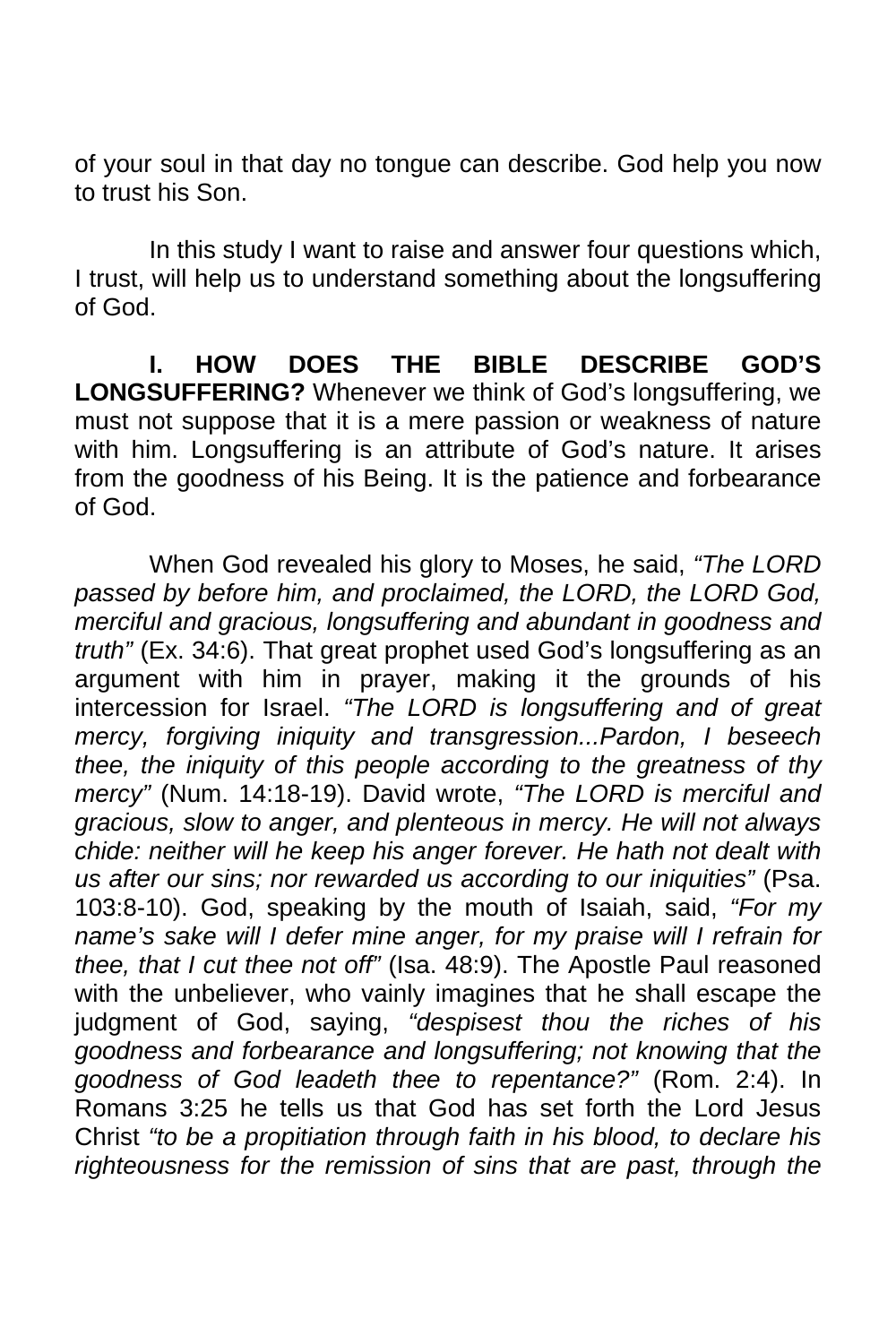*forbearance of God."* And Peter tells us that we are to *"account that the longsuffering of our Lord is salvation"*(II Pet. 3:15). These seven passages that we have read in the book of God teach us five things about God's longsuffering.

- 1. It is the glory of God to be longsuffering toward sinful men.
- 2. God's longsuffering arises from the goodness of his Being. God is longsuffering because he is good. Longsuff[eri](#page-91-0)ng is the exercise of his mercy and kindness. It is a part of his purpose and grace in salvation. God's longsuffering encourages faith and hope in him. And the design, purpose, and intent of God's longsuffering is to bring chosen sinners to repentance (II Pet. 3:9).
- 3. The longsuffering of God is the moderation and restraint of his anger.
- 4. The longsuffering of God is an extension of his mercy to men and women who deserve his wrath. $4$
- 5. The longsuffering of God is the deferred execution of his justice for a season.

 The Scriptures abound with illustrations of God's longsuffering. For 120 years God warned the old world of his sure judgment and called them to repentance by the mouth of his servant Noah (Gen. 6:3). For many years God allowed the Sodomites to persist in their sins. He warned them of his sure judgment. But they would not heed his warnings (Gen. 18). The Lord showed great longsuffering with Pharaoh. But Pharaoh hardened his heart and defied God (Ex. 5). God was longsuffering

1

<span id="page-91-0"></span> $4$  Grace is extended and given to God's elect alone. Mercy is extended to all while they live in this world. Grace is salvation. Mercy is the postponement of wrath.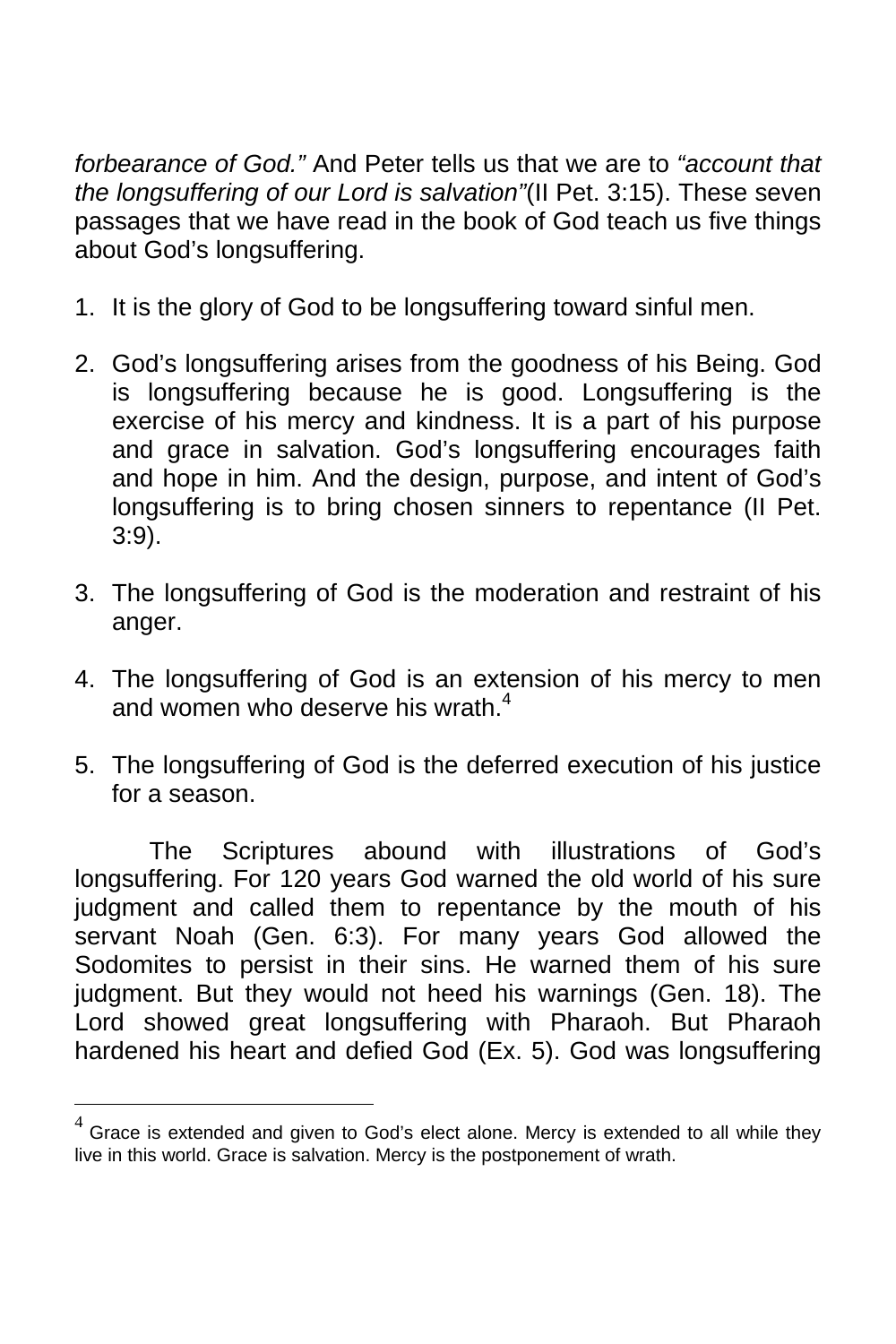with Israel for 2000 years. And the Lord God has been very longsuffering with those living in this world who yet refuse to trust his dear Son. Like the barren fig tree, they cumber the ground (Lk. 13:6-9).

 **II. WHY IS GOD LONGSUFFERING WITH SINNERS?** If God does not immediately execute his wrath and justice upon those who break his law and despise his gospel, there must be some reason for it. He must have some purpose and motive for deferring his anger. What is it? Why is God longsuffering with wicked men?

**God is longsuffering with wicked men and women for Christ's sake.** Every blessing of grace comes to sinners through the hands of Christ, the Mediator between God and men. Were it not for the mediation of Christ, every sinner would perish immediately. God bore with the sins of his people in the Old Testament, with great patience and forbearance, not imputing their trespasses unto them, in anticipation of Christ's sacrifice (Rom. 3:25; Heb. 9:15). God is longsuffering with sinners today for the same reason. There stands between us and God the God-man Mediator; and our names are written upon his heart. Between God's elect and the law of God stands the cross of Christ. For Christ's sake God was and is longsuffering to us. He has put up with our sins, borne our insults, and been patient with our unbelief because Christ died for us; and he must have us!

 But I want you to see this too - **God is longsuffering with sinners for their sake.** It is the good pleasure of God to show mercy to sinners upon the earth. God allows the wicked to live that he may give them space for repentance. If you are yet living in enmity against God, do not despise his goodness and forbearance. You deserve to be in hell right now! But God has put off the execution of his wrath for a season. He has done so because he is willing to be gracious - God is willing to save sinners (Isa. 30:18; Ezek. 18:23, 33; 33:11).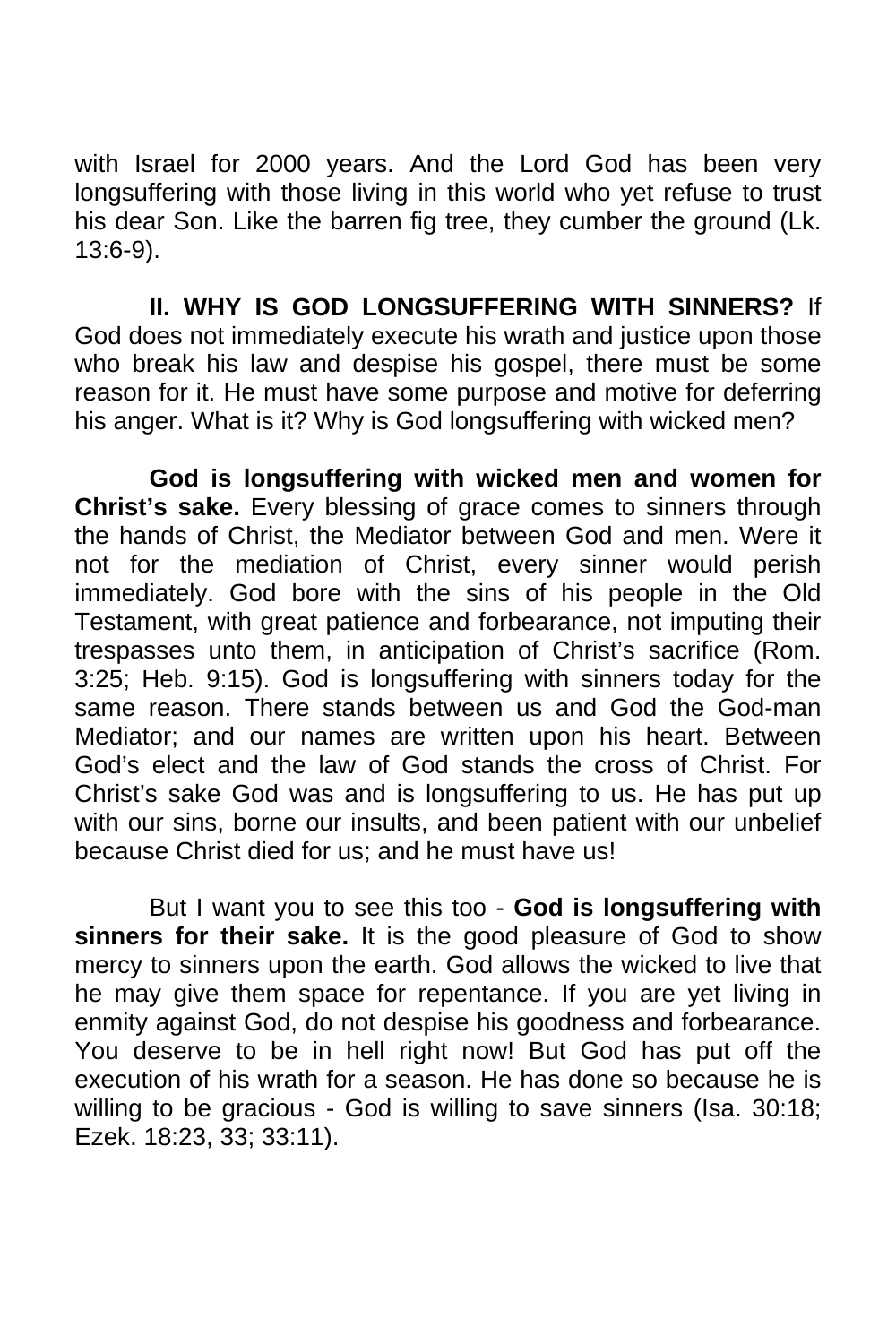Let us be precise in our theology. But do not let your understanding of God's sovereignty, predestination, election, effectual redemption, and irresistible grace become twisted and perverted, causing you to imagine that God is hard. He is not. Our God delights in mercy (Mic. 7:17). He commands the guilty to repent and believe on his Son. He promises salvation to all who believe. He has given you the means of grace. It is through the preaching of the gospel (written as well as oral) that God saves chosen, redeemed sinners (Rom. 10:13-17). He has given you opportunity to repent. He has warned you of wrath to come. God is longsuffering to sinners, not because he is unable or unwilling to punish, but because *"he delighteth in mercy!"* Judgment is his strange work.

**God is longsuffering with men for the sake of his own glory.** By his longsuffering and willingness to save, the Lord God vindicates himself from all charges of unrighteousness, cruelty, and injustice. If you die in your sins, your guilt is inexcusable. Your damnation is just and righteous. God has given you light. But you despise the light. God has shown you Christ by the gospel. But you despise his Son. You are without excuse (Rom. 2:1, 4, 5; 3:9-19). In the day of judgment, no one will charge God with injustice. He will stop your mouth!

**And God is longsuffering with sinners for the elect's sake** (II Pet. 3:9). You will notice that Peter makes a clear and deliberate distinction between "us" who believe and the scoffers who believe not. God is longsuffering with them. But his longsuffering is *"to us-ward,"* his own elect. He is not willing that any of his elect should perish, but that they all repent and obtain salvation by Christ. Therefore, he is longsuffering with all men. Just as God would not destroy Sodom until Lot was delivered from it, so he will not destroy this world until the last of his elect has been regenerated and effectually called to Christ in faith by the irresistible grace and power of his Holy Spirit. God is not willing for one soul to perish whom he has chosen to save (John 10:16). He is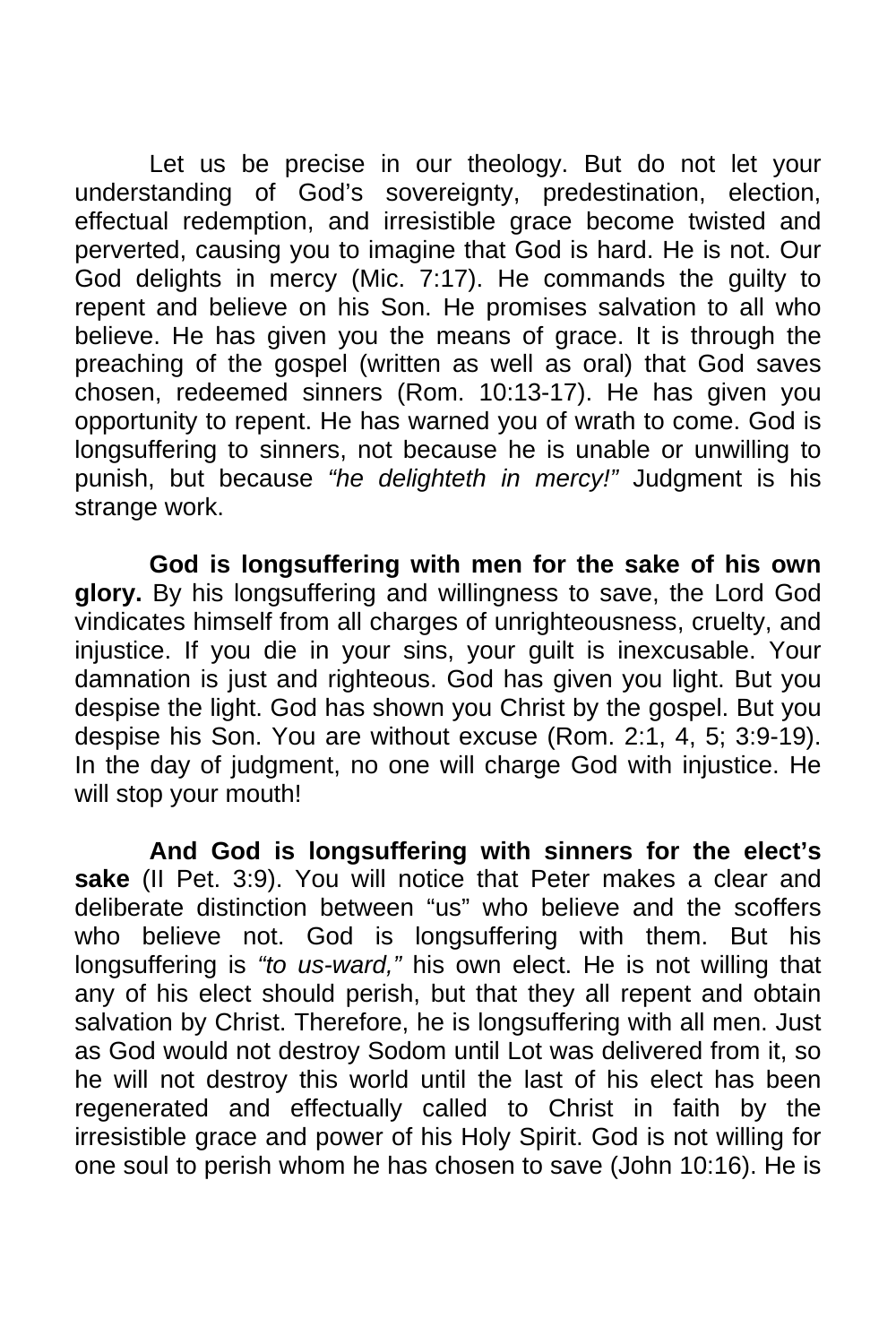not willing for any to perish for whom Christ died (Isa. 53:10-11). The Lord God is not willing that any perish to whom he has promised eternal life (2 Tim. 1:9). To us the longsuffering of God is salvation (II Pet. 3:15). Because God is not willing for us to perish, we shall not perish!

 **III. WHAT HAS GOD PROMISED TO PERFORM?** Peter says, *"The Lord is not slack concerning his promise."* That is to say, What God has promised he will do. And the promise here spoken of is the glorious second advent of the Lord Jesus Christ. Christ will come again, the second time, without sin, unto salvation. This is the blessed hope of God's saints (Tit. 2:13). We sometimes grow weary of waiting; but we should not. Let us wait patiently for our Redeemer (Hab. 2:3; Heb. 10:37). Christ will come again at the hour appointed from eternity to gather his elect from the earth. He will come in power and great glory to judge the world in his wrath (Rev. 1:7).

 This is also promised - Christ will not come to destroy this world until all of God's elect have been brought to repentance by his almighty grace. We sometimes get into a hurry. God never does. He will not send his Son to judge the world until the time appointed (v. 8). When will Christ come again? **I can tell you exactly when he will come.** Christ will come again when the last sheep has been brought into his fold, when the last stone is place in his holy temple, when the last member has been united to his body, when the number of those who believe tallies exactly with the names registered in the Lamb's Book of Life, and the last jewel has been placed in the King's crown. Until then we will patiently wait, for God is not willing that any perish, and neither are we! God would not send the flood until Noah was safely in the ark. He would not destroy Sodom until Lot was safely out of the city. He would not allow the Red Sea to close until every Israelite was safe on the distant shore. And God will not destroy this world until everyone of his elect have been saved by his grace.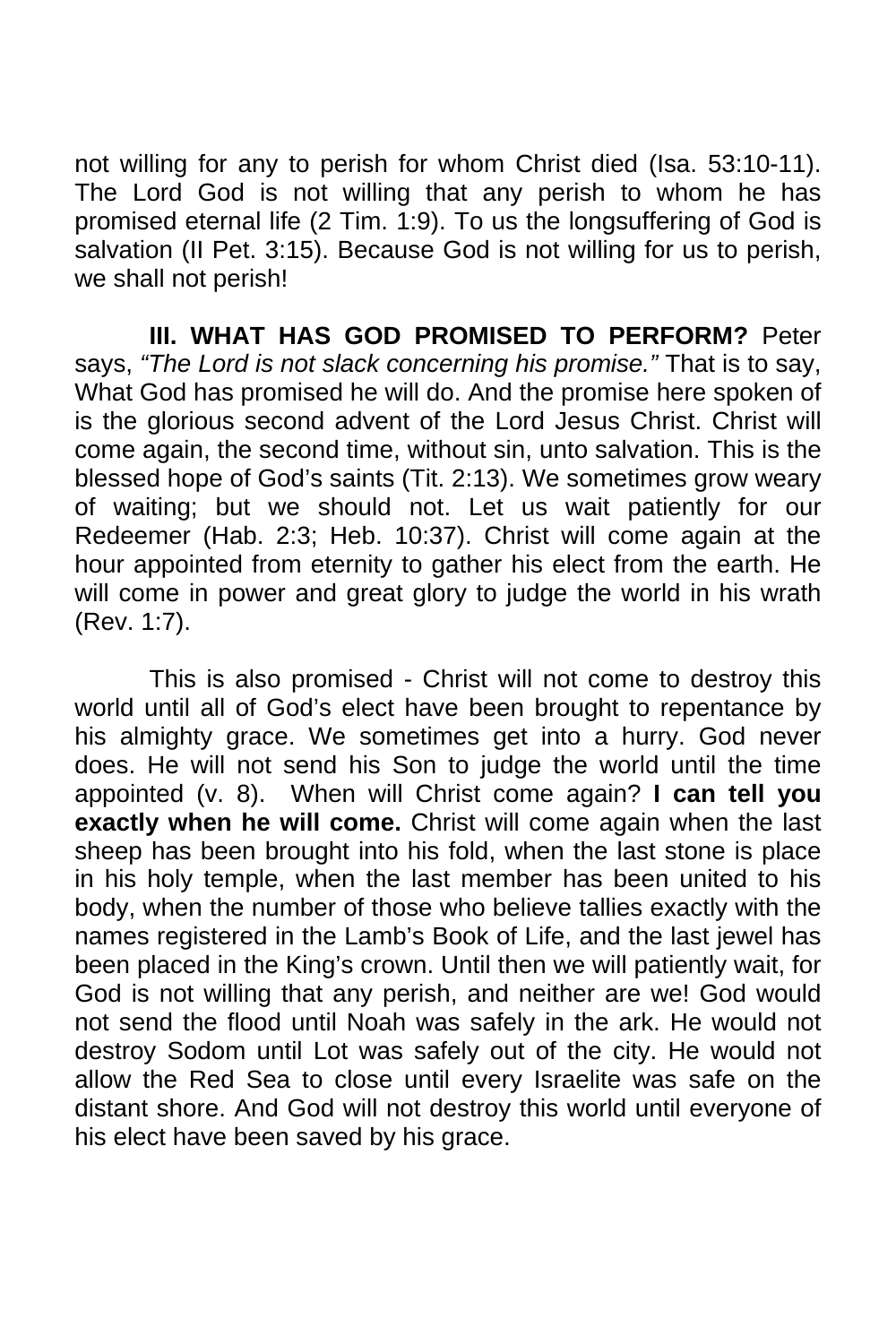**IV. WHAT SHALL BECOME OF THOSE WHO DESPISE THE GOODNESS AND FORBEARANCE OF GOD?** (Prov. 1:23- 33). It is written, *"He that being often reproved hardeneth his neck, shall suddenly be destroyed, and that without remedy"* (Prov. 29:1). If you are in such a state of rebellion and unbelief, unless you flee to Christ for refuge, I warn you now that the day will come when you will seek mercy, but none shall be found (Lk. 13:24-25). In the day of judgment everything and everyone will proclaim the justice of God in your eternal damnation. The law of God will condemn you. The gospel of God will condemn you. The Son of God will condemn you. The servants of God will condemn you. The people of God will condemn you. Believing parents will condemn their unbelieving children. Believing children will condemn their unbelieving parents. The angels of God will condemn you. In that day there will be no mercy, not even a shred of sympathy for your soul anywhere! Even your own conscience will say "Amen" to your condemnation! In that great day everyone shall *"sing the song of Moses the servant of God, and the song of the Lamb, saying, Great and marvellous are thy works, Lord God Almighty; just and true are thy ways, thou King of saints"* (Rev. 15:3). If there is one place in hell hotter than another, the hottest place in hell shall be reserved for those who have heard but refused to believe the gospel of the grace of God. Today is the day of salvation. Come to Christ now, before you lay this study down, believe on the Lord Jesus Christ; and join God's saints in giving thanks to him for his longsuffering, by which we are saved!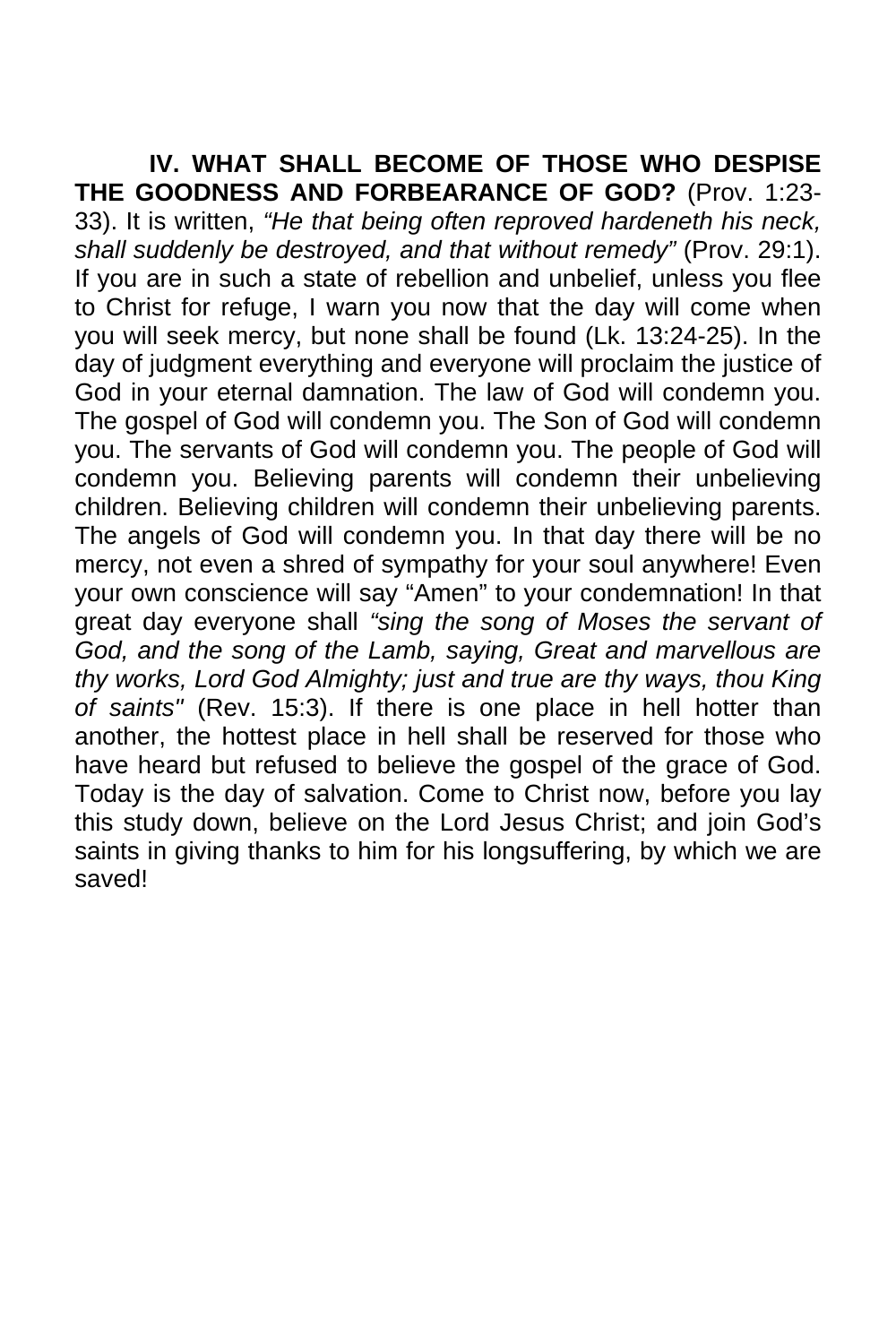# **THE ATTRIBUTES OF GOD Lesson #16**

#### **The Lovingkindness of God**

*Psalm 36:7-10* 

 Lovingkindness, like holiness, immutability, infinity, and justice is an attribute of God, a characteristic of his Being that is essential to his Being. Without lovingkindness, God would not be God. If you look up this word "lovingkindness" in a concordance, you will see that it is a word that is used exclusively with reference to God. In our English Bible it is never applied to any of his creatures. That fact arouses my curiosity. What is the meaning of this word "lovingkindness"? It is the kindness of God arising from and directed by his love for his elect. This word, "lovingkindness", is used thirty times in the Bible. All thirty times, it is found in the Old Testament. And twenty-three of those thirty references are found in the Psalms of David. That fact suggests that God's lovingkindness inspires faith, hope, prayer, and worship in the hearts of his people.

 Arthur Pink said God's lovingkindness is "His paternal favor to his people, his tender affection toward them."

 The puritan, Thomas Manton, described God's lovingkindness as, "His disposition to do good upon his own motives, or his self-inclination to do good to his creatures, especially to his people, his native willingness to employ what goodness is in him for the good of his creatures.

It is the lovingkindness of God that encourages poor sinners to draw near to God, put their trust in him, and seek from him the mercy they need. *"How excellent is thy lovingkindness, O God! therefore the children of men put their trust under the shadow of thy wings."* The justice of God gives men what they deserve. The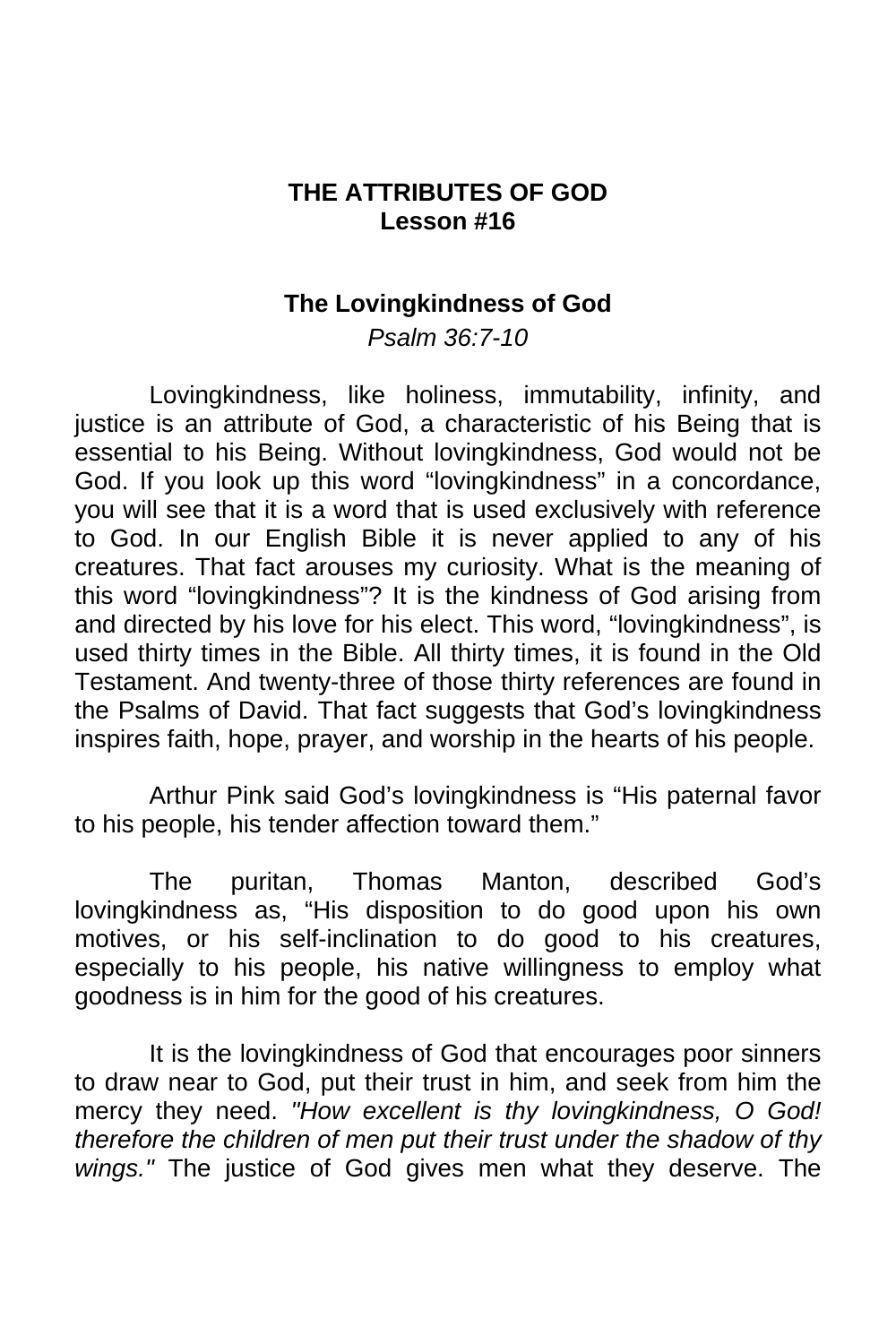lovingkindness of God gives men what they need. We should make the prayer of David our own prayer continually - *"Show thy marvellous lovingkindness, O thou that savest by thy right hand them which put their trust in thee"* (Psa. 17:7). God's lovingkindness is marvellous indeed. I am amazed that God, who is so infinitely above us, so inconceivably glorious, so ineffably holy, should not only allow such sinful worms as we are to live n his universe, but also show us such marvellous lovingkindness as to set his heart upon us, give his Son to redeem us send his Spirit to dwell within us, and patiently bear with all our infirmities and sins, promising never to remove his lovingkindness from us.

**GOD'S LOVINGKINDNESS IS REVEALED TO US IN ALL HIS WORKS OF GRACE. The lovingkindness of God is the source and cause of our salvation.** The covenant of God's grace runs like this - *"I will betroth thee unto me forever; yea, I will betroth thee unto me in righteousness, and in judgment, and in lovingkindness, and in mercies. I will even betroth thee unto me in faithfulness; and thou shalt know the LORD"* (Hos. 2:19-20). Predestination and election are works of God's lovingkindness (Eph. 1:4-5). Our redemption by Christ is a manifestation of God's lovingkindness (I John 4:9). The gracious operations of the Holy Spirit in regeneration and conversion are the results of God's eternal lovingkindness toward his elect (Jer. 31:3). Because of his lovingkindness toward us, almighty God has entered into an everlasting marriage contract with us and caused us to enter into an indissolvable marriage contract with him (Hos. 2:16; Isa. 62:1-5).

**The Lovingkindness of our God is immutable.** It never varies. It never changes. It is never removed from his children. Sometimes it appears to us that God has removed his lovingkindness, and our circumstances cause us to cry out with David, *"LORD, where are thy former lovingkindness?"* (Psa. 89:49). But our heavenly Father never ceases to exercise his lovingkindness toward his own elect. Neither the temptations of satan nor our many sins can make void the lovingkindness of our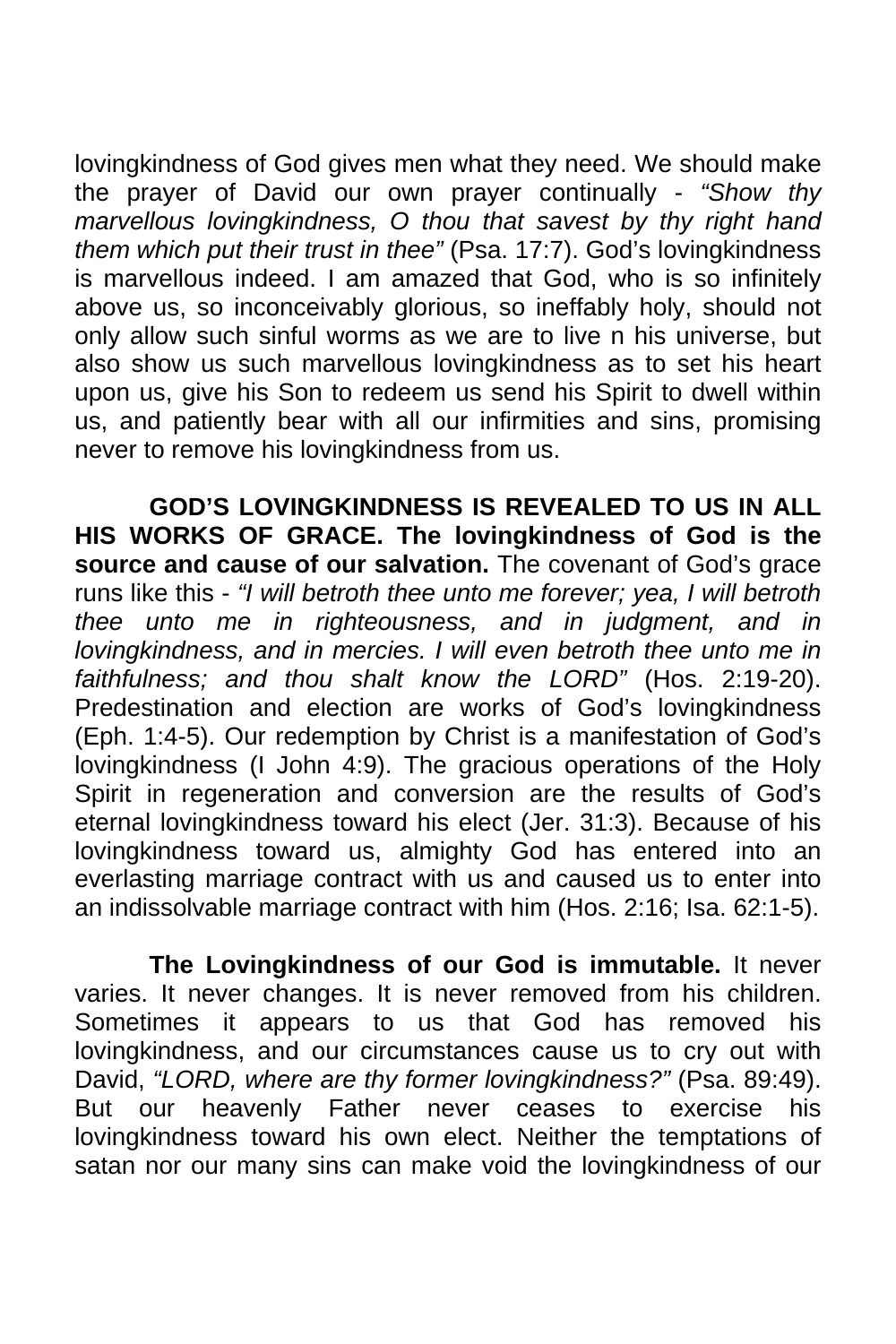great God. God's lovingkindness is in Christ (Psa. 40:11). Because we are in Christ nothing can ever separate us from his great lovingkindness (Rom. 8:39). God's lovingkindness is linked to his truth, proceeding upon the promise of his Word which cannot be broken (Psa. 138:2). God's lovingkindness is made sure to all his elect by his own holy decree in the covenant of grace (Psa. 89:31- 34). And God has sworn that neither his covenant nor the kindness of his love shall ever depart from his own (Isa. 54:10).

 Because he promised it in the covenant from eternity, and because that covenant has been ratified by the blood of Christ, we have no cause for despair. *"The LORD will command his lovingkindness in the daytime, and in the night his song shall be with me"* (Psa. 42:8).

 **GOD'S LOVINGKINDNESS REVEALED IN CHRIST INVITES AND ENCOURAGES SINNERS TO TRUST IN HIM.**  Read David's words of praise again: *"How excellent is thy lovingkindness, O God! therefore the children of men put their trust under the shadow of thy wings."* It is true that God is holy, righteous, just, and true. But *"he delighteth in mercy."* His lovingkindness is one of the *"sure mercies of David"* which God has promised to all who come to him by faith in Christ (Isa. 55:3-7). It is the lovingkindness of God revealed in the gospel of our crucified Substitute that draws sinners to the Savior (John 12:32).

 **GOD'S LOVINGKINDNESS IS A SOURCE OF CONSTANT HELP TO HIS BELIEVING PEOPLE.** David said, *"Thy lovingkindness is before mine eyes: and I have walked in thy truth"*  (Psa. 26:3). His meditation upon God's lovingkindness taught David how to walk in accordance with God's revealed truth. And God's lovingkindness teaches us how to walk in his truth.

 The believer's rule of life is not the law of God, with its threats of judgment and wrath, but the love of God revealed in Christ and experienced in our souls. The law was never given to be a ruler of life for the godly, but as a terrifying restraint for the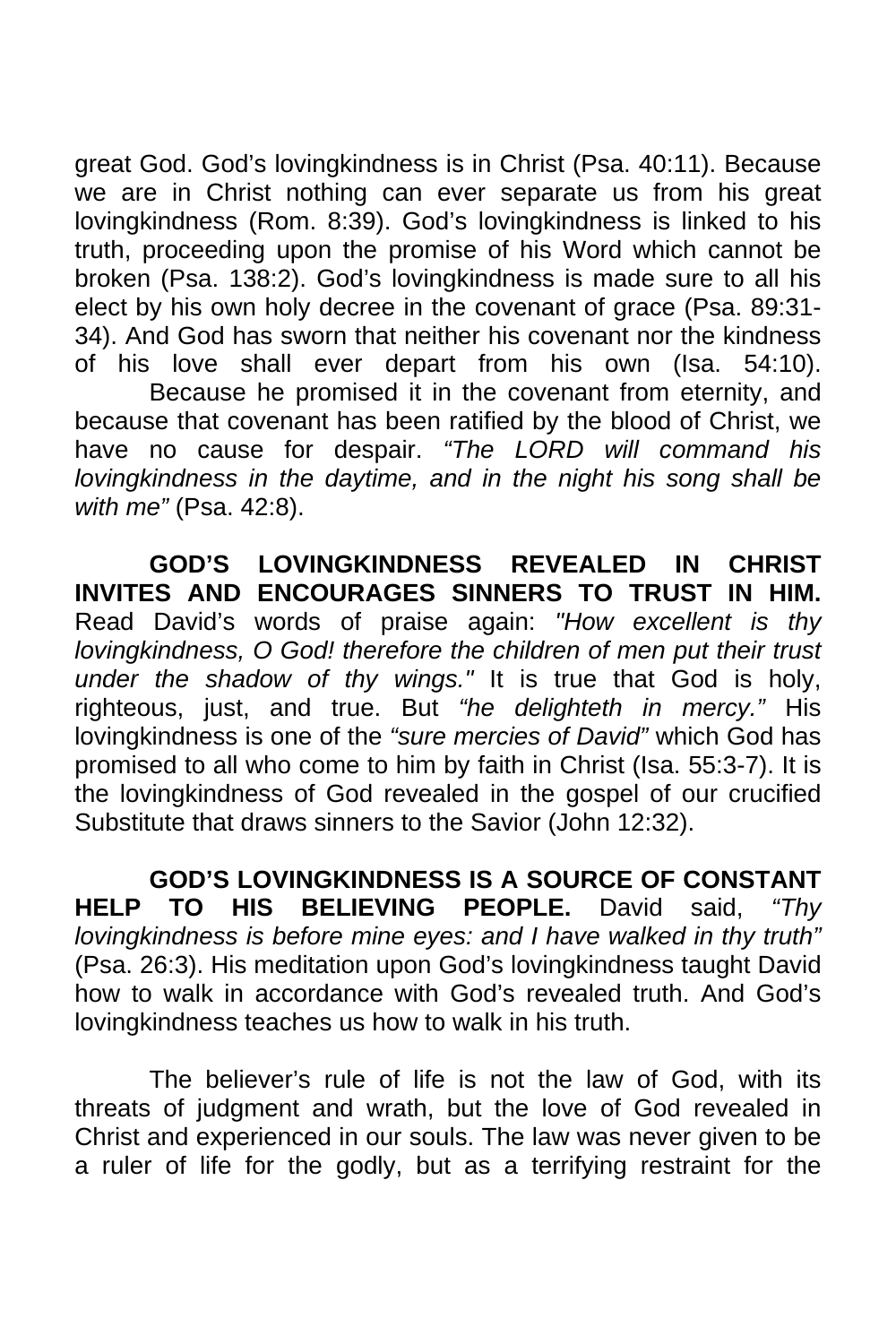ungodly (1 Tim. 1:5-10). Believer's are motivated, governed, and ruled by the love of God in Christ (2 Cor. 5:14; 1 John 3:23). Our rule of life is the whole revealed will of God in the Scriptures as exemplified by our Lord Jesus Christ (John 13:15; 1 Pet. 2:21).

**God's lovingkindness is the pattern by which we are to mold our conduct to one another***.* The Apostle's admonition is - *"Be ye kind one to another, tenderhearted, forgiving one another, even as God for Christ's sake hath forgiven you. Be ye therefore followers of God, as dear children; And walk in love, as Christ also hath loved us, and hath given himself for us an offering and a sacrifice to God for a sweetsmelling savour"* (Eph. 4:32-5:1). Again the Holy Spirit directs us to *"Put on therefore, as the elect of God, holy and beloved, bowels of mercies, kindness, humbleness of mind, meekness, longsuffering"* (Colossians 3:12).

**God's lovingkindness promotes and strengthens faith and confidence in him.** *"How excellent is thy lovingkindness, O God! therefore the children of men put their trust under the shadow of thy wings. They shall be abundantly satisfied with the fatness of thy house; and thou shalt make them drink of the river of thy pleasures. For with thee is the fountain of life: in thy light shall we see light. O continue thy lovingkindness unto them that know thee; and thy righteousness to the upright in heart"* (Psa. 36:7-10).

**God's lovingkindness inspires worship and praise.** The sweet singer of Israel sang, *"O God, thou art my God; early will I seek thee: my soul thirsteth for thee, my flesh longeth for thee in a dry and thirsty land, where no water is; To see thy power and thy glory, so as I have seen thee in the sanctuary. Because thy lovingkindness is better than life, my lips shall praise thee"* (Psa. 63:1-3).

**God's tried, troubled and afflicted children in this world look to his great lovingkindness for comfort.** In times of trouble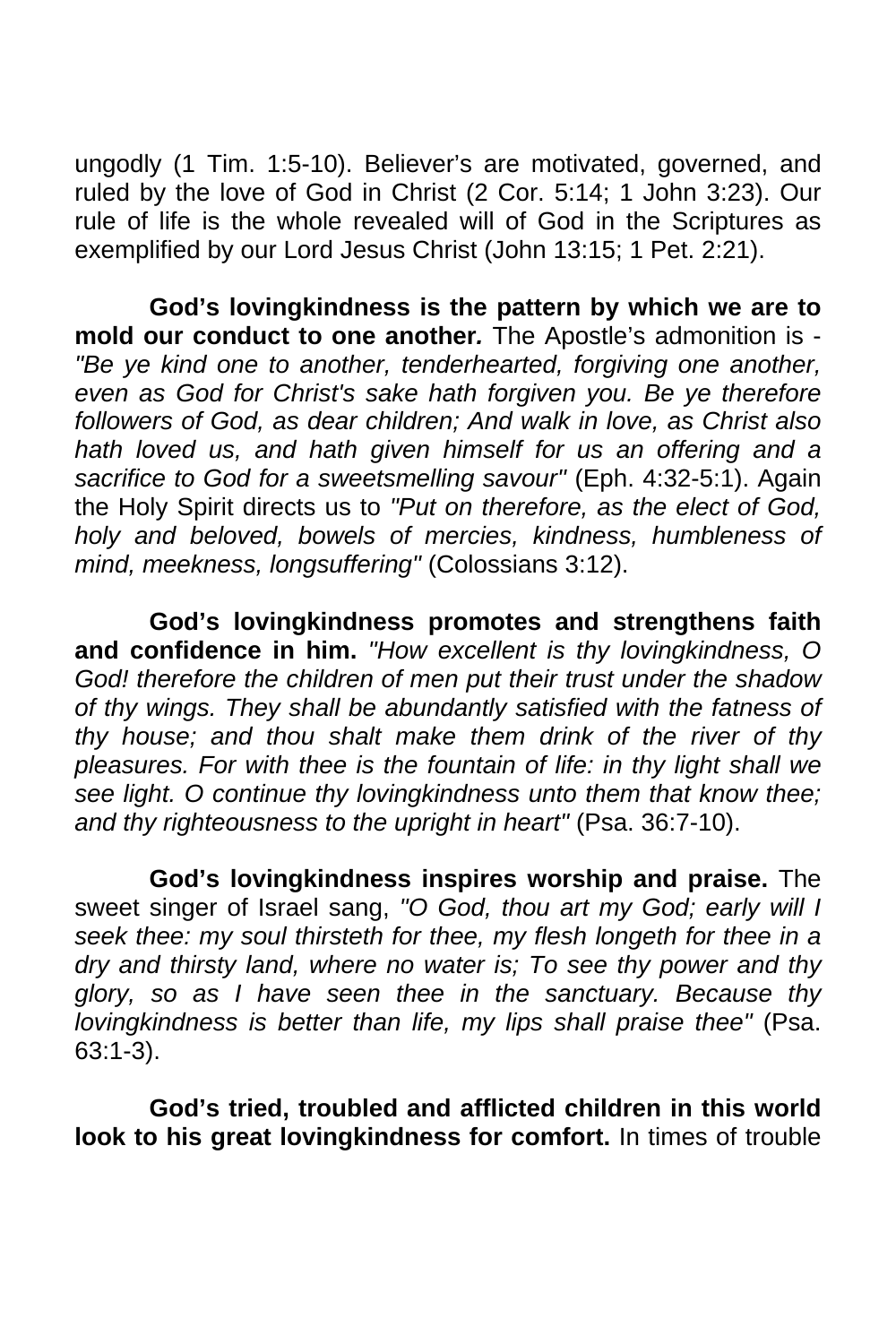and trial we cry, *"Let, I pray thee, thy merciful kindness be for my comfort, according to thy word unto thy servant"* (Psa. 119:76).

**God's lovingkindness is an argument to use with him in prayer to urge our plea for his mercy.** Isaiah did. *"I will mention the lovingkindnesses of the LORD, and the praises of the LORD, according to all that the LORD hath bestowed on us, and the great goodness toward the house of Israel, which he hath bestowed on them according to his mercies, and according to the multitude of his lovingkindnesses"* (Isa. 63:7). David prayed the same way. *"Quicken me, O LORD, according to thy lovingkindness"* ( Psa. 119:159).

**God's lovingkindness is our hope when we have fallen into sin.** When David was smitten in his heart with the guilt of his sin, he cast himself upon the lovingkindness of the Lord and found forgiveness. *"Have mercy upon me, O God, according to thy lovingkindness: according unto the multitude of thy tender mercies blot out my transgressions"* (Psa. 51:1).

 **God's lovingkindness is our daily guide.** Let us pray daily for grace to know and live according to God's lovingkindness revealed in Christ. *"Cause me to hear thy lovingkindness in the morning; for in thee do I trust: cause me to know the way wherein I should walk; for I lift up my soul unto thee. Deliver me, O LORD, from mine enemies: I flee unto thee to hide me. Teach me to do thy*  will; for thou art my God: thy spirit is good; lead me into the land of *uprightness"* (Psa. 143:8-10). Those who seek to mold and govern their lives by God's lovingkindness will be well-governed. Their lives have been cast by the right mold.

*"How excellent is thy lovingkindness, O God! therefore the children of men put their trust under the shadow of thy wings. They shall be abundantly satisfied with the fatness of thy house; and thou shalt make them drink of the river of thy pleasures. For with thee is the fountain of life: in thy light shall we see light. O continue thy*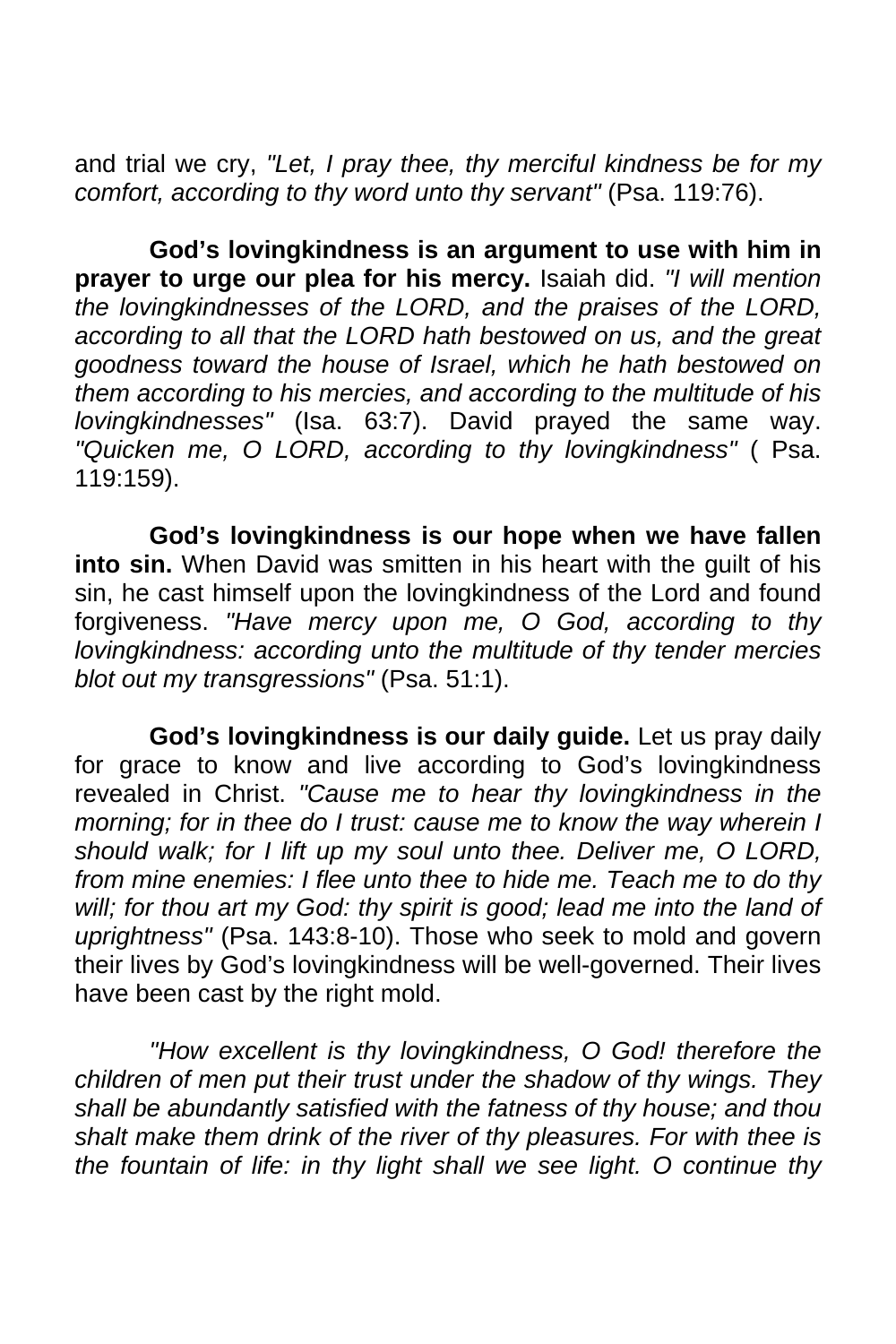*lovingkindness unto them that know thee; and thy righteousness to the upright in heart."*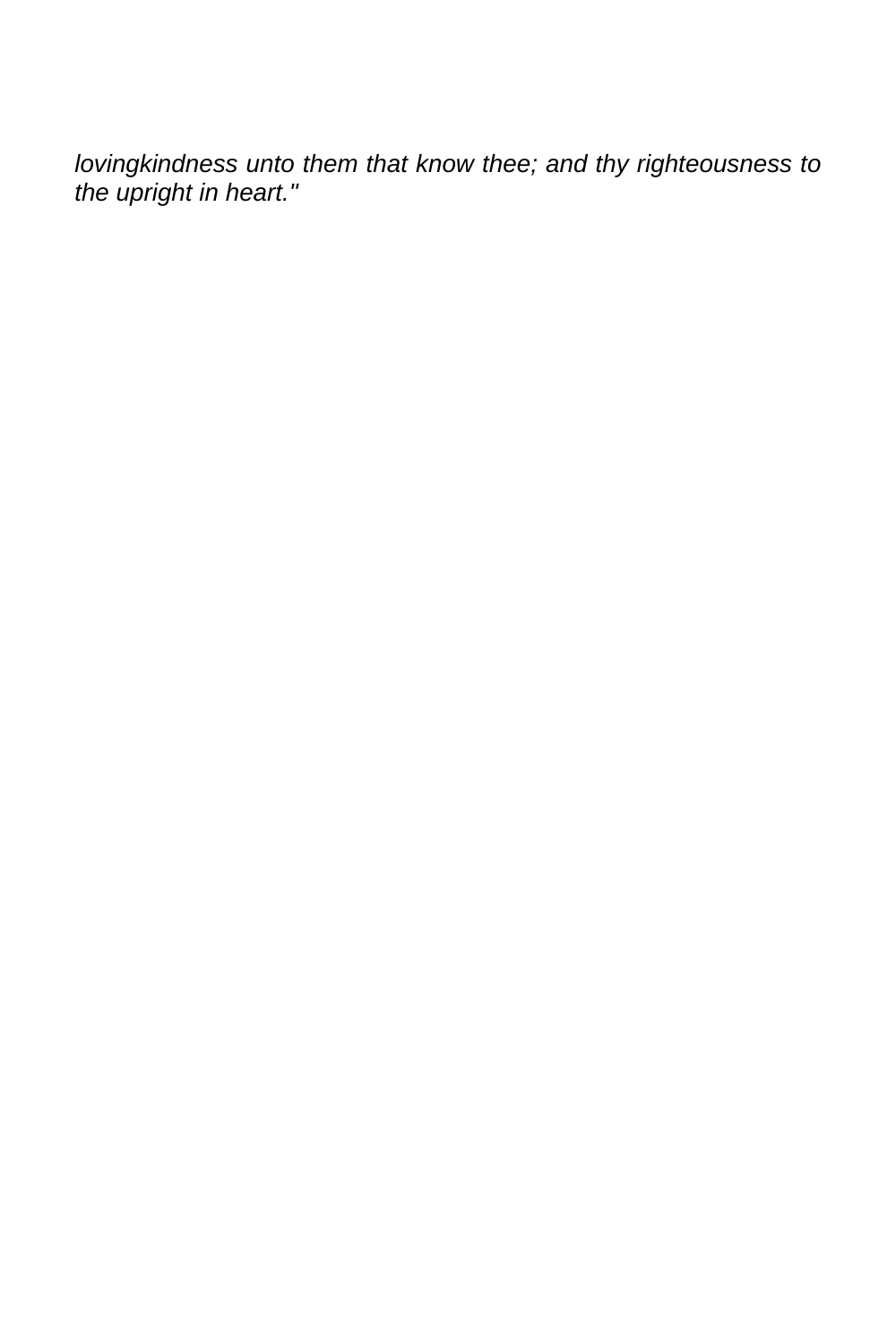### **THE ATTRIBUTES OF GOD Lesson #17**

### **The Goodness Of God**

*Nahum 1:7* 

We do not know who Nahum was, what kind of man he was, who his parents were, how long he lived, where he died, who his descendants were, or even if he had any descendants. All we know about this man, Nahum, is that he was a prophet of God who carried in his heart the burden of the Word of the Lord and faithfully proclaimed the message God gave him to his generation. Nahum was one of those men who faithfully served the Lord in obscurity, without fame or recognition in this world. But he was a faithful man who served a faithful God. For him that was enough. God tells us virtually nothing about Nahum; but Nahum tells us much about God. Read Nahum 1:2-7 carefully.

We are studying the attributes of God. As we have seen already, God's attributes are those characteristics of his Being which are essential to him, without which he would not be God. Nahum began his prophecy with a declaration of God's attributes. He does not declare all the attributes of God's Being. No man could do that. But he does give us six distinct attributes of Deity, six things which are essential to and descriptive of God's holy character. Who is God? What is he like? **Nahum tells us that...**

**1. "***God is jealous***."** With God jealousy is not a fault, but an attribute. It is right for God to be jealous because he is perfect. Any assault upon his person, resistance to his will, rebellion against his rule, or objection to his work is evil. It is right for God to be jealous. God is jealous for his Son - Ask those who crucified him! God is jealous for his own honor and glory - Ask Moses! God is jealous for his worship and ordinances - Ask Uzza! God is jealous for his people - Ask Pharaoh! God will avenge his own elect. He will avenge the honor of his name. He will avenge himself upon his enemies. Read verse two again. "God is jealous, and the LORD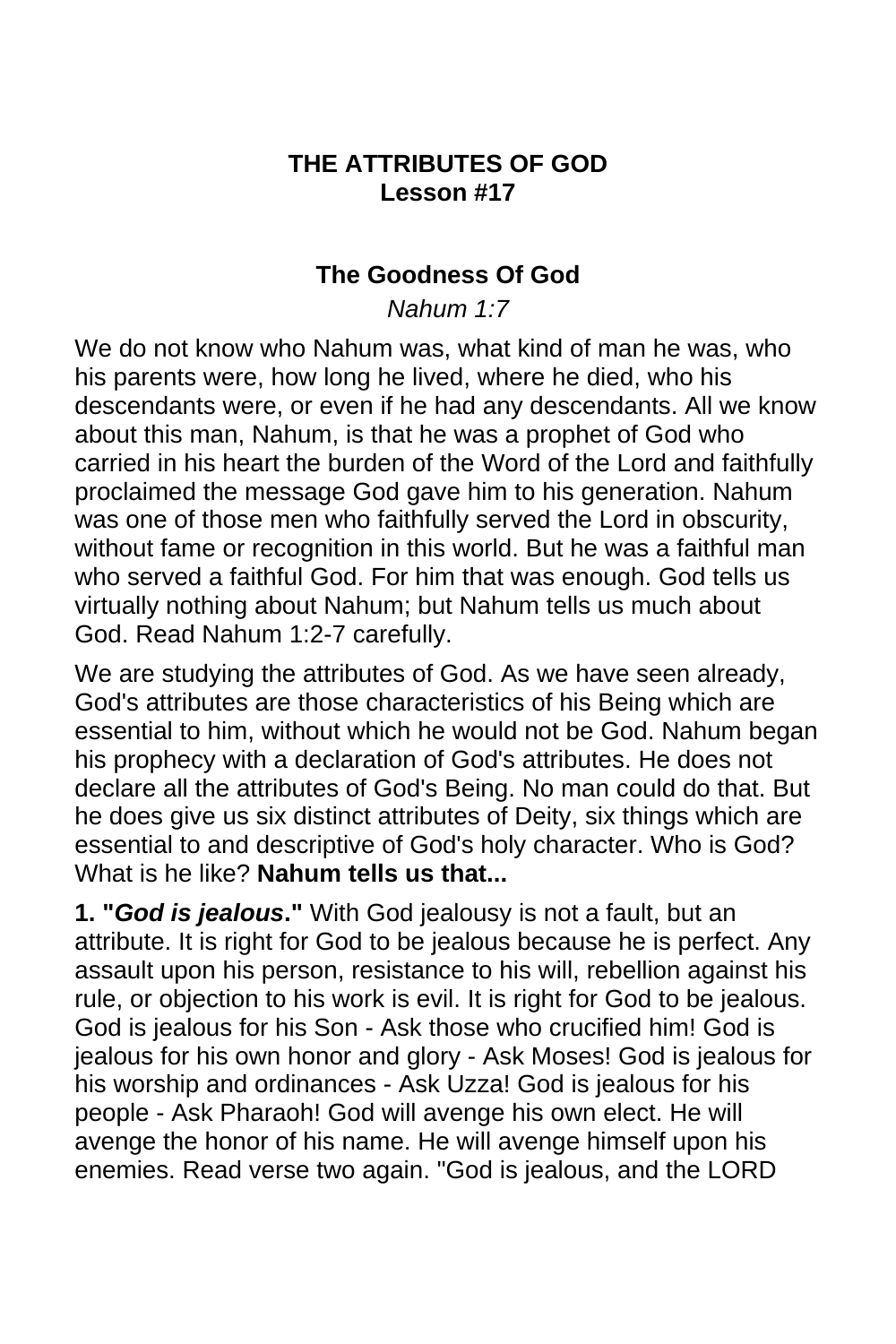revengeth; the LORD revengeth, and is furious; the LORD will take vengeance on his adversaries, and he reserveth wrath<sup>1</sup> for his enemies."

Today men talk about God's love as though his love is a fluctuating passion, like ours, and altogether isolated from his other glorious attributes. The fact that "*God is love*" does not in anyway diminish the fact that "*God is jealous*." In fact, it is God's love that makes him jealous, so jealous that he is "furious" and "*reserveth wrath for his enemies*."1

**2. "***The Lord is slow to anger***."** In other words, this great and terrible God, whose jealousy makes him furious, is also patient, forgiving and longsuffering with sinners. God is not in a hurry to punish sinners and execute judgment upon his enemies. Judgment is his strange work. And he always defers it, giving sinners space for repentance. This is mercy. God is willing to be gracious. God now affords his enemies opportunity to repent and commands them to do so (Acts 17:30; II Pet. 3:9).

**3. "***The Lord is great in power***."** He is the omnipotent, almighty God. He has all power, and can do all that he is pleased to do. Our God is a great God, because he is "*great in power*." A weak, frustrated, defeated God is as useless as a bucket without a bottom, or a well without water. What is omnipotence? It is the ability and power of God to do all his pleasure (Isa. 46:9-13), to perform all his Word (Isa. 55:11), to accomplish all his purpose (Rom. 8:28-30), and to save all his people (Rom. 9:13-18). A weak god is a frustration to those who worship him, because a weak god is always frustrated. The almighty, omnipotent Jehovah is the comfort and stay of those who trust him.

**4. "***The Lord will not at all acquit the wicked***."** That is to say, God is just. Justice and truth are the habitation of his throne. Though he is longsuffering and patient, he will punish every transgressor. God's forbearance is not an indication that he lacks either the will or the ability to punish his enemies. He is great in power. And he is just. Therefore, "*the soul that sinneth, it shall die*." God will not clear the guilty. A just God cannot clear the guilty.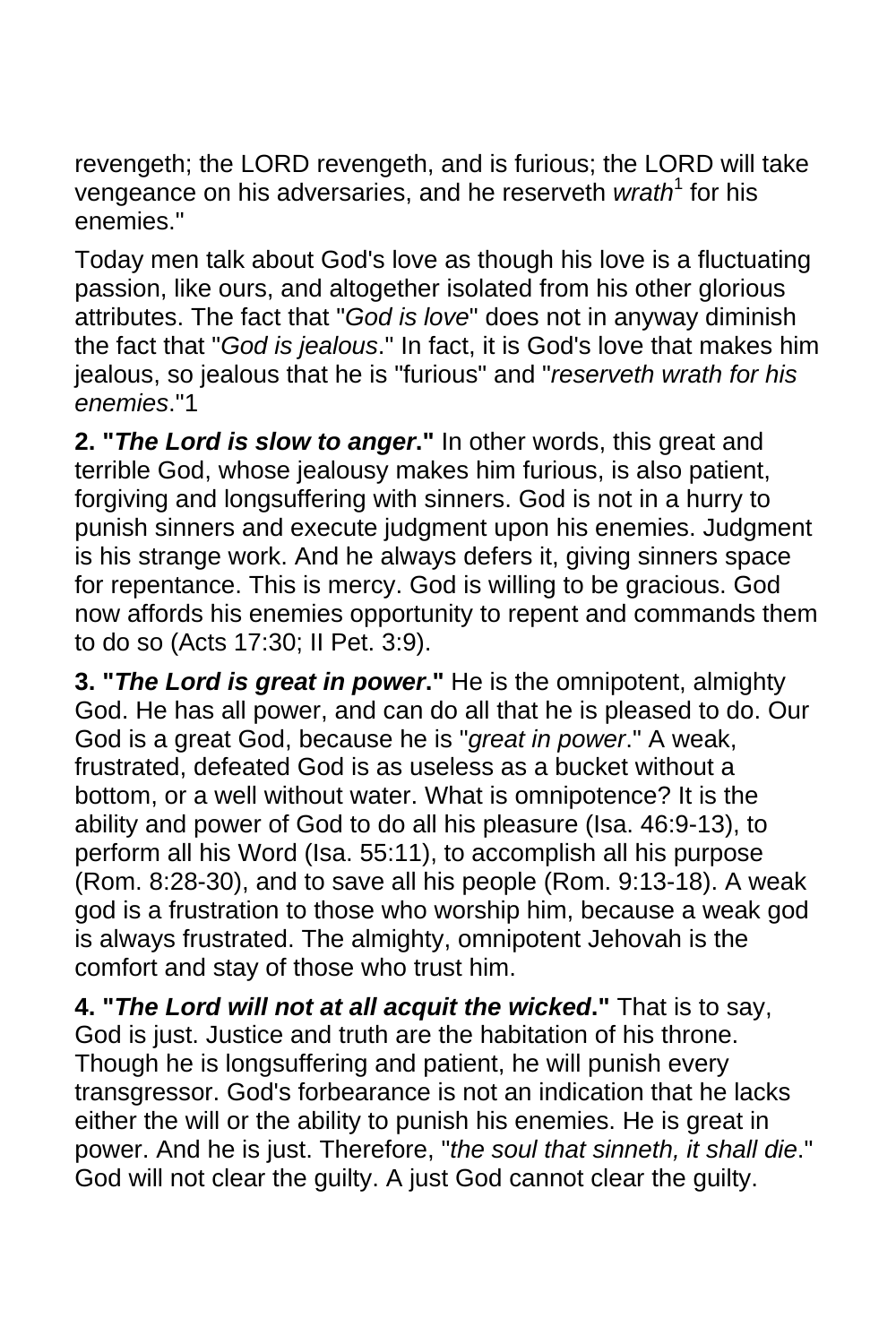If God is just and must punish sin, how can any sinner ever be saved? Will God lay aside his justice that he might be merciful? No. He cannot. Justice is essential to his character. How then can he save us? There is only one way - Substitution (Job 33:24; Prov. 16;6; Rom. 3:24-26). If God almighty saves a guilty sinner and forgives his sins, three things must be done. *First*, the sinner must be punished to the full satisfaction of justice. *Second*, his sins and guilt must be totally removed. *Third*, he must become perfectly righteous. And these three things can be done only by the substitutionary work of Christ. God punished our sins to the full satisfaction of his justice when Christ died as our Substitute (Gal. 3:13). He removed them from us altogether and put them away by the sacrifice of his dear Son (Heb. 9:26). And he has imputed to us Christ's perfect righteousness in exactly the same way and to the same degree as he imputed our sins to Christ (2 Cor. 5:21).

**5. "***The Lord hath his way in the whirlwind and in the storm***."**  What do those words mean? They mean that the Lord our God, who is jealous, longsuffering, omnipotent, and just, is also totally sovereign. He rules all things. "*And the clouds are the dust of his feet!*" (Read Psa. 115:3; 135:6). In all things, at all times, with all creatures, and in all places, "The Lord hath his way!" In creation, in providence, and in grace, "*The Lord hath his way!*" We rejoice in the glorious sovereignty of our great God, knowing that God always exercises his sovereignty over all things for the redemption and salvation of his people (vv. 4-6; Isa. 45:7, 22; 50:2; 51:10-12). Even as the prophet describes the judgment of God, the fierce anger of his wrath, he raises a question which, when answered, carries a message of hope for sinners - "*Who can stand before his indignation? And who can abide the fierceness of his anger*?" Not me! Not you! God's wrath would consume us like a snowflake in a blast furnace! But the Lord Jesus Christ, our great Substitute, stood before the indignation of almighty God and consumed his wrath for us! Do you see these attributes of God? The Lord is jealous. The Lord is longsuffering. The Lord is omnipotent. The Lord is just. The Lord is sovereign. Now read verse 7. "The LORD is good, a strong hold in the day of trouble; and he knoweth them that trust in him."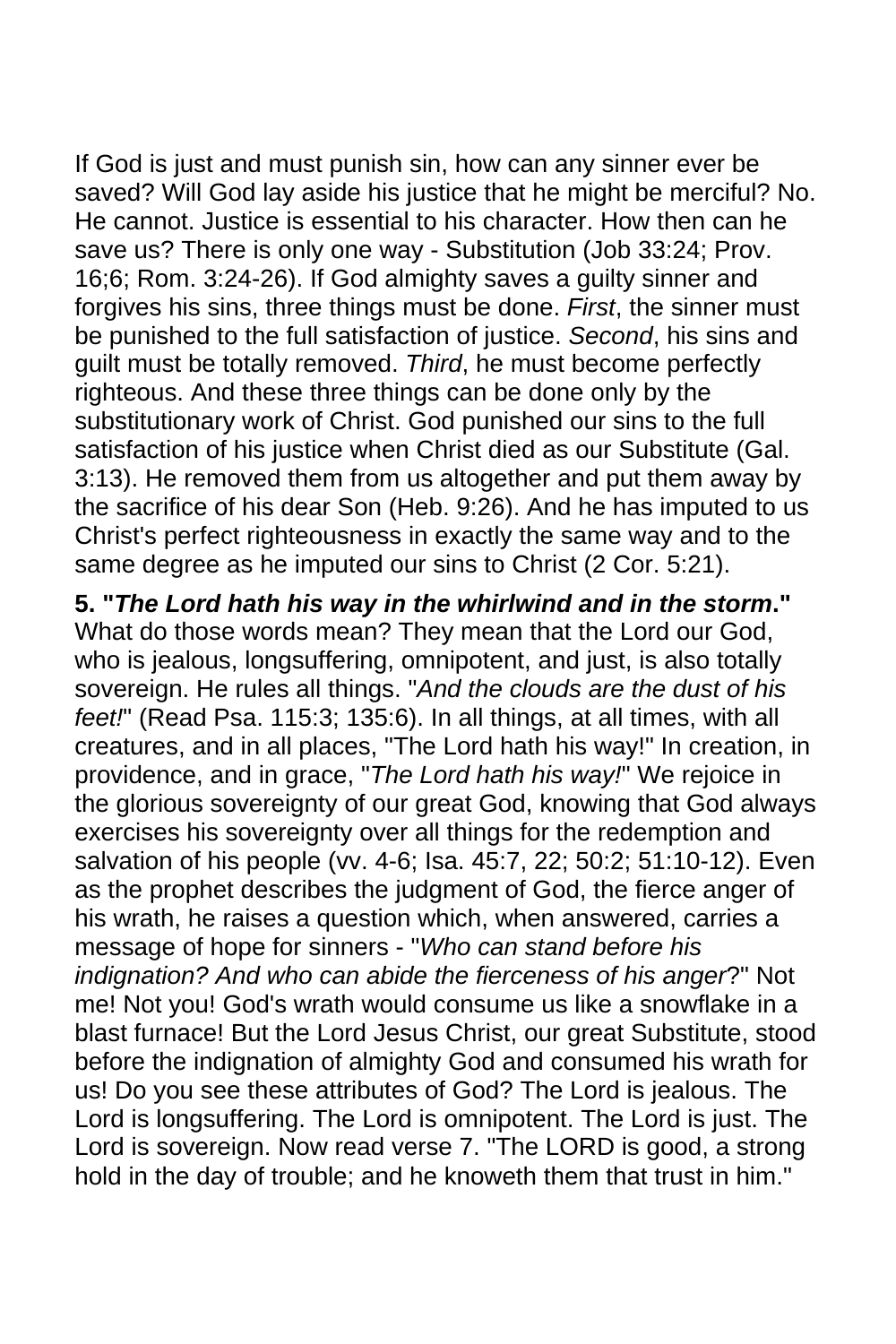**6. "***The Lord is good!***"** Our great God is good! Goodness is as essential to God's Being as sovereignty, justice, truth, and holiness. In fact, the very name "God" is an abbreviation of the word "good." Goodness is the character of our God; and the goodness of God gives us hope, comfort, and strength in the midst of our trials and sorrows in this world. Look at what the Holy Spirit here tells us by his servant Nahum about the goodness of our God.

**"***THE LORD IS GOOD!***"** Nahum has been talking about the storm of God's wrath, the terror of his justice, the greatness of his anger, whirlwinds, shaking mountains, melting hills, and burning earth. Then, he comes to a blessed, calm, serene island of rest – "*The Lord is good.*" I can no more explain the goodness of God than a thimble could contain the ocean. But I can tell you some of the things I know about God's goodness. **God is essentially good.** Goodness is essential to God. Without it, he would not be God. Goodness is so essentially the character of God that, as John Gill has observed, "There is nothing but goodness in God, and nothing but goodness comes from him" (James 1:13-14). He. permits evil, but overrules it for good (Psa. 76:10). He afflicts his children and brings many evil things upon us, but he makes the evil work for good (Rom. 8:28: Prov. 12:21; Gen. 50:20). God punishes sin with vengeance, but even that punishment of sin is good, as a vindication of justice and the protection of his kingdom. **God is singularly good.** He is the only good One in the universe (Matt. 19:17). "God's goodness is the root of all goodness. Our goodness, if we have any, springs out of his goodness" (William Tyndale). **God is eternally and immutably good** (Mal. 3:6). The goodness of God never varies, changes, or alters. He is good, always good, good in each of his glorious Persons. God. the Father is good. God the Son is good. God the Holy Spirit is good. **God is good in all his acts of grace** (Eph. 1:3-14). **God is good in all his works of providence** (Rom. 8:28). In all that he has done, is doing, and shall hereafter do God is good. **God is infinitely, incomparably, immeasurably good.** Who can measure the goodness of God? To what shall his goodness be compared? He is good beyond our highest estimation of what good is. **God is good to his own elect**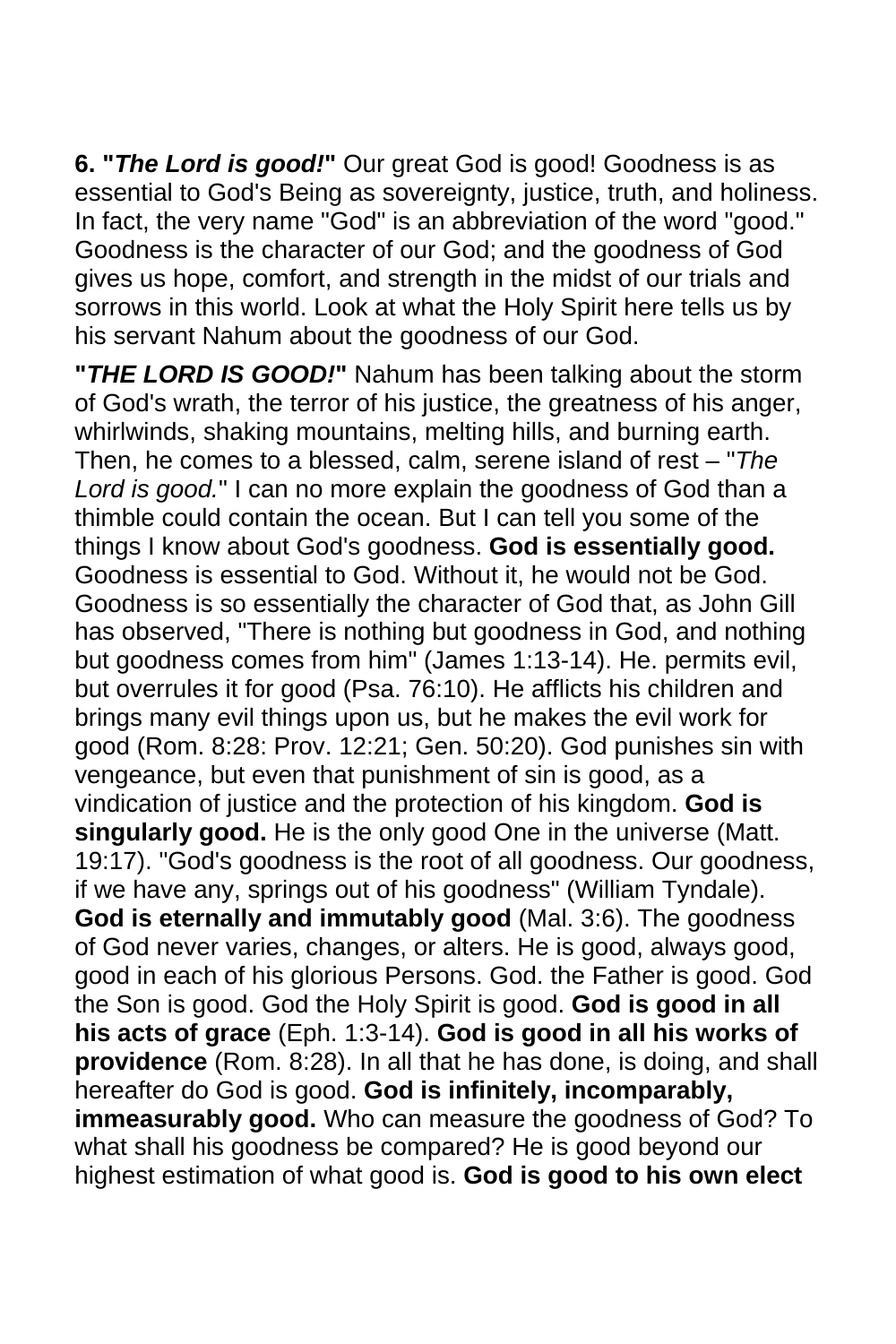(Psa. 23:6). "*The Lord is good!*" That is a sentence worthy of constant meditation. Eternity itself will not tell out the fullness of God's goodness. And all his goodness is directed toward us at all times!

**"***THE LORD IS A STRONGHOLD IN THE DAY OF TROUBLE***."**  The only place of safety in this world is the place we find beneath the shadow of his wings (Prov. 18:10). The Lord who is good is our stronghold, our place of refuge. He is our refuge in the day of trouble (Heb. 6:18; 4:16). We have our days of trouble as long as we live in this world, but notice how Nahum describes them. Everyday of trouble is "the" day of God's appointment. Every day of trouble is temporary – only the "day" of trouble (II Cor. 4:17-18). Whatever the trouble may be, the Lord is our stronghold in the midst of the "trouble," every kind of trouble (Heb. 4:16). A stronghold is a mighty fortress for the protection of citizens against the aggressions of enemies. It is a place of safety, of peace, of residence, and of provision.

**"***THE LORD KNOWETH THEM THAT TRUST IN HIM***."** Do you trust in him? Do you trust his Son, his finished work, his abundant grace, his many promises, his providential rule, his unerring wisdom? Do you trust this great, mighty, good God? If you do, hear this and be of good comfort - "*The Lord knoweth them that trust in him*." That word "knoweth" is overflowing with consolation. It means that the Lord has foreordained and predestinated them that trust in him (Rom. 8:29). He everlastingly loves them that trust in him (Jer. 31:3). He loves us without cause, without condition, without beginning, without change, and without end. The Lord is intimately acquainted with them that trust in him (Matt. 10:30). He knows who they are, where they are, and what they need. The Lord graciously approves of and accepts them that trust in him (Eph. 1:6 ). The Lord holds loving communion with them that trust in him (John 15:15). The Lord tenderly cares for them that trust in him (Isa. 43:1- 5). He is with you. He will protect you. He will provide for you. He will help you. He will keep you.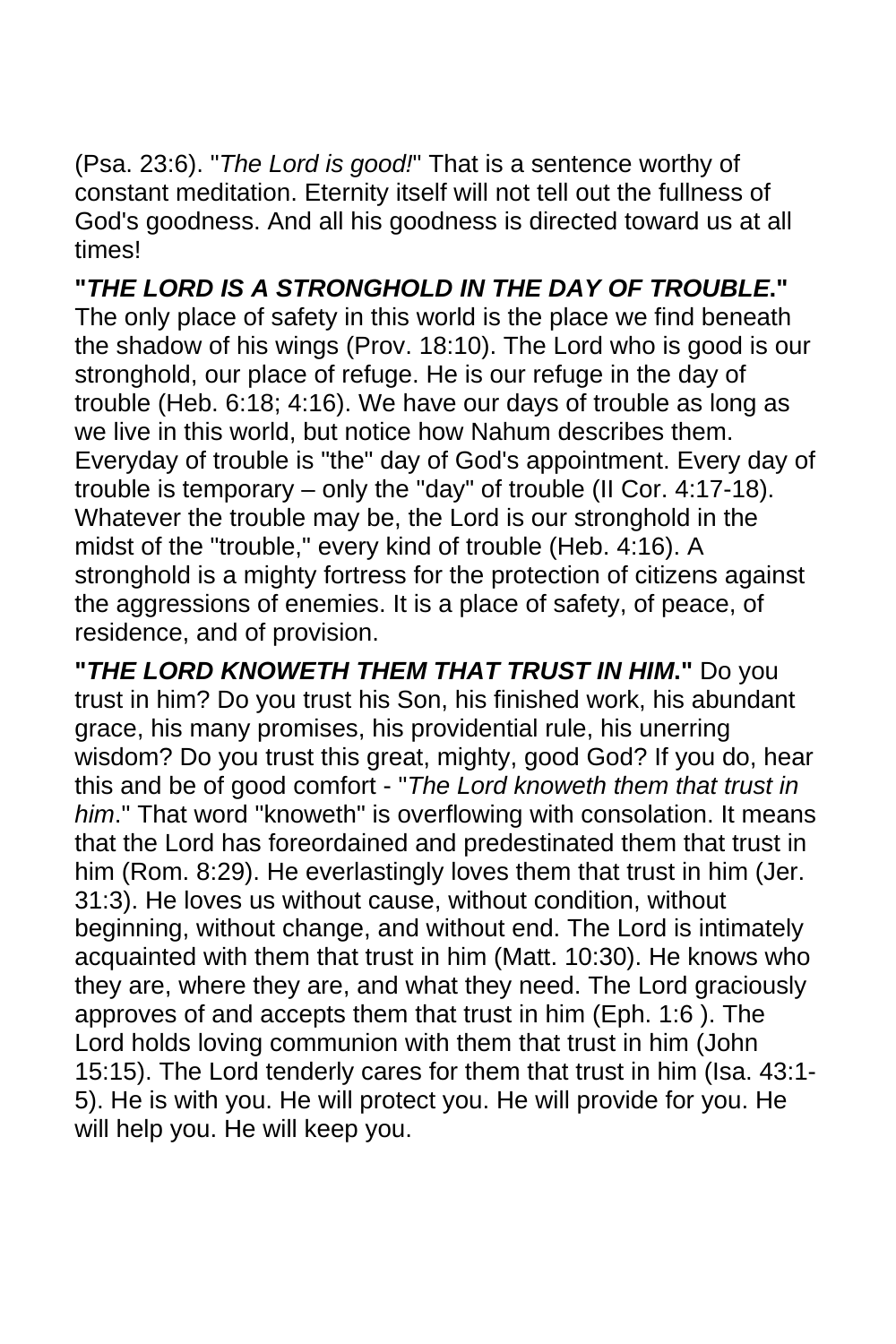Tamar may disguise herself so that Judah does not know her. Isaac, through dimness of sight, may pass over Esau and bless Jacob. Joseph may forget, or be forgotten by, his brethren. Solomon may not be able to tell who the child belongs to. And Christ may come to his own and not be received. But "*the Lord knoweth them that trust in him*." He knows Daniel in the lion's den. He knows Job on the dunghill. He knows Peter in prison. He knows Lazarus at the rich man's gate. He knows Abel falling to the ground by his brother's wrath. He knows me. And he know you (2 Tim. 2:19).

And the Lord will publicly own them that trust him (Rev. 3:5). He owns us now. He owns us before the throne (1 John 2:1-2). He will own us before all worlds in the last day. Let us ever trust the goodness of God, even when we cannot see his goodness. Let us flee to and abide in our mighty Stronghold. Let us ever trust our Savior's loving care. If the Lord who is good knows us, we want nothing else to satisfy us. He knows us eternally. He knows us perfectly. He knows us universally (Psa. 107:8, 15, 21, 31). If he who is good knows us, all is well!

 $1$ The word "wrath" is not in the original text. It was added by our translators. What God reserves for his enemies is inconceivably and inexpressibly horrifying! "God is jealous" (Nah. 1:2).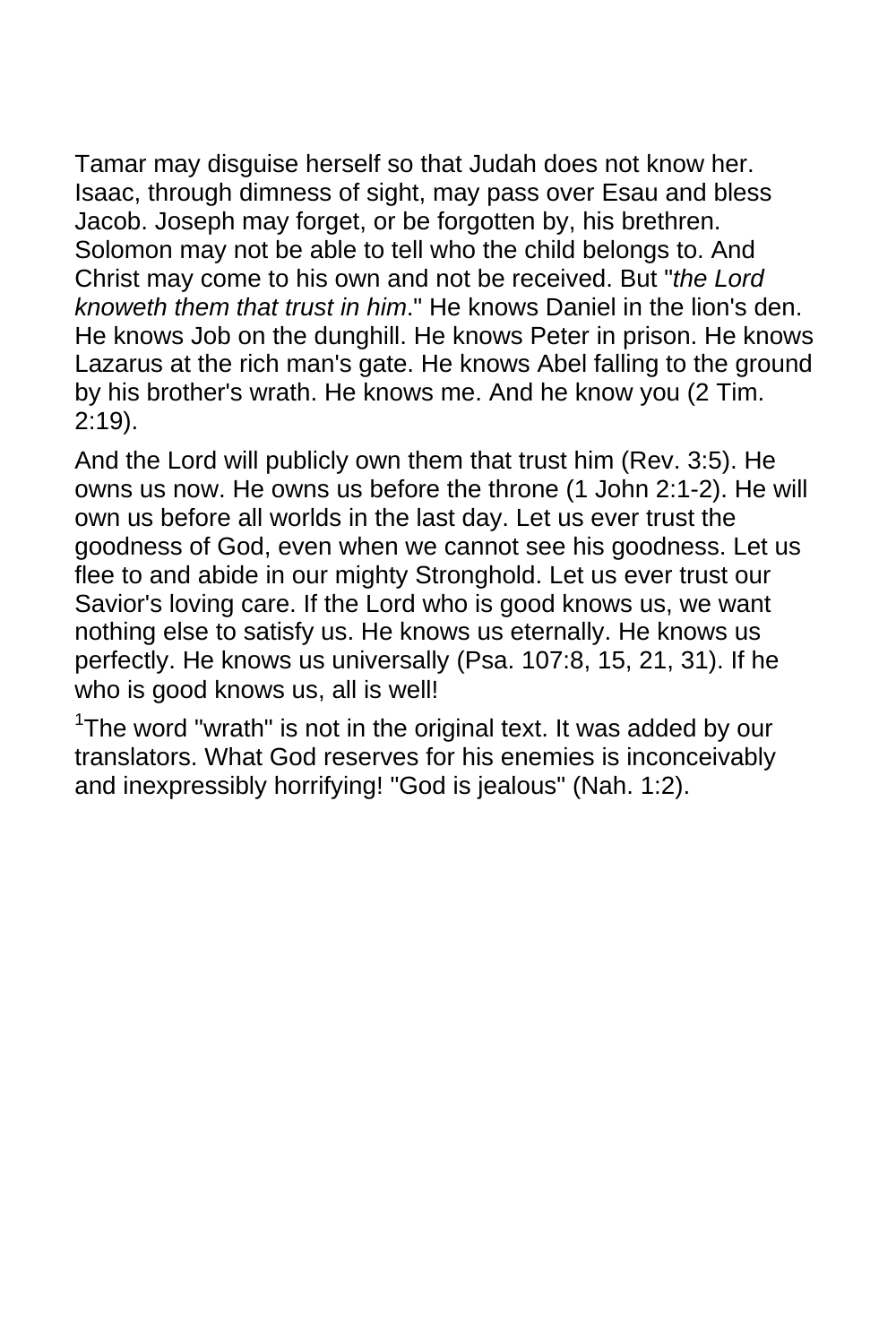## **THE ATTRIBUTES OF GOD Lesson #18**

### **The Grace Of God**

*Romans 5:20-21* 

**The source and fountain of grace is God the Father** (Eph. 1:3) who purposed in himself the everlasting salvation of an elect multitude before the world began, and on behalf of that elect multitude made a covenant of grace with his Son, ordered in all things and sure.

**The mediatorial channel of grace is God the Son** (John 1:17). The grace of God is revealed and given to men only by the mediation of the Lord Jesus Christ. *"The law was given by Moses, but grace and truth came by Jesus Christ."* Certainly, that does not mean that God did not save men by grace before the incarnation of Christ. He did. Salvation has always been by grace (Gen. 6:8). And that grace has always been found and given in Christ (Rom. 3:24- 26). But grace and truth were fully revealed in the substitutionary sacrifice of Christ. Christ alone always has been, is now, and shall forever be the solitary channel of grace (Rom. 5:15, 17, 21; 1 Tim. 2:5). Grace does not come through the church. Grace cannot be conferred by some pretentious, earthly priest, and grace is not given through the ordinances of baptism and the Lord's Supper. Grace comes to sinners through Christ alone.

**The only bestower of grace is God the Holy Spirit** who is called *"the Spirit of grace"* by the prophet Zechariah (12:10). He is the One who applies the gospel to the hearts of chosen, redeemed sinners with saving power. He quickens God's elect while they are yet spiritually dead. He conquers the rebel's will, melts the hard heart, opens the blind eye, and cleanses the soul. He gives ears to hear, eyes to see, and a heart to believe on the Lord Jesus Christ.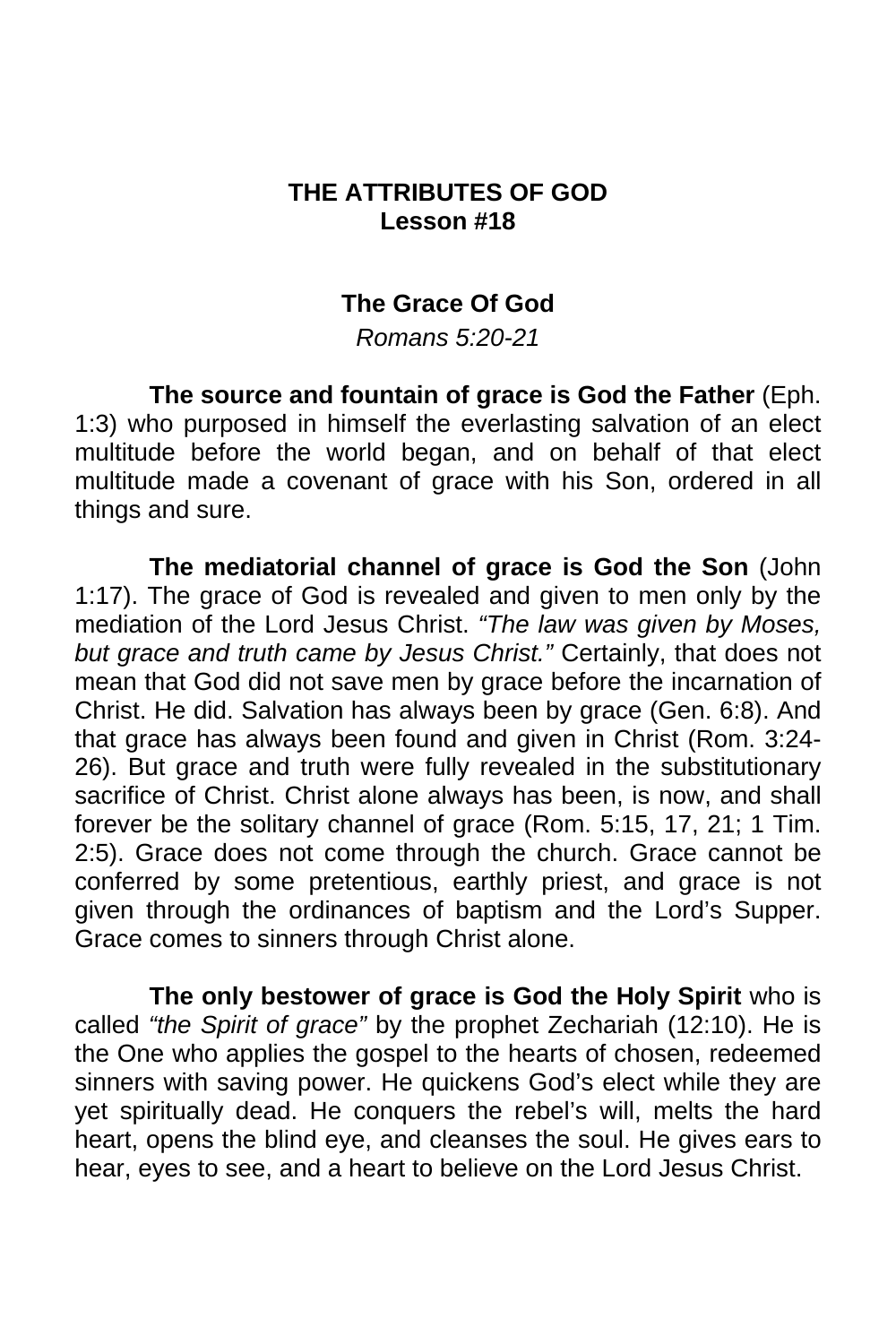**The gospel of God is the message of grace.** It is called *"the gospel of the grace of God"* (Acts 20:24). To the self-righteous religionist, it is a stumbling block. To the learned, philosophical worldling, it is foolishness. Why? Because there is nothing in the gospel to gratify the pride of man. The gospel of God declares that man can never be saved, but by the grace of God. It declares that apart from Christ, the unspeakable gift of God's grace, there is no salvation and the state of every human being is desperate, hopeless, and irretrievable. The gospel addresses men and women as depraved, guilty, condemned, perishing sinners. It puts us all upon one level. The gospel declares that the purest moralist is in the same condition as the vilest profligate, that the zealous religionist is no better off than the most profane infidel. Without Christ, without grace, all are lost.

 The gospel addresses every descendant of Adam as a fallen, polluted, hell-bent, hell-deserving sinner, utterly incapable of changing his ruined condition. The grace of God is our only hope. All men, by nature, stand before God's holy law as justly condemned felons, awaiting the execution of his wrath (John 3:18, 36; Rom. 3:19). I repeat myself deliberately, our only hope is grace! "Grace is a provision for men who are so fallen that they cannot lift the ax of justice, so corrupt that they cannot change their own nature, so averse to God that they cannot turn to him, so blind that they cannot see him, so deaf that they cannot hear him, and so dead that he must himself open their graves and lift them into resurrection" - *(George S. Bishop).* Our only hope of salvation and eternal life is the grace of God freely bestowed upon sinners through Jesus Christ, the sinner's Substitute. As we study this marvelous attribute of our God, I want to show you the character of grace, the works of grace, and some of the illustrations of grace as displayed and described in the Word of God.

 **THE CHARACTER OF GOD'S GRACE** - Grace as it is displayed in the Word of God and grace as it is understood by most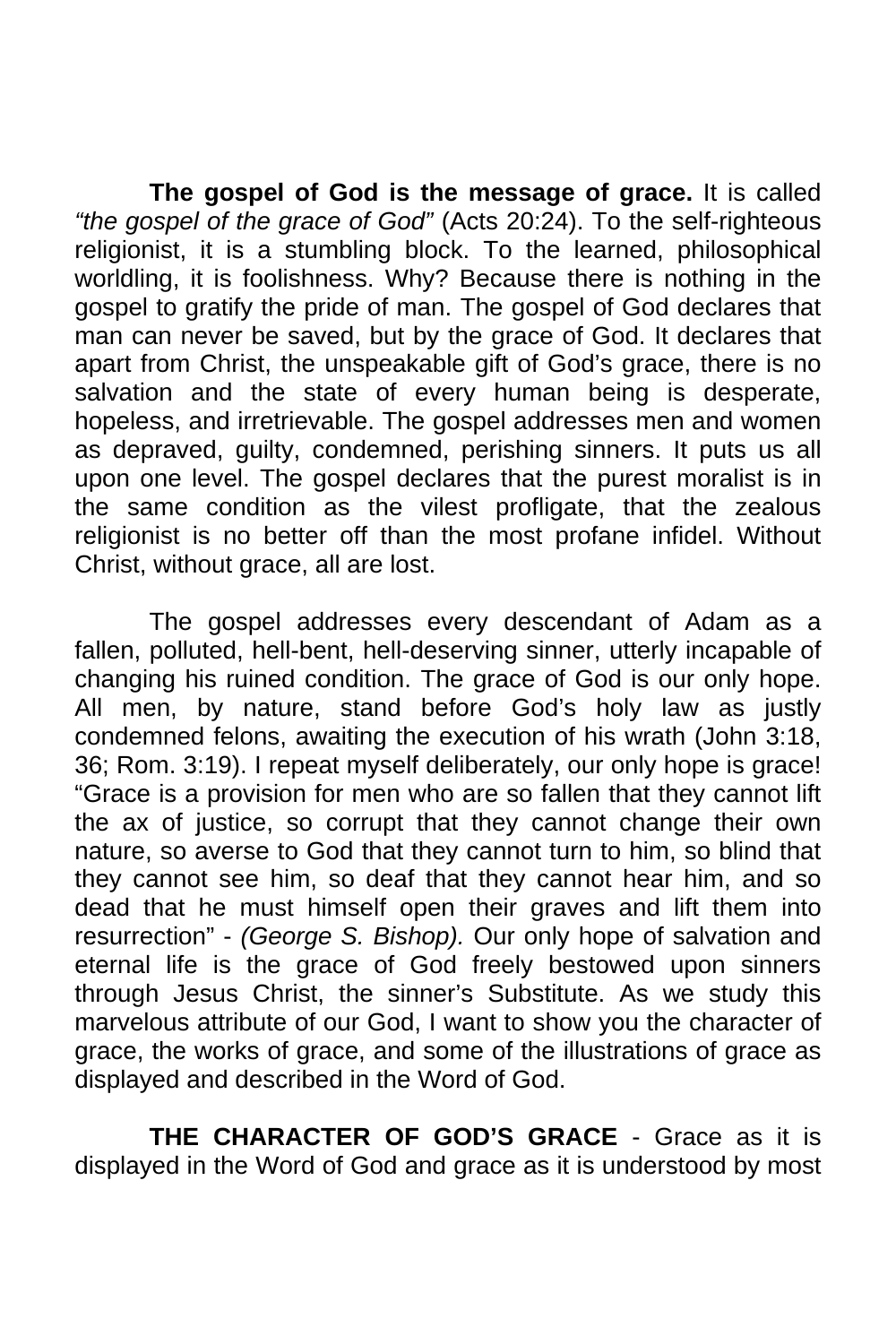people are altogether different things. All the religious world talks about salvation by grace. But few understand the character of God's grace as it is revealed in holy Scripture. As soon as grace is defined in biblical terms, man's opposition to it comes to surface. Grace is an attribute of God which, like his love, is exercised only toward his elect. Nowhere in the Bible do we read of universal grace, or of grace bestowed upon mankind in general. The mercy of God is *"over all his works"* (Psa. 145:9). But the grace of God is upon his elect. The mercy of God is life upon this earth. The grace of God is eternal life. Mercy is anything short of eternal wrath. The grace of God is eternal salvation. Grace is the solitary source from which the goodwill, love, and salvation of God flow to his chosen people. "It is the eternal and absolute free favor of God, manifested in the vouchsafement (infallible promise) of spiritual and eternal blessings to the guilty and unworthy" *(Abraham Booth).*

*Arthur Pink* wrote, "Divine grace is the sovereign and saving favor of God exercised in bestowing blessings upon those who have no merit in them and for which no compensation is demanded." Grace is completely unmerited and unsought. It is altogether unattracted by us. Grace cannot be bought, earned, or won by anything in us or done by us. If it could, it would cease to be grace. Grace is bestowed upon sinners without attraction, without condition, without qualification. When it first comes, it comes as a matter of pure charity, unsought, unasked, and undesired.

 In Bible terms, grace is placed in direct opposition to works, worthiness, and merit in the creature (Rom. 11:6; 4:4-5; Eph. 2:8- 9). Grace and works will not mix. And any attempt by man to mix the grace of God with the works of man or the will of man is both blasphemy and a total denial of grace.

 If you will search the Scriptures, you will find that there are four things which always characterize the grace of God. Whenever men speak contrary to these four things they deny the grace of God. (1.) **The grace of God is eternal** (Rom. 8:28-30; 2 Tim. 1:9).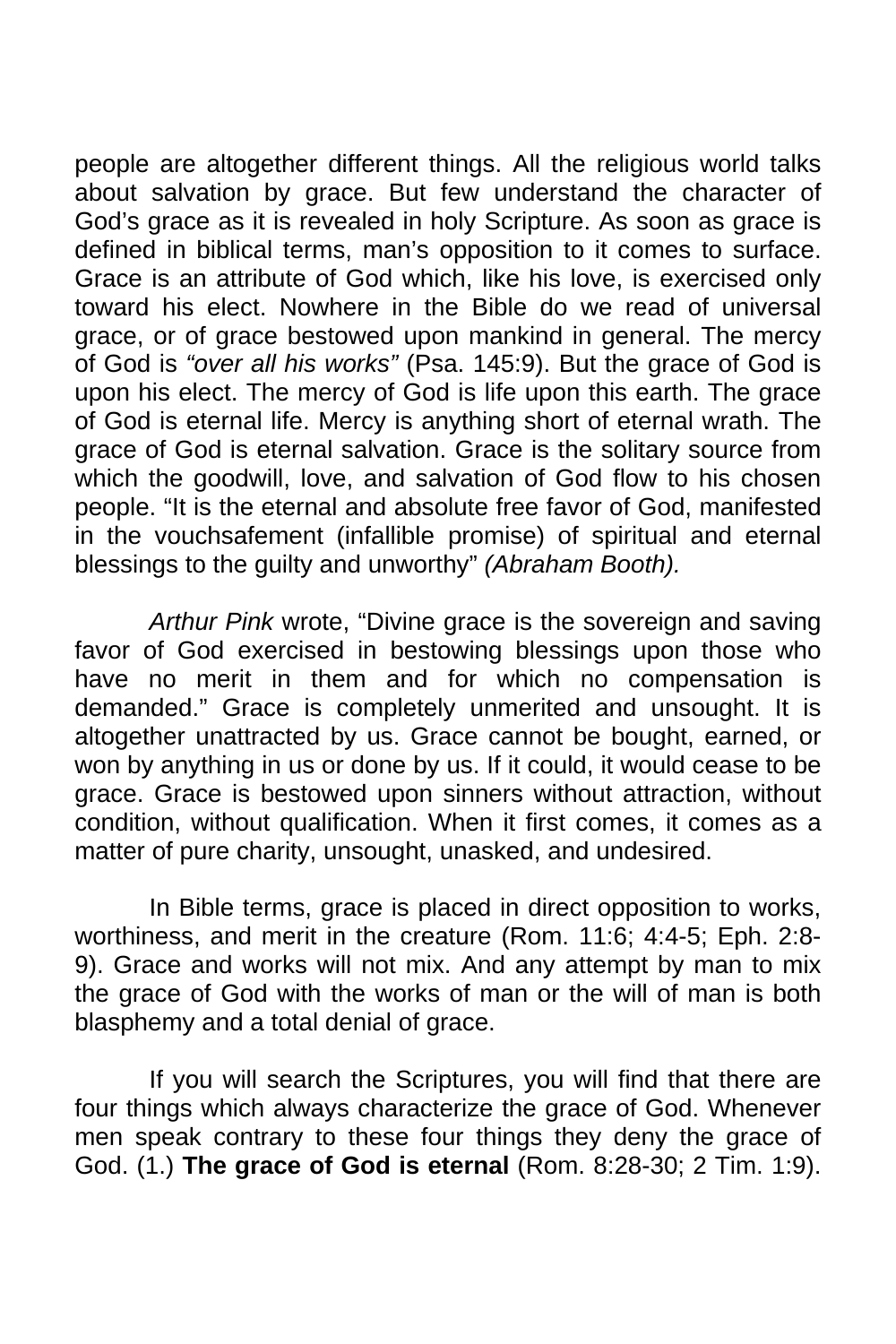Grace does not originate in time and cannot be controlled or directed by anything in time. Grace is eternal. (2.) **The grace of God is free** (Rom. 3:24). When God declares in his Word that his grace is free, he is telling us that his grace is without qualification, without condition, and without change. (3.) **The grace of God is sovereign** (Rom. 5:21). Grace reigns, everywhere, over all things. If grace reigns, then it reigns from a throne. And the One who sits upon the throne is sovereign. The throne of the sovereign God is called *"the throne of grace"* (Heb. 4:16). When the Bible declares that grace is sovereign, it is declaring that God is gracious to whom he will be gracious (Rom. 9:11-18). Salvation (eternal life) is the gift of God (Rom. 6:23). If it is a gift, it cannot be claimed as a right. If it is a gift, it cannot be earned. If it is a gift, the Giver is free to bestow it upon whom he will. Nothing so riles man's hatred of God as the declaration that grace is free, sovereign, and eternal. This is the offense of the gospel (Gal. 5:11). Grace is abasing to man's proud heart, putting all upon one level, declaring all to be helpless, justly condemned sinners, dead in trespasses and sins. Grace gives no recognition to the righteousness of man, except that all our righteousnesses are filthy rags before God (Isa. 64:6). Grace makes fallen man to be utterly dependent upon the goodness of God for salvation. And (4.) **the grace of God is distinguishing** (1 Cor. 4:7). Grace discriminates men from men. Grace segregates men. Grace makes differences between men. Grace chooses some and passes by others. God has his favorites whom he has from eternity singled out from the rest of Adam's race, to whom he will be gracious (John 15:16; Eph. 1:4-6; 2 Thess. 2:13-14). Grace separated Abraham from the rest of his family. Grace separated Jacob and Esau. Grace separated David from his brothers. The only difference between the children of God and the children of the devil is grace. Every child of God knows it and gladly acknowledges, *"By the grace of God I am what I am"* (I Cor. 15:10).

 **THE WORKS OF GRACE** - It is absolutely essential that we understand that everything involved in the salvation of sinners is the work of God's grace. There is nothing required for our salvation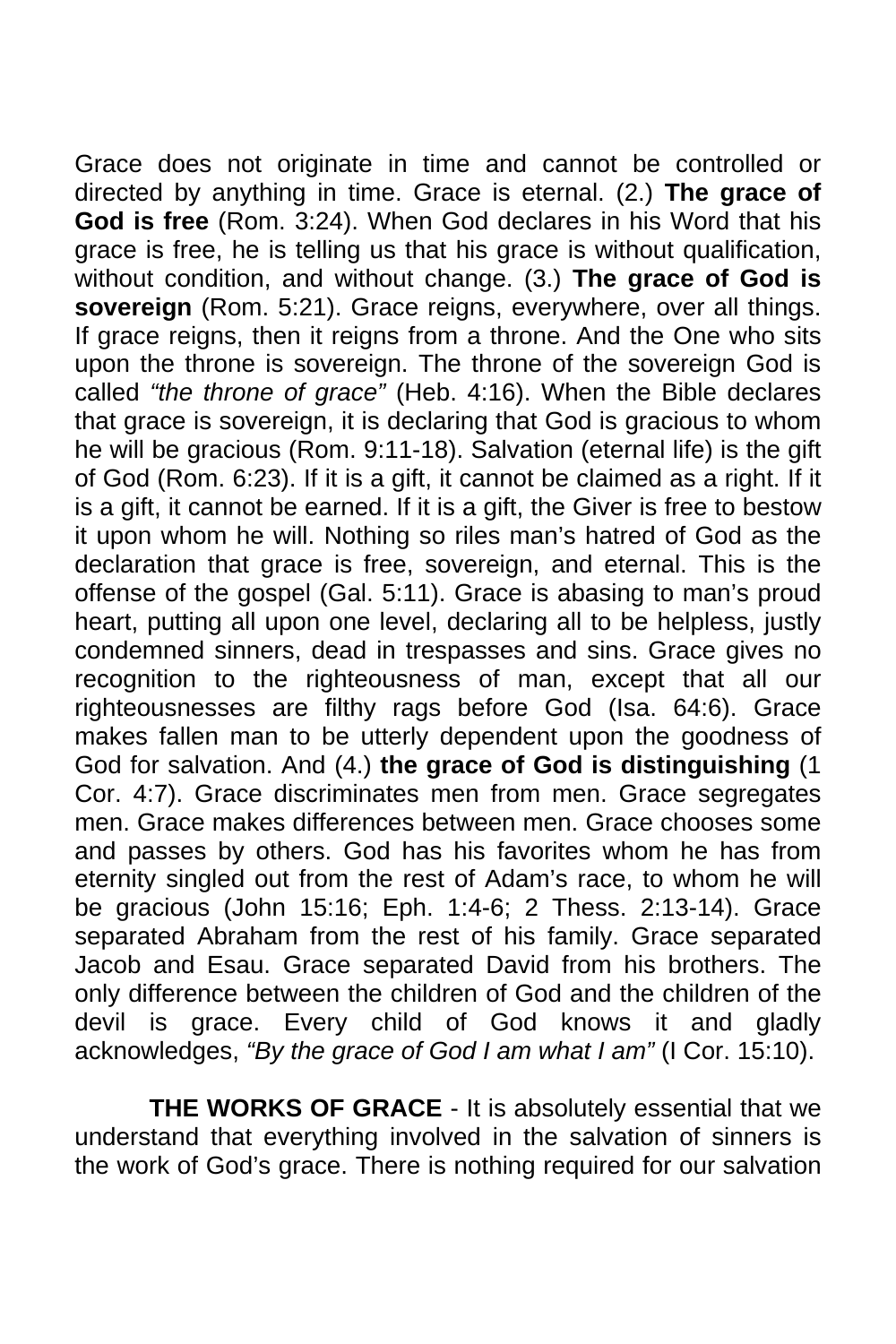that is in anyway dependent upon, determined by, or conditioned upon man, not the worth of man, not the works of man, and not the will of man. We are saved by grace alone (Eph. 1:3-14; 2:1-9). I cannot state this fact too strongly. It cannot be over-emphasized. Salvation is by grace alone, without works. God's election is the election of grace (Rom. 11:5-6). God's covenant is the covenant of grace (Psa. 89:2-3). Our adoption into the family of God was by grace (Eph. 1:5-6). The redemption of our souls by Christ was a marvelous work of God's grace (Heb. 2:9). We are justified freely by God's grace (Eph. 1:7). We are forgiven by grace (Eph. 1:7). Our regeneration and calling is by the grace and power of God the Holy Spirit (Gal. 1:15-16). Our sanctification is by the grace of God (1 Cor. 1:30). Our preservation in grace is by grace. And our resurrection shall be the work of God's grace (John 5:25-28). From the gates of hell to the gate of heavenly glory, we owe our salvation to grace alone. When almighty God has finished the work, he shall *"bring forth the headstone thereof with shoutings, crying, Grace, grace unto it!"* (Zech. 4:7).

 **THE TROPHIES OF GOD'S GRACE** - The glory of the grace of God shines forth most splendrously when we behold the unworthiness of those whom he has saved by his marvelous grace (1 Cor. 1:26-31). Here are four trophies of grace which will serve to illustrate what I have tried to describe to you.

 1. **Manasseh, King of Judah** (2 Chron. 33:1-13) - Manasseh was a barbaric monster. He sacrificed his own children upon fiery altars of idolatry. He filled Jerusalem with innocent blood. His sacrilegious indecencies perverted the whole nation. He lead Judah into corruptions unmentionable even among the heathen. Yet, the grace of God touched his heart, renewed his soul, forgave his sin, and made him an heir of heavenly glory!

 2. **Saul of Tarsus** (Acts 9) - A more blood thirsty persecutor of God's church the world has never known than Saul. He was a monster of a man, set upon the destruction of God's lambs, bent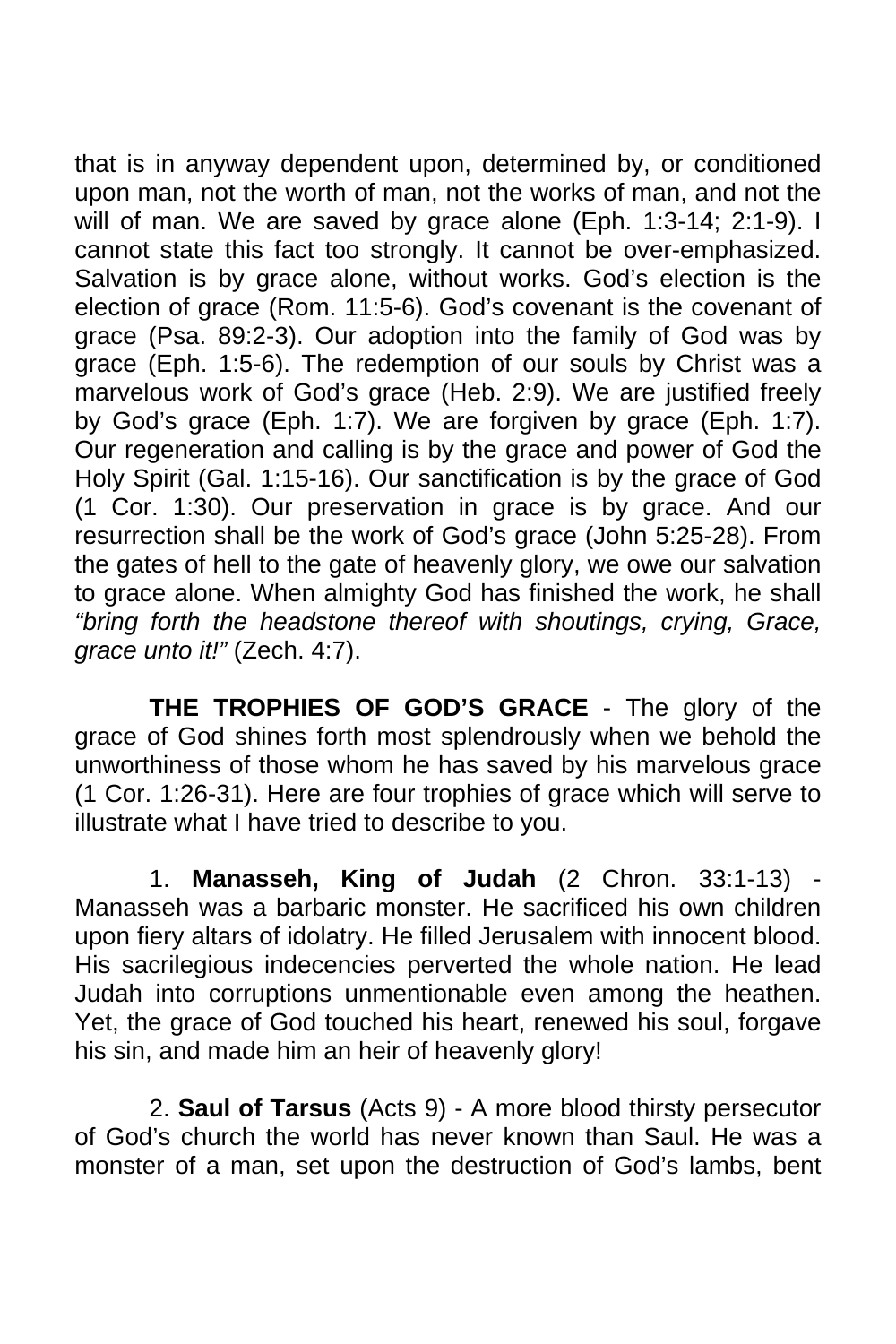upon the annihilation of Christianity. His thirst for violence and murder was insatiable. His rancorous heart was filled with violence. Never did a man live who, in the opinion of human judgment, was more certainly deserving of eternal damnation. Yet, this godless, implacable wretch of a man is today seated with Christ upon his throne, a trophy of the grace of God!

 3. **The Corinthians** (1 Cor. 6:9-11) - The people at Corinth were the most sensual, profligate people of the ancient Roman world. They were the most vile of the vilest age in the annals of human history. Yet, through the infinitely tender mercies of an ever gracious God, a great multitude of them today are robed in white and crowned with glory.

 4. **The Man who Writes These Lines** - Indulge me a little as I make a personal reference. I cannot refrain from my own testimony to the grace of God. I am Gomer. I am Onesimus. I am the prodigal son. I am a sinner saved by grace. Grace chose me. Grace redeemed me. Grace preserved me. Grace called me. Grace keeps me. Grace will bring me home.

"Naught have I gotten but what I received, Grace hath bestowed it since I have believed;

Boasting excluded, pride I abase- I'm only a sinner saved by grace!"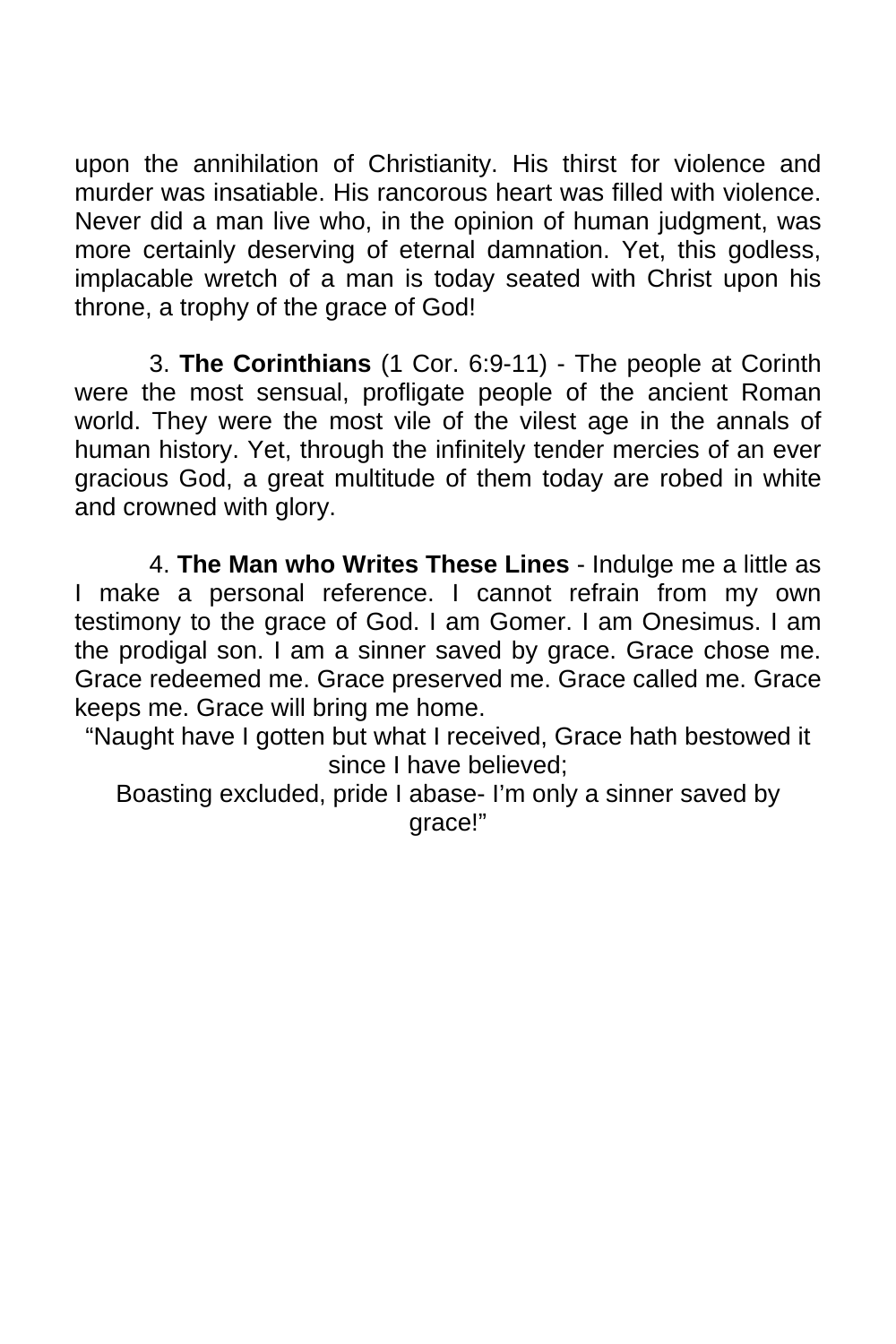### **THE ATTRIBUTES OF GOD Lesson #19**

#### **The Mercy of God**

*Psalm 136:1* 

 In Psalm 136 David declares that God's *"mercy endureth forever"* twenty-six times. In these 26 verses he traces all the works of redemption, grace, and providence to the everlasting mercy of our God. He begins his psalm of praise with these words, *"O give thanks unto the LORD; for he is good: for his mercy endureth forever"* (v. 1). And he ends his song with the same exhortation (v. 26). In this study of the mercy of God I want to inspire your heart to thanksgiving and praise for his mercy. *"O give thanks to the LORD, to the God of gods, to the Lord of lords, to the God of heaven; for he is good, for his mercy endureth forever."* 

The mercy of God is his readiness to relieve the miserable, pardon the guilty, and save the fallen. We often speak of the love, mercy, and grace of God as if they were synonyms, as if love, mercy, and grace were three words describing one attribute. But they are not. The mercy of God is, in some respects, different from both his love and his grace. Unlike love and grace, God's mercy toward us presupposes our misery. God loved us with an everlasting love and chose us as the objects of his grace without any consideration of anything we might do or be, either good or evil (Rom. 9:11). But his mercy toward us anticipated our sin and fall in Adam. Mercy anticipated the miserable condition into which sin has brought us. Mercy presupposed our ruin, our spiritual death, our misery, and our desperate need. So God's mercy to us arises from the goodness of his Being and from the love of his heart toward his elect. Paul declares that *"God, who is rich in mercy, for* (because of) *his great love wherewith he loved us, even when we were dead in sins, hath quickened us together with Christ, (by grace are ye*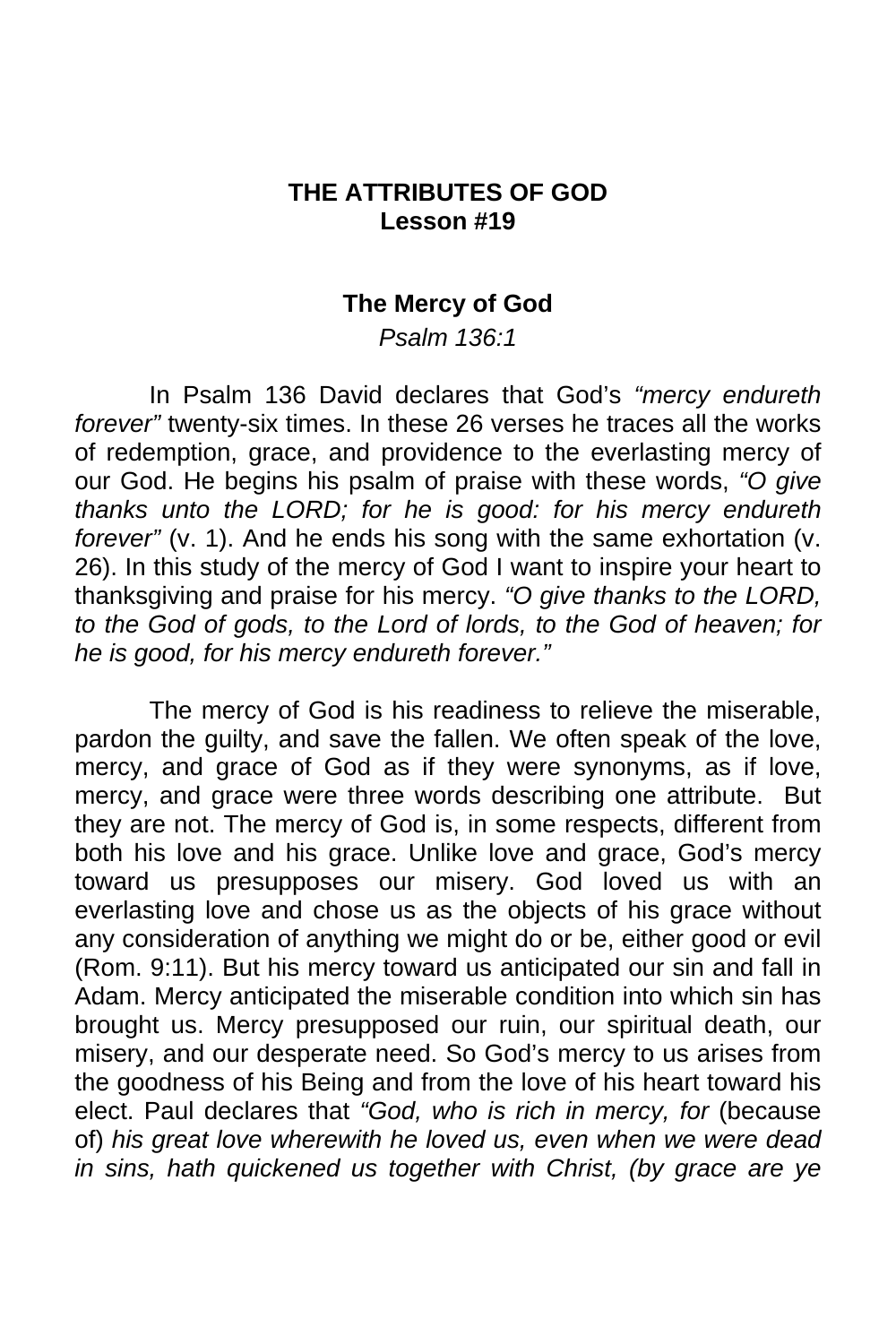*saved;) and hath raised us up together and made us set together in heavenly places in Christ Jesus* (Eph. 2:4-6). **God's love** for us is the commitment of his Being to our eternal welfare. **God's grace** is the exercise of his love, power, goodness, and holiness for the accomplishment of our salvation. And **God's mercy** is the disposition of his heart and will to pity and relieve those who are in trouble and to pass by their crimes and offenses without wrath and anger.

 It is the mercy of God which David describes in Psalm 103, when he says, *"Like as a father pitieth his children, so the Lord pitieth them that fear him. For he knoweth our frame; he remembereth that we are dust"* (vv. 13-14). A father may love his son simply because he is his son; but if that son falls into misery, love causes him to be filled with pity and compassion. Then love is turned into mercy. **Mercy is taking another's misery to heart.**  And God's mercy is God, because of his great love, taking our misery to heart! No wonder David wrote, *"O give thanks unto the God of heaven; for his mercy endureth forever!"* Here are seven things revealed in the Scriptures about the mercy of God.

**THE MERCY OF GOD IS BOTH UNIVERSAL AND SPECIAL.** If we would rightly divide the Word of Truth, we must recognize that the Bible distinguishes God's special, saving mercy toward his elect from his common, universal mercy toward all his creatures. **There is a sense in which God is merciful to all his creatures as his creatures** (Psa. 145:9, 15, 16). The love of God is not universal. God's love is reserved for his elect only. And the grace of God is not universal. The Lord is gracious to none but those who are saved by his grace. But the mercy of God is universal. God is merciful to all his creatures*. "The earth, O LORD, is full of thy mercy"* (Psa. 119:64). There is not a bird in the air, a beast in the forest, a creeping insect in the ground, a creature of the sea, or a man in the world to whom God is not merciful. It is by God's mercy that all creatures are preserved in their beings (Psa. 36:5-6). All creatures cry to God for their food, and he feeds them because he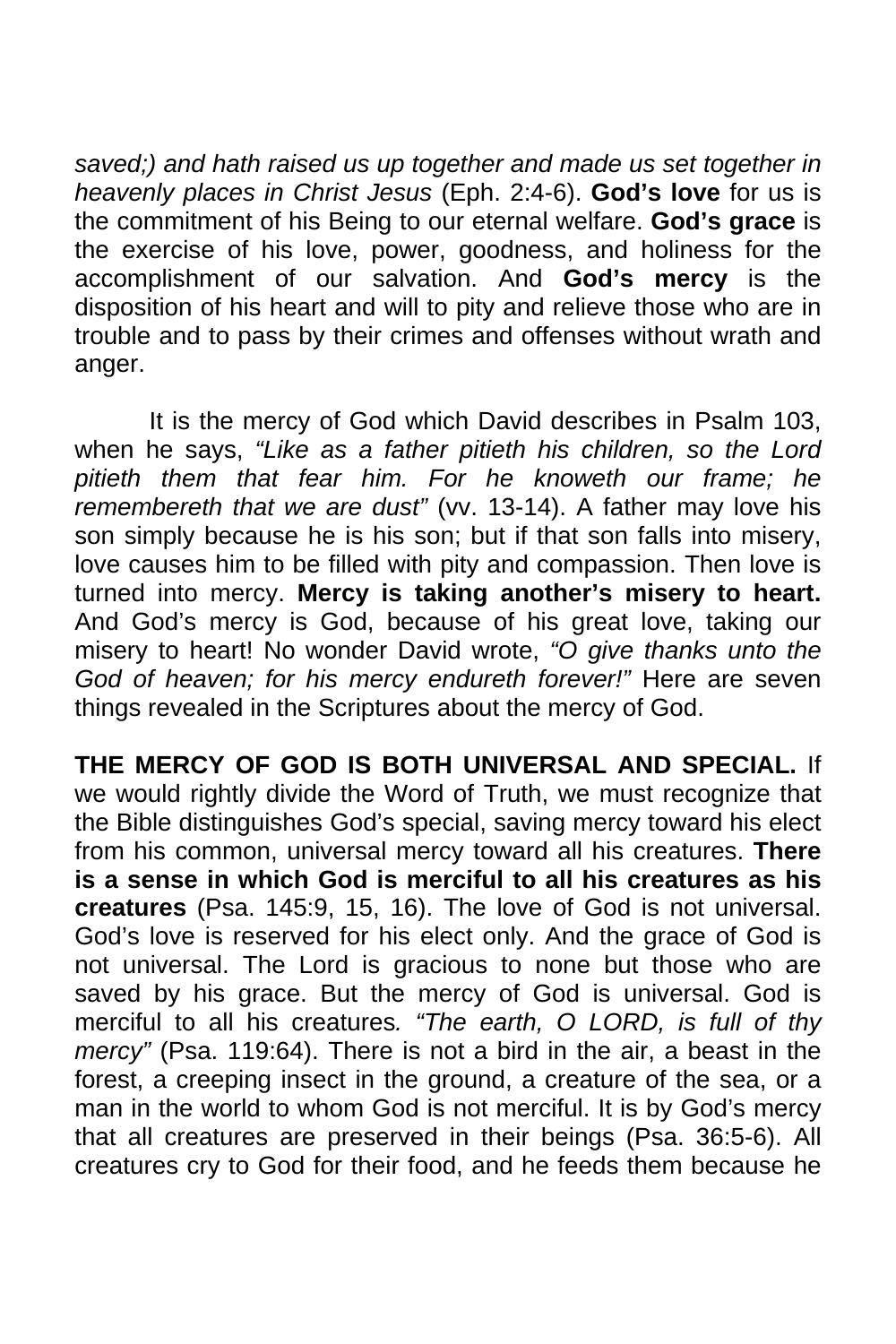is merciful (Job 38:41; Psa. 147:9; 104:27-28; Joel 1:18-20). This should be a matter of great comfort to us. If God is so merciful to birds and beasts and to worms and fish, he will never forget to be merciful to his own elect (Matt. 6:25-34; 10:29-31). All men, both righteous and wicked, partake of the providential goodness and mercy of God. He is kind to the unthankful and unholy. He causes his sun to shine upon the good and the evil. He pours out his rain upon the just and the unjust (Lk. 6:35; Matt. 5:45). God, in his mercy, preserves, supports, and provides the necessities of life to all men. He is the Savior of all men, and especially of them that believe (I Tim. 4:10). Life in this world is mercy. Anything short of hell is mercy. In that sense, God's mercy is common to all. It is a general and universal blessing to all that God is merciful. But it must be understood that the reason why God is merciful to the reprobate is his purpose of grace toward his elect (2 Pet. 3:9, 15). God is longsuffering with and merciful toward the reprobate until he has saved all his elect, just as he was merciful to Sodom until Lot had been delivered from the city.

**God's special, saving mercy is bestowed only upon his own elect.** Others partake of mercy, but God's elect are *"vessels of mercy"* (Rom. 9:23). Child of God, you are a vessel of mercy, a vessel filled with mercy, a vessel filled with nothing but mercy! And by that mercy you are prepared for glory (Eph. 1:3-4; 1 Pet. 1:2-5; 2:9-10). A. W. Pink wrote of God's special mercy toward his elect in Christ, "There is a sovereign mercy reserved for the heirs of salvation, which is communicated to them in a covenant way through the Mediator.". Though mercy is an attribute of God, essential to his Being, his mercy is guided and governed by his sovereign will (Rom. 9:15, 18). There are some to whom God will not be merciful in a saving way (Isa. 27:11). God will not be merciful to any who refuse to confess their sins and trust his Son. God will not be merciful to those who hear his Word, but harden their hearts against it. God will not be merciful to any who are without Christ in the last day. But, blessed be God, there are some to whom he will be merciful! (Read Heb. 8:8-12). God will be merciful to his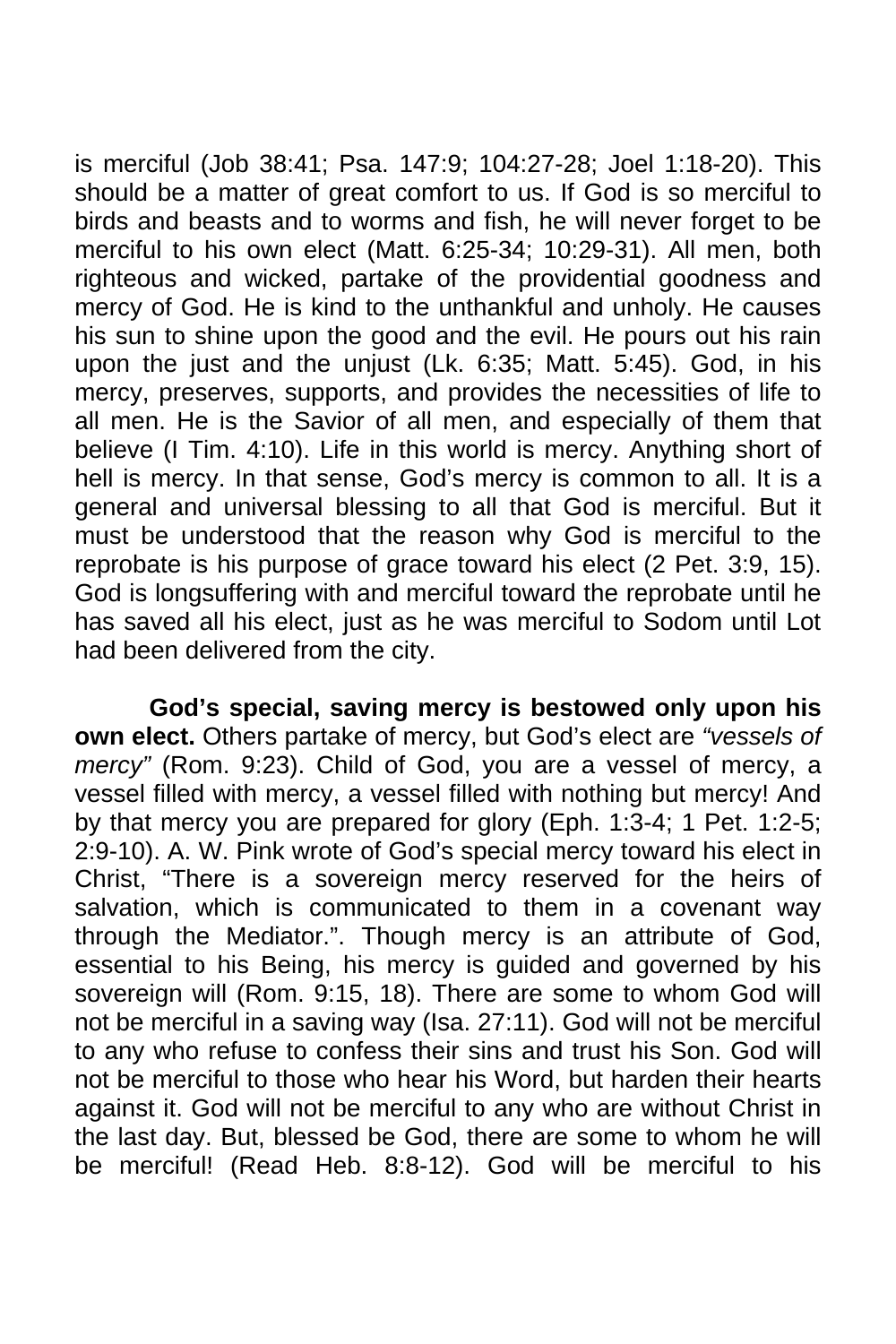covenant people, to those whom he has chosen by his grace, redeemed by the blood of his dear Son, and shall be called by the irresistible power of his Spirit. God will be merciful to all who call upon his name.

 **2. THE MERCY OF GOD IS FREE.** Because mercy is an attribute of God, essential to his Being (Ex. 34:6-7), it is obvious that nothing outside of God can be the cause of his mercy. To say that something other than God himself is the cause of his mercy is to say that something is the cause of God. And that is absurd. God's mercy is free, unmerited, and undeserved. **Our misery is not the cause of God's mercy.** Though God's everlasting mercy presupposed and anticipated our sin and misery, that was not the cause of God's mercy. Mercy is God's readiness to save. Mercy was there before sin ever had any existence. But as soon as sin entered into the world, mercy was revealed. The fact that Adam and Eve were not slain immediately is a display of God's mercy. Mercy sought out the fallen pair. Mercy promised a Savior. Mercy met the needs of their miserable condition by a Substitutionary Sacrifice. **It is certain that the merits of sinful creatures cannot be the cause of God's mercy** (Tit. 3:5). Some suggest that mercy is shown to those who are more deserving and less vile than others. But just the opposite is true. God's mercy is reserved for the vilest and most miserable of his creatures (Rom. 3:9; Eph. 2:3; 1 Cor. 6:11; 1 Tim. 1:13). **Not even the merits of Christ's obedience and death are the cause of God's mercy.** The incarnation, life, righteousness, and death of Christ as our Substitute are the results of God's mercy, not the cause (Lk. 1:78). Mercy foresaw our need. Mercy provided a Redeemer. Mercy sent Christ into the world. Mercy accomplished our redemption by the satisfaction of justice (Psa. 85:10-11; Prov. 16:6). Mercy arises from the goodness of God's nature and is directed by the unerring wisdom of his sovereign will (Rom. 9:15-18; Ex. 33:19). It is altogether free.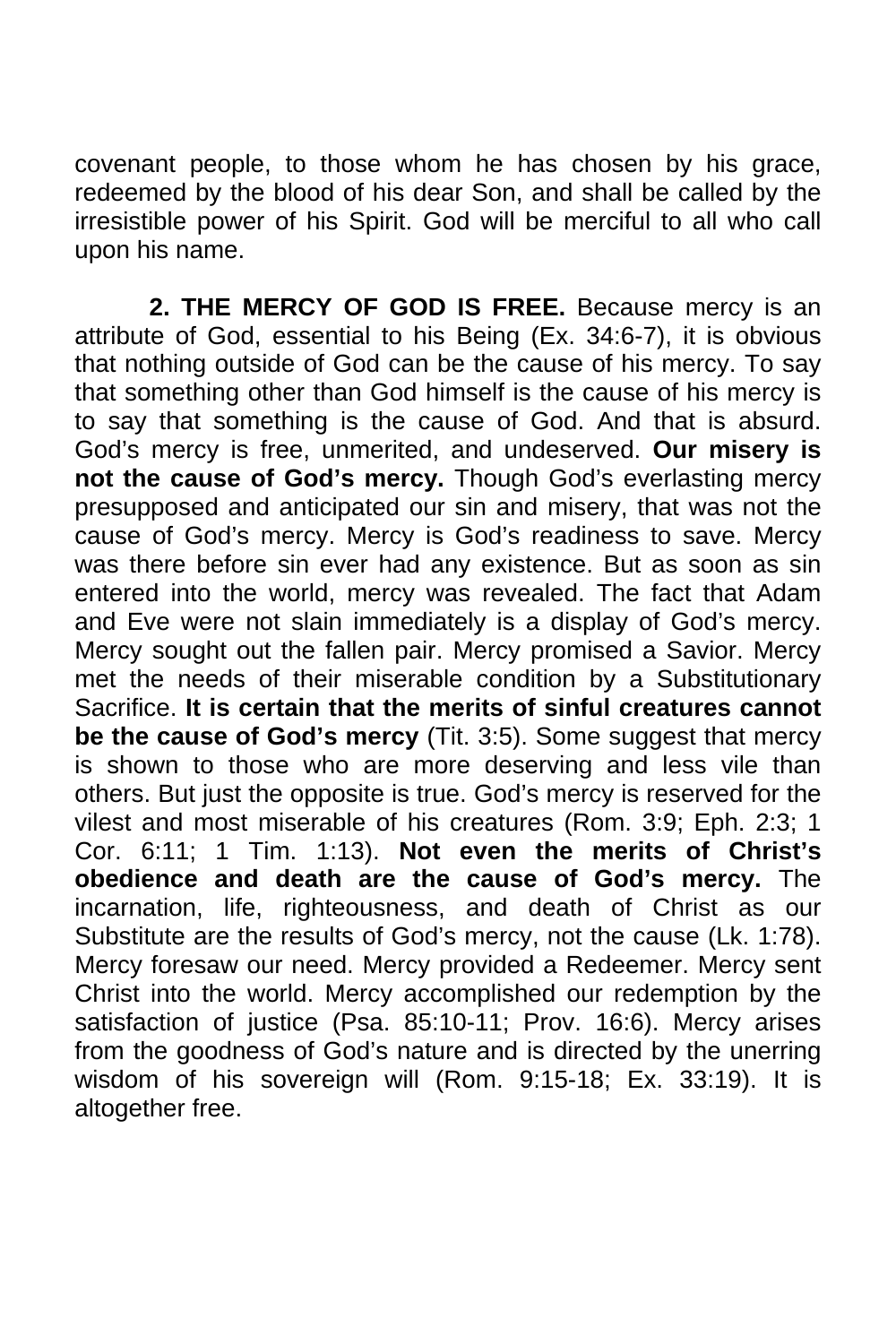**3. THE MERCY OF GOD IS IMMUTABLE.** Twenty-six times David repeats it, *"His mercy endureth forever!"* (Mal. 3:6; Lk. 1:50). The mercy of God never departs from his people. Nothing can change it. It is invariably the same. It was laid up in store for us in Christ our Mediator in the covenant of grace from eternity. Therefore, all God's saving mercies are called *"the sure mercies of David"* (Isa. 55:3). And God's mercy toward us is kept with Christ forever (Psa. 89:24, 28, 30-37).

 **4. THE MERCY OF GOD IS INFINITE.** As God himself is infinite, so all his attributes are infinite, and his mercy is infinite. Mercy pardons and forgives our sins which have been committed against an infinitely Holy God. Mercy saves and delivers us from infinite wrath in hell. And mercy has bestowed upon us infinite good - Christ! (Lk. 1:78). *"Thanks be unto God for his unspeakable gift!"*  (2 Cor. 9:15).

 **5. EVEN THE EVERLASTING PUNISHMENT OF THE WICKED IS AN ACT OF GOD'S SPECIAL, SOVEREIGN MERCY TOWARD HIS ELECT.** The punishment of the reprobate in hell must be viewed from three directions. From God's point of view it is an act of justice, a vindication of his law and honor. Though God is merciful, he is also just and true. He will punish sin! From the point of view that the damned will have, the punishment of sin will be a matter of equity. They are made to suffer the proper wages of their sins. But from the standpoint of the redeemed, the punishment of the wicked will be seen as a matter of unspeakable mercy. What mercy it is that in the New Jerusalem *"there shall in no wise enter into it anything that defileth, neither worketh abomination"* (Rev. 21:27). God's judgment upon our enemies is a matter of mercy to us. In hell he will put our enemies and his into a prison where they can do no more harm (Psa. 136:15; 143:12; Rev. 19:1-3). A merciful God our God is. Blessed be his name! But this great and merciful God, because he is merciful, will punish sin. He will rid his creation of all who defile it!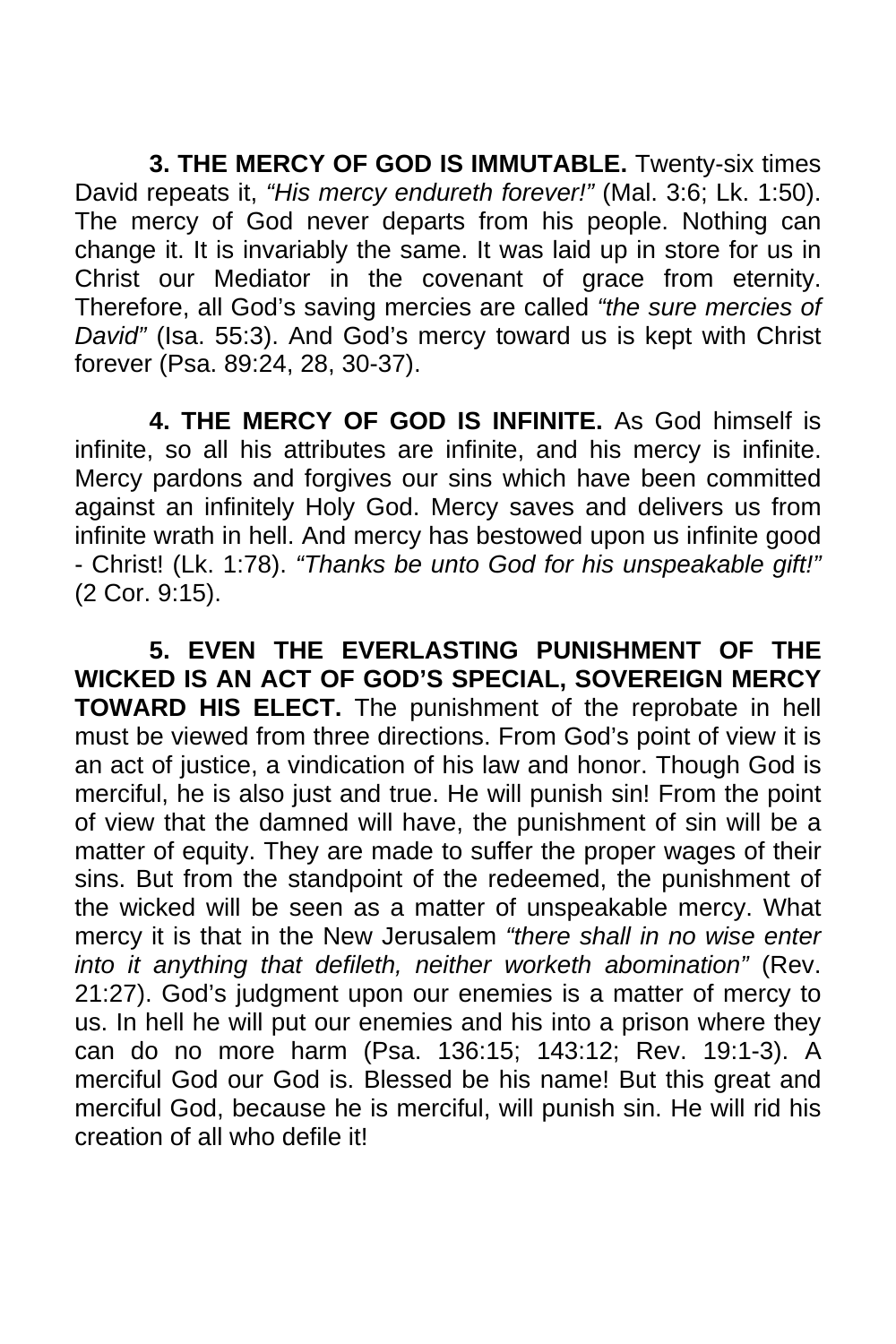**6. THE MERCY OF GOD IS IN CHRIST.** "Mercy is displayed only in and through Christ. God out of Christ is a consuming fire" (John Gill). It is only in Christ that God proclaims his name to be *"gracious and merciful."* Christ is the mercy-seat in whom sinners obtain mercy. If we would be saved, we must cast ourselves upon the mercy of God in Christ, as the publican did (Lk. 18:13). How can I describe the mercy of God in Christ? *"Thy mercy is great unto the heavens"* (Psa. 57:10). God's mercy transcends our loftiest thoughts. *"For as high as heaven is above the earth, so great is his mercy toward them that fear him"* (Psa. 103:11). God's mercy to sinners in Christ is infinite, beyond measure, and utterly indescribable. The Bible tells us that it is great mercy, rich mercy, abundant mercy, plenteous mercy, and that there are a multitude of mercies from God for sinners in Christ Jesus. I cannot begin to describe the mercy of God. But I can tell you something of the mercy I have found in Christ. **This is what I have experienced.**  God's preventing, prevenient mercy (Psa. 59:10) preserved me unto the appointed time of love and brought me to the place where he saved me by his grace. His forbearing mercy (Rom. 2:4) tolerated my rebellion and brought me to repentance. The Lord's pardoning mercy (Isa. 55:6) has put away my sins by the blood of Christ. His comforting mercy (2 Cor. 1:3-4) sustains my soul in hope as he enables me to remember and trust his promises, his providence, his presence, and his propitiation. This is my soul's comfort - *"Thy mercies are new every morning."* 

 **7. THE MERCY OF GOD SHALL BE CELEBRATED BY THE REDEEMED IN HEAVEN FOREVER** (Psa. 89:1-2). Throughout the endless ages of eternity saved sinners will adore God's eternal, covenant mercy (Heb. 8:12), effectual, redeeming mercy (Isa. 63:9), and his everlasting, saving mercy in Christ (Tit. 3:5; 1 Pet. 1:3). Give thanks to God! He has not forgotten mercy! His mercy endures forever (Ps. 136:1-3, 26).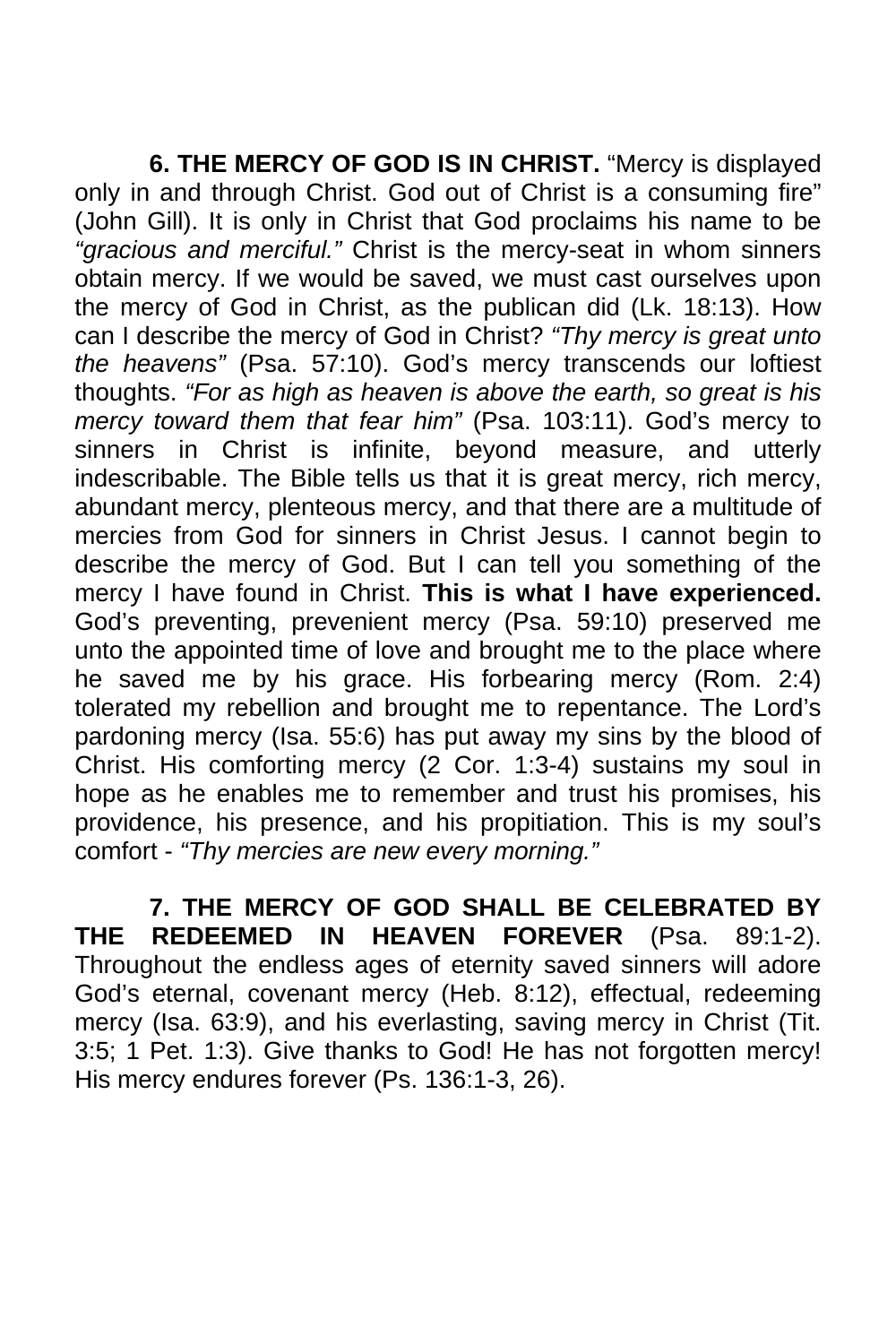## **THE ATTRIBUTES OF GOD Lesson #20**

## **The Gifts Of God**

*1 Timothy 6:17* 

 It is the character of God to give. Paul tells us that the living God is one *"who giveth us richly all things to enjoy."* Isn't that amazing? God alone owns everything. God alone has the absolute rights of sovereignty and ownership over all things. Yet, God who owns and controls all things, *"giveth us richly all things to enjoy."*  This is another aspect of God's character that transcends reason. Truly, his thoughts are not our thoughts, and his ways are not our ways! We have, by sin, attempted to rob God of everything. Yet he stoops to give us everything! This word of grace is addressed to "us", to us who believe, to us who are born of God, to us who are God's elect. To the wicked and unbelieving, God has reserved nothing, but wrath. But to his own elect, the Lord God *"giveth us richly all things to enjoy."* It is the character of God to give. And here are nine things God has freely given to every believer. If you now trust the Lord Jesus Christ as your only, all-sufficient Savior, God has given you these nine great gifts of grace.

### **1. THE GIFT OF HIS SON.**

*"For unto us a child is born, unto us a Son is given"* (Isa. 9:6). *"Thanks be unto God for his unspeakable gift"* (2 Cor. 9:15). The supreme gift of God's love is the gift of his own dear Son, the Lord Jesus Christ, to be our Savior (1 John 4:9-10). God gave his Son to be our Surety in the covenant of grace before the world began (Isa 49:8). He gave his Son to be our substitutionary Sacrifice upon the cross (John 3:16). And God gave his Son to be our Savior in the new birth. When a sinner is saved by the grace of God, Christ is given to him in all the fulness of his mediatorial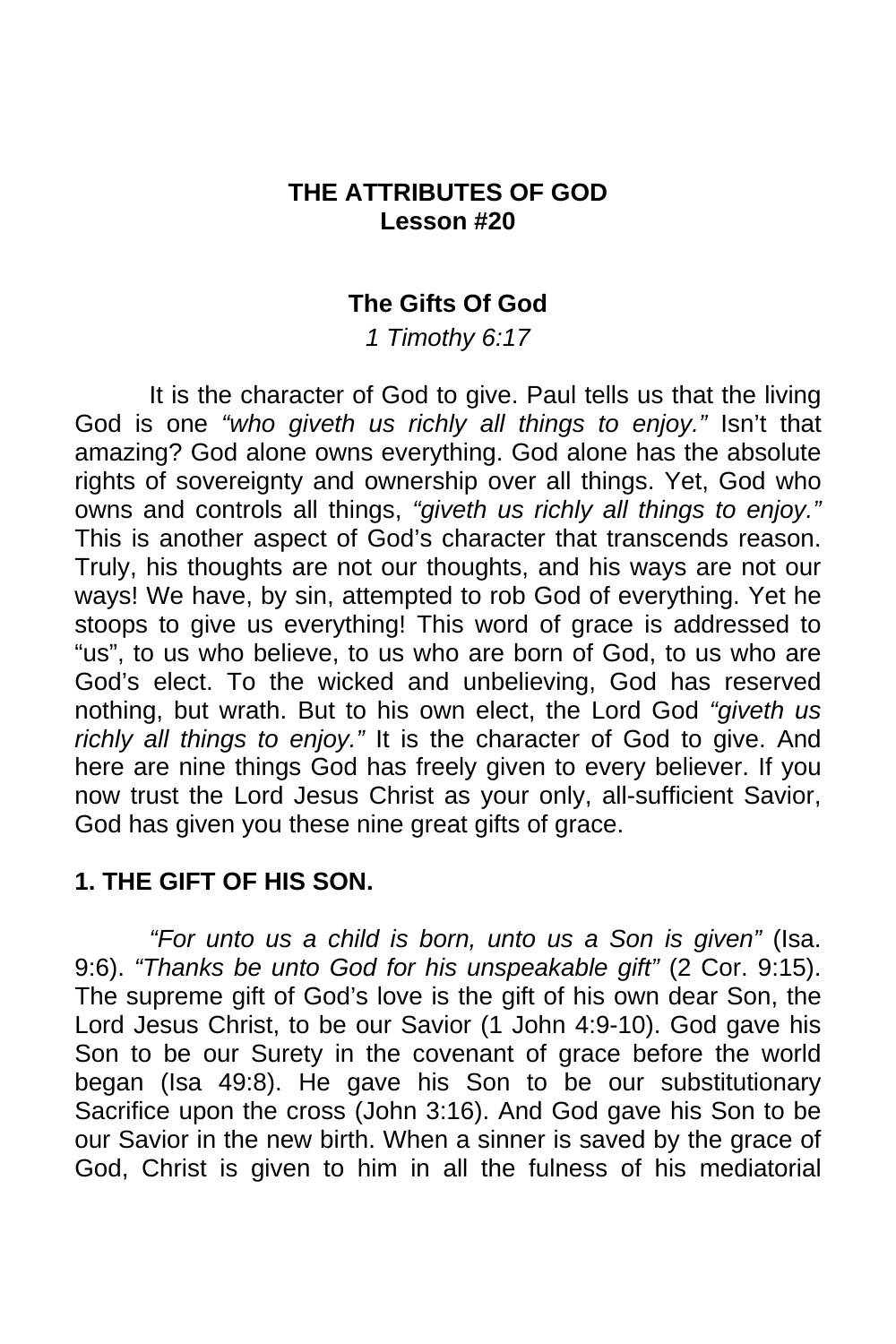offices. God has given his Son to us to be our Prophet, Priest, and King. Is Christ ours? Has God given us his dear Son? If he has, then we have in Christ the guarantee of every other blessing (Rom. 8:32). Since God has not withheld from us his choicest treasure, the Darling of his heart, his only begotten and beloved Son, surely he will also freely give us all things.

# **2. THE GIFT OF HIS SPIRIT.**

In the days of the Old Testament, God pardoned and justified his elect upon the grounds of the atonement Christ would make at his appointed time. On the basis of that same atonement, he also gave those Old Testament saints his Holy Spirit (Neh. 9:20; Isa. 63:11). Without the gift of the Spirit, none could have been born of God, believed on him, or walked with him. But in those days, the Holy Spirit was not yet poured out upon the nations of the world in demonstration and power. The Gentiles were without the Spirit of life, light, and holiness until Christ came. But now, since the death, resurrection, and exaltation of Christ, God has poured out his Spirit upon his elect in every nation.

- The Holy Spirit was God's ascension gift to his Son (Acts 2:33).
- The Holy Spirit is Christ's coronation gift to his church (John 16:7).
- And the Holy Spirit is a gift purchasesd by Christ for his own elect (Gal. 3:13-14).

Every blessing we receive from God comes to us through the merits and mediation of Christ. And all for whom Christ died shall have his Spirit. There is no such thing as a saved sinner who has not received the Holy Spirit.

# **3. THE GIFT OF LIFE.**

The apostle Paul tells us that, *"The wages of sin is death; but the gift of God is eternal life through Jesus Christ our Lord"*  (Rom. 6:23). Eternal life is the gift of God sovereignly and freely bestowed upon spiritually dead sinners through the merits of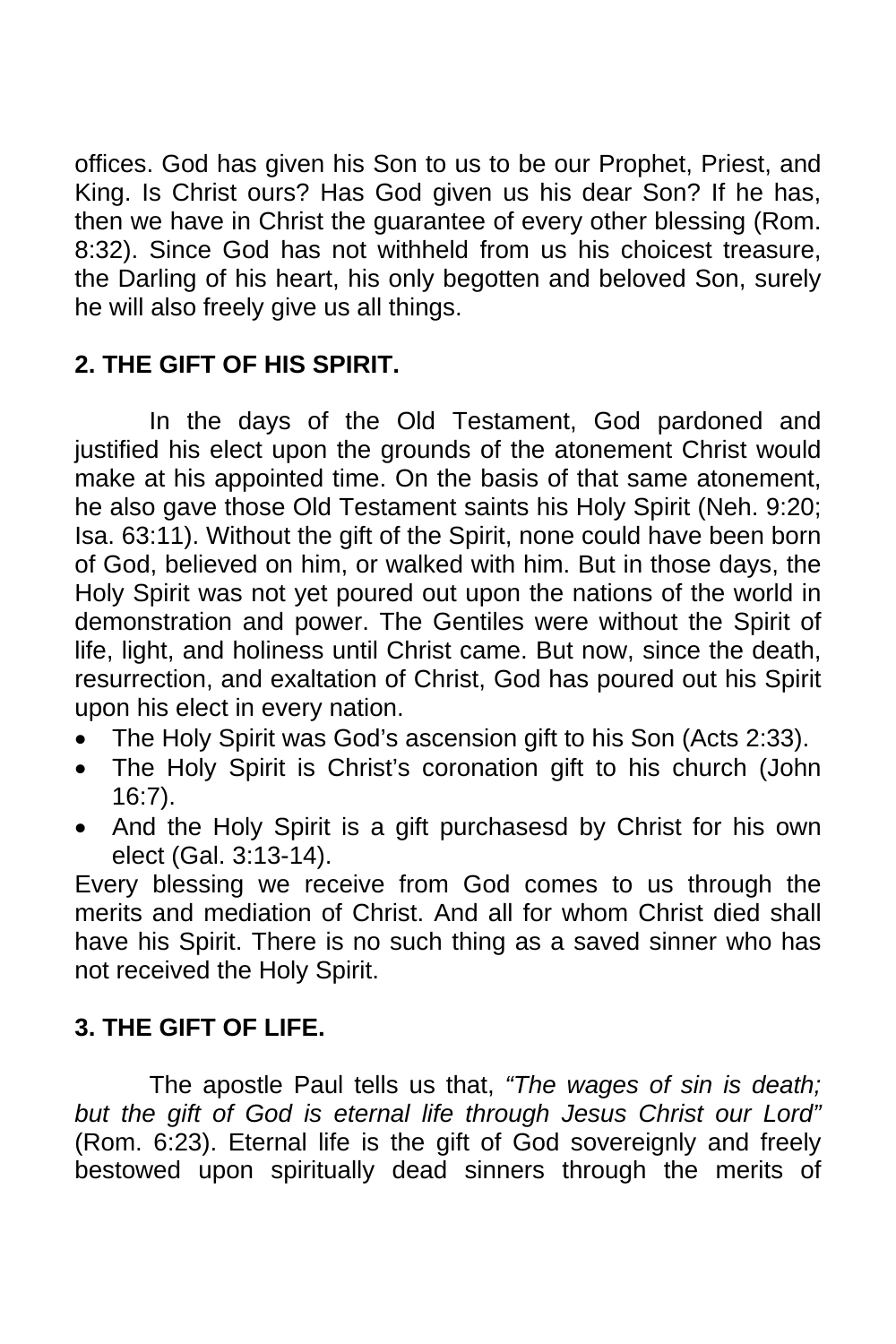Christ's blood atonement and the power of his grace (John 10:28; 17:2). *"The wages of sin is death."* That means, if we die, if we are lost, if we go to hell, it is our own fault. Hell is something every person earns for himself by wilful sin and unbelief. *"But the gift of God is eternal life."* That means, if we are saved, if we enter into heaven, it is God's fault, God's work, God's gift. Spiritual, eternal life is something God gives to sinners. **And this gift is ours**  *"through Jesus Christ his Son."* Eternal life is given to sinners only through the mediation of Christ, the sinner's Substitute (Psa. 68:18-20).

## **4. THE GIFT OF FAITH.**

Though faith in Christ is something for which every man is responsible, because God commands us to believe (1 John 3:23), and though faith is an act of the heart, faith is not the work of man's free will. Faith is the gift of God (Acts 3:16; Eph. 1:19; 2:8; Phil. 1:29; Col. 2:12; 1 Pet. 1:21). As God must give me breath before I can breathe, so he must give me faith before I can believe. Faith is not the cause and condition of grace. Faith in Christ is the gift and fruit of grace.

# **5. THE GIFT OF REPENTANCE.**

We recognize that it is the duty of all men to repent. Every sinner is responsible to do so. God commands all to repent (Acts 17:30). But man by nature is so thoroughly in bondage to sin that he has neither the will nor the ability to repent. No one will ever repent of sin apart from a miracle of grace. As A. W. Pink wrote, "It is the Holy Spirit who illuminates the understanding to perceive the heinousness of sin, the heart to loathe it, and the will to repudiate it." If you are now in a state of repentance, it is because God has poured out the Spirit of his grace upon you (Zech. 12:10; Jer. 31:19; Acts 5:31; 11:18).

## **6. THE GIFT OF SPIRITUAL UNDERSTANDING.**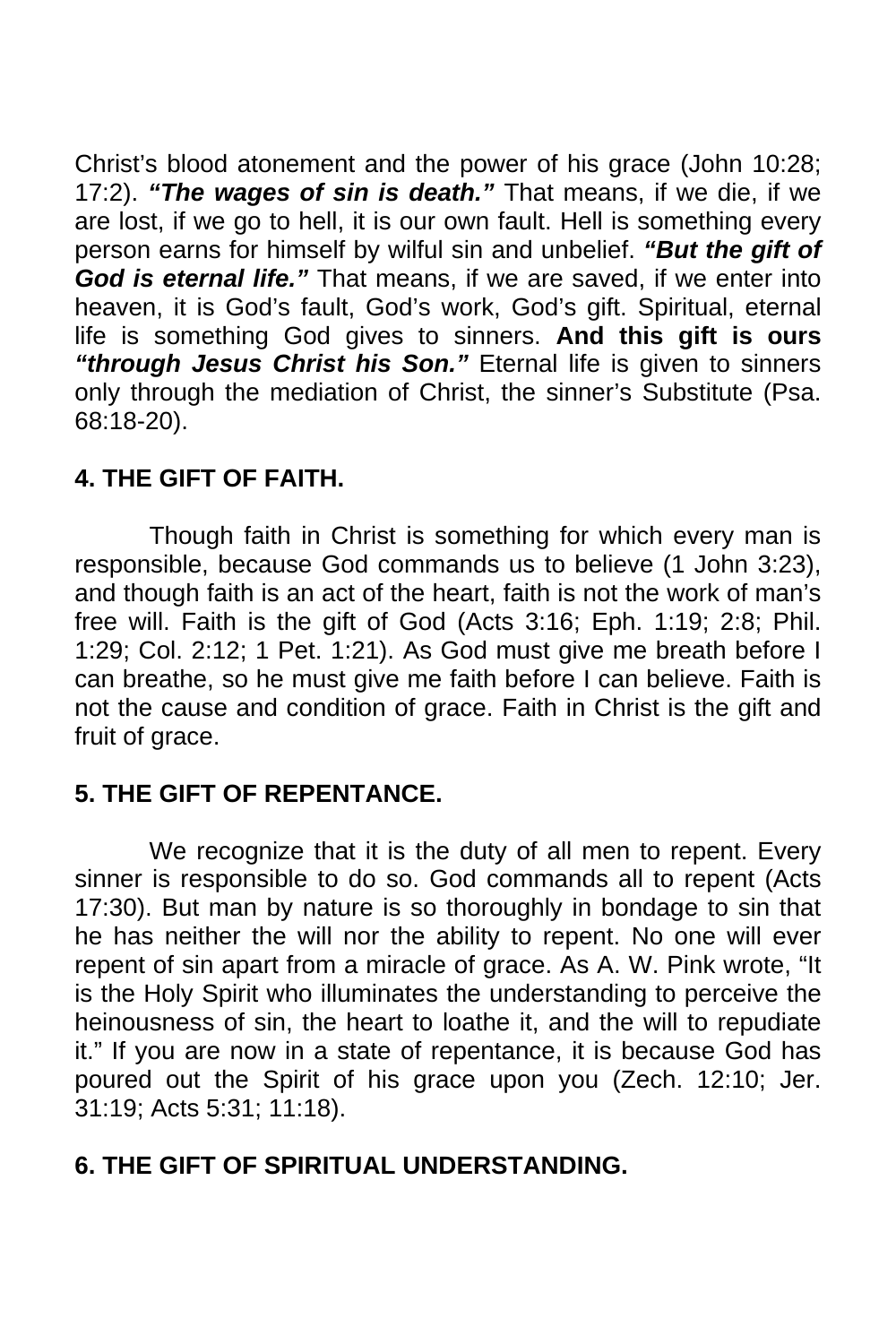Spiritual knowledge, discernment, and understanding is not the result of human intellect, but the gift of God (1 John 5:20). I do not refer to mere doctrinal knowledge. Though that is an essential element of spiritual understanding. But a man may have that and be lost. Spiritual understanding is the result of spiritual life in Christ. It is the Holy Spirit shining light into our hearts enabling us to see the glory of God in the face of Christ (2 Cor. 4:6). Though we do not see Christ with our physical eyes, he is a living reality to those who have spiritual understanding. We now know him, by the Spirit of God, through the Word of God. All who are born of God know him (John 17:3). We know his doctrine (1 John 2:20). We know his will (Prov. 3:5-6; John 15:15). And we know his character (Isa. 45:20- 25). This spiritual understanding does not produce pride, but humility. It fires the affections, sanctifies the will, and elevates the mind.

# **7. THE GIFT OF HIS GRACE.**

 Paul wrote to the Corinthian believers, "I thank my God always on your behalf, for the grace of God which is given you by Jesus Christ" (1 Cor. 1:4). Here he used the word "grace" in its widest sense. In this widest, biblical sense, grace includes all the benefits of Christ's merits and mediation, providential, spiritual, temporal, and eternal. Particularly, Paul is talking about God's saving grace bestowed upon his elect from eternity (Eph. 1:3). All grace is the gift of God!

- Regenerating grace (John 3:8)
- Justifying grace (Rom. 3:23-26)
- Pardoning grace (Isa. 43:25)
- Sanctifying grace (Heb. 10:10)
- Persevering grace (Phil. 1:6)
- Living grace (2 Cor. 12:9)
- Dying grace (Ps. 2:4-6)

# **8. THE GIFT OF ALL THINGS**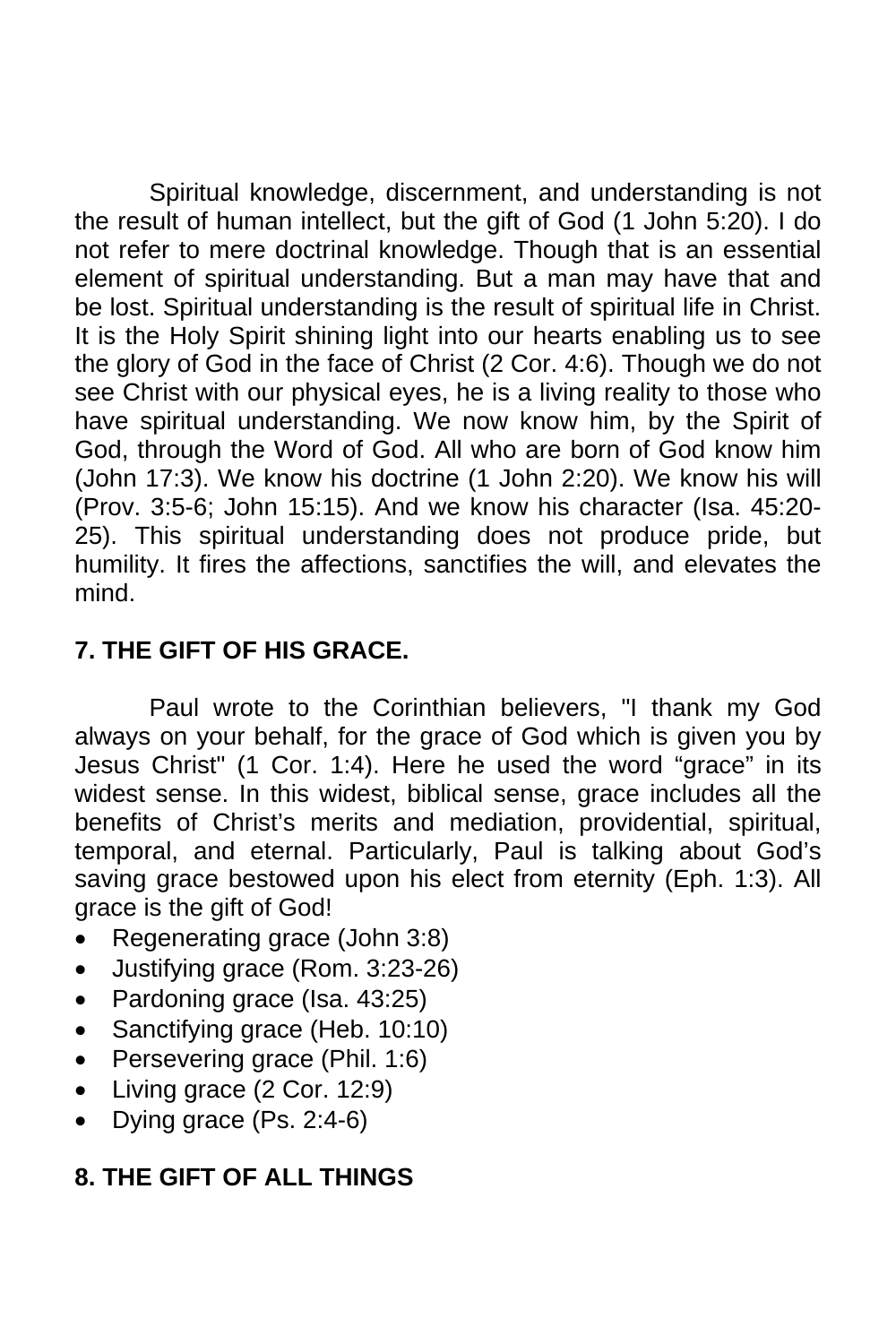Every believer, every child of God, every sinner saved by the grace of God needs to learn and rejoice in this fact - God has given us all things to enjoy (1 Tim. 6:17; 3:4-5). All things in providence are ours. All things in grace are ours. All things in creation are ours. Be careful that you do not abuse what God has given you. Be certain that you are not brought into bondage to anything. But be assured that all things in God's creation were made for you to enjoy. And all things in eternity are ours in Christ (1 Cor. 3:21). Our everlasting reward in heaven is not something earned by our works, but the gift of God's free grace in Christ...

## **9. THE GIFT OF EVERLASTING, HEAVENLY GLORY**

 All that heaven is, all that it promises and affords, in all its fulness, glory and happiness is the gift of God, freely bestowed upon every saved sinner through the merits and mediation of Christ (Rom. 8:17; Eph. 1:11). It is our inheritance as the sons of God.

It is the character of God to give. The God we worship and serve with grateful hearts is *"the living God, who giveth us richly all things to enjoy."* God has given all things to us. Let us now give our all to him (Rom. 12:1-2; 1 Cor. 6:19-20; 1 Chron. 29:13-14).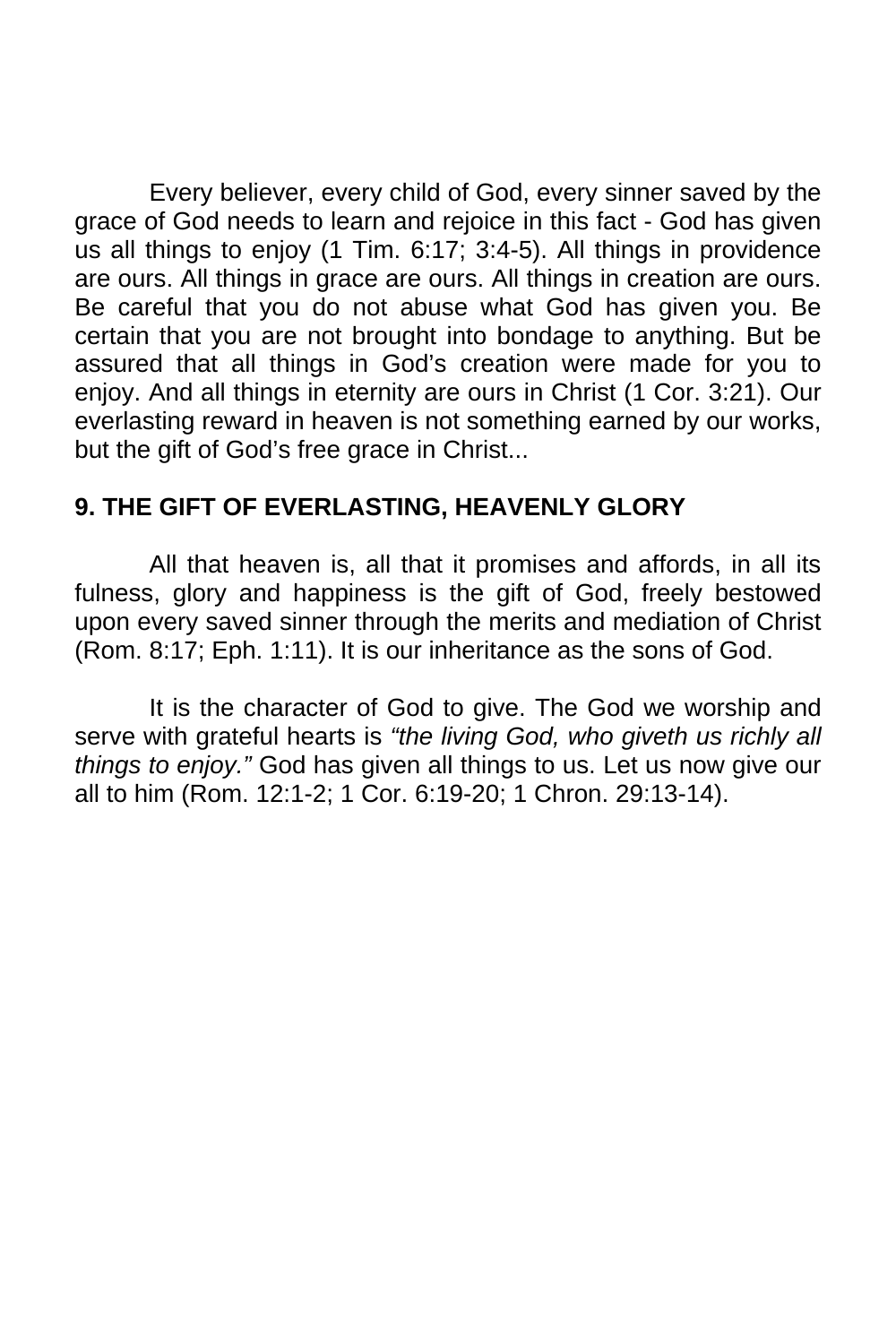### **THE ATTRIBUTES OF GOD Lesson #21**

### **The Joy of God**

*Deuteronomy 30:9* 

 Joy is complacency, satisfaction, and delight. The Lord our God is so kind, gracious, and good to his people that he makes joy a duty. He commands us to rejoice! *"Rejoice in the Lord alway: and again I say, Rejoice"* (Phil. 4:4). He says, *"Rejoice evermore"* (1 Thess. 5:16). Paul tells us that God has given us the *"joy of faith"*  (Phil. 1:25) and that our spiritual joy in Christ is the fruit of the Spirit (Gal. 5:22). Joy is the commandment of God and the gift of God. But did you know that joy is also an attribute of God, an essential part of his character as God? As God is a God of holiness, justice, truth, and grace, he is also a God of joy.

 Here are three texts of Scripture in which joy is attributed to the Lord our God. In Jeremiah 31 and 32 the Lord God proclaims some of his blessed covenant promises to his people (31:3, 31-34; 32:36-40). Then, in **Jeremiah 32:41**, he makes this the crowning promise of his covenant grace: *"Yea, I will rejoice over them to do them good!"*

 In **Deuteronomy 28:63** we read, *"The LORD rejoiced over you to do you good."* In that chapter Moses declares to Israel all the blessings of God upon those who perfectly obey his commands, blessings which could never be won by any man, but Christ. Yet, since Christ has won them for his elect, by his obedience to God as their Representative, they may be and should be properly claimed by all who believe him. They are ours by his merit and by virtue of our union with him. Are you a believer? If so, read what God has promised to you (vv. 1-14) and rejoice! He blesses us in everything! In the latter part of the chapter we read of God's curses upon all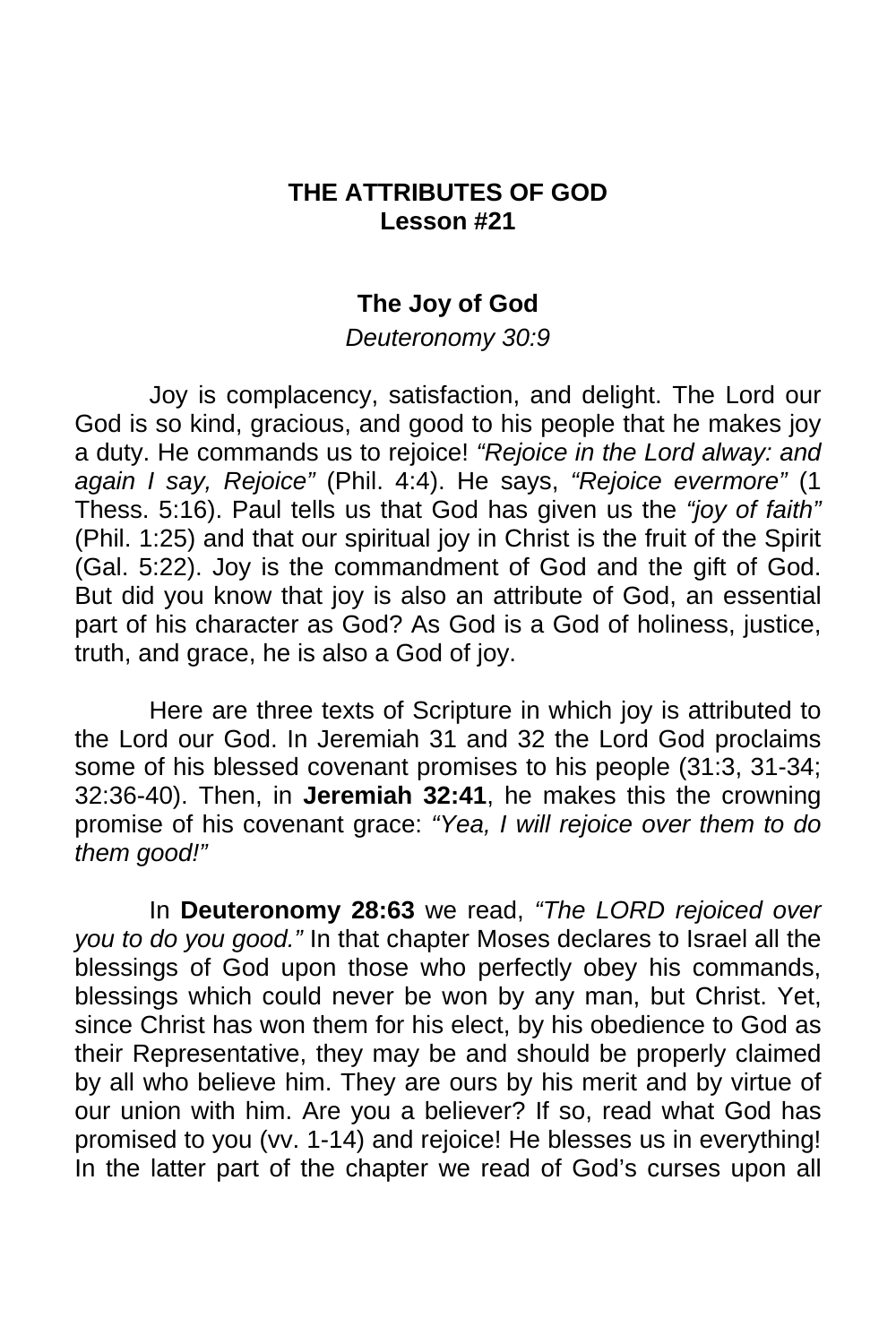who transgress his law. The ungodly, those who will not trust Christ alone for righteousness, standing upon their own merit, are cursed and condemned in everything. Then, in verse 63, we are told of God's joy. Now, read what the text says. As the Lord God rejoices in conferring upon his elect the benefits of his grace, so he rejoices in pouring out upon the wicked the punishment of his just wrath. Though *"he delighteth in mercy*," and though judgment is his strange work, it is his work, and he joys in it. God rejoices in the display of his justice and holiness and in the display of his goodness and grace.

 In **Deuteronomy 30:9**, we read, *"And the LORD thy God will make thee plenteous in every work of thine hand, in the fruit of thy body, and in the fruit of thy cattle, and in the fruit of thy land, for good: for the LORD will again rejoice over thee for good, as he rejoiced over thy fathers:"* In chapters 29 and 30 Moses gives us *"the words of the covenant which the Lord commanded."* In their ultimate fulfillment, this covenant and the prophecies of these two chapters refer to the salvation of God's elect in Christ, as a comparison of Scripture with Scripture will readily show.

- Compare Deuteronomy 30:6 with Philippians 3:3.
- Compare Deuteronomy 30:14 with Romans 10:8.

So the message of verse nine is that the Lord God himself takes joy in the salvation of his own elect in the Lord Jesus Christ, his Son.

 Be sure you understand that with God joy is an attribute of his glorious Being, not a passion. The joy of God is therefore eternal, infinite, perfect, and immutable. It is not a conditional, fluctuating joy, but an immutable, unchanging, unchangeable joy. Joy in God is his eternal complacency, satisfaction, and delight.

**GOD REJOICES IN HIMSELF** (1 Chron. 16:27). In his Psalm of thanksgiving to God, David said, *"Glory and honor are in his presence; strength and gladness are in his place."* When God dwelt alone in the solitary perfection of his glorious Being, when nothing else existed except in God's infinite mind, there was joy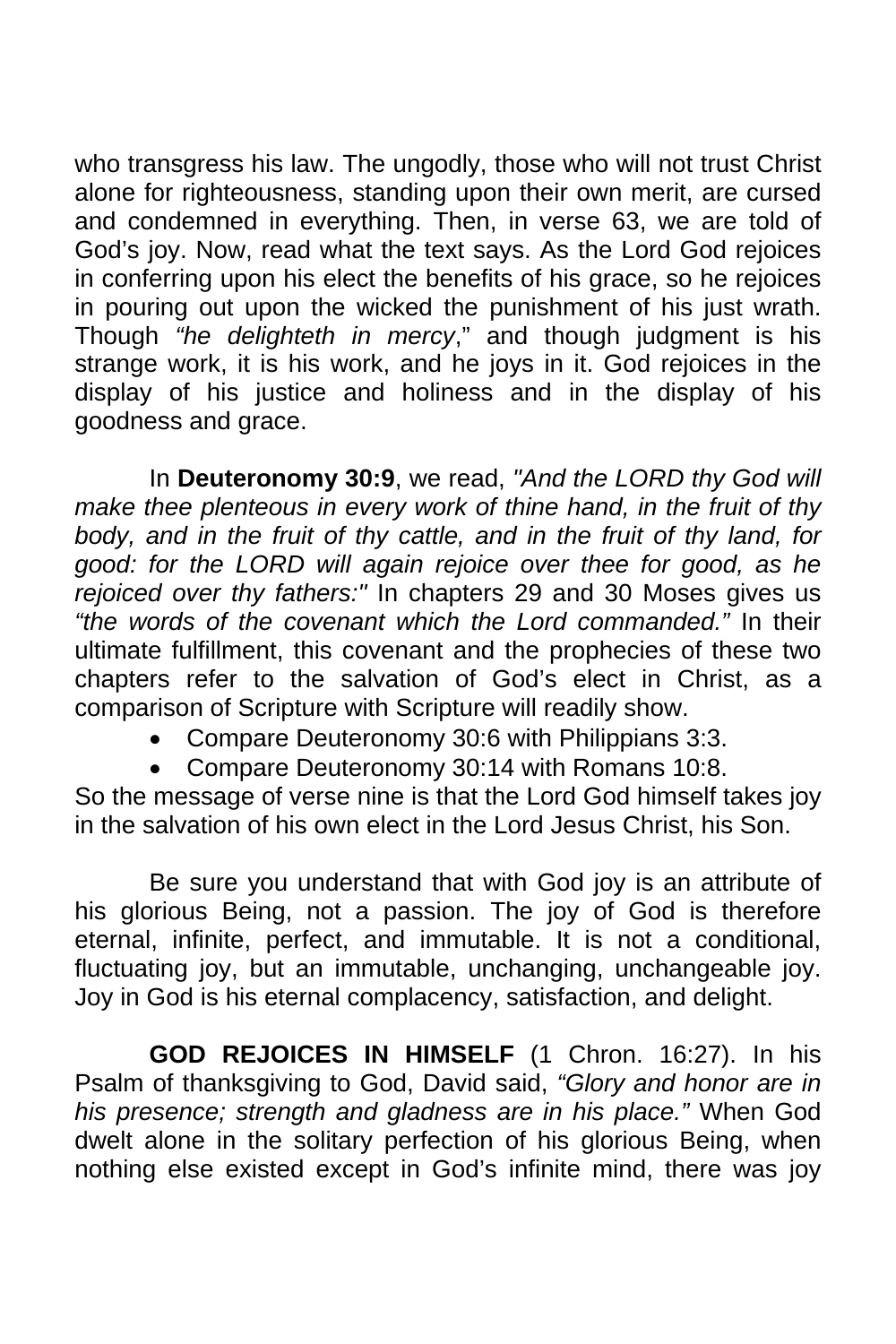and gladness in his place. This needs to be recognized. God was perfect without us from eternity. And being perfect, he was joyful in himself. *The point is this -* God does not need angels, or men, or any other of his creatures to give him joy, satisfaction, complacency, and delight. God's joy is in himself. The three Persons of the Holy Trinity find joy in one another. It is right for God's joy to be in himself because he is perfect. And God always rejoices in perfection.

 Because God always rejoices in perfection, we know that **GOD REJOICES IN ALL HIS WORKS** (Psa. 104:31). The psalmist declares, *"The glory of the Lord shall endure forever: the Lord shall rejoice in his works."* And the implication is that he will rejoice in all his works forever (Rev. 4:11). Everything that God is doing, has done, or shall hereafter do, is to him a matter of endless joy.

 Though in his actions he appeared to have regretted making man upon the earth (Gen. 6:6), because he changed his course of action and poured out his wrath upon the fallen race in Noah's day, God himself did not change. He had not made a mistake! And even when he appears to be, in our eyes, disgusted with his works, he never is. Every work of his hand is perfect and always gives him joy.

**God takes joy in his works of creation** (Gen. 1:31; 2:2). God created the heavens and the earth and all that is in them by the word of his power. And when he had finished his works, he not only rested from them, but rested in them too. He looked over all that he had made with joy, pleasure, and satisfaction, and pronounced that they were very good. But there is more - God still has joy in his creation, otherwise, he would not uphold all things by the word of his power. The fact that he maintains the universe in existence is evidence that he yet finds joy in that which he has made.

**The Lord also rejoices in all his works of providence.**  When he speaks of his works of providence, our God says, *"I will*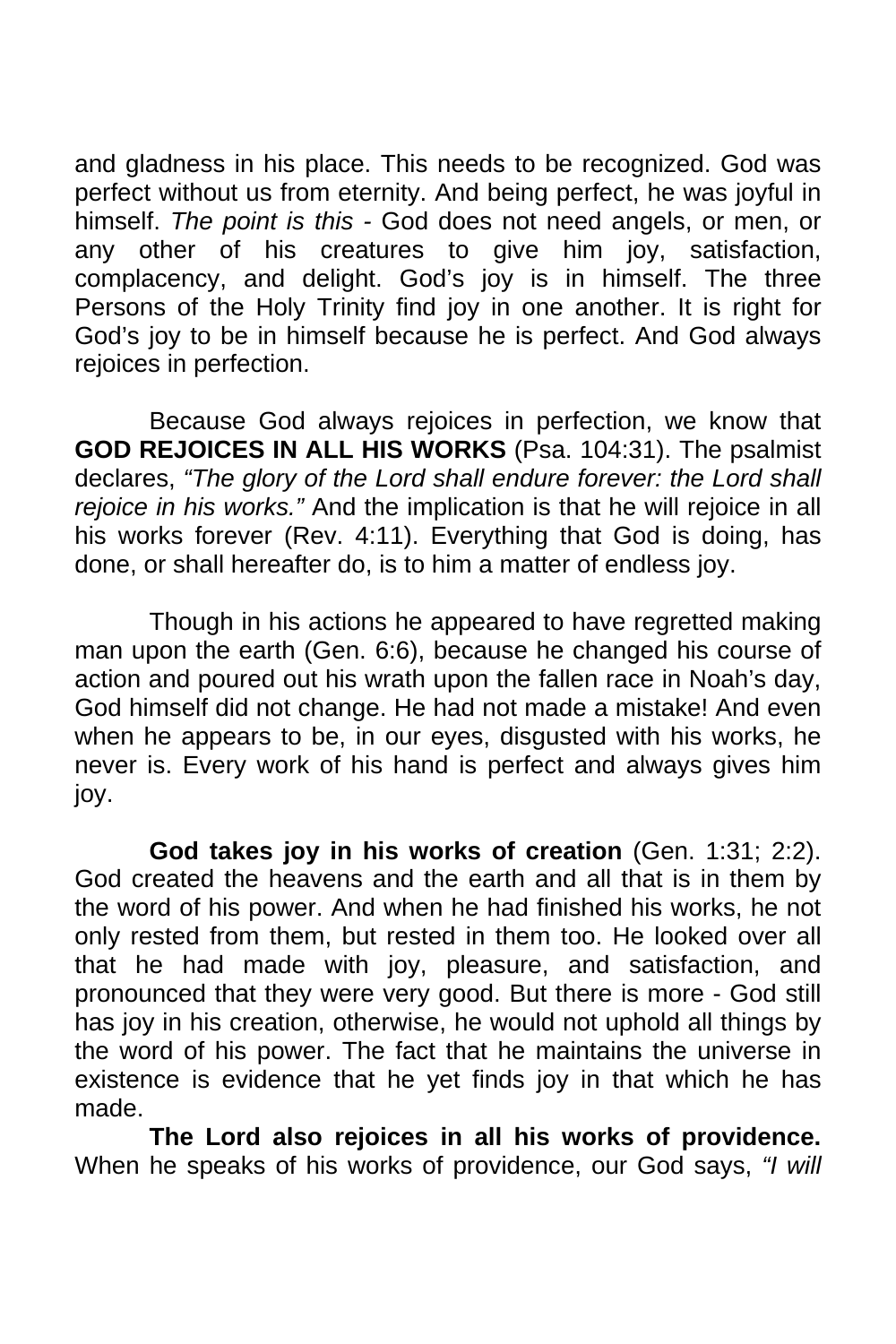*do all my pleasure"* (Isa. 46:10). The works of providence, when we contemplate them, give us unspeakable pleasure and delight. Though God's ways and his works are past finding out, we see in providence the infinite depth of God's wisdom and knowledge, and rejoice (Rom. 11:33-36). And in that day when all things are made manifest, when all things are revealed in their true light, God's saints will shout his praise with unending, everlasting joy (Rev. 4:11). Imagine what delight, joy, complacency, and satisfaction God's works of providence must give to him! The works of providence are the works of his will and pleasure. He sees and knows their beauty, harmony, and connection. And he knows perfectly what the end results of his works will be - The salvation of his elect and the glory of his name (Rom. 8:28; Eph. 1:10-12)

**The Lord God particularly delights in the great work of redemption devised by his infinite wisdom and wrought out by his dear Son.** Our redemption by Christ and salvation by the grace of God through the almighty operations of his Holy Spirit gives joy to the triune God (Lk. 15:7, 9, 22-24). . Our redemption and salvation by Christ displays the great glory of God (Ps. 85:9-11). It is in the cross of Christ that we see the glory of God's love and mercy, grace and truth, holiness and justice, wisdom and faithfulness. God rejoices in his work of redemption because by it Christ obtained, upon the ground of strict justice, the salvation of his people, whom he loved with an everlasting love. This is what his heart was set upon from eternity. This is what he resolved to do before the worlds were made. This is the end for which he predestinated all things.

 God also rejoices in his work of grace in the hearts of his people. His work of grace in us is our beauty, even the beauty of holiness, which the King greatly desires, by which his elect are made all glorious within (Song of Sol. 4:9-10; Ezek. 16:6-14). The righteousness of Christ imputed to us in justification makes the believer judicially appealing and beautiful before the Lord. And the righteousness nature of Christ imparted to the redeemed in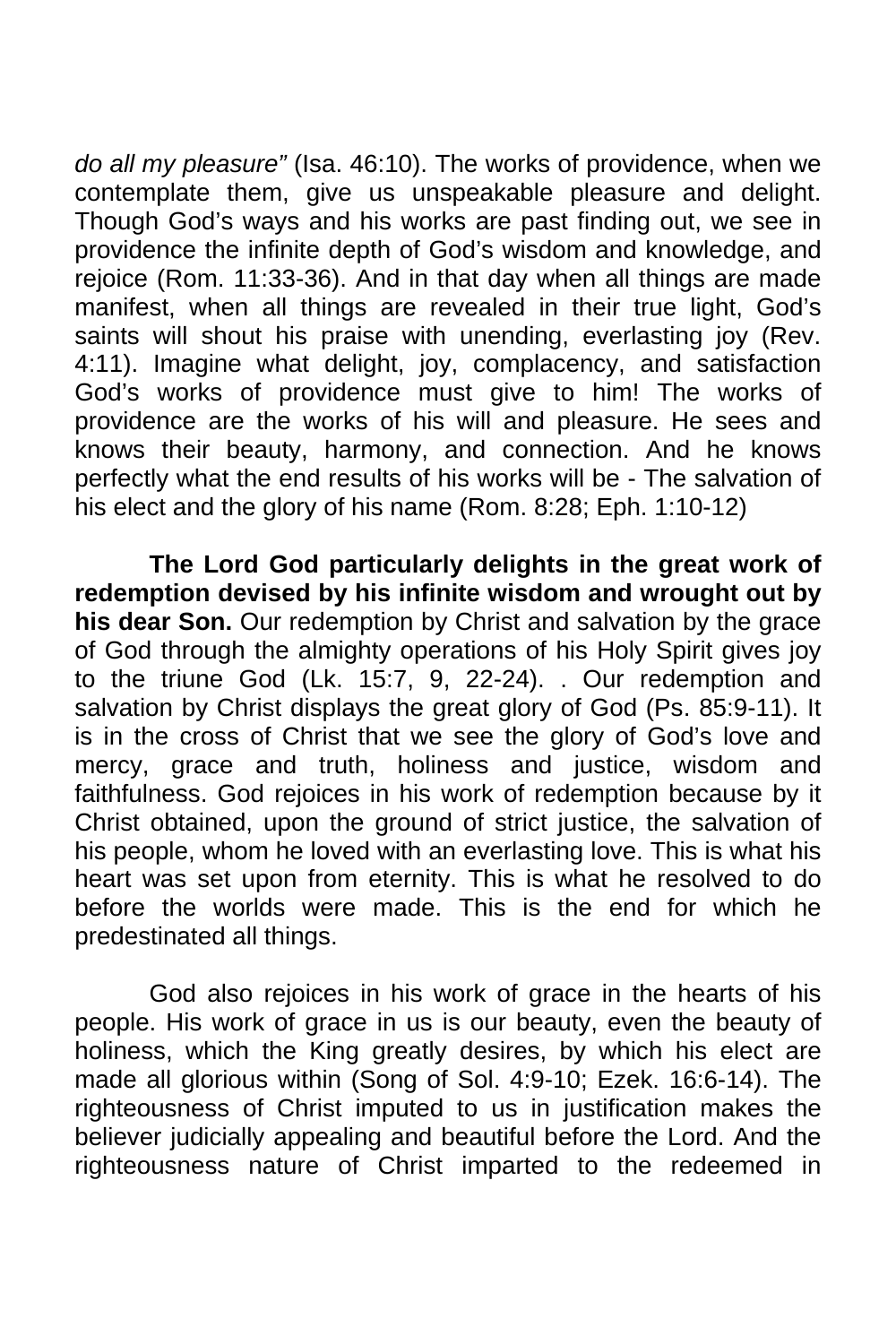regeneration makes them all glorious within (Col. 1:27; 2 Pet., 1:4; 1 John 3:9). We are God's workmanship (Eph. 2:10), his masterpieces, in which he delights. We are the work of his hands, curiously and mysteriously wrought by him, in which he is glorified (Isa. 60:21).

 **GOD REJOICES IN HIS DEAR SON, THE LORD JESUS CHRIST.** Without question, God finds joy in his Son as his equal in the Holy Trinity because Christ is himself God. But the blessed revelation of the gospel is the fact that God's joy, pleasure, delight, and satisfaction is in Christ as our Mediator (Matt. 3:17; 17:5; Col. 1:18-19). There is only one Man in all the universe with whom God is absolutely, eternally, and immutably well-pleased. And that Man is Christ, our Mediator. God is pleased with Christ's obedience to Him as our Representative to fulfill all righteousness (Rom. 5:19). He is pleased with Christ's blood sacrifice for the satisfaction of his justice as our Substitute (Isa. 53:9-10). He is pleased with Christ's intercession as our Advocate (1 John 2:1-2). And God is pleased with every sinner who trusts Christ as his Savior. No one can please God by his works. But all who believe on the Lord Jesus Christ please God by faith in him (Heb. 11:6). It is not our faith that pleases God, but Christ the Object of our faith. And God is pleased with us in Christ, our Mediator.

 **THE LORD OUR GOD REJOICES, DELIGHTS, TAKES PLEASURE IN, AND FINDS COMPLACENCY IN HIS PEOPLE FOR CHRIST'S SAKE.** That is astonishing; but it is a fact. God takes pleasure in us, his people! We are his Hephzibah in whom he delights, his Beulah to whom he is married (Isa. 62:4-5). Therefore, as a bridegroom rejoices over his bride, so the Lord rejoices over and takes pleasure in us (Psa. 147:11; 149:4). Imagine that! In the words of the covenant, God said, *"Yea, I will rejoice over them to do them good"* (Jer. 31:41). And he does what he promised. He rejoices over us because we are united to Christ. **God the Father** rejoices in us as his covenant people from eternity. **God the Spirit** rejoices in us as the products of his grace. He revealed Christ to us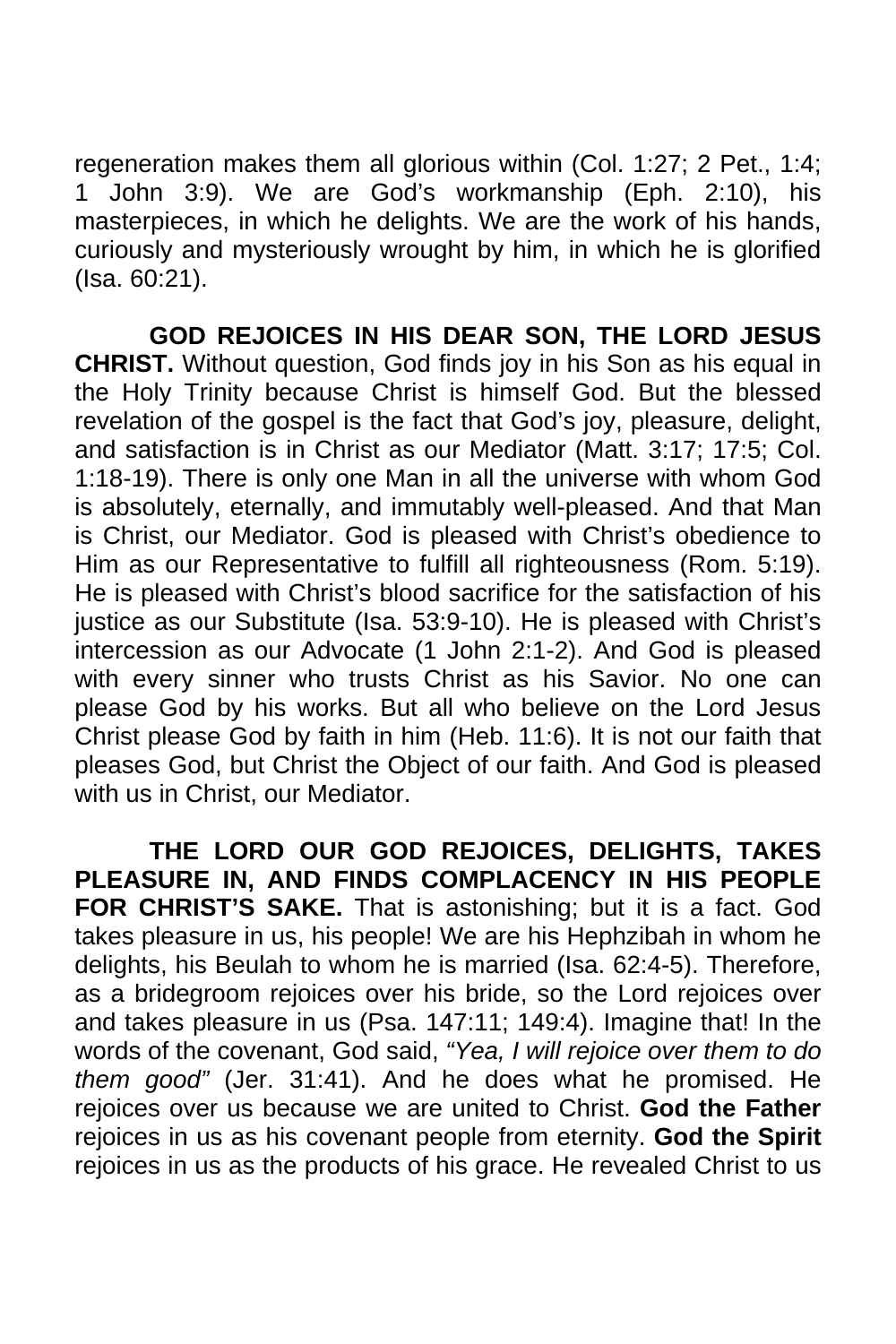and in us. He assures us of our adoption. He has sealed to us the blessings of the covenant. And he preserves and keeps us in grace. And **God the Son** rejoices over us as his own peculiar people. Christ rejoiced over us before ever the earth was as the delight of his heart (Prov. 8:31). His joy in us sustained him as he endured the ignominy, agony, and death of the cross as our Substitute (Heb. 12:2). Our Savior rejoices in the conversion of his redeemed ones (Lk. 15:3-5). Every time a sinner is saved by grace, it is to the Son of God *"the day of the gladness of his heart"* (Song of Sol. 3:11). And in the last day we shall be to the Lord Jesus Christ, our dear Savior, his joy and crown of rejoicing (Psa. 45:13- 15; Jude 24).

 Can you imagine the blessedness of Christ's joy toward, in, and with his people? The Lord Jesus Christ, the Son of God, our Savior, rejoices in us! Sinners though we are, being saved by grace, Christ finds in us a constant cause for joy! *He rejoices to...*

- Bestow upon us the benefits of grace and the glory of heaven.
- Make us a prosperous, spiritually prosperous people.
- Make all things work together for our good.

God's joy in us is full. It is abundant and overflowing. It is hearty and sincere. And it will remain forever. Our God has rejoiced in us. He now rejoices in us. And he shall forever rejoice in us. We are the joy of our God. *"The Lord thy God in the midst of thee is mighty; he will save, he will rejoice over thee with joy; he will rest in his love, he will joy over thee with singing"* (Zeph. 3:17). If God so rejoices over us, surely we ought to rejoice in him (Ps. 35:27-28).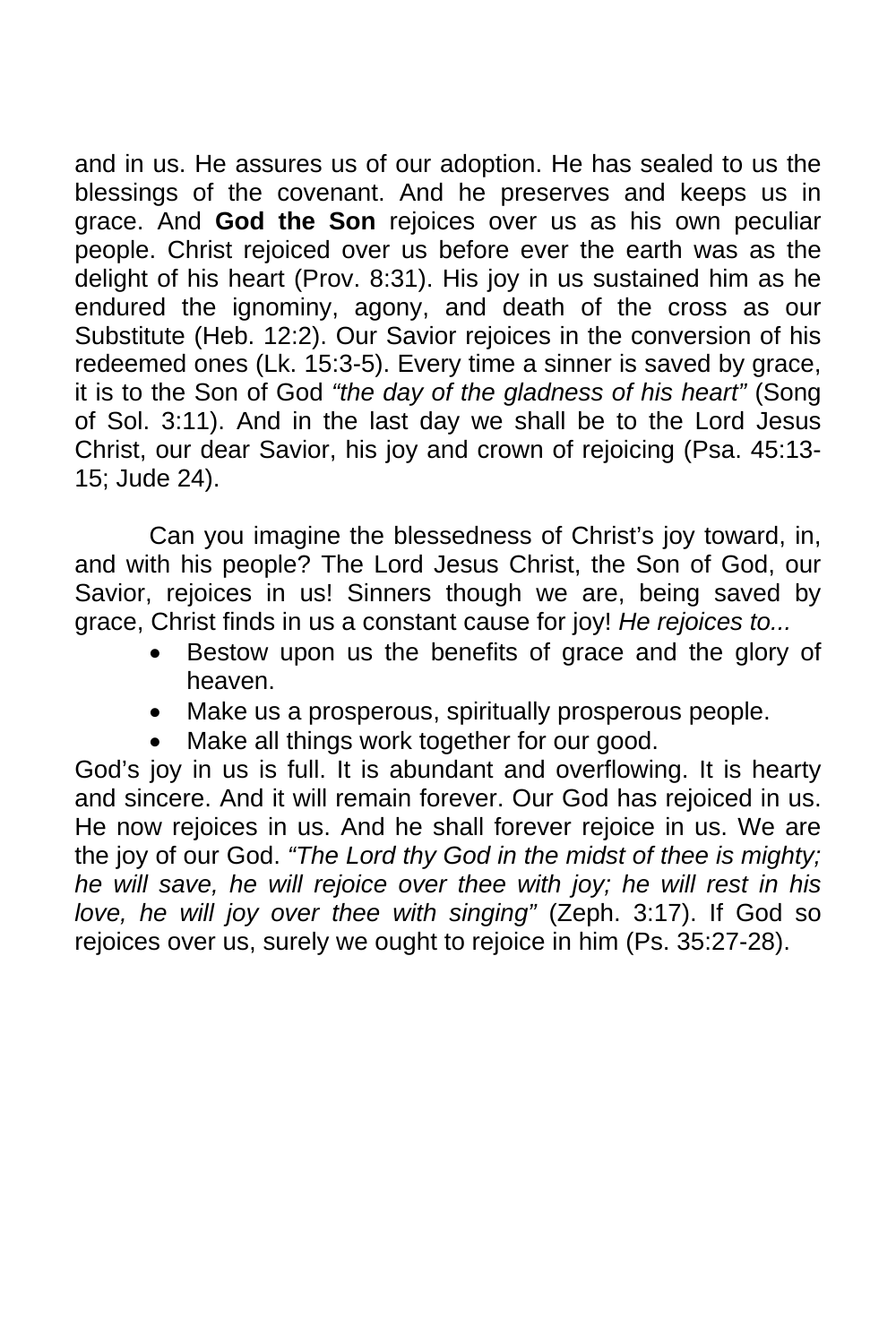## **THE ATTRIBUTES OF GOD Lesson # 22**

### **The Life of God**

#### *Ephesians 4:18*

 My purpose and desire in these studies of God's character is to assist (if God the Holy Spirit will be pleased to bless my efforts) the reader in beholding the supreme excellence, glory, and greatness of God. Oh, that we may be consumed by it! If we are, indeed, consumed with a sense of God's greatness and glory, we will do whatever we can to make him known. That is my heart's desire. I pray that God will be pleased to make himself known in this generation (1 Kgs. 18:36-39). We must know God. There is no salvation apart from the knowledge of God himself as he is revealed in Christ (John 17:3). It is the ever increasing desire of every believing sinner, saved by grace through faith in Christ, to know him (Phil. 3:10). And those who know him desire to make him known to others (Rom. 10:1-4).

 Nothing is more suitable to that end than a study of the divine attributes. In Ephesians 4:18, Paul tells us that all unbelievers, all unregenerate men and women, live in the vanity of their minds, *"Having the understanding darkened, being alienated from the life of God through the ignorance that is in them, because of the blindness of their heart."* But believers, those who are born again, are by the grace of God made partakers of the life of God.

 I realize that it is impossible for us, with our puny, finite brains, to comprehend the life of God. I only hope in this study to set before you a sense of the infinite, incomprehensible greatness of God's life. The one thing that must be grasped is the fact that God is life; and apart from him there is no life.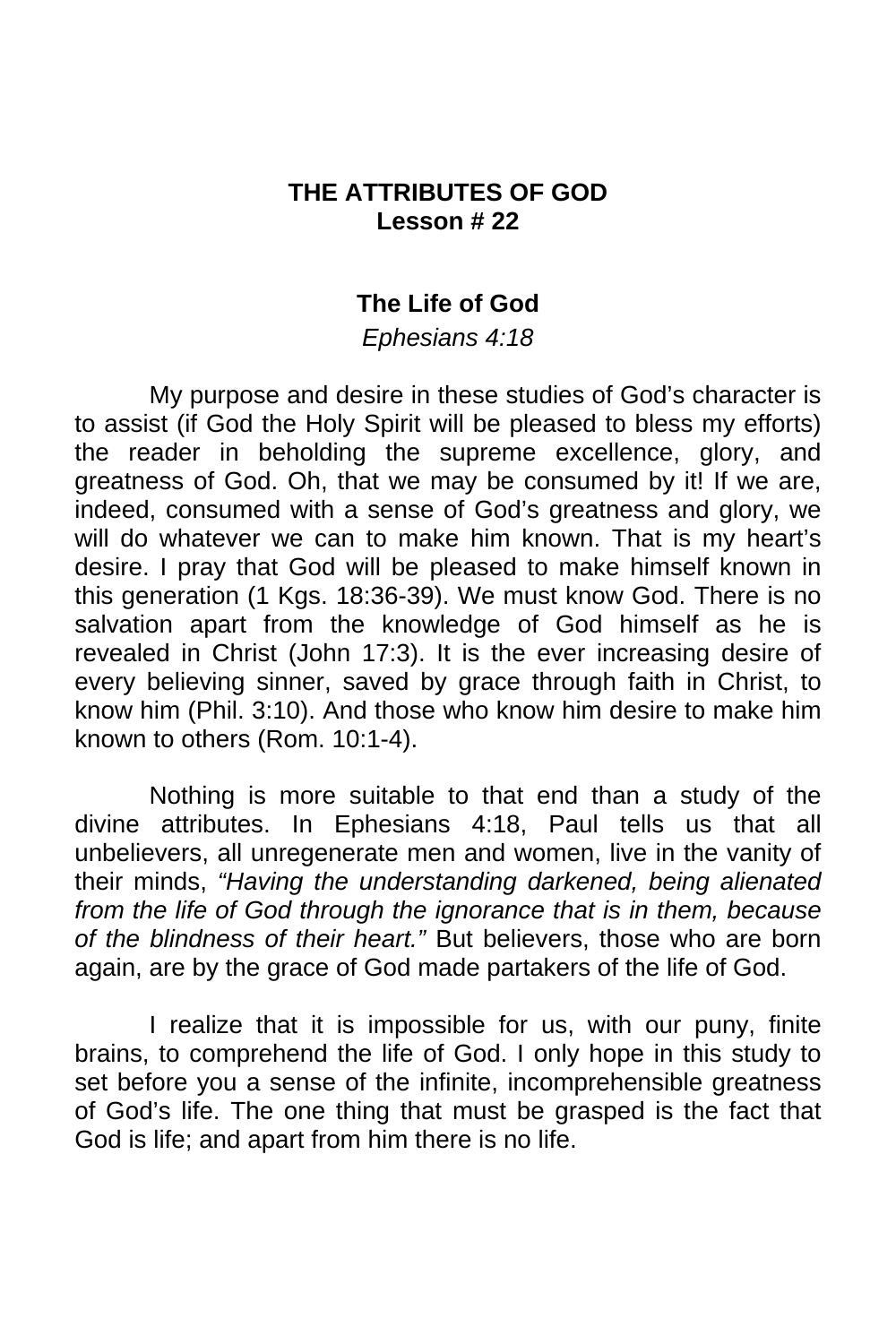**GOD IS LIFE ESSENTIALLY.** There are many forms of life in the universe. The lowest form of life is plant life. In animals there is a higher degree of life. Like us, animals breathe, see, smell, hear, taste, and feel. Like us, they eat and drink. But there is a much higher form of life in God's rational creatures, in angels and men. Angels and men have all the senses of life possessed by plants and animals; but we have other senses of life which set us apart from those lower creatures. Angels and men are rational creatures, capable of understanding, affection, and will.

 However, there is still a much higher form of life among God's creatures, spiritual life. Spiritual life is that which is given to men and women in the new birth. It is a principle of life, grace, and holiness implanted in us by the Spirit of God. Spiritual life makes us partakers of the divine nature (2 Pet. 1:4; Gal. 2:20). Spiritual life produces in the believer a nature that is as far above natural human life as human life is above plant life (Gal. 5:22-23). But even this highest form of life among God's creatures falls far short, infinitely short, of that life which is God. All creature life is derived life. God is life essentially. All creatures get life from God. God gets life from no one. He is life!

 God is life in and of himself (John 5:26). As we have seen in previous studies, God alone is eternal and self-existent. God the Father has life in himself. And he has given to the Son, (not to the Son as God, but to the Son as Man), as our Mediator to have life in himself. God the Father is life. God the Son is life (John 1:1-4). And God the Spirit is life (Rev. 11:11 - *"The Spirit of life.").* 

Because God is life in and of himself, God's life is totally free and independent. There is no cause for his life and nothing upon which his life is dependent. Our lives, both naturally and spiritually, depend entirely upon God (Deut. 30:20). He gives us life, physical life and spiritual life. And he sustains us in life, physical life and spiritual life. But God lives his own life. Our natural lives depend upon the union of our bodies to our souls. And our spiritual lives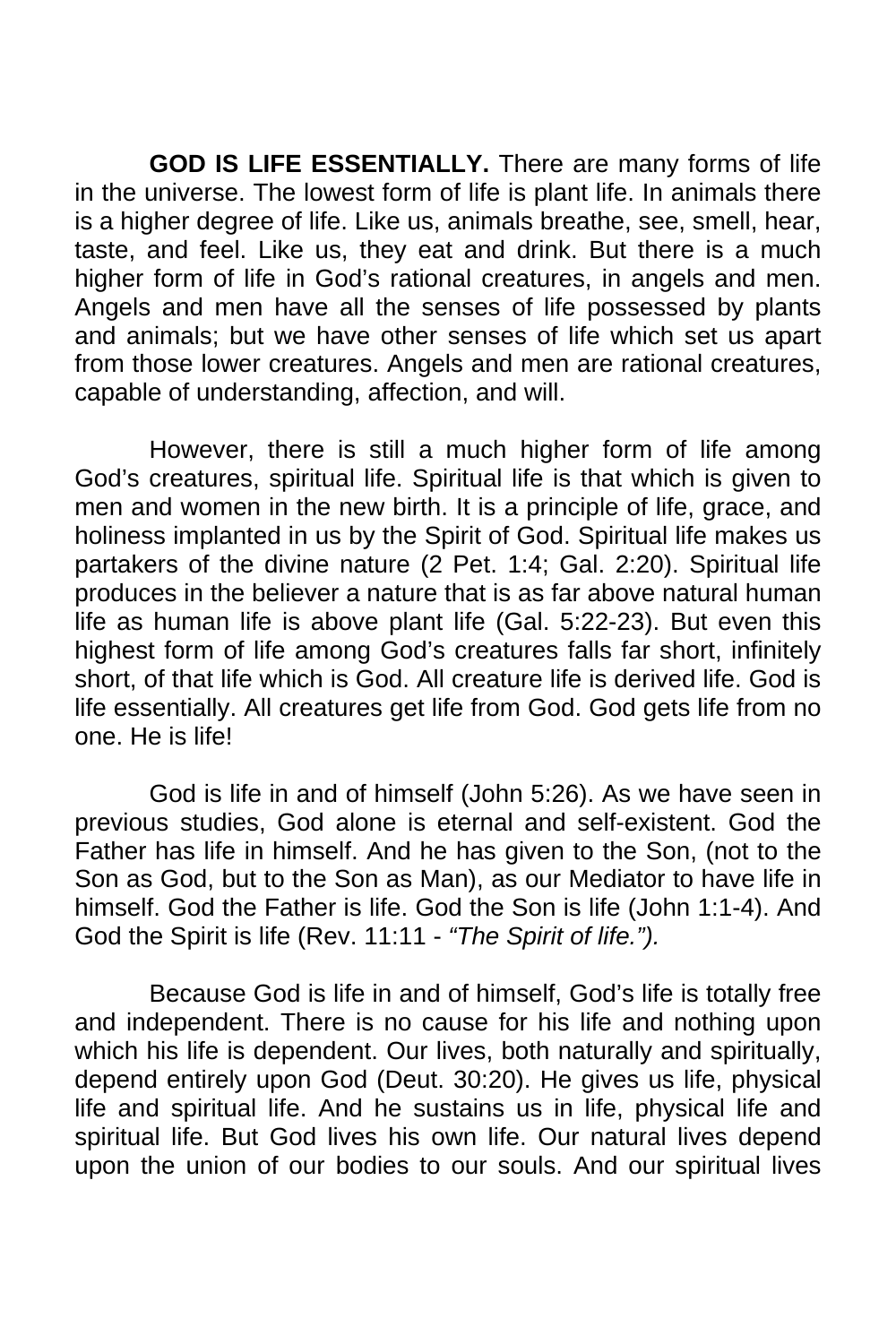depend upon the union of our souls to Christ (John 15:1-6). This union of our souls to Christ is a union of grace and of faith, an indissolveable union with the Son of God (Eph. 5:30-32). But the life of God depends upon nothing. His name is El-Shaddai, God allsufficient, blessed and happy in himself forever.

 The Lord our God is the one true and living God. Throughout the Scriptures, God's very glory by which he is exalted above and distinguished from the idols of men is his life.

- 1. The law was given by the authority of the living God (Deut. 5:26).
- 2. Joshua led Israel in triumph into the land of promise by the power of the living God (Josh. 3:10).
- 3. David's love and the thirst of his soul was for the living God (Psa. 42:1-2; 84:2).
- 4. Our Savior is the Son of the living God (Matt. 16:16).
- 5. And as believers we are the temple of the living God.

 All the idols of men are motionless, lifeless, and dead (Jer. 10:5, 10, 15, 16; Acts 14:15; 1 Thess. 1:9). Therefore, the worshippers of idols place great emphasis on dead ceremonies. But we believe, trust, worship, and submit to the living God (Rev. 10:5-6).

 When I was a boy, a professor at a religious college near my hometown started a foolish lie that caught the nation and spread like wildfire. He said, "God is dead!" Well, that wretch is now dead. His blasphemy did not even disturb God. Some say, "God is alive." But that is not true either. God is not alive. God is life! God is life essentially.

 **GOD IS LIFE ETERNALLY** (1 John 5:20). God is life without beginning, without succession, and without end. The eternality of God is a subject that baffles human reason. We cannot think in terms of eternality. But God is eternal. His life is eternal. The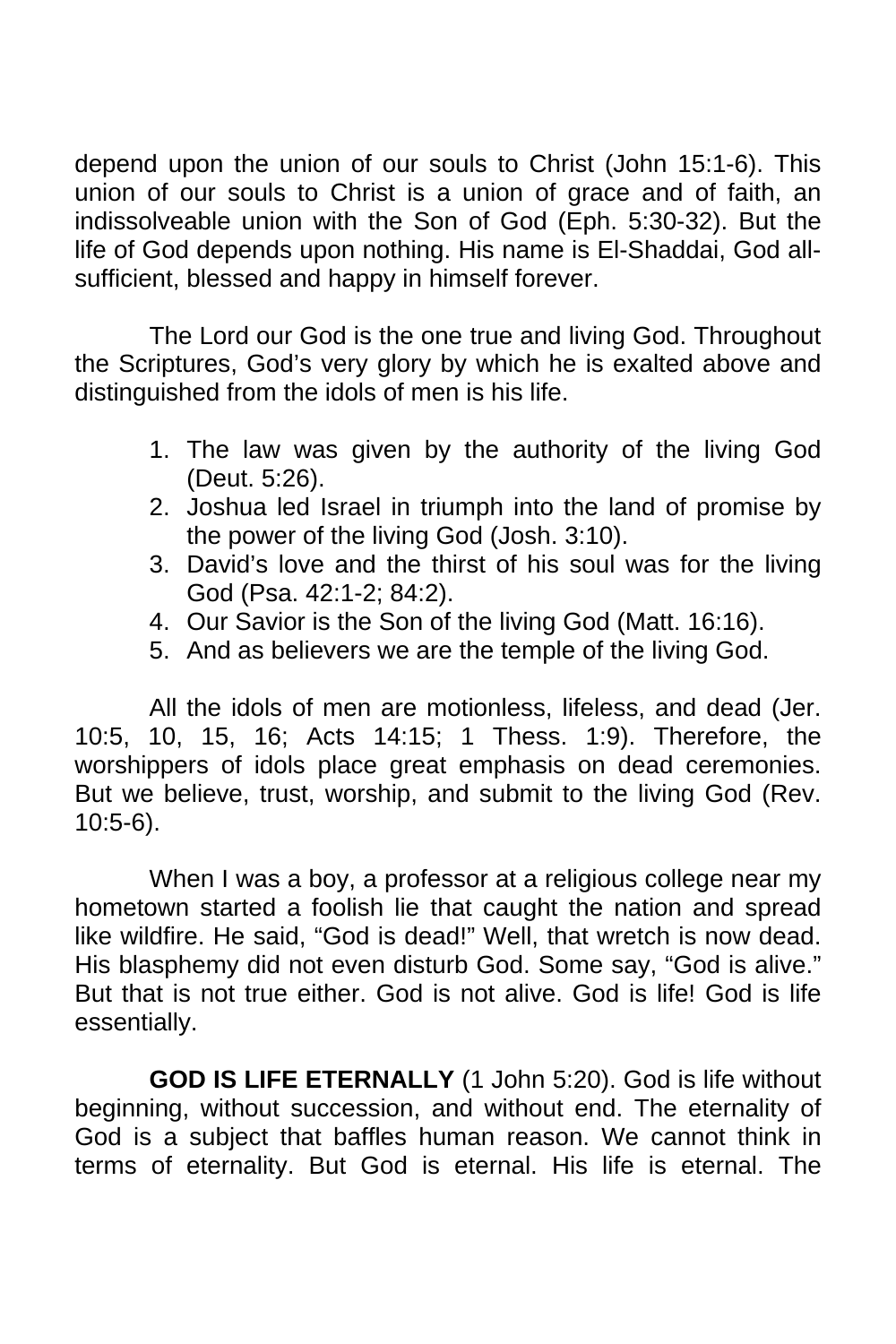eternality of life in God implies many things: His simplicity, his spirituality, his independence, etc. But for the purposes of this study, let me direct your attention to just twov things that are revealed in the eternality of God.

- 1. **Immutability** (Psa. 102:26-27; Mal. 3:6; Heb. 13:8; James 1:17) - Only God is eternal. And only God is immutable. God who is eternal life must also be immutable life. He never experiences any change of any kind. Blessed be his name! Because God is immutable his purpose is steadfast; his promises are sure; and his people are secure. Eternality and immutability go hand in hand. And eternality and immutability go hand in hand with...
- 2. **Immortality** (1 Tim. 1:17; 6:16). Angels are immortal because God made them so. The souls of men are immortal because God made them so. The bodies of the saints shall be made, like Christ's human body, immortal, because God will make them so in the resurrection. Even the bodies of the damned in hell will be made immortal by God. However, God alone has immortality in and of himself, because God alone has life in himself eternally.

 **GOD IS LIFE EFFICIENTLY** (Psa. 36:9). God is the source, the Spring, the Author, and the Giver of life. Life in its lowest form and in its highest form is the gift of God. And God is totally sovereign over all life. He gives life to the grass; and he takes it away (Gen. 1:11-12; Isa. 40:7). He gives life to the beasts; and he takes it away (Gen. 1:20-25; Psa. 104:29). He gives life to men upon the earth; and he takes it away at his pleasure (Gen. 2:7; Psa. 68:20; Heb. 9:27). When he is pleased to do so, God can make a jackass talk and reason like a man (Num. 22:28). And when he is pleased to do so, God can cause a brilliant, powerful man to eat grass like an ox, grow feathers like an eagle, and his nails to become claws like a bird's (Dan. 4:32-33). God is totally sovereign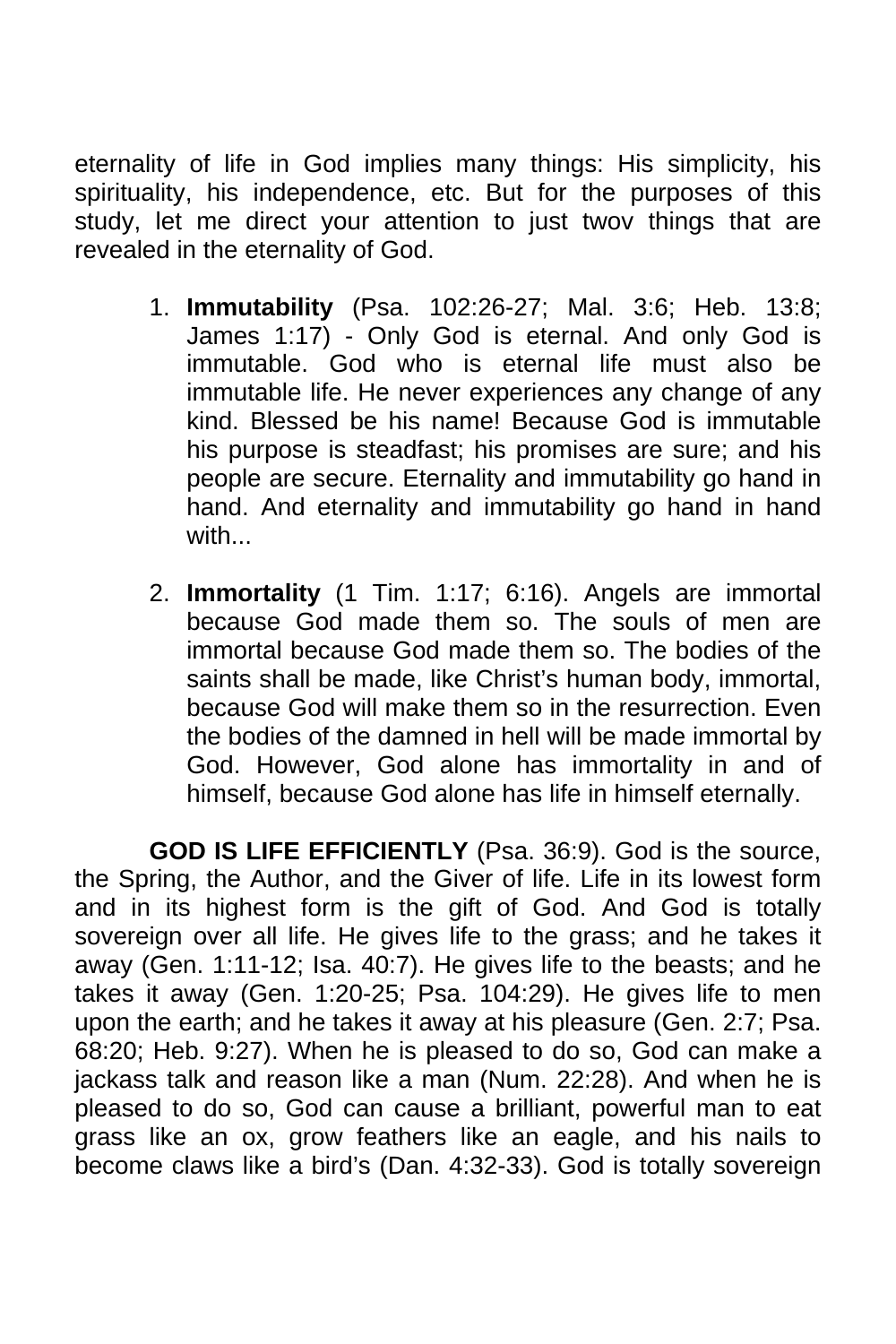over all life. He alone can give life. No man can make a living fly. He might as easily create a world. And no man can destroy a fly. He might as easily destroy the world. As God is sovereign over all natural, physical life, so he is sovereign over all spiritual, eternal life.

**Spiritual life is the free gift of God** (John 5:21, 25; 11:25; Rom. 8:2). All men by nature, though alive physically, are dead spiritually, dead in trespasses and in sins. They cannot give themselves life. No one can give what he does not have. It is God alone who gives us life. He gave us life legally by the sacrifice of Christ (Rom. 7:4). He gave us life spiritually by the regeneration of the Holy Spirit (Eph. 2:1-6). The new birth is a resurrection from the dead (John 5:25), the first resurrection over which the second death has no power (Rev. 20:6). He gives us life continually by the power of his grace (1 Pet. 1:5).

**And eternal life, so often spoken of in the Scriptures as that which the saints shall enjoy forever, is the gift of God's free and sovereign grace** (Rom. 6:23). It is our predestined inheritance, promised before the world began (Eph. 1:11 Acts 13:48; Tit. 1:2). It is our purchased possession (Eph. 1:14), purchased for us by the blood of Christ (Heb. 9:12). It is the gift of God to all who trust his dear Son (John 17:2; 10:28; 1 John 5:12). Because every aspect of eternal life is the free gift of God's sovereign grace in Christ, all who believe the gospel message of salvation by grace alone must reject the ridiculous notion that there are degrees of reward in heaven!

 "If ye then be risen with Christ, seek those things which are above, where Christ sitteth on the right hand of God. Set your affection on things above, not on things on the earth. For ye are dead, and your life is hid with Christ in God." *Colossians 3:1-3*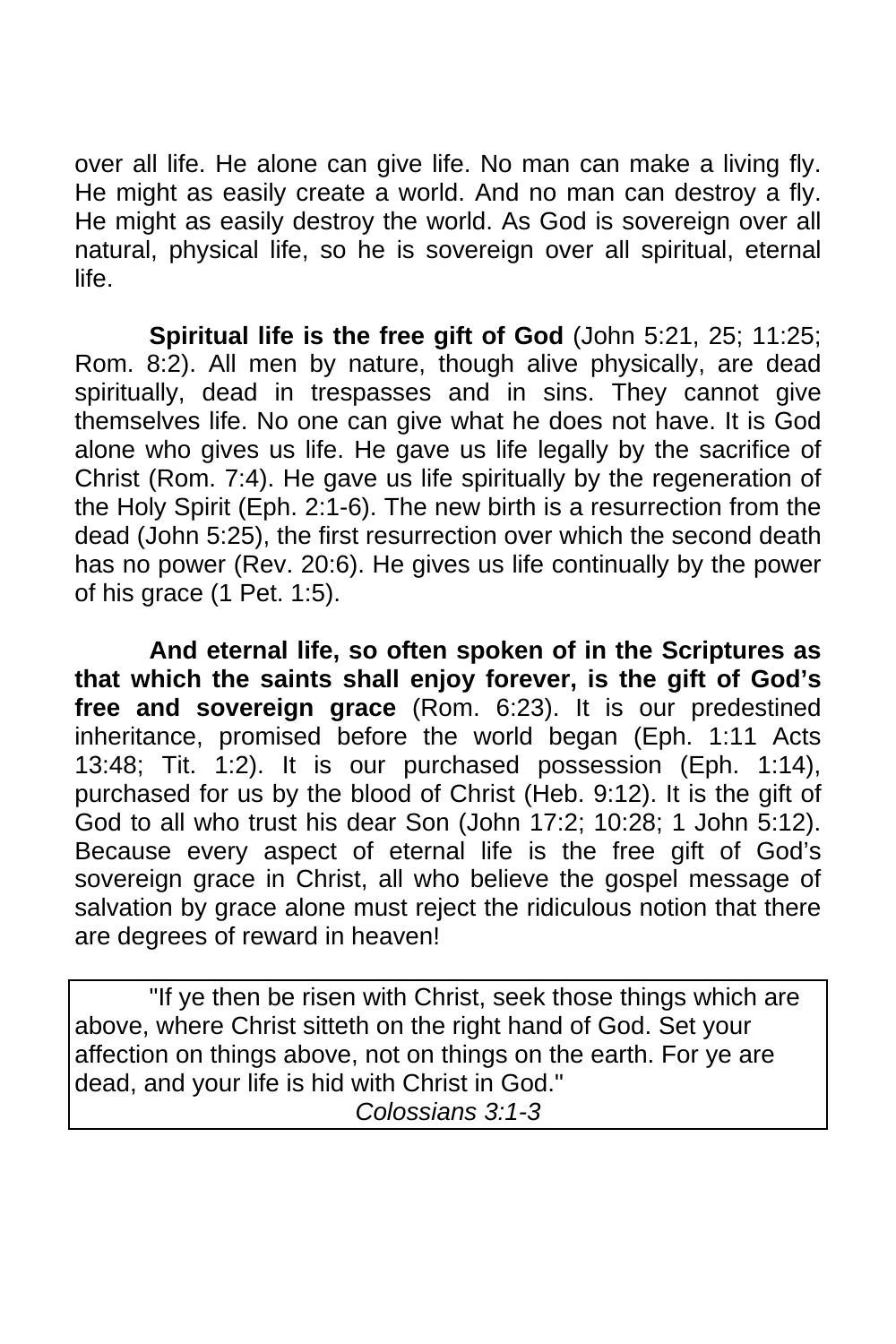### **THE ATTRIBUTES OF GOD Lesson #23**

#### **The Sufficiency of God**

*Exodus 6:3* 

 When the Lord was about to deliver Israel out of Egyptian bondage, he spoke to Moses and said, *"I am the LOR11/23/2007*When he was about to save his people, God revealed himself by the name, Jehovah, which means Deliverer, Savior, God who saves. And when he sent Abraham, Isaac, and Jacob out to follow him in strange lands, he appeared to them by the name God almighty. That name, "God Almighty," is translated in the margin of our Bibles, "El-Shaddai," which means "God Almighty," identifying our God as One whose power is infinite and uncontrollable.

 This name, "El-Shaddai," however, speaks of much more than God's omnipotent power. It suggests the idea of **"God who is a Nourisher."** In fact, El-Shaddai is said to bless his people with *"blessings of heaven above, blessings of the deep that lieth under, blessings of the breasts, and of the womb"* (Gen. 49:25). As a mother nourishes her children with the milk of her breast, so the Lord our God, El-Shaddai, tenderly nourishes his own elect with the fullness of his Being.

 El-Shaddai also means, **"God who pours out."** He not only nourishes us, supplying everything we need to sustain us and keep us, but he also pours out upon us all the blessings of his grace. Our God is a fountain overflowing and gushing out with grace that flows to us with constant fullness, like a mighty river from the throne of God.

 And El-Shaddai means, **"God All-Sufficient."** The Lord our God is so great and glorious that he has all sufficiency in himself,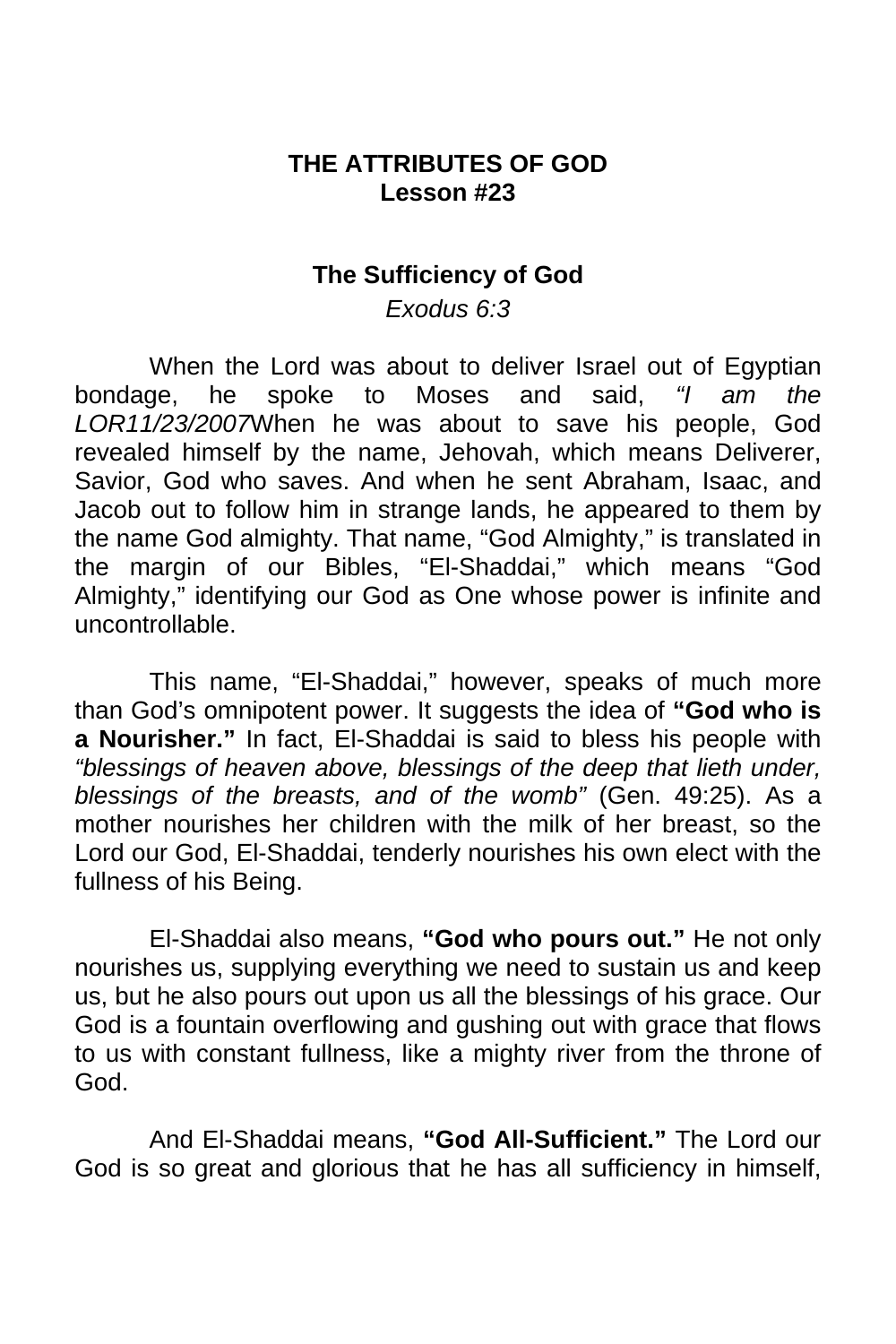for himself, of himself, so that he needs nothing to make him happy and complete. And El-Shaddai is God All-Sufficient for his people. Abraham, Isaac, and Jacob, as they made their pilgrimage through this world, needed nothing but God whose name is Sufficient! That person truly lives by faith who lives in the confidence that he needs nothing but God, whose name is El-Shaddai - God All-Sufficient. This attribute of God, his sufficiency, implies three things about his great and glorious Being.

 **GOD'S ALL-SUFFICIENCY IMPLIES SELF-SUFFICIENCY, AND INDEPENDENCE.** In other words, God needs nothing from anyone. Preachers often portray God as a pathetic being who is in desperate need of man, as one who cannot be happy and satisfied without man, and one whose will, work, and glory greatly depends upon man. But from the beginning God revealed himself as El-Shaddai, God Almighty and All-Sufficient. God is so infinitely great that he stands in need of nothing and is in need of no one. The selfexistent God is the self-subsistent God. He is perfect, complete, happy and satisfied in himself. We can add nothing to him. And we can take nothing from him. He is God (Rom. 11:35-36).

*John Gill* wrote, "God in his divine persons, God Father, Son, and Spirit, have enough within themselves, to give the utmost, yea, infinite complacency, delight, and satisfaction among themselves and to one another." From eternity, "the Father delighted in the Son, *`the brightness of his glory and the express image of his person;'* the Son in the Father, before whom he was always rejoicing, when as yet no creature existed; and both in the blessed Spirit, proceeding from them (see Prov. 8:30). For creation adds nothing at all to the perfection and happiness of God, nor makes the least alteration in him."

 There is no vacuum in God, which we must fill. He lacks nothing that must be supplied by his creatures. We stand in need of God. He alone supplies our every need and supports us in life. By him we consist. In him we live, and move, and have our being. He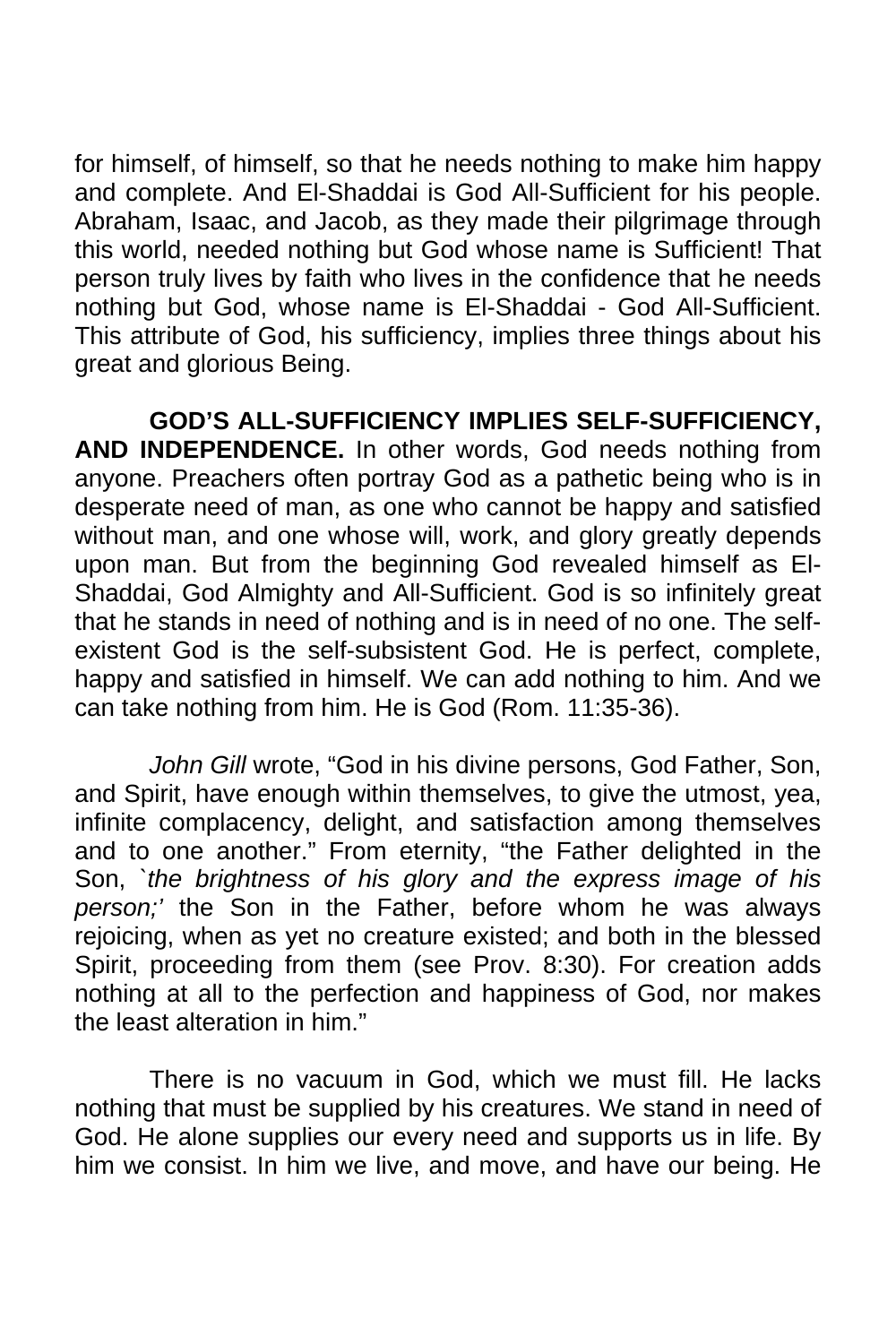upholds us by the word of his power. But God needs nothing from us. God All-Sufficient is God Self-Sufficient!

**The services we perform for God in faith are not for his benefit, but for ours** (Acts 17:24-25). In the Old Testament the ordinances of worship were for man's benefit, not God's (Psa. 50:7- 15). All those sacrifices, ceremonies, rituals, priests, and holy days were for the instruction, comfort, peace, and edification of God's people. But God received nothing by them. The ordinances of worship in the New Testament are for the same purpose. God gains nothing by what we do. Our worship, service, and obedience to God does not enrich him. They enrich us, but not him. By these things we are led into communion with the living God and brought into the enjoyment of his gracious presence.

- Our praise does not benefit God. It benefits us.
- Our prayers do not benefit God. They benefit us. The throne of grace was set up, not for God, but for us (Heb. 4:16).
- Our sacrifices, services, and acts of obedience to God do not benefit him. They benefit us (Job 22:2-3; 35:7-8; Lk. 17:10; Tit. 3:8).

 **Even the righteousness, obedience, and sacrifice of Christ as our Substitute added nothing to the perfection of God's glorious being, but was altogether for our benefit** (Psa. 16:2-3). His obedience was for us (Rom. 5:19). His death was for us (1 John 3:16). His resurrection was for us (Rom. 4:25). His exaltation is for us (John 17:2). His intercession is for us (Rom. 8:34). His second coming is for us (1 Thess. 14:13-18). Even His judgment in the last day is for us (Isa. 14:1; Rev. 18:24).

 **Not only is it true that we can never add anything to God, but no creature can ever take anything from him either.**  The sinful deeds of the wicked do not in anyway diminish the happiness, perfection, and glory of God (Job 35:6-8). God is so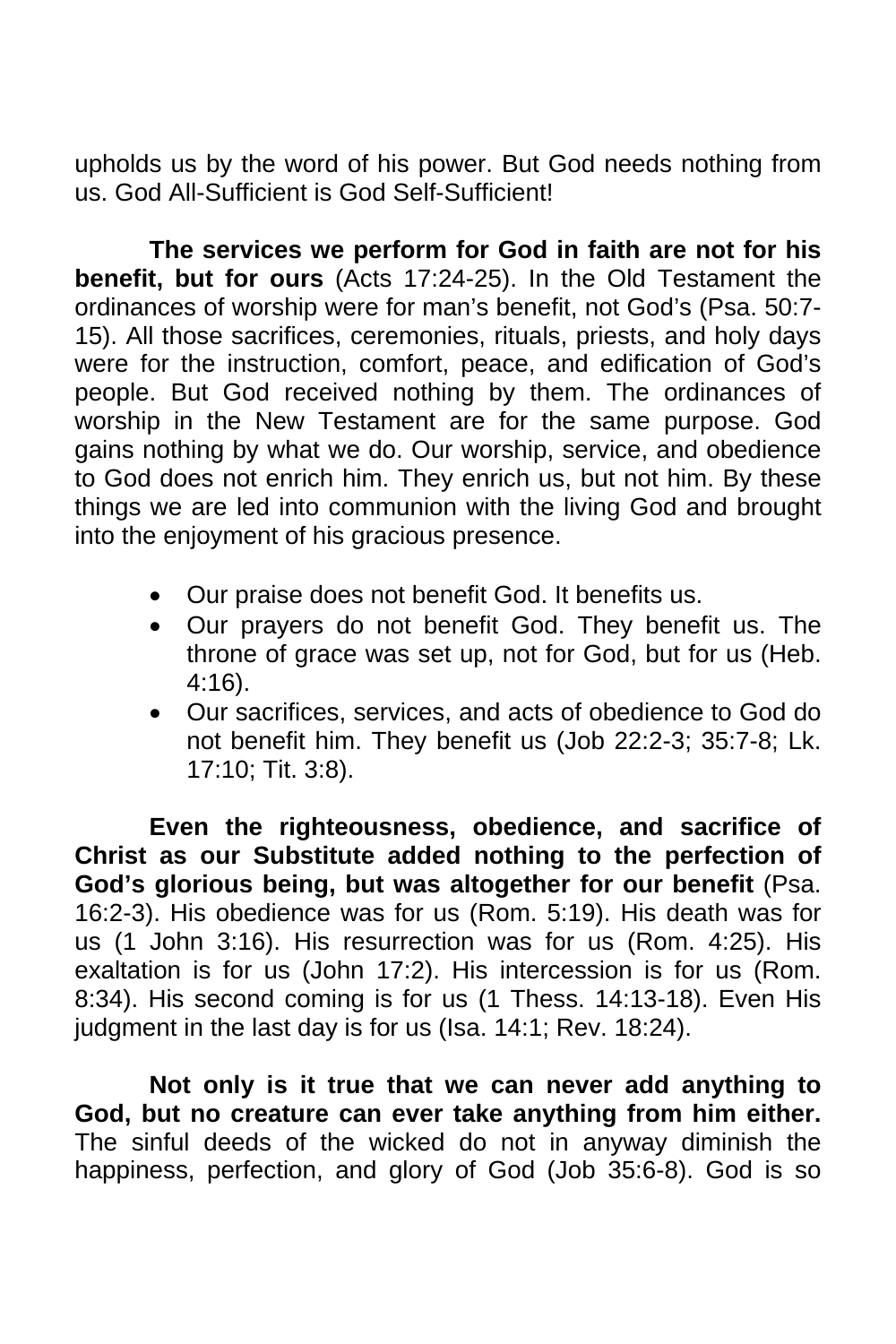infinitely great, so thoroughly self-sufficient that no creature can add anything to him, take anything from him, hinder his work, impede his purpose, or in anyway alter him. God needs nothing from anyone; and loses nothing to anyone!. His name is El-Shaddai - God All-Sufficient!

 **BECAUSE HE IS ALL-SUFFICIENT, GOD IS ABLE TO SUPPLY ALL THE NEEDS OF HIS PEOPLE.** God is able to do whatever he pleases. He is able to fulfill all his promises. He is able to accomplish all his decrees. And he is able to do exceeding abundantly above all that we ask or think. Nothing is too hard for our God. He who sent manna from heaven every day to feed a hungry nation for forty years can feed you. He who caused water to gush out of a rock in the desert can refresh you. He who caused a pair of shoes to walk thousands of miles for forty years and remain new, and caused a coat to last all that time without the least wear, can clothe you. He who caused an ax to swim can keep you afloat. The name of our God is El-Shaddai, God All-Sufficient!

**We see something of God's infinite sufficiency in the physical world around us**. In his good providence, God gives life and breath to all things (Acts 17:25). He breathed into Adam the breath of life and gives the breath of life to all the sons of Adam. He is called the God of our life (Psa. 42:8), because we get life from him. And he supports, maintains, and preserves the life he has given from his own sufficiency as long as it pleases him (Job 10:11- 12; 12:10; Psa. 66:9). it is God alone who provides for all men all the necessities of life and supplies the needs of all his creatures daily (Psa. 104:27-28; 145:15; 147:9). Out of his great, infinite sufficiency, in the exercise of his wisdom and power, our great God and heavenly Father totally rules the universe (Psa. 22:28; Prov 8:15-16; Matt. 10:29-30). So great is God's infinite, incomprehensible sufficiency that though he made all things, sustains all things, provides for all things ,and rules all things, his sufficiency is never diminished!.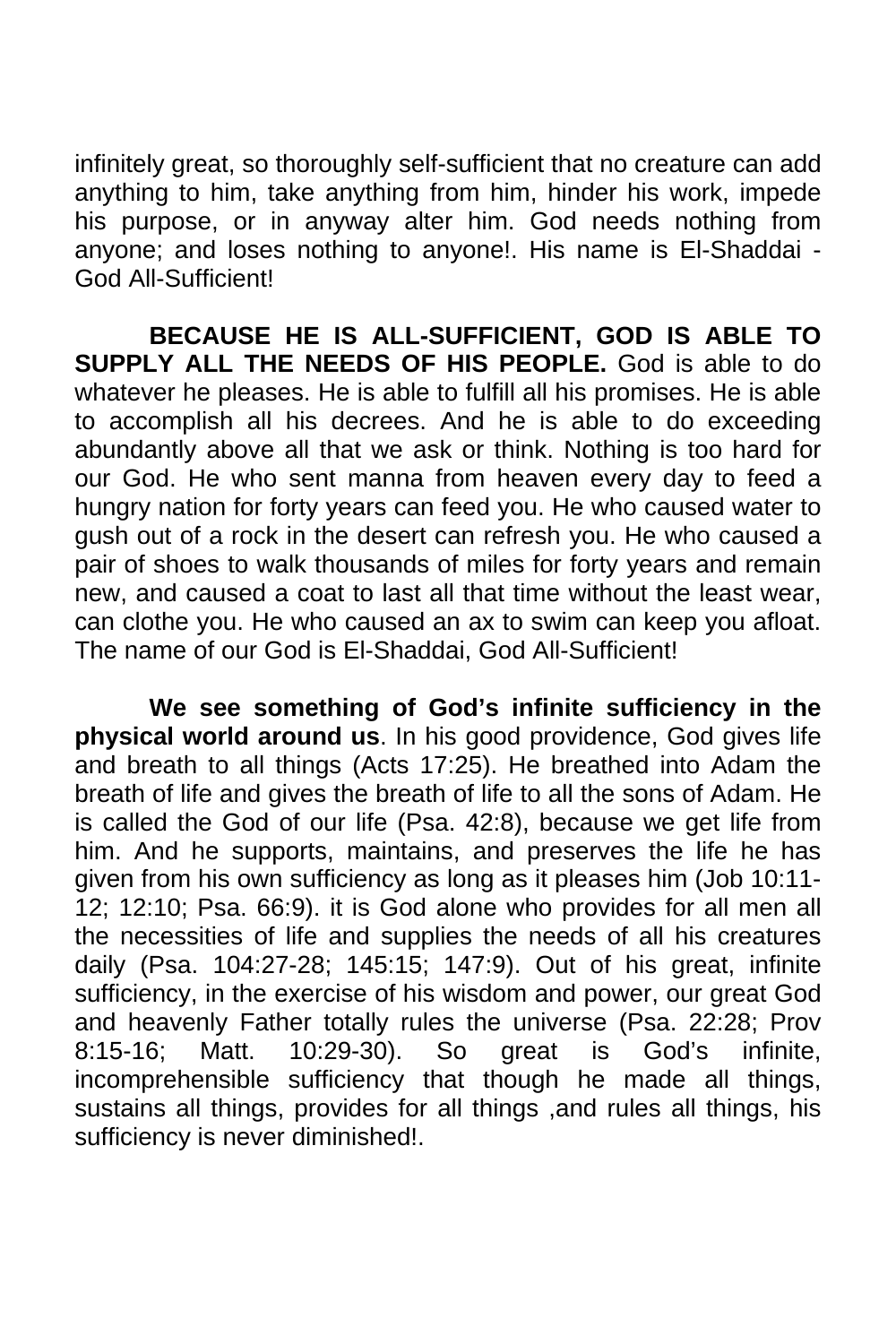**But, above all else, we know El-Shaddai to be God All-Sufficient because we have experienced his all sufficient grace**. El- Shaddai is the God of all grace. He is able to cause all grace to abound toward us; and he does. He is able to supply all our needs; and he does, out of that rich and glorious plenitude and all-sufficiency that is in him, by Christ Jesus (Phil. 4:19).

- 1. Our Lord Jesus Christ is an all-sufficient Mediator (John 1:14, 16; Col. 1:18-19; 2:9-10).
- 2. Christ is the Mediator of an all-sufficient covenant (Eph.  $1:3$ ).
- 3. And God bestows upon his elect all-sufficient grace in Christ (2 Cor. 12:9).

4.

 When he says, *"My grace is sufficient for thee,"* he means for every believing sinner to understand that his grace in Christ is sufficient to justify, pardon, and cleanse him, keep him in life, sustain him in death, bring him up to heaven, and present him faultless before the presence of his glory in the last day! The name of God our Savior is El-Shaddai - God All-Sufficient. He is able to supply all our needs. And he does (Gen 22:7-14).

 **GOD'S ALL SUFFICIENCY ALSO IMPLIES THAT HE IS**  PERFECT. One who lacks nothing, needs nothing, to whom nothing can be given, and from whom nothing can be taken away is perfect. God is perfect in his nature (Matt. 5:48). He is immutable (James 1:17), omniscient (Job 37:16), wise (Rom. 11:33), omnipotent (Isa. 40:26-28; 59:1), holy (Lev. 11:44), and pure (1 John 1:5). His perfection is displayed in all his works (Deut. 32:3-4). Whether we speak of creation, redemption, providence, or grace, we are compelled to joyfully confess with the psalmist, *"As for God, his way is perfect"* (Psa. 18:30). (See Eccles. 3:14). And before he is finished with us, if we are his, God will make us perfect, too (1 Pet. 5:10). We are perfect now positionally and representatively in Christ Eph. 1:6; Col. 1:12; 2:9-10). And soon we shall be perfect personally and experimentally with Christ (Rom. 8:29; 1 John 3:1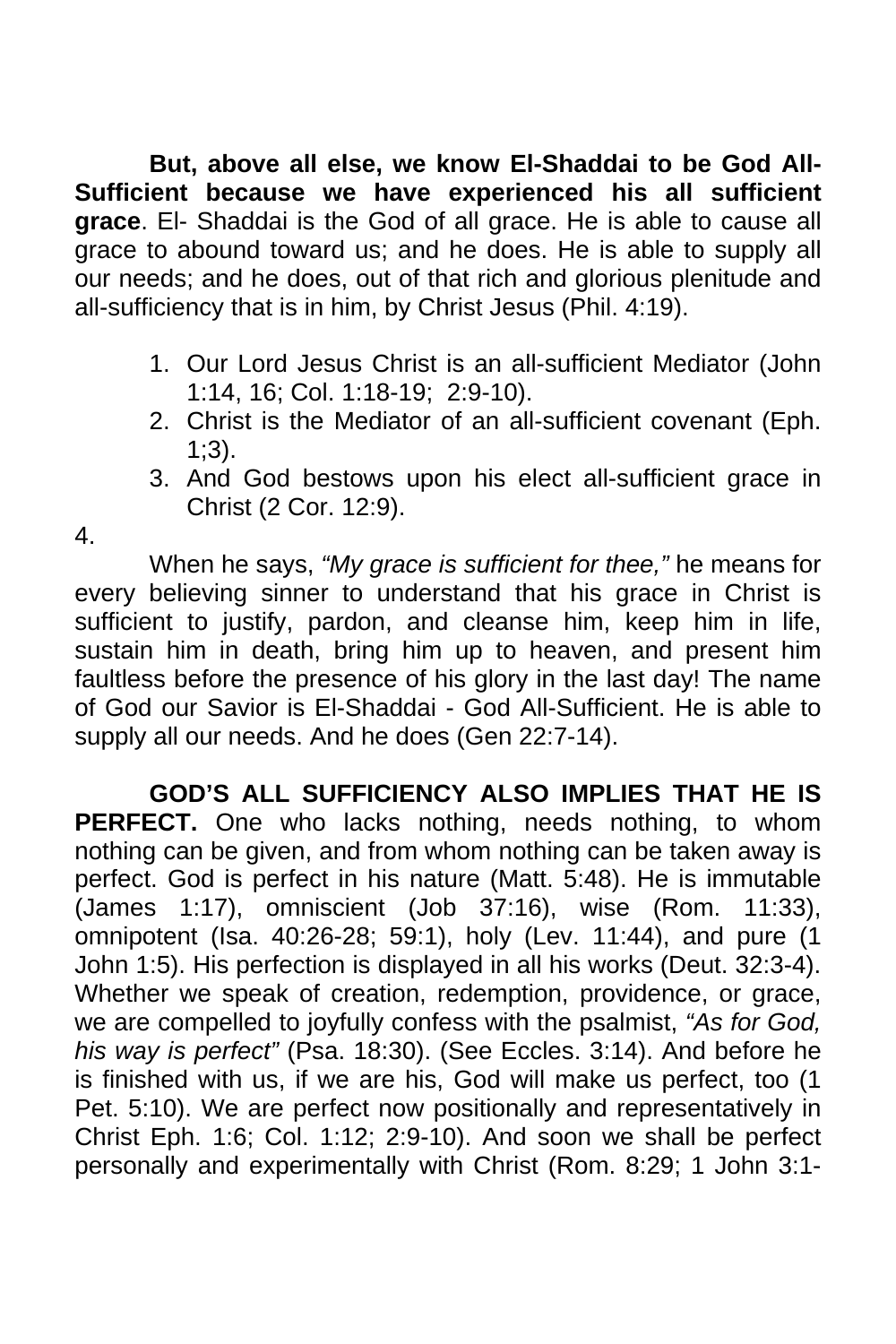3). We have confidence that it shall be so, because the name of our God is El-Shaddai!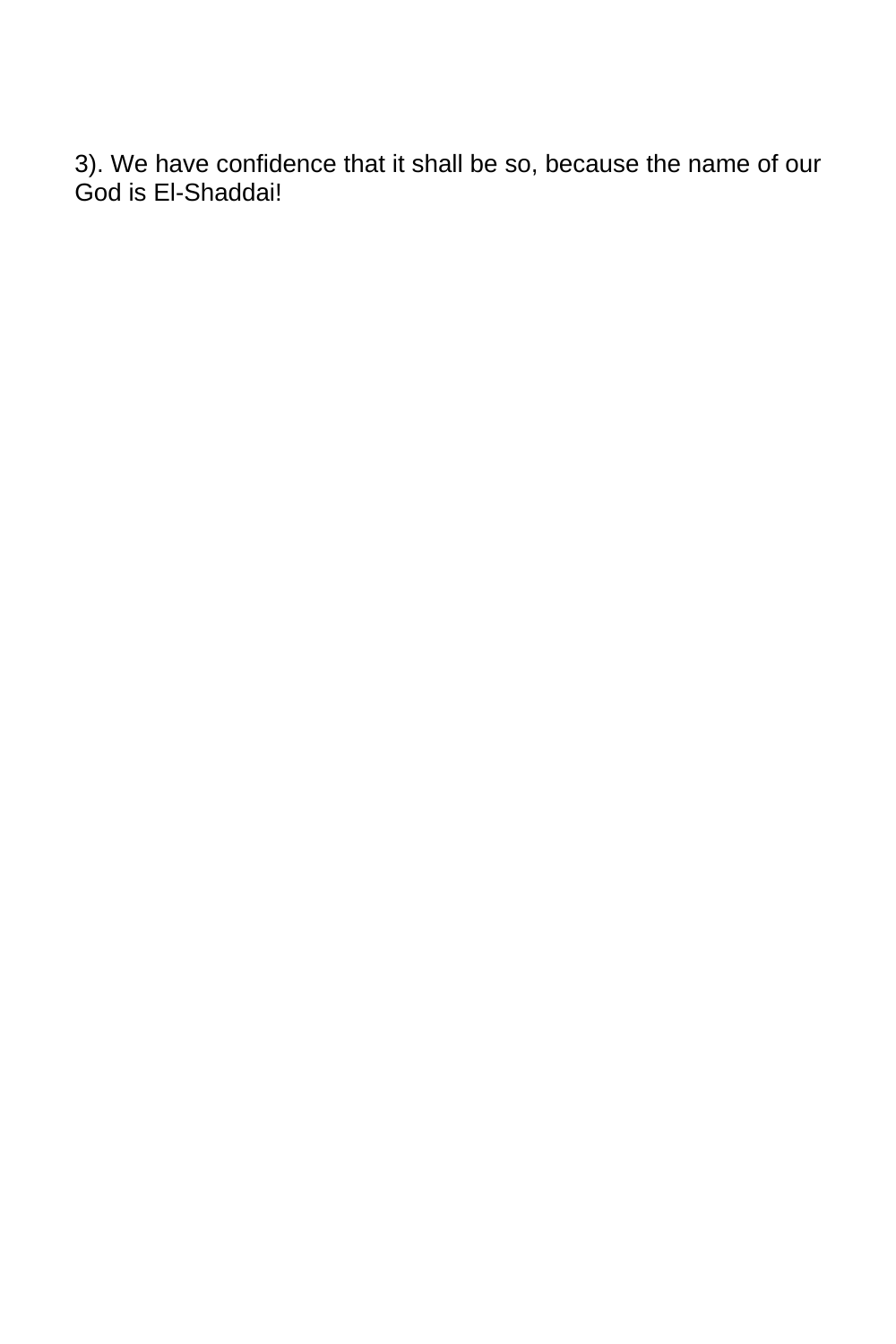## **THE ATTRIBUTES OF GOD Lesson #24**

#### **The Blessedness of God**

*1 Timothy 6:13-16* 

 If God is all-sufficient in himself, as we have seen, he must be and is happy and blessed. The gospel we preach and by which we are saved is called *"the glorious gospel of the blessed God"* (1 Tim. 11). And here, in 1 Timothy 6:13-16, Paul tells us that in his time Christ shall show all men the glory of the triune God *"who is the blessed and only Potentate, the King of kings and Lord of lords; Who only hath immortality, dwelling in the light which no man can approach unto; whom no man hath seen, nor can see: to whom be honour and power everlasting*." The Scriptures frequently ascribe blessedness to God. He is called *"the blessed One,"* and *"the blessed God."* Christ is called *"the Son of the Blessed."* He who is the Creator of all things is *"God blessed forever"* (Rom. 9:5). The blessedness of God is his infinite, eternal, unchangeable happiness and pleasure in himself. As I am using the word "blessed" in this study, and as it is commonly used in the Scriptures, it means "happy". The blessedness of God is his happiness. The perfection of his Being is his happiness.

 Why is God happy? What is the source of his blessedness? Paul seems to equate God's blessedness with his sovereign, universal, and endless power and dominion, and with that incomparable light, glory, and majesty with which he is arrayed.

**The Lord our God is** *"the Blessed and Only Potentate."* Such titles belong to God alone. To ascribe these titles to a man is as idolatrous as it would be to call a mere man God! God alone is the only Potentate. He has power over all, but is under the power of none. And his is no delegated power. He is higher than the highest,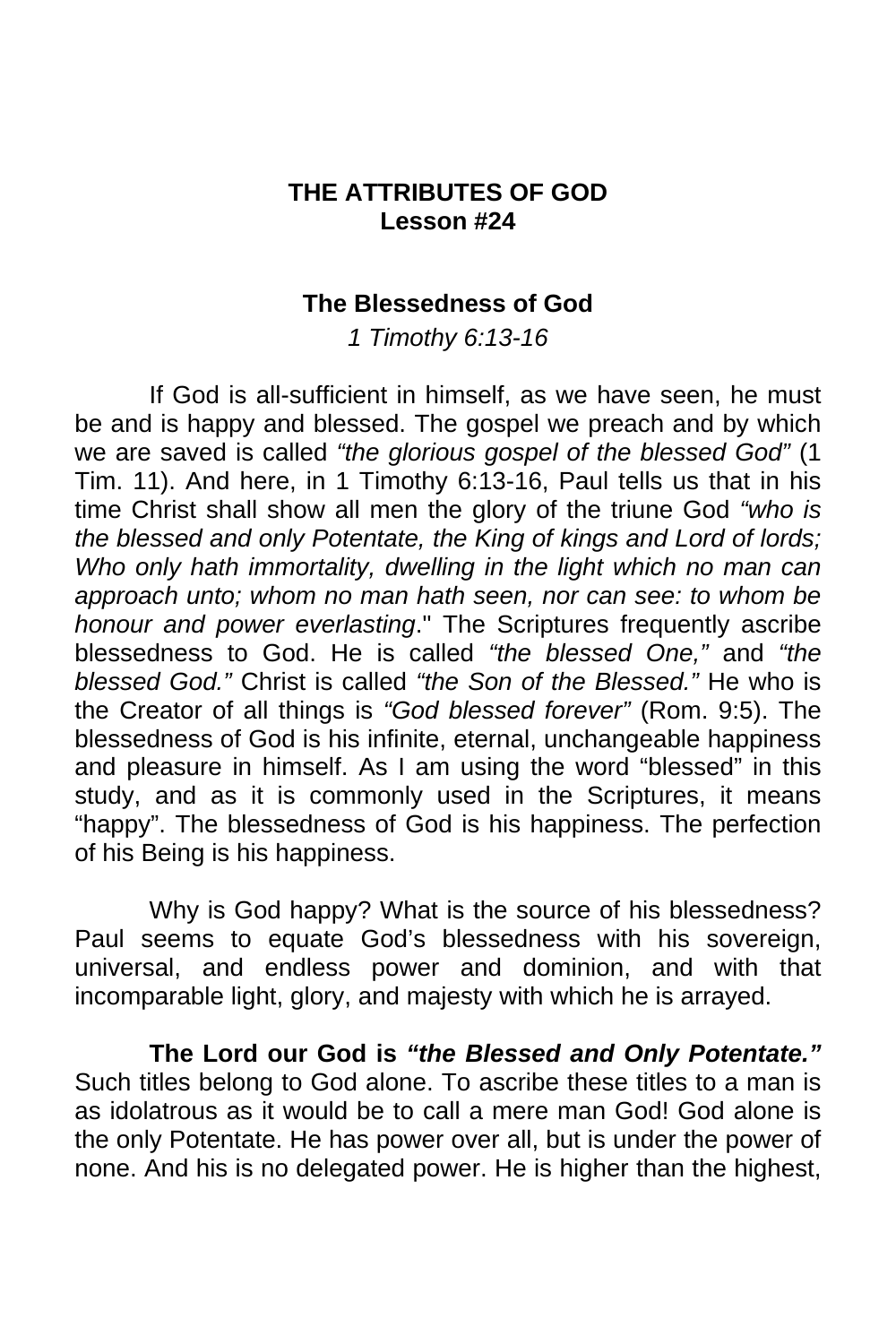the most high God. And he sovereignly rules over angels, and men, and all things by right as the Creator and Owner of all. *"Who hath given him a charge over the earth? or who hath disposed the whole world?"* (Job 34:13). He is God! "He has the charge of the earth, and disposes of the whole world, and all persons and things in it; but has authority for it of himself…He has no rival, competitor, nor partner with him in his throne. He is not accountable to any, nor controlled by any" (Gill). He who is *"the King of kings and Lord of lords"* is the only blessed and happy Potentate. And he will always continue as such.

**It is God** *"who only hath immortality."* He gives life and immortality to angels and men. But he only has it in and of himself. Mortality mars the happiness of the greatest, most powerful monarchs of the earth, but not the Monarch of all things (Psa. 82:6- 8).

**Next we are told that God is the Blessed One** *"dwelling*  in light." He is clothed with such light and splendor, such dazzling and brilliant glory, that no man can approach him or gaze upon him. *"God is Light"* (1 John 1:5). His light, his glory, his blessedness is not the result of just one of his attributes, but the consummation of them all. The glory of God is the perfection of his Being. And the perfection of his Being is his blessedness.

**GOD IS HIS OWN BLESSEDNESS.** God's blessedness is entirely within and of himself. He receives none from his creatures. Nothing can add to his blessedness. And nothing can diminish it. His blessedness is, like himself, unchangeable. He is *"over all God blessed forever!"* Though he is sometimes represented as being grieved, wearied, or provoked to anger, such expressions are only representations to us of God's disapproval of man's sin. They must never be understood of any change taking place in God (Mal. 3:6; James 1:17). Primarily, God's blessedness consists of two things.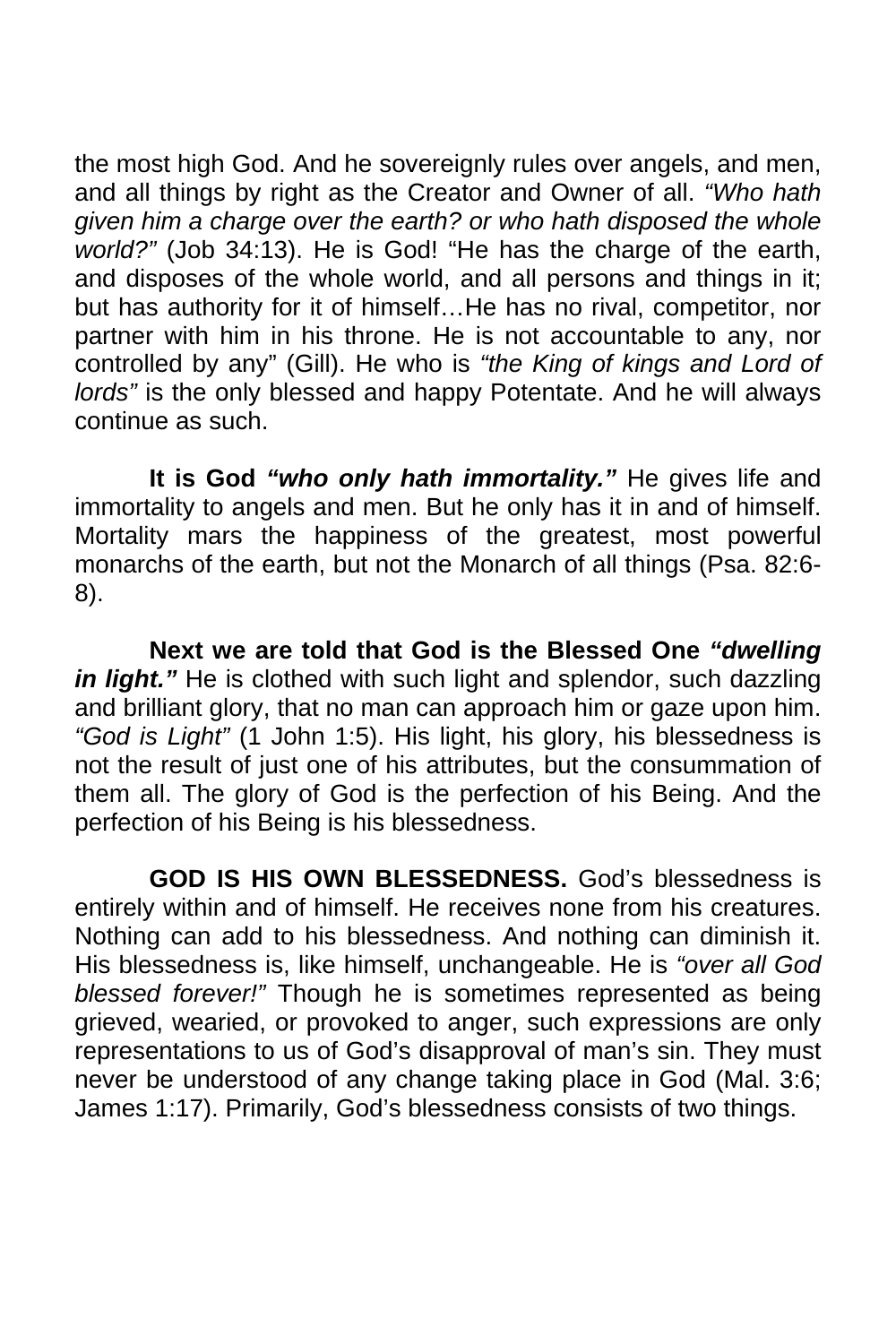*First,* **God's blessedness lies in his freedom from all evil.**  There is nothing evil in God. And nothing evil touches him. He is entirely free from the evil of evils, sin. And he is entirely free from all the consequences of sin (Job 35:6-8). Sin is the source of all disorders, disasters, and calamities that befall God's creatures. Sin has destroyed the blessedness of all the fallen angels and brought them into a state of misery. And sin has brought misery upon all our race. The universal proof of the fall and depravity of the human race is the universality of sorrow, pain, sickness, and death. Contrary to popular opinion, bad things do not happen to good people! Even God's saints in this world have their happiness marred by sin. Though we are chosen of God the Father, redeemed by God the Son, called by God the Spirit and saved by grace, our blessedness in this world can never be complete. The sin which dwells in us mars our peace, disrupts our comfort, quenches our joy, and causes us to cry continually, *"O wretched man that I am!"*  But God has no iniquity, no darkness, no sin to eclipse his blessedness (Deut. 32:4). God is so thoroughly blessed that he can never even be tempted with sin (James 1:13). God is out of the reach of all evil. This is his blessedness. He is not affected by sin. He cannot be tempted to sin. And the evil consequences of sin cannot reach him. It neither hurts him, nor damages his blessedness. God's knowledge is so great that he cannot become unhappy by making a mistake. His wisdom is so great that he cannot be deceived, or drawn into anything that would be a detriment to his blessedness. And his power is so great that he cannot be subjected to anything that might interrupt his blessedness. God's blessedness lies in his total freedom from all evil!

*Second,* **his blessedness is his possession of all good.**  Our Lord Jesus said, *"It is more blessed to give than to receive"*  (Acts 20:35). That being true, God must be the most blessed, for he receives good from none and gives good to all. God has all good in himself. And he is the Fountain of good to his creatures. All good things come from him. Whatever it is that may be thought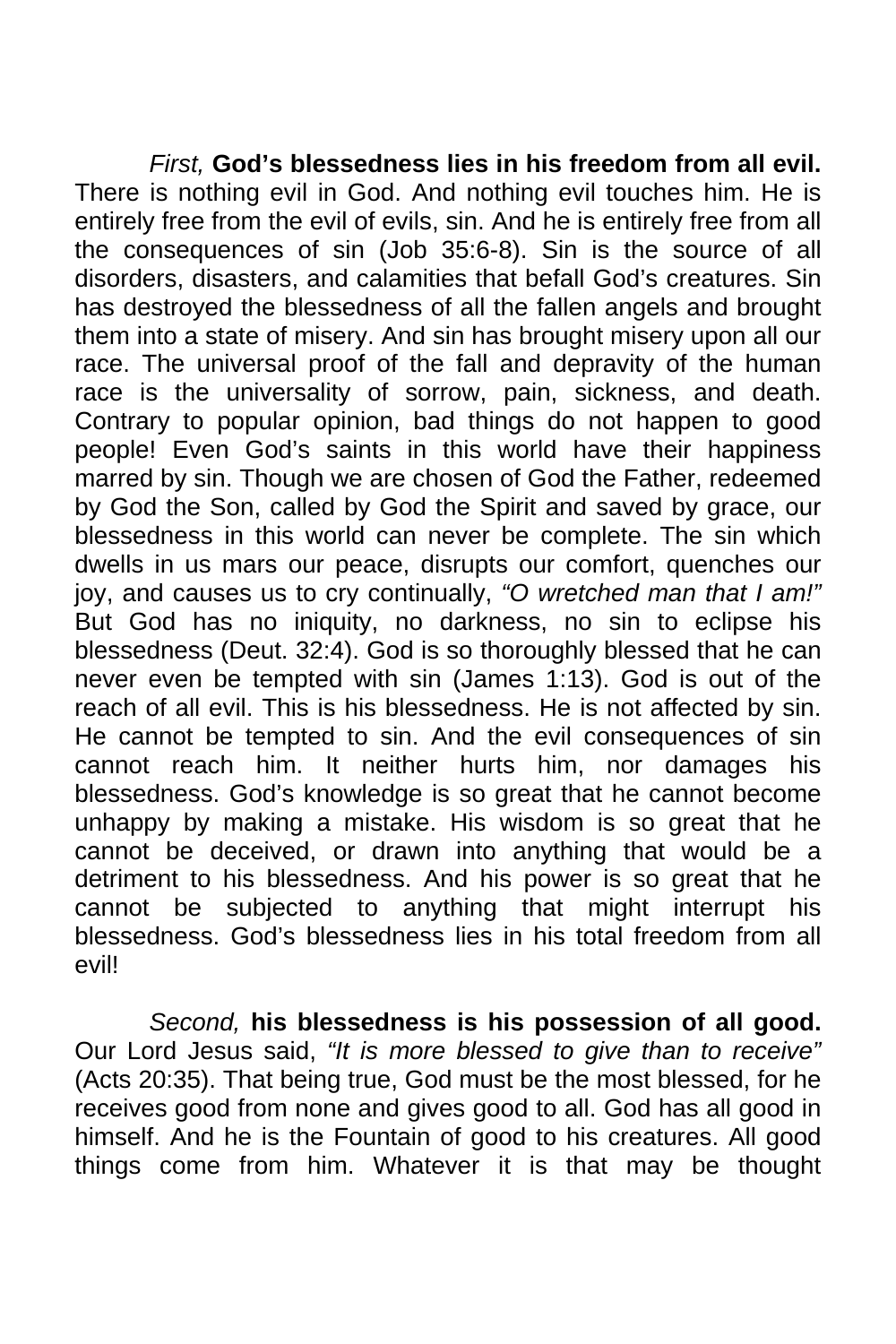necessary to happiness is in God fully and perfectly. There is nothing that can be thought of that is essential to happiness that God does not possess in infinite measure. Is happiness grandeur and dominion? *"His kingdom ruleth over all."* He is the most high God, blessed forever! Is happiness wealth and riches? God says, *"The gold is mine, and the silver is mine"* (Hag. 2:8). He owns the cattle on a thousand hills. And all the treasures of the earth and sea are his. Is wisdom happiness? He is the all-wise God. His name is Wisdom. Is strength and power happiness? God is omnipotence. Is happiness found in pleasure? In God's presence is the fullness of joy. At his right hand are pleasures forevermore (Psa. 16:11). Is happiness fame and renown? God is known in all the earth? All his works praise him. All his saints bless him. All his angels adore him. Everything that breathes or wiggles submits to his rule and honors him. Is knowledge happiness? God knows all things. Nothing can be hidden from him. Is freedom and independence happiness? Then truly God is blessed and happy, for he alone is totally free and independent.

 "Add to all this, that his blessedness endures forever. He is God blessed forever, from everlasting to everlasting. Could his happiness cease, or be known that it would, it would detract from it, even for the present. But this can no more cease than his Being" (Gill). God is blessed forever!

**GOD IS THE SOURCE AND CAUSE OF ALL BLESSEDNESS.** Look up to heaven, and see the happy angels around his throne in their blessed habitation. God created them. He made them the happy creatures they are. And when one third of the heavenly hosts fell into misery, it was God who kept those heavenly creatures in their blessed estate, according to his own sovereign will and pleasure.

 Though at any given time or place in this world God's elect are few in number, they are the blessed ones of the earth. as the people of his choice. *"Blessed be the God and Father of our Lord*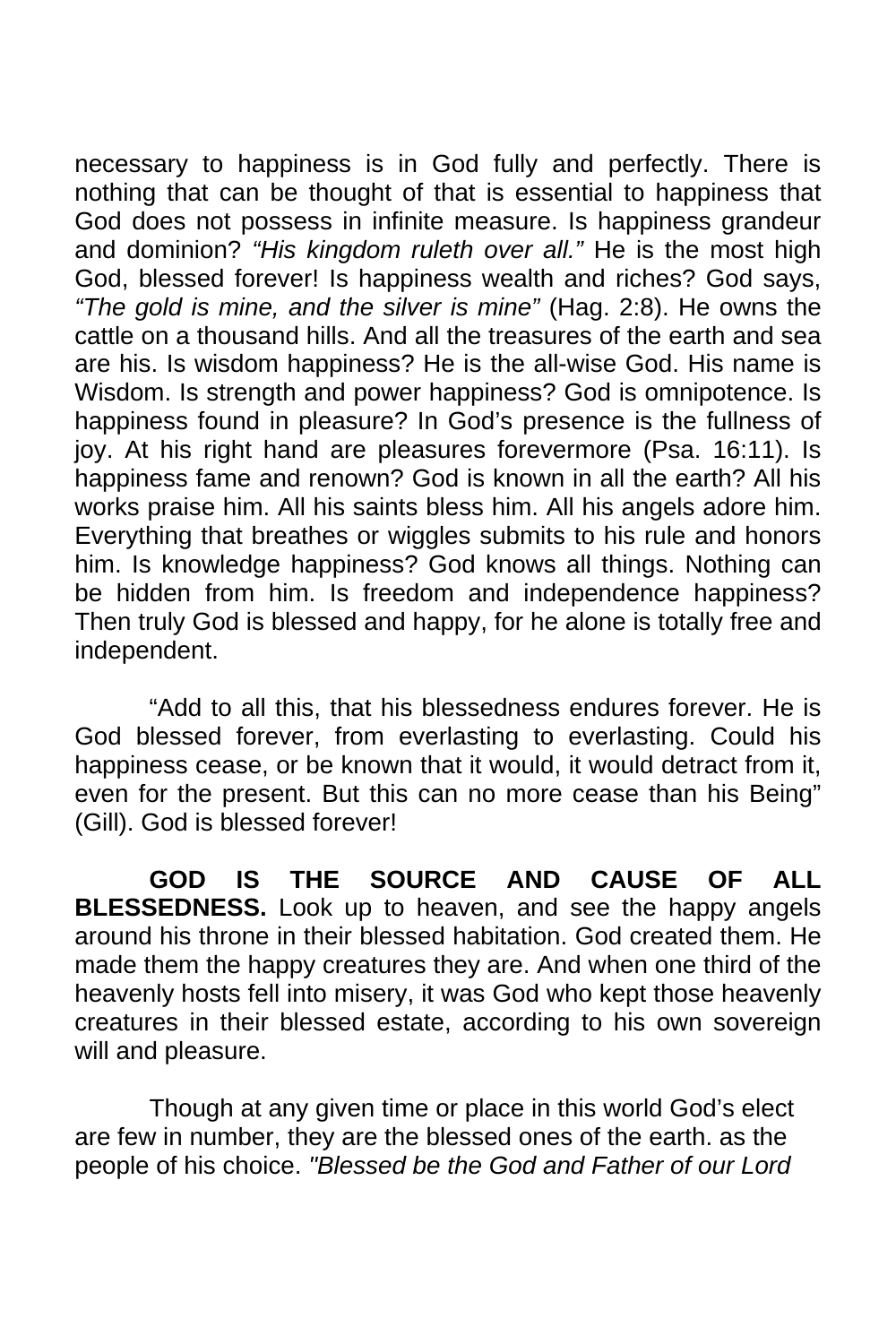*Jesus Christ, who hath blessed us with all spiritual blessings in heavenly* places *in Christ" (Eph. 1:3).* 

**All the temporal happiness of men in this world is the work of God** (Psa. 68:18-19). All the gifts of happiness in this world are bestowed upon undeserving men and women by the goodness of God through the exalted God-man Mediator, Christ Jesus. We have our being and are preserved in life by the blessed God. All the necessities and comforts of life are but gifts of his goodness. All health, wealth, and increases of family, provision, and property are from God's bountiful hand. It is God who fills our basket with good things. What brute beasts we must be when we receive so much good from the blessed God, and yet fail to offer thanks and praise to him.

**All spiritual blessings have been bestowed upon God's elect by him** (Psa. 68:21). All men are blessed of God in measure in time. But God's elect are blessed of him without measure, and that from eternity (Eph. 1:3). God our Father bestowed every blessing of grace upon us in the covenant of grace before the world began. And in time, he brings every blessing of grace to us by the working of his mighty power (2 Tim. 1:9-10). What a happy, blessed people we are! Grace has made us so (Rom. 4:6-8; 5:1, 11; 8:32; Deut. 7). God the Father is ours in all the fullness of his Being (Ps. 68:20; 115:3). Christ is ours; and all the blessings of grace and goodness is in him ( Eph. 1:4-13). The Holy Spirit is ours, and all the graces of life by him (Eph. 1:14; Gal. 5:22-23). God has given us his Word and the ordinances of worship, which are the means of our ever increasing blessedness. And hereafter, he will bless us with eternal happiness. What a

blessed hope we have! If all this blessedness comes from God, how blessed God himself must be!

**The Lord God himself is our blessedness** (Psa. 73:23- 26). Our greatest blessedness and happiness is in possessing him and being conformed to him as he is revealed in Christ. The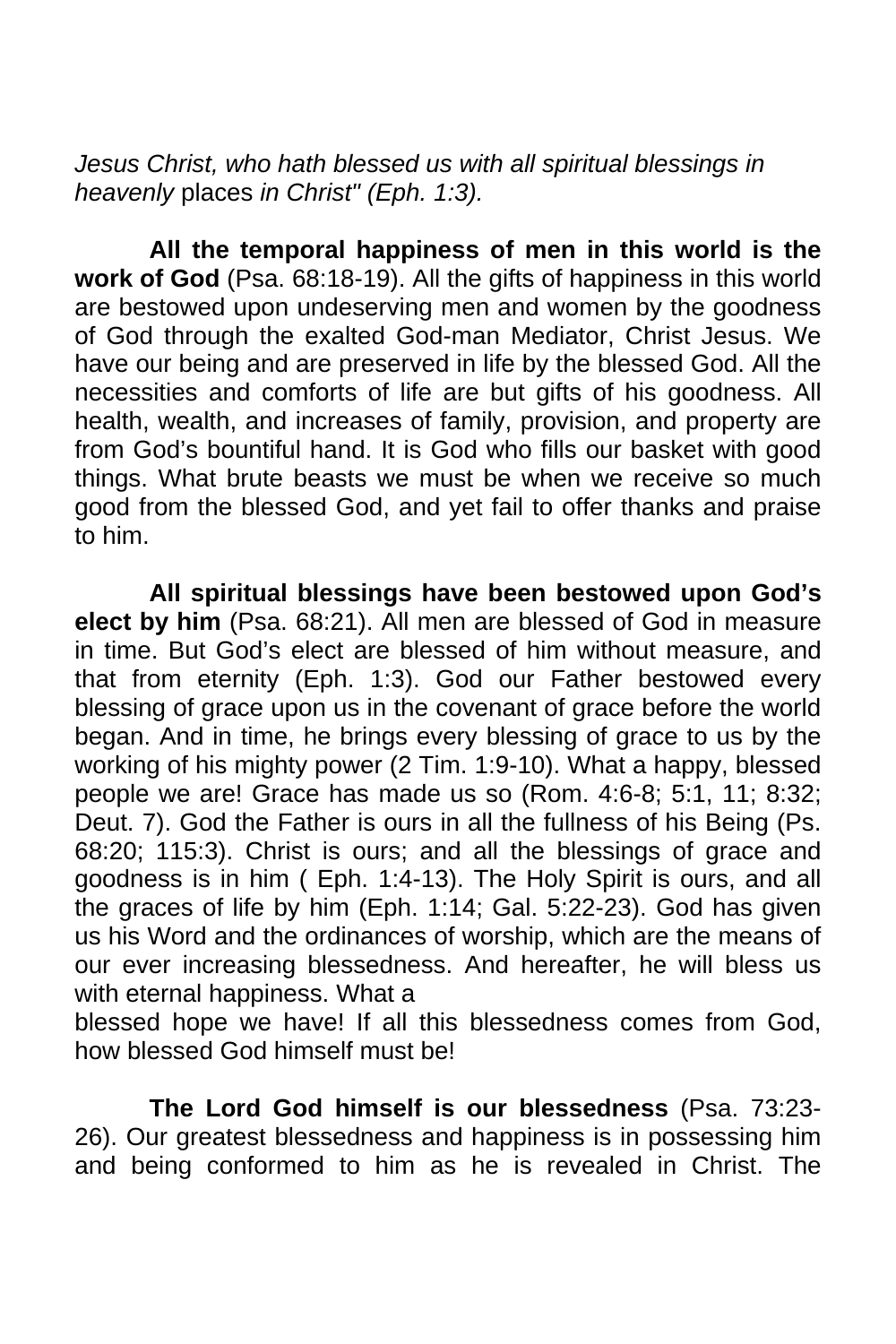believer's blessedness is begun in regeneration, when we are created new in the image of Christ, being made partakers of the divine nature. Our blessedness here consists of communion with God, obedience to him, and the growing knowledge of him. And our blessedness will be perfected in that day when we shall awake in his likeness (Psa. 17:15). O happy, happy blessed eternity! The blessedness of the New Jerusalem shall be this - The tabernacle of God shall be with men. The Lord God will dwell with us and we with him in perfect harmony. In eternity we will enjoy everlasting, uninterrupted communion with the Triune God! We will enjoy endless pleasures in the Divine presence! Soon, we shall see God, our Redeemer, face to face. We shall be with him. We shall be like him. We shall know him. This is our blessedness. And it is the gift of the blessed God.

**WE OUGHT EVER TO ASCRIBE BLESSEDNESS TO THE LORD OUR GOD.** We cannot add anything to God's blessedness. But we can ascribe blessedness to him. And we ought to do so (Psa. 103:1-3; 104:1; Eph. 1:3). Here are four ways by whichwe can and should bless the Lord our God.

- 1. **Believe Him.** Faith is the highest form of praise.
- 2. **Praise Him.** To praise God is to congratulate him for his greatness and his blessedness.
- 3. **Give Thanks To Him.** To bless God is to give thanks to him for all that he has done and for all that he is.
- 4. **Serve Him.** Lip service is a mockery if it is not backed by life service. We bless God best when we live for his glory. Every deed done for God is to bless God. Every sacrifice made for Christ is to bless Christ.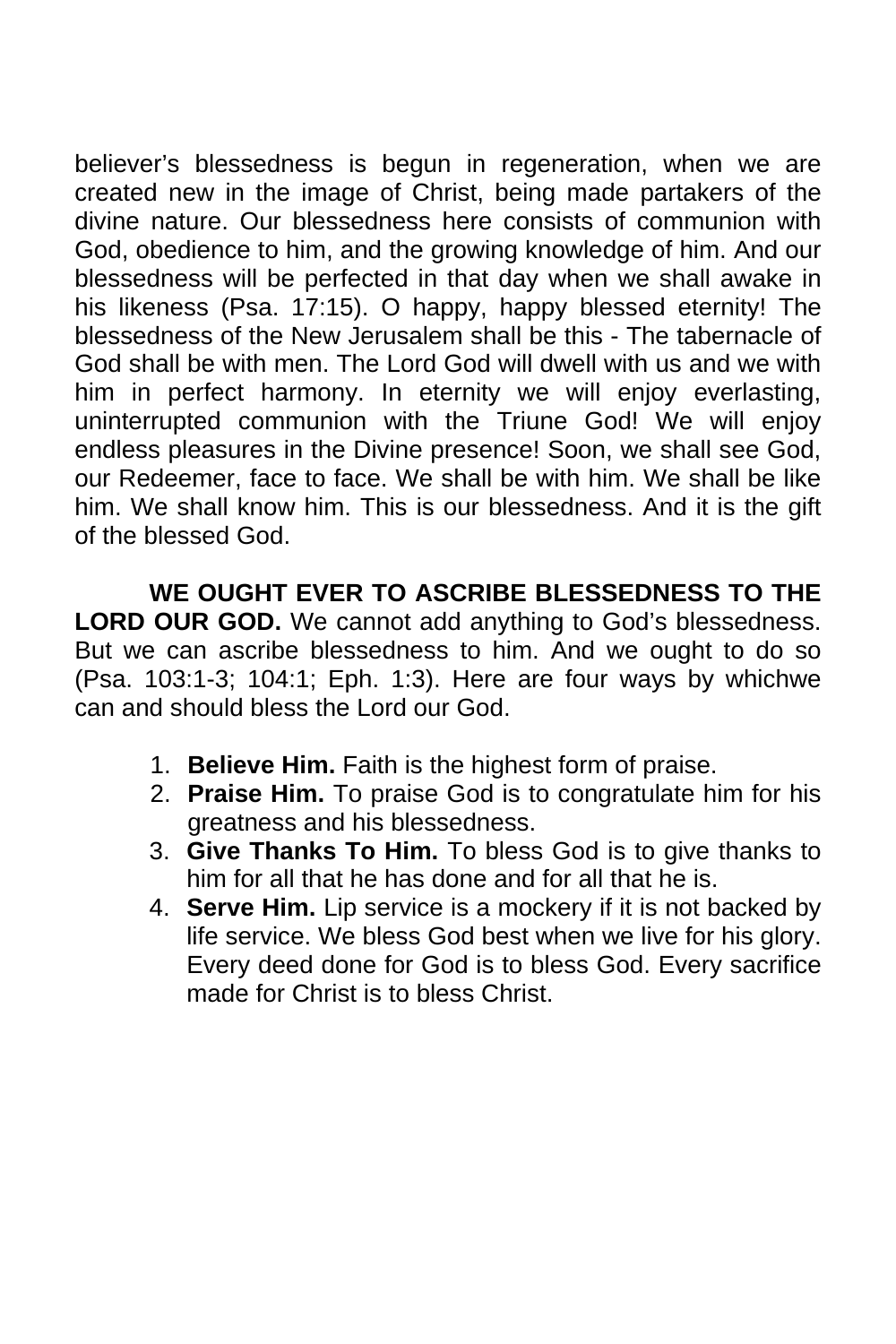#### THE ATTRIBUTES OF GOD Lesson #25 **The Righteousness of God** *Matthew 6:33*

That person who spends all his time, energy, and care seeking nothing more than mundane, earthly, perishing things is a fool. Even the necessities of life, food, drink, clothing, and shelter for the body, are not worthy of great concern to eternity bound men and women with immortal souls. Is man no more than a brute beast that he should spend his life seeking the grass of the earth? No! Our Lord Jesus Christ says to you and me, *"Seek ye first the kingdom of God and his righteousness; and all these things shall be added unto you."* 

#### *"The kingdom of God"*

*"The kingdom of God"* is the gospel of Christ and the worship of God through the ministry of the Word **(Cf.** Malt. 21:43; Mk. 1:14; Lk. 4:43; 9:2, 60; 16:16). Our Lord is telling us that the worship of God, the preaching of the gospel, and the ministry of the Word are the most important of all things. The kingdom of God is to be diligently sought after and constantly attended. It is to be preferred to our necessary food and clothing, and certainly to the riches and pleasures of this world. To neglect the worship of God is to neglect your own soul, to neglect life, and to despise God's Son, his grace, and his salvation. To prefer anything to the worship of God is idolatry. And idolatry will cost a person his immortal soul.

"The *kingdom of God,"* ultimately, is that kingdom of glory which God has prepared for his own elect from the foundation of the world. This is eternal life. And it is the free gift of God to all who trust his Son. If we are wise, we will seek eternal life above all other things.

The only hope of entrance into the kingdom of God is *"His Righteousness,"* that is the righteousness of God revealed in the gospel. In Matthew 6:33, our Lord Jesus Christ tells us that the one thing we must seek, while we live upon this earth, is the righteousness of God, without which no one can enter into the kingdom of God. But what do we know about the righteousness of God? If we must have the righteousness of God in order to enter into the kingdom of God, we would be wise to search the Scriptures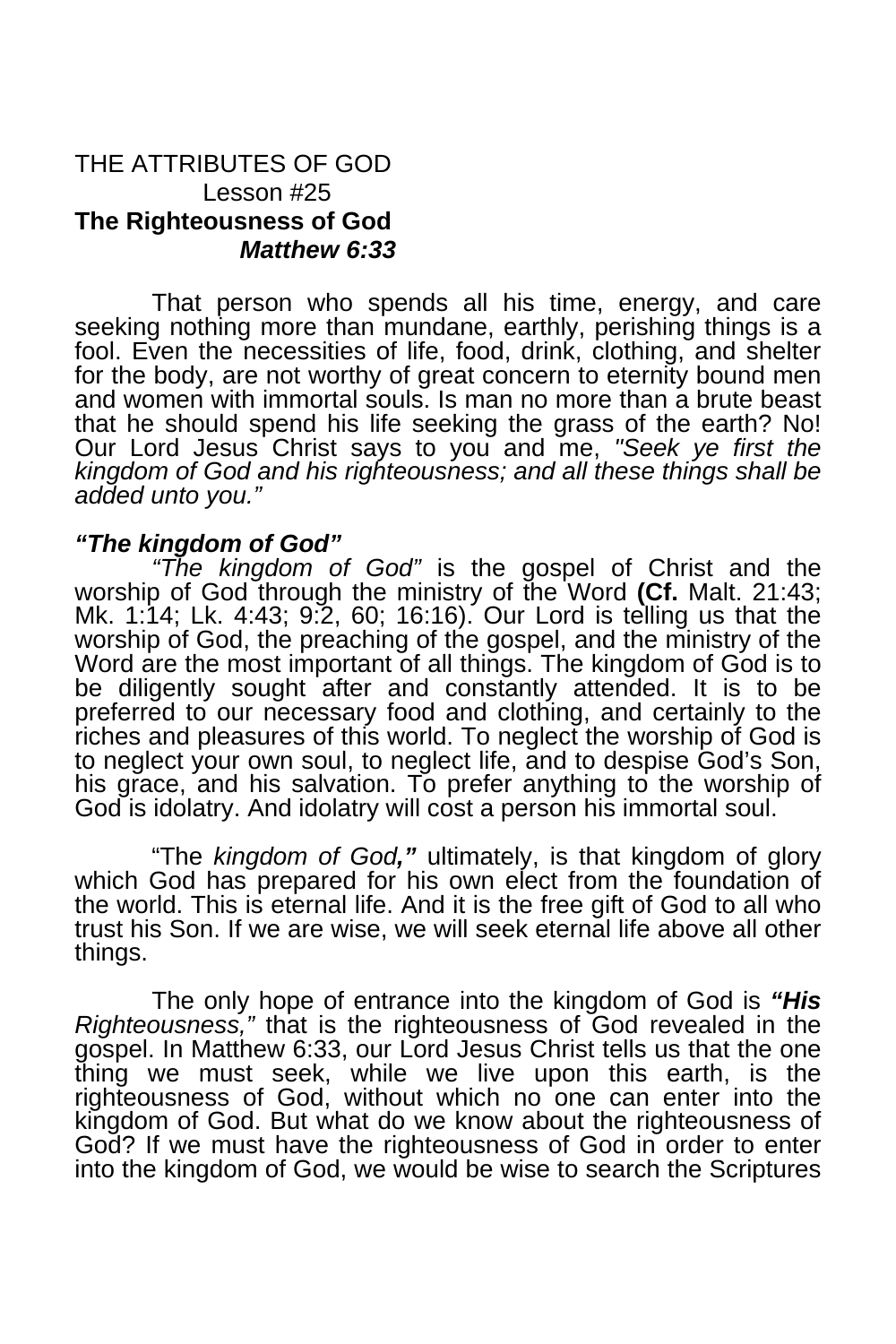and seek to know what we can about the righteousness of God. It is described in *four ways* in the Scriptures:

1. It is called "The Righteousness of God" (Rom. 1:16-17).

The gospel of Christ reveals the righteousness of God's nature. It reveals that righteousness is an attribute of God, essential to his Being as God. Here Paul is talking about the rightness of God's Being. As we have seen already, all that God is, all that he does, all that he requires, and all that he accepts is right. When the Bible declares that God is righteous, the meaning is, "God is right." *"Righteousness and judgment are the habitation of his throne" (Psa. 97:2).* 

2. It is called *"The Righteousness of the law"* (Rom. 2:26).

The righteousness of the law is that perfect obedience which God requires from men. The law of God is holy, just, and good, for it is a revelation of God's righteous character. The law could never give or produce righteousness. But the law does reveal righteousness in God; and it demands righteousness from men.

3. It is described as The Righteousness of Christ (Rom. 3:21-22).

The righteousness of Christ denotes more than the absolute perfection of his nature as God. It speaks of his perfect obedience to the law as our Representative and his satisfaction of the law by his death as our Substitute. The righteousness of Christ is that righteousness which Christ accomplished for his people, by which we enter into the kingdom of God.

4. And It is set forth as The Righteousness of faith (Rom. 10:6).

This is the righteousness which we receive by faith in Christ. It is the righteousness of God, the righteousness of Christ imputed to us. Righteousness is God's attribute, his requirement, his provision, and his gift.

With these things in mind, read Matthew 5:20. Here our Master is addressing his own disciples, who seemed to stand in awe before the scribes and Pharisees, the great religious leaders of the Jewish world. He pointed to those highly esteemed, devout men, and said, *"Except your righteousness shall exceed the righteousness of the scribes and Pharisees, ye shall in no case enter into the kingdom of heaven."*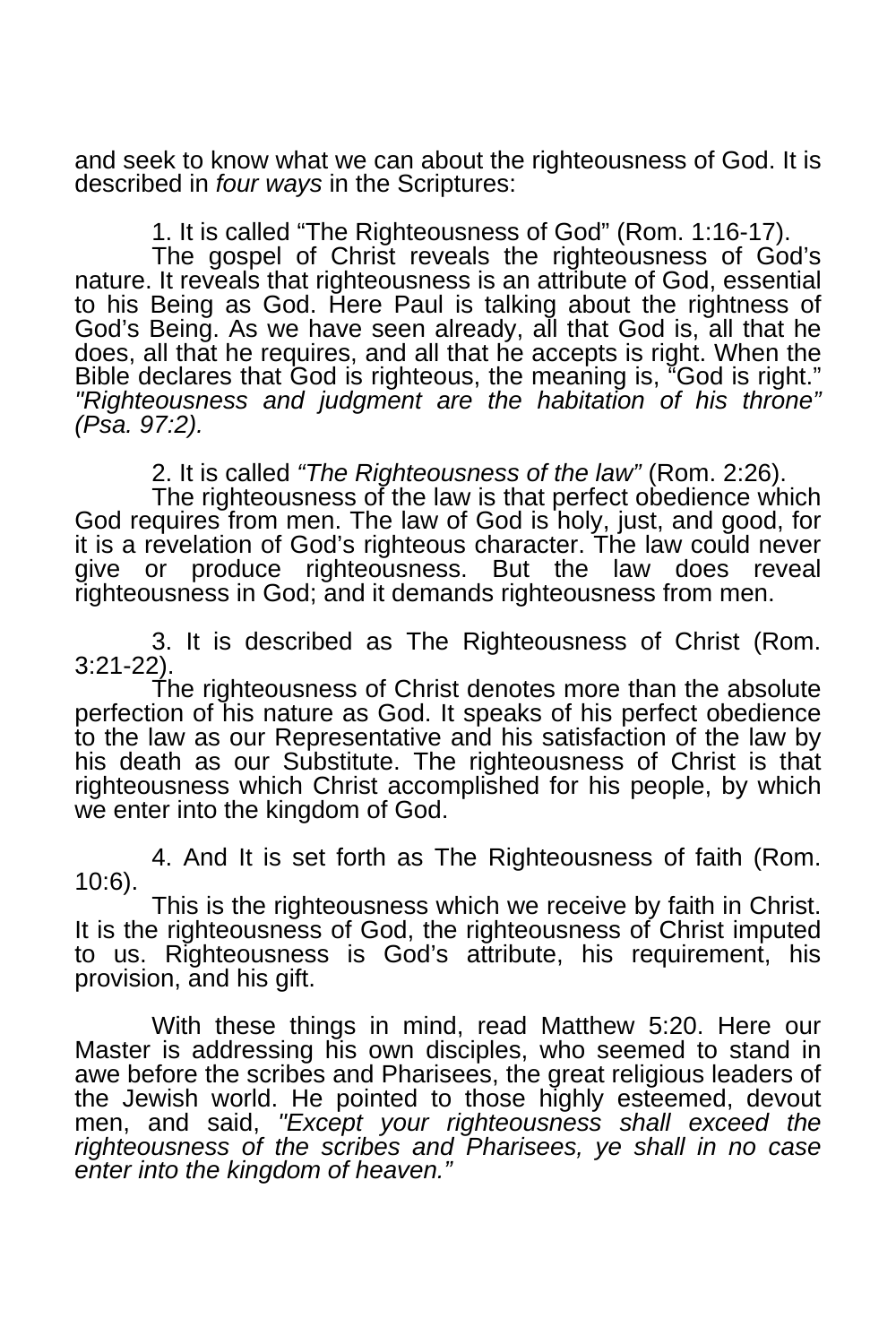The scribes were the religious scholars, the theologians, who copied and expounded the Scriptures. They gave their lives to this one great work for God and man. Yet, our Lord said, *"Except your righteousness shall exceed the righteousness of the scribes, you cannot be saved!"* The Pharisees were the strictest sect of the Jews. None exceeded the Pharisees in outward morality, obedience to the law, saying of prayers, Scripture memory, personal righteousness, and public approval. Yet, the Son of God declares, *"Except your righteousness shall exceed the righteousness of the Pharisees, you cannot be saved!"* 

What is the meaning of those words? Is our Lord telling us that we must do more and be better than the scribes and Pharisees? Is he telling us that we must seek to gain a greater measure of personal righteousness and holiness than they possessed? Not at all. In fact, he is saying just the opposite. Our Lord is declaring the utter impossibility of gaining favor with God on the basis of our own personal righteousness. He is telling us that there has never been one son, or daughter of Adam on this earth good enough, righteous enough, holy enough to inherit, or inhabit, the kingdom of heaven. There is not now, and there never shall be, one person in heaven who got there because he was righteous, holy, and good upon the earth. *"Verily, every man at his best state is altogether vanity"* (Psa. 39:5). *"There is none that doeth good, no, not one"* (Psa. 14:1-3; Rom. 3:9-20). Somehow, we must get the idea of personal goodness Out of our minds, and the very word 'good" out of our vocabulary, when we think or speak of any human being in God's sight. God declares that *"every imagination* (and desire) *of the thoughts of* (every man's) *heart is only evil continually"* (Gen. 6:6).

The very best men who have lived in this world all lamented and mourned over the evil of their nature (Job 9:20; 40:3-5; 42:5-6; Psa. 51:1-5; Isa. 6:1-5; Rom. 7:18-24).

We are all sinners by nature, incapable of performing righteousness to any degree. Our only hope of salvation is the righteousness of another, even the righteousness of God, This is a subject of immense importance. The very name of God our Savior is *"The* LORD *our Righteousness!"* If we would be saved we must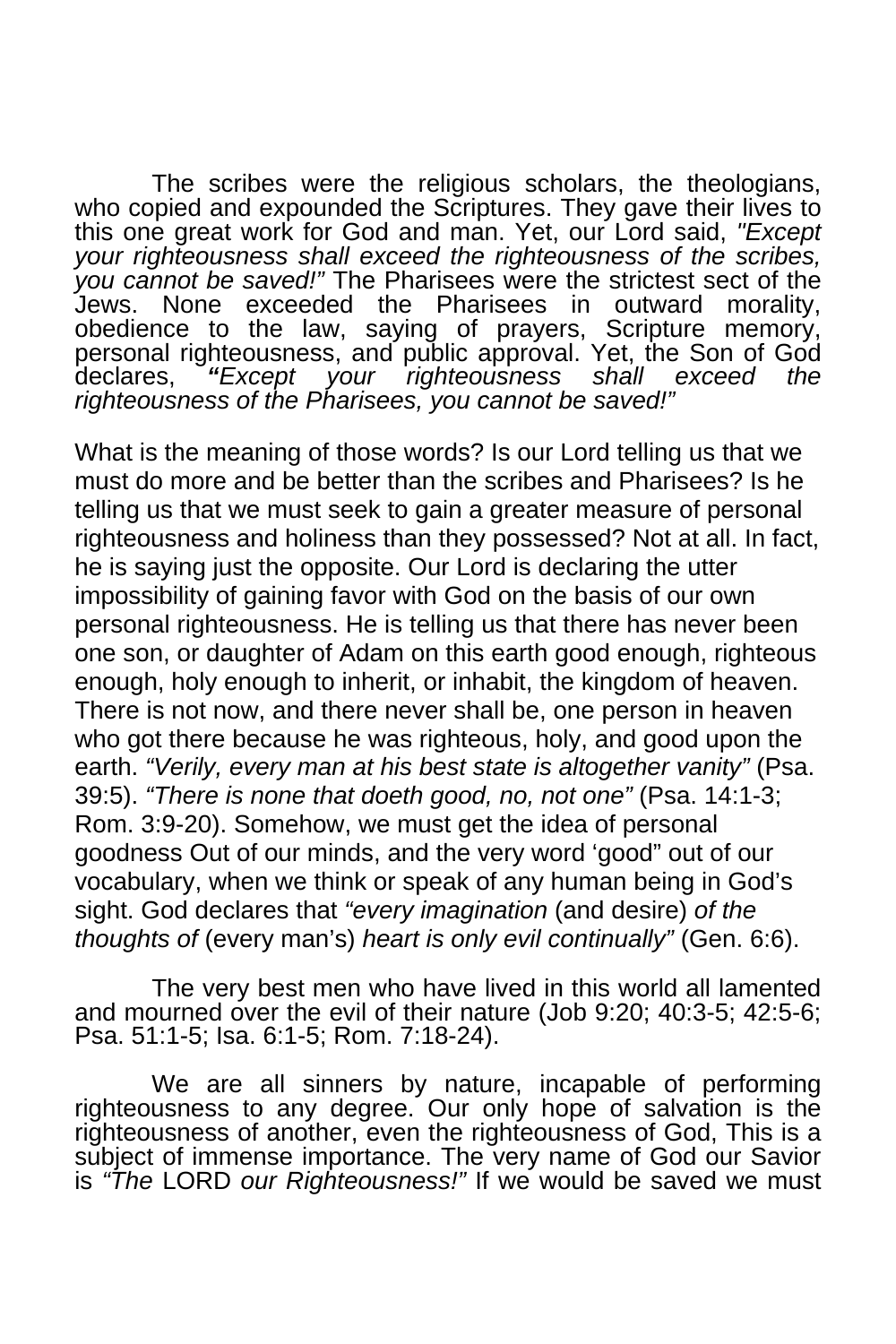know and possess the righteousness of God. Important and vital as this subject is, it is a subject about which almost the entire religious world in which we live is totally ignorant (Rom. 10:1-4).

It is my prayer that this study will, by the blessing of God's Spirit, give the reader a clear understanding of the gospel's good news, which is the righteousness of God in Christ Jesus. Do what you will, without the righteousness of God that is in Christ Jesus, you cannot enter heaven. *"Except your righteousness shall exceed the righteousness of the scribes and Pharisees, ye shall in no case enter into the kingdom of heaven."* I want to show you from the Scriptures how a sinner can obtain the righteousness of God and be forever accepted in his sight. In order to do so, I want to show you four things.

#### **RIGHTEOUSNESS LOST**

By the sin and fall of our father Adam we all suffered a threefold loss of righteousness, which cannot be denied. The preacher said, "Lo, this only have I found, that God made man upright; but they have sought out many inventions" (Eccles. 7:29).

When Adam sinned in the garden man lost his righteous nature. Man before the fall was more than innocent. He was holy, righteous, good, and pleasing to God (Gen. 1:31). But after the fall, man was sinful, guilty, corrupt, repulsive to, and condemned by God (Rom. 5:12). Every faculty of man's being was corrupted, defiled, twisted and deformed by the fall. He lost all moral, spiritual goodness. Fallen man has a perverted heart, a corrupt will and a vile nature. There is no righteousness, goodness, or possibility of goodness in any of us by nature. In our "flesh dwelleth no good thing." "So then, they that are in the flesh cannot please God" (Rom. 7:18; 8:8).

At the moment Adam sinned, we also lost all legal righteousness before God (Rom. 5:19). Because he sinned, Adam was put out of the Garden, separated from God. And we, being made sin, are by nature separated from God. "Your iniquities have separated between you and your God, and your sins have hid his face from you" (Isa. 59:2). Man, by reason of his sin, is so far off from God that he cannot ever, of his own will, or by his own works, return to God (1 Tim. 6:15-16). Unless God himself intervenes to bridge the gulf between himself and fallen man, man must be eternally separated from God in hell. Having broken the law by sin,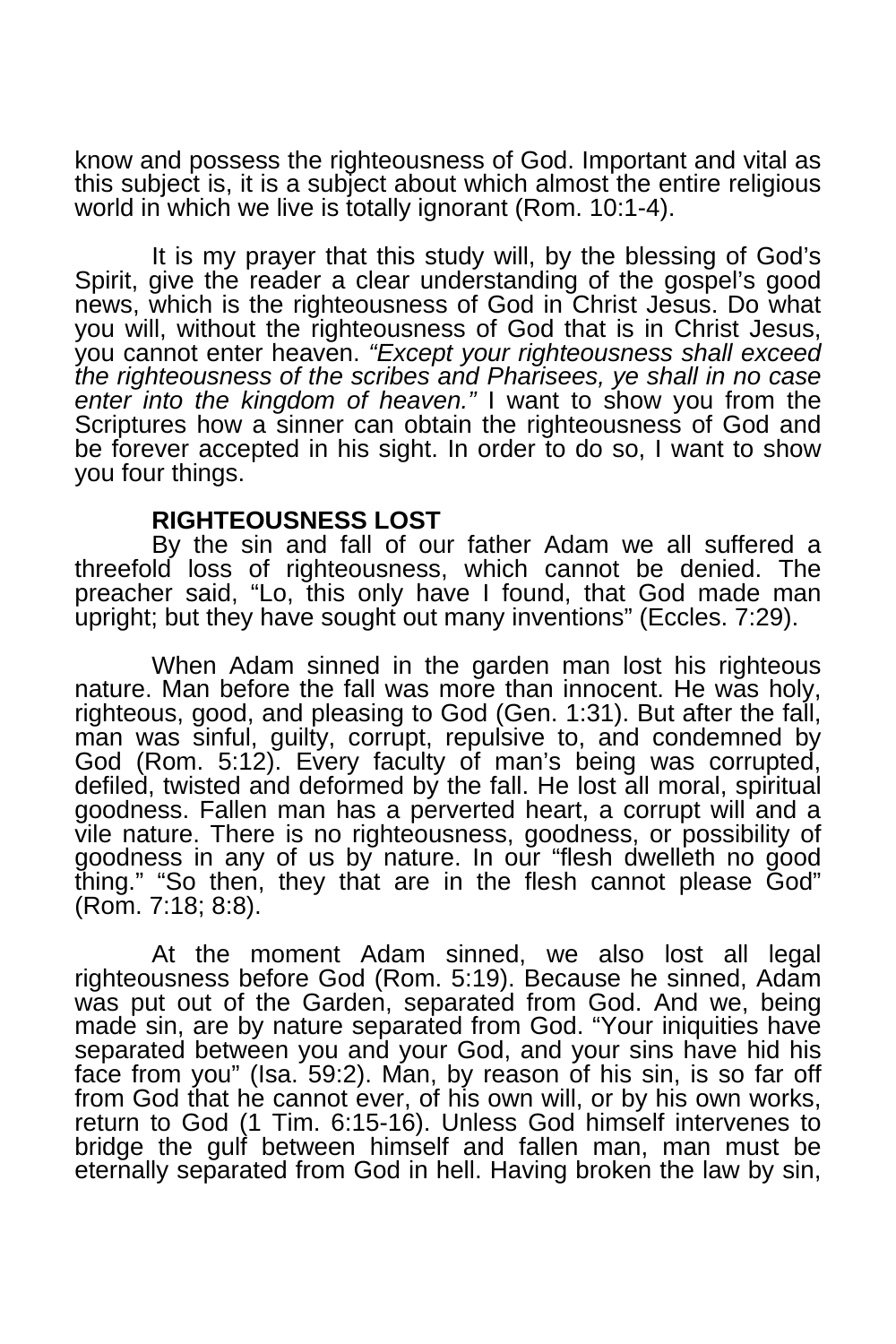we have no legal righteousness, no legal grounds of acceptance with God.

And fallen man has lost all understanding of righteousness. When man had righteousness before God, he understood that he had it by the gift of God in creation. And he never gloried in his righteousness. But even since he lost righteousness, man has thought that he has righteousness, pretended to have it, and boasted of it as a grounds of acceptance with God. The fig leaves that Adam and Eve made for themselves after the fall, the bloodless sacrifice that Cain offered to God, and the prayer of the Pharisee (Gen. 3:7; 4:3; Luke 18:11-12) exemplify the proud, selfrighteousness resident in the depraved hearts of fallen men. Being ignorant both of the righteousness of God and his own sinfulness, fallen man goes about seeking to establish his own righteousness (Rom. 10:1-3; Isa. 64:6). But it is an impossible task. When man has done all that he can, to the utmost of his ability, our Savior says, You will have to do better than that "Except your righteousness shall exceed the righteousness of the scribes and Pharisees, ye shall in no case enter into the kingdom of heaven."

**RIGHTEOUSNESS REQUIRED** - What does God require of man? How good does a man have to be to get into heaven? He must be as good as God. God requires perfect righteousness. But here is the problem - Man's definition of righteousness depends entirely upon his definition and understanding of God. And few have seen God's glorious holiness (Isa. 6:1-6; Job 42:5-6). Once a sinner has been made to see God's holiness, he cries, "Who can stand in the presence of the holy Lord God?"

The Fact is no son of Adam can ever stand in God's presence upon his own merit, for we are all cursed (Gal. 3:10). God is so holy that he charges his angels with folly, so holy that the heavens are not pure in his sight, so holy that when he found sin upon his own beloved Son he forsook him and killed him! With Isaiah, the sinner convinced of God's holiness, that holiness that demanded the death of his own dear Son when he was made to be sin, cries, "Woe is me! I am cut off! And I dwell among a people who are all cut off, unclean, undone, and without hope!"

Only one who is himself God can stand in the presence of God and please him (Psa. 24:35; Matt. 17:5). That righteousness which God requires only God can perform. But, thank God, blessed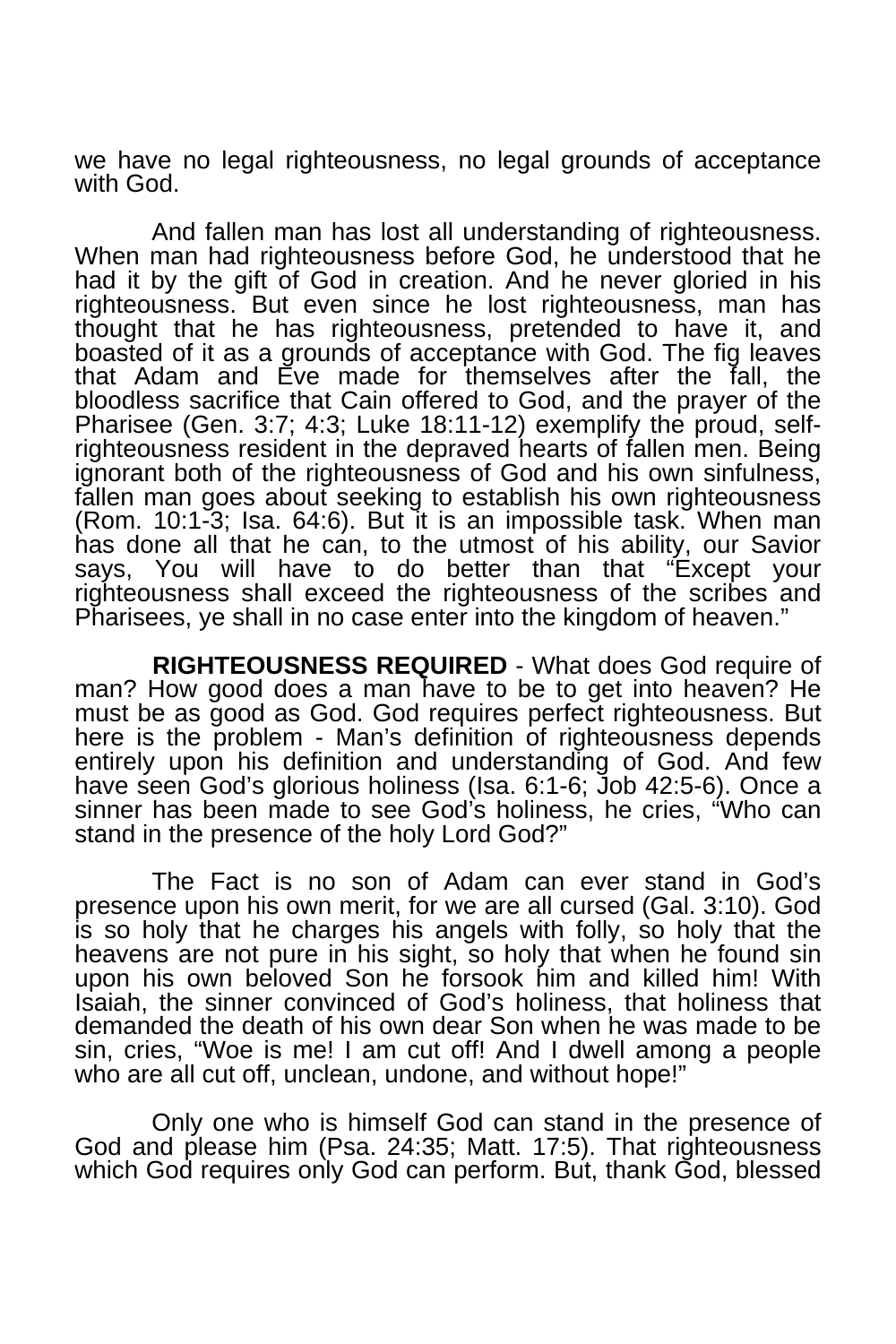be his name forever, according to his own Word, there is good news - There is a Man who is himself God who has magnified the law and made it honorable. He has brought in everlasting righteousness. And that Man-God is Jesus Christ our Lord.

**RIGHTEOUSNESS IMPUTED** - The Lord Jesus Christ came into this world for the purpose of fulfilling all righteousness. And he did it. He brought in, established, and finished the work of righteousness for all God's elect by his obedience to the Father as our Representative. It is this righteousness, the righteousness of God, that is revealed and proclaimed by the gospel (Rom. 3:24-28). *The gospel of Christ reveals and proclaims a fourfold message of grace to sinners:* 

## **1. Perfect Atonement (2 Cor. 5:21; Gal. 3:13)**

The Lord Jesus Christ took our sins upon himself and paid for them, completely satisfying the justice of God's holy law for all his people.

#### **2. Perfect righteousness**

It is not enough for the sinner to be pardoned. We are required to keep the law of God -*"Cursed is everyone that continueth not in all things written in the book of the law to do them"* (Gal. 3:10). This, too, Christ has done for us. His faithful obedience to God is the righteousness of God fulfilled for us (Rom. 3:19- 22; 5:19).

#### *3.* **Perfect imputation**

Christ has given us light and understanding by the gospel, enabling us to see and receive the imputation of his righteousness by faith in him (Rom. 1:16-17; 4:3-8, 20-25). Righteousness is sovereignly imputed to chosen, redeemed sinners in justification. Yet, it is received by faith in Christ. That is to say, the regenerate soul looks to Christ alone for righteousness. Righteousness is not imputed to us upon the basis of our faith, but upon the basis of Christ's faithfulness as our Representative (Rom. 3:22). This imputed righteousness is received by faith as we look to Christ for it. This righteousness is imputed to us without works (Gal. 2:16). And this imputation of righteousness is irrevocable (Rom. 4:8).

# **3. Perfect liberty (Rom. 8:1-4)**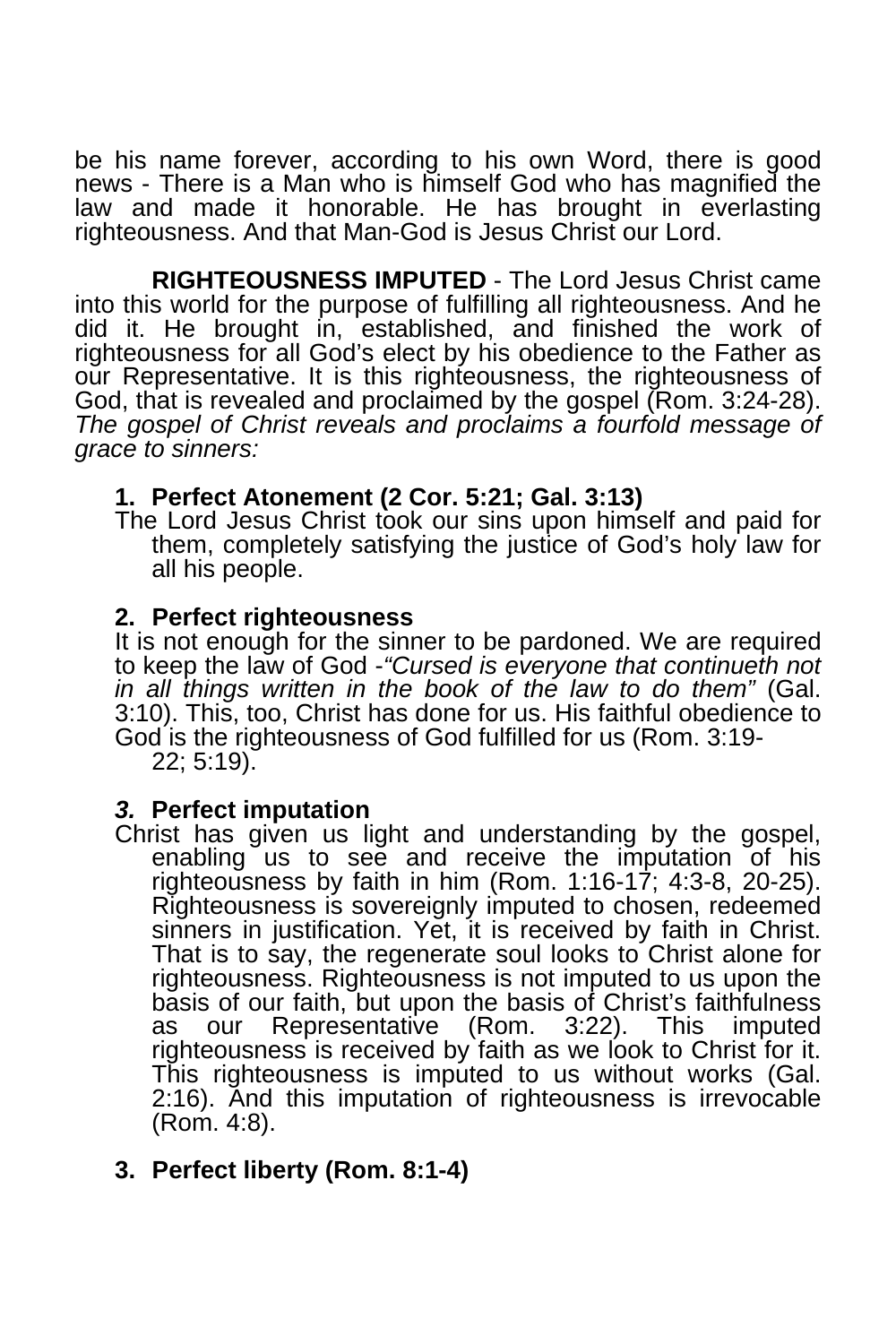Since justice has been satisfied, the law has been honored, and righteousness has been imputed to God's elect, we are now completely freed from all possibility of condemnation. Where there is no debt, there is no liability. Where there is no sin, there is no curse. Where there is no guilt, there is no fear.

#### **RIGHTEOUSNESS IMPARTED**

Righteousness is imputed to the believer in justification. That is our standing before God. Righteousness is imparted to God's elect in regeneration by the irresistible power and grace of God the Holy Spirit. That is our experience of grace (2 Pet. 1:3-4; 1 Pet. 3:10-12). Imparted righteousness does not mean that the believer is without sin, or that the old Adamic nature is changed, or that any work of the believer is accepted before God upon its own merit. I presume that any who read these lines are fully aware of these things. I know that every believer is (1 John 1:8, 10). We love the law of God. We love the truth of God. We love holiness. But we know, by daily, bitter experience, the evil of our own hearts. Every child of God in this world confesses with Paul, *"I know that in me, that is in my flesh, there is nothing good."* 

Yet, the Word of God clearly teaches that the regenerate soul, the believer has a new, righteous, holy nature imparted to him by the grace and power of God the Holy Spirit in the new birth which cannot sin (1 John 3:9). That person who is born of God is a new creature in Christ (2 Cor. 5:17). Those who are born of God walk in the Spirit, living by faith in Christ (Rom. 8:4; Gal. 5:16-23). Because there is in every believer these two opposing natures, the flesh and the Spirit, sin and righteousness, there is in the heart of every regenerate person a constant warfare, a warfare that will never end until the body of flesh is consumed in death (Rom. 7:14- 24). The flesh will never surrender. Yet, the Spirit reigns. And those who are born of God mind the things of God (Rom. 8:5). Believers are sanctified by grace. In the tenor of their lives the saints of God live as saints in this world. Believers love Christ and one another. Believers identify themselves with Christ and his church. Believers are men and women of honesty and integrity. Believers hate sin and long to be free of it. Believers are generous, kind, and merciful. Believers are committed, sold out to, Christ, lock, stock, and barrel. Believers will continue in the faith, clinging to Christ alone as *Jehovah-tsidkenu, "THE LORD OUR RIGHTEOUSNESS," to* the end. Let us ever renounce all personal righteousness as filthy rags and submit ourselves to the righteousness of God - *"For Christ is*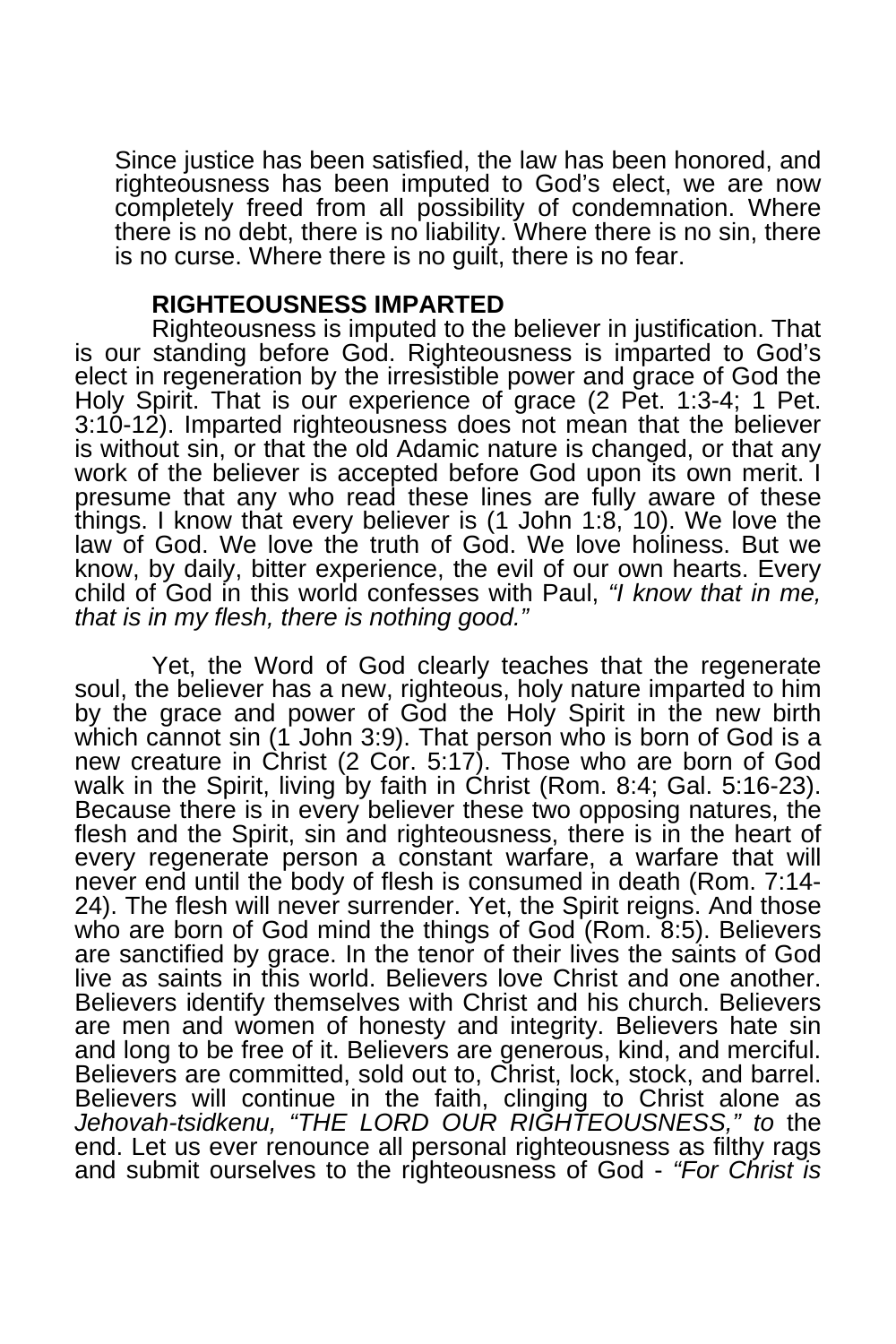*the end of the law for righteousness to everyone that belleveth"*  (Rom. 10:4).

Until the righteousness of God which is by the faithful obedience of Christ is proclaimed, the gospel has not been preached. And any gospel that offers sinners any other ground of righteousness is a false gospel.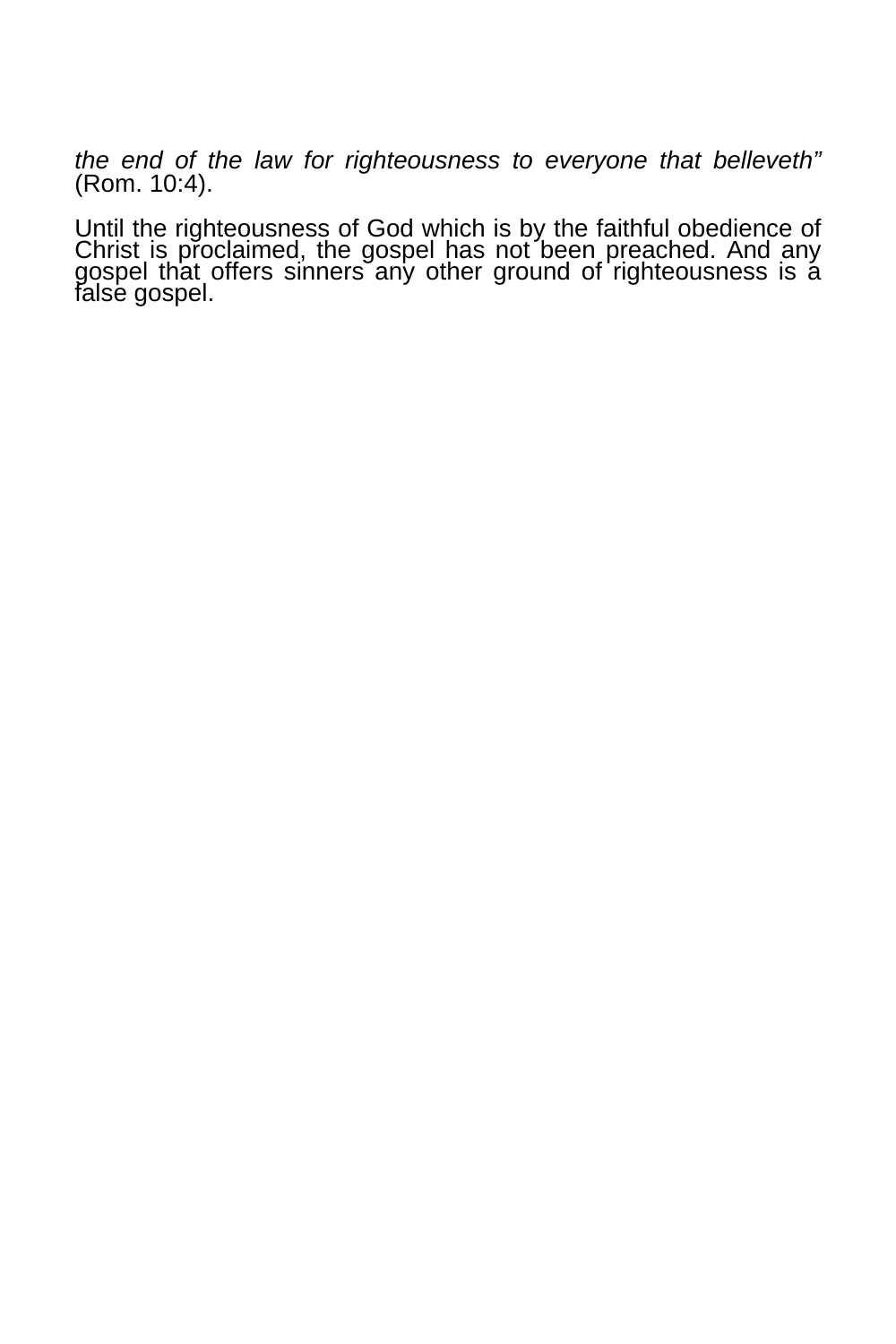**The Attributes of God** 

## **Lesson #26**

## **The Righteousness of God Revealed**

*Romans 1:14-17* 

Paul recognized his place and his responsibility in the kingdom of God. Being called, gifted, and sent of God to preach the gospel, he looked upon his work as a gospel preacher as a great, indescribably honorable privilege (Eph. 3:8). Yet, he understood that the privilege God had given him was the weightiest, most awesome responsibility in the world (1 Cor. 9:16). He looked upon the preaching of the gospel as a debt he was honor bound to pay. He says, *"I am a debtor both to the Greeks, and to the Barbarians; both to the wise, and to the unwise."* Therefore, he gave his life to the work of the gospel (Rom. 1:1). This man was not a religious professional. He did not enrich himself by preaching. He did not use men. He gave himself entirely to the preaching of the gospel. He looked upon it as his own personal responsibility to carry the gospel into the whole world.

 Therefore, he said to the Romans, *"So, as much as in me is, I am ready to preach the gospel to you that are at Rome also."*  Rome was then, as it is now, the very seat of satan. It was the place from which the most severe persecution arose. It was a rich, religious, cultural, superstitious city, but a city without God! And Paul was ready to go there, if God would open the door and supply the means, to go to that pagan, Godless city, not to see the ruins, but to preach the gospel.

 Why would he do so? Why would he hazard his life to go to such a place to preach the gospel? He gives *three reasons*. Here are three inspirations, constraints, motives for every gospel preacher to give himself to the work of the ministry and for every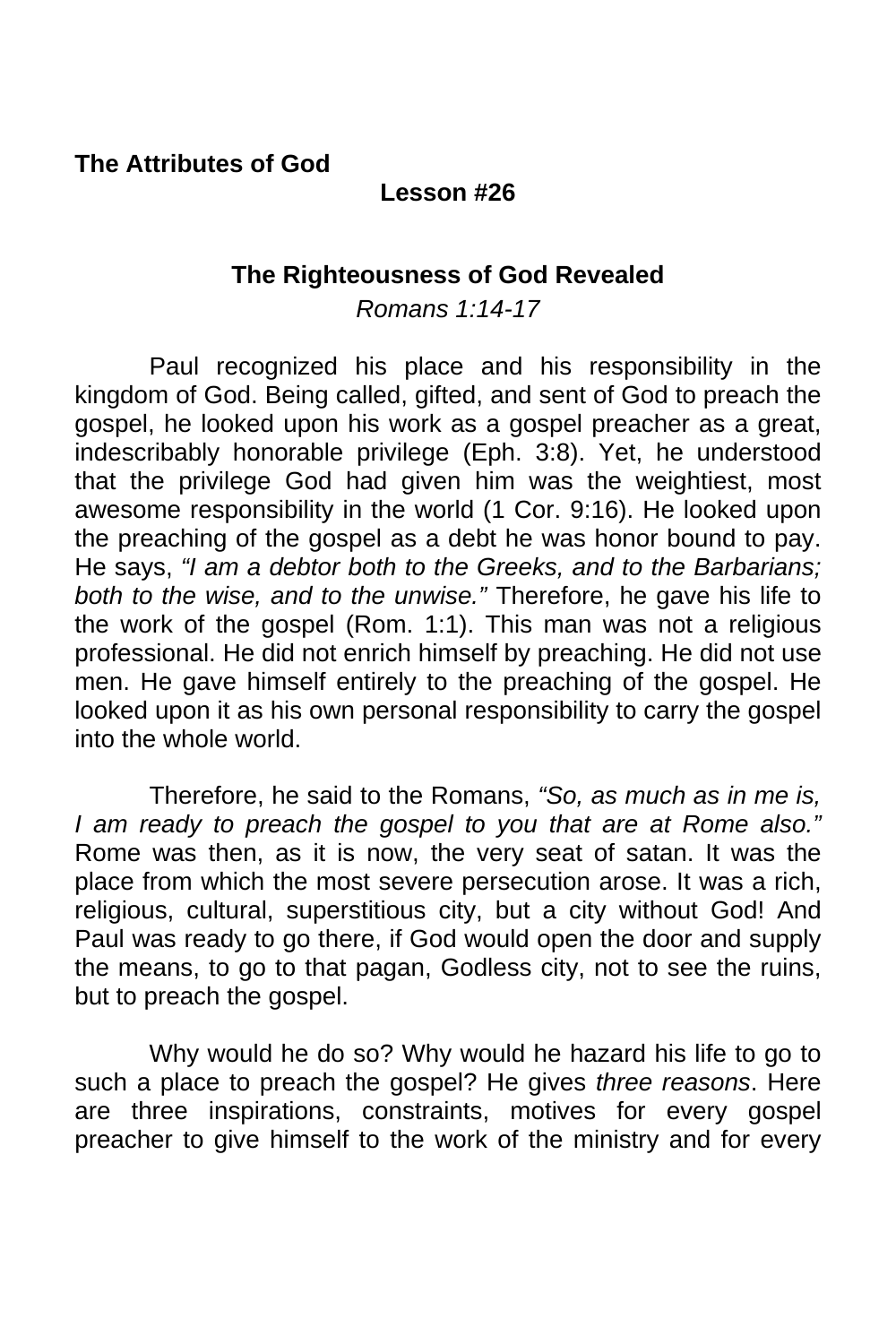gospel church to give itself to the blessed cause of preaching the gospel of Christ to all men everywhere (vv. 16-17).

- 1. *"For I am not ashamed of the gospel of Christ."* When Paul makes this statement, the implication is that some men are ashamed of the gospel. Because the cross of Christ is an offense to the world, there are many who claim to be gospel preachers who are ashamed of it**.** Those who hide it and conceal it from men - Those who have ability and opportunity to preach it, but choose not to do so - Those who preach but do not preach the gospel - Those who preach the gospel in part, but refuse to preach it in its fullness - Those who acknowledge in private what they will not preach in public - Those who use ambiguous words and phrases, being careful not to offend their hearers with the truth of God - In a word, any man who seeks to please men in his preaching, who molds his message to win the approval and applause of his hearers, refusing to bear the reproach of Christ, is ashamed of the gospel. And any preacher who is ashamed of the gospel is a false prophet. God's servants are not ashamed of the gospel of Christ. They are not embarrassed to preach it, but rather glory in it. God's servants faithfully preach electing love, effectual redemption and sovereign grace openly, publicly, and boldly in the face of opposition, without regard for their personal interests. The gospel we preach is *"the gospel of Christ."* It is the gospel which Christ himself preached. It is the gospel we have learned of him. And it is the gospel of which he is the sum and substance. It is the gospel of his glorious person, his effectual atonement, his saving power, and his exaltation and glory.
- 2. *"For it is the power of God unto salvation to everyone that believeth; to the Jew first, and also to the Greek."* Here is the second reason why we must preach the gospel to all men. Without it no one can be saved. The preaching of the gospel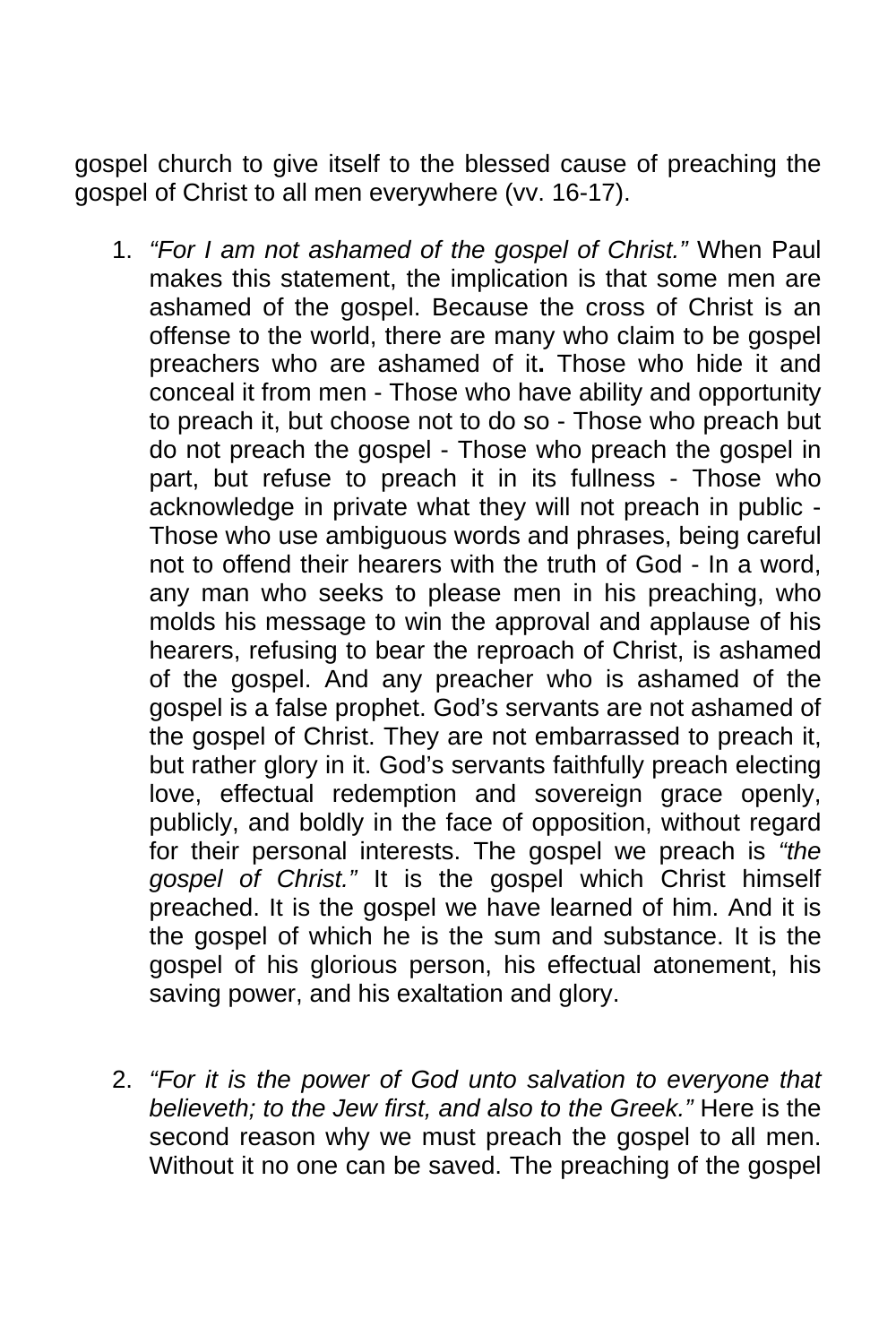of Christ is God's ordained means of saving his elect (Rom. 10:17; 1 Cor. 1:21; 1 Pet. 1:23-25). No one who knows anything about God's character doubts his ability to save his elect without the use of means. But will he do so? The answer to that question is an emphatic, resounding, "NO!" Nothing is more plainly revealed in the Word of God than the utility of the gospel in God's saving operations of grace. He will save sinners only by the preaching of the gospel.*"* This is the means by which God the Holy Spirit quickens dead sinners, unstops deaf ears, opens blind eyes, and reconciles his enemies to himself. *"It is power of God unto salvation to everyone that believeth."* If you believe on the Lord Jesus Christ, your faith is the result of God's power working in you by the gospel.

3. *"For therein is the righteousness of God revealed from faith to faith: as it is written, The just shall live by faith."* Why must we preach the gospel? Because it is the revelation of God's righteousness, without which no one can be saved. The righteousness of God revealed in the gospel is both the rightness and rectitude of God's character and the righteousness which Christ wrought out for his elect by his obedience to God as our Mediator, the righteousness by which we have been justified. This is called the righteousness of God, because all three of the Divine Persons in the Godhead have a concern in it. We worship one God in the trinity of his sacred Persons (1 John 5:7), and rejoice to know that all three of the Divine Persons are engaged in the salvation of our souls (Eph. 1:3-14). **God the Father** sent his Son into the world to work out righteousness for us. He approves of it, accepts it on our behalf, and imputes it to us. **God the Son** is the One who performed righteousness for us, as our Representative and Substitute before God, by his obedience to the will of God in life and in death. In his life he obeyed the law for us. And in his death he satisfied the law's justice as our Substitute. **God the Holy**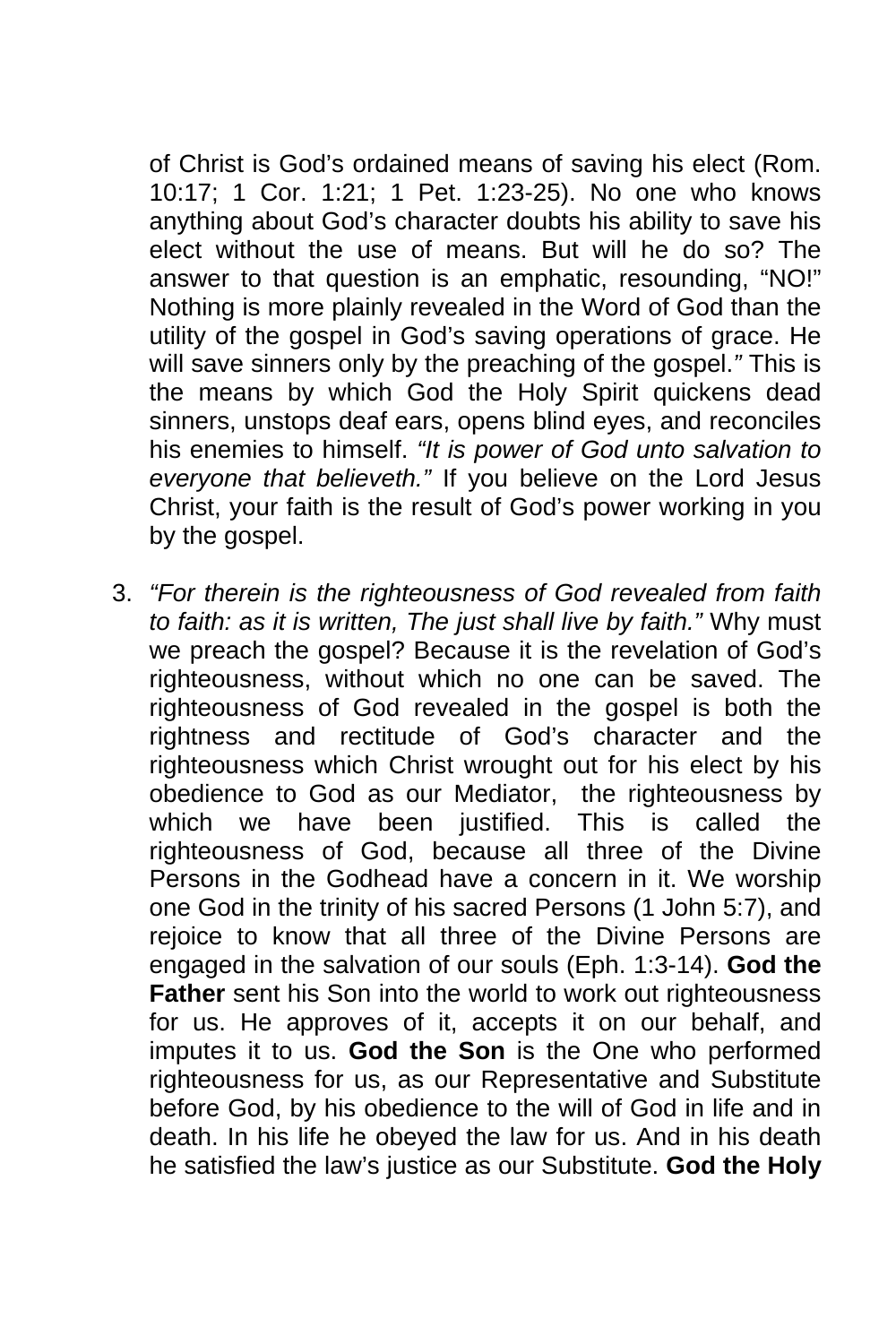**Spirit** reveals the righteousness of God in Christ to his people through the preaching of the gospel. He works faith in the hearts of chosen, redeemed sinners, enables us to lay hold of Christ, and pronounces the sentence of justification in our consciences. The Holy Spirit of God, in his work of conviction shows us our need of Christ's righteousness, shows us how that Christ accomplished righteousness, and gives us faith to trust Christ's righteousness. And he does this by the gospel being preached to us.

Child of God, aren't you thankful that God sent someone to preach the gospel to you in the power of the Spirit? Will you not do what you can to send the gospel to your fellowman? Every believer ought to make it a matter of personal responsibility to preach the gospel to the whole world. *"And let us not be weary in well doing: for in due season we shall reap, if we faint not"* (Gal. 6:9).

 This righteousness cannot be known by the light of nature, or even by the law of God. Paul tells us that the righteousness of God in Christ is revealed in the preaching of the gospel. It is hidden from every man by nature. Even the wise and prudent of this world are ignorant of the righteousness of God, and can never discover it. It must be revealed by the Spirit of God. And it is *"revealed from faith to faith:"* 

- From the faith of the Old Testament saints to the faith of the New Testament saints.
- From the faith of the gospel preacher to the faith of those who hear him.
- From one degree of faith to another.

Faith, as it grows and increases, has clearer and fuller knowledge of and joy in the righteousness of God in Christ, as it is revealed in the gospel. For the proof of this, Paul quotes from Habakkuk, *"The just shall live by faith"* (Hab. 2:4). All who are justified by the grace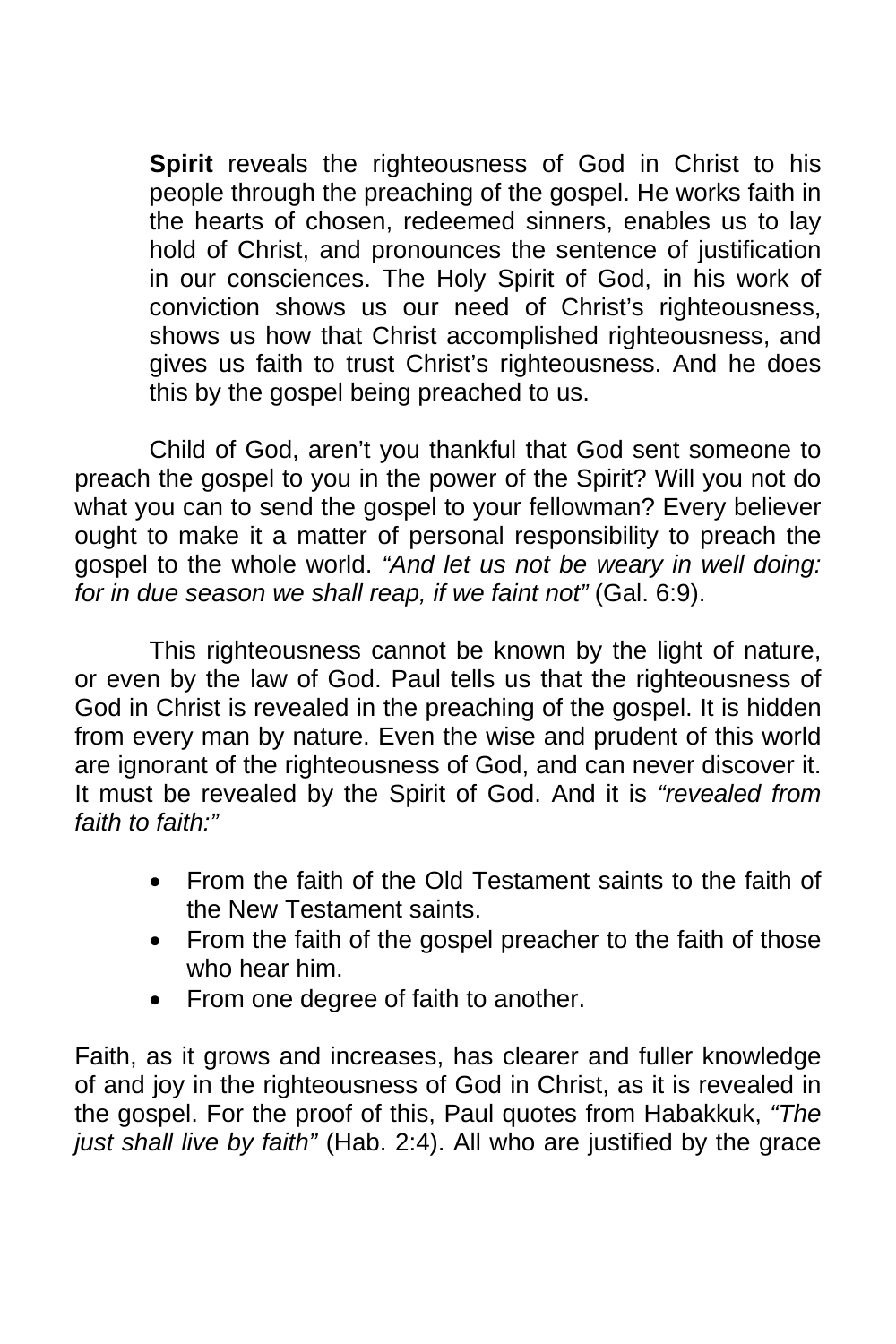of God, live by faith, trusting the righteousness of God in Christ as our only grounds of acceptance with him.

 Do you see how immensely important this subject is?. Until the righteousness of God is revealed and known it is impossible for a person to be saved. The object of saving faith is Christ. And the basis of that faith is the righteousness of God revealed in the gospel. Faith that is based upon anything else is a false faith and a damning delusion. What we call *saving faith* is based upon the righteousness of God revealed in the gospel of Christ.

**GOD IS RIGHTEOUS.** As we saw in the previous study, righteousness is an attribute of God, essential to his Being. Without righteousness he would not be God. His righteousness is both underfed and immutable. This is abundantly ascribed to him throughout the Scriptures. All rational creatures, angels, and men, righteous and ultimately even the wicked declare that God is righteous (Rev. 16:5; Ex. 9:27; Jer. 12:1; Dan. 9:7; Psa. 145:7; 97:1-2). Yet, because the ungodly are ignorant of his righteousness, they cannot see the righteousness of God in his deeds. But every believer understands that God is righteous in all his deeds. Every believer says, with David, *"The Lord is righteous in all his ways"* (Psa. 145:17).

 God is righteous in all his works of providence. God governs the world according to his own sovereign will and pleasure. He orders all things and disposes of all things as he will. Yet, he always does that which is right and good. He is the Judge of all the earth who must do right (Rev. 15:3). God's ways are often puzzling to believers and trying to our faith (Psa. 73:4-13; Jer. 12:1-2). But we must never set ourselves up as judges of the Almighty. What God does is right. Our afflictions and chastisements by our heavenly Father's hand are not for the punishment of our sins, but for our correction. Were God to punish his elect for sin, that would be unrighteous, because he punished Christ as our Surety. Righteousness cannot punish the same offense twice. God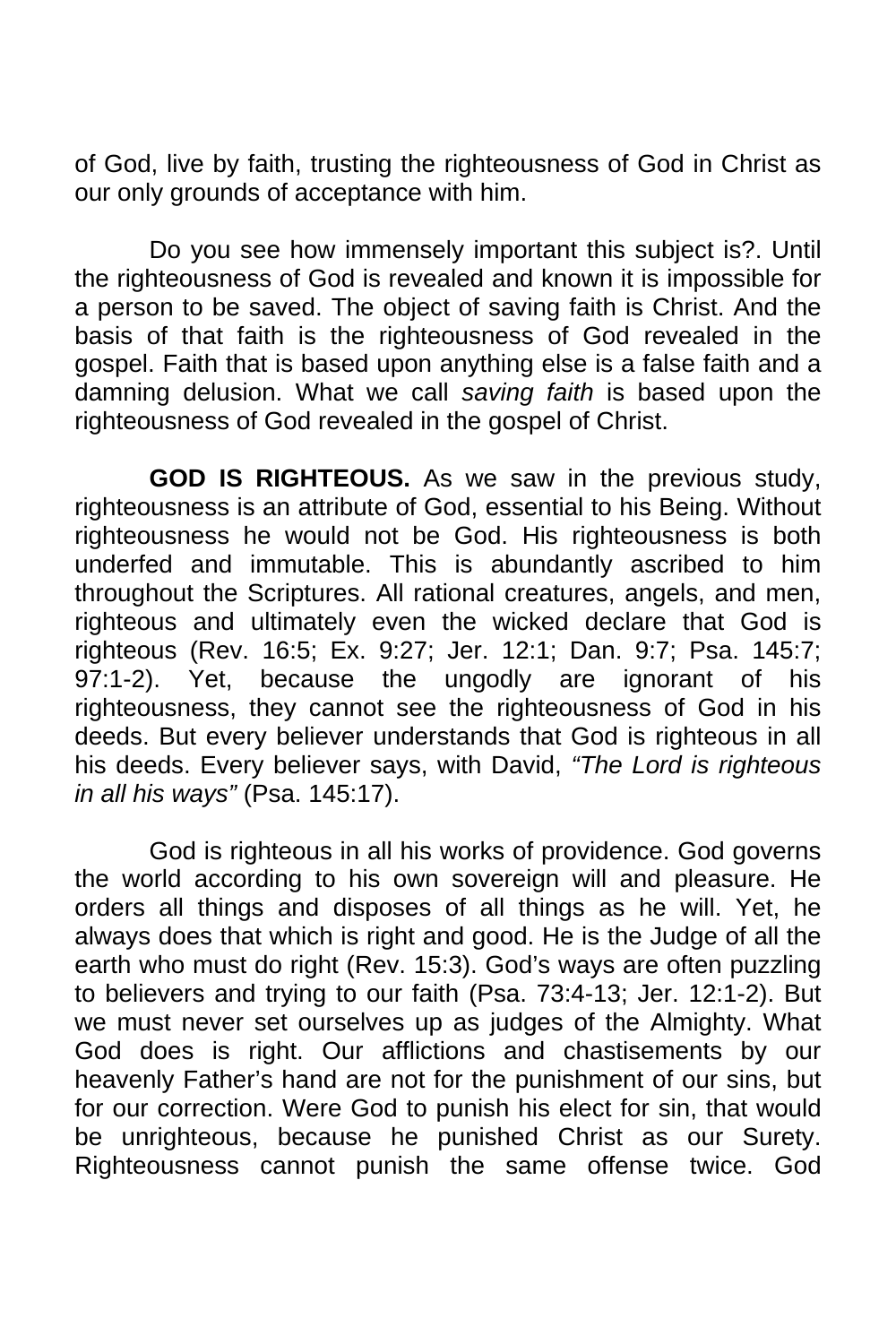chastens his own that we might not be condemned with the world (1 Cor. 11:32). When God sends any temporal punishment upon individuals, families, and nations, he acts righteously. He is to be and shall be praised as well for his judgments as for his mercies (Ps. 119:7, 62, 160). Still, the most severe of God's temporal judgments are tempered with mercy. When God sends famine, pestilence, and disease upon nations to destroy the wicked, while multitudes are slain chosen, redeemed infants are snatched from a cursed people into heavens glory. Moreover, by his acts of judgment God warns the living of wrath to come.

The Lord our God is righteous in all his works of grace, too. When we preach sovereign predestination and discriminating grace to men, the unbelieving always raise the objection, "That is not right!" They charge God with unrighteousness. But such charges are without foundation. Electing grace cannot be unrighteous. If it is not wrong for men to choose their own favorites, friends, and companions, how can it be wrong for God to do so? If it was not wrong for God to choose some of the angels to preserve them and pass by the rest, leaving them to their own will, how can it be wrong for him to have chosen some men to salvation in Christ and pass others by, leaving them to their own will? Predestination cannot be unrighteous. If it is not wrong for God to save his elect in time, how can it be wrong for him to determine our salvation from eternity? Effectual and particular redemption cannot be unrighteous. If all deserve God's wrath, can he be charged with evil because he redeemed some? That's foolish! Universal redemption would be unjust and unrighteous. Universal redemption declares that God punishes some for sin twice. Distinguishing grace is not unrighteous. If all men deserve God's wrath and he chooses to save many out of his own good pleasure, leaving the rest to suffer the just consequence of their crimes, how can his goodness be called *unrighteous?* Such reasoning is beyond absurd! It would never be considered the reasoning of a sane man in any other matter. It is only man's hatred of God being God that allows anyone to give consideration to such utter nonsense. God is righteous. All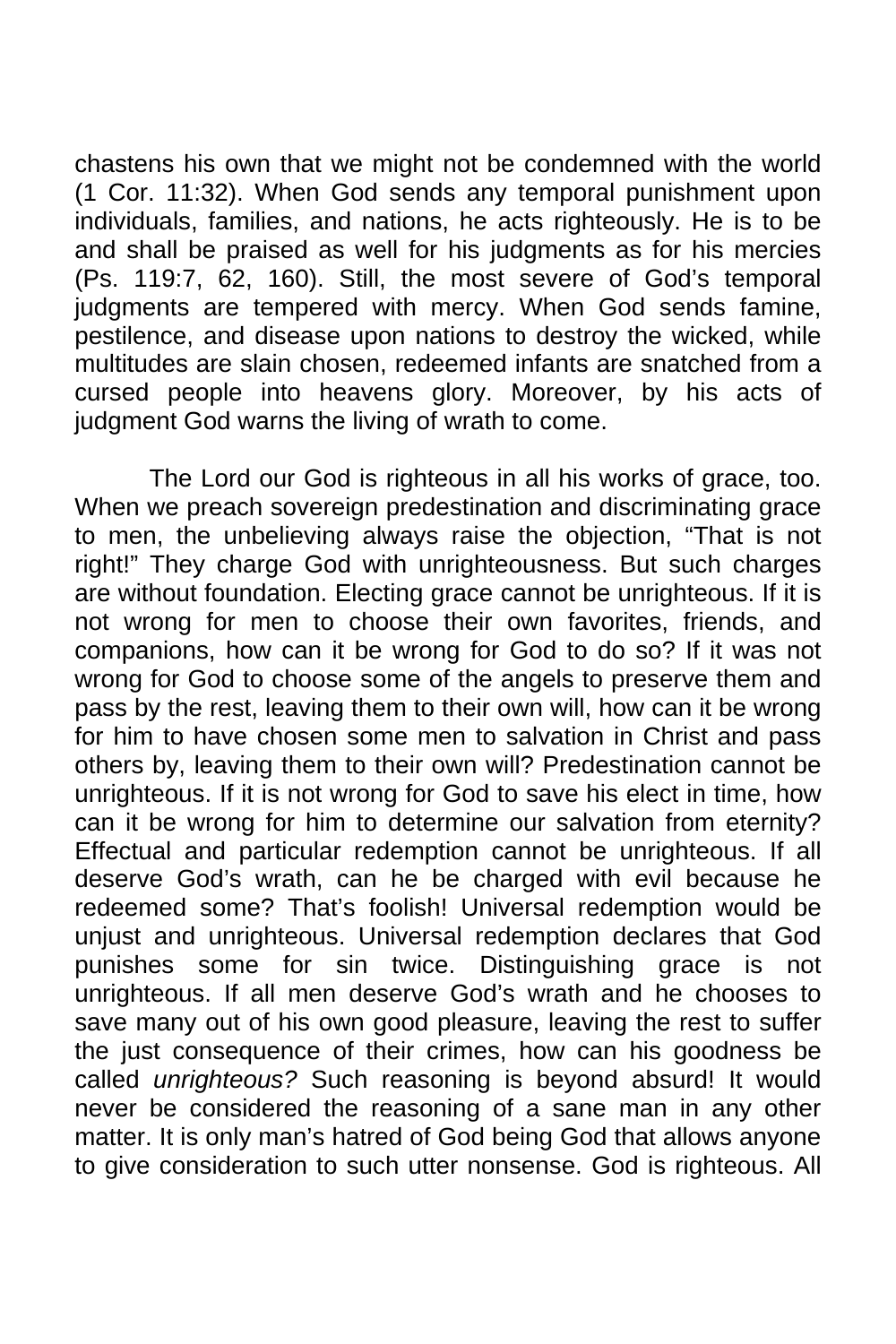that he is is righteous. And all that he does is righteous. He cannot do wrong. We may not always see the rightness of God's deeds. But faith bows to his will and trusts his righteousness and goodness.

**THE RIGHTEOUSNESS OF GOD IS REVEALED IN THE GOSPEL** (Rom. 3:24-26). We rejoice to know that God forgives sin. But he will not and cannot forgive sins without the satisfaction of his justice. Though he forgives sins according to the riches of his grace, it is through the blood of Christ. I will say no more about the matter here. But this point of the gospel must be understood. There was a necessity for Christ's death. Our Lord Jesus did not have to save us. But if he would save us, there was no other way for him to do it. Justice must be satisfied. And God's justice could not be satisfied by any other means than the infinite, meritorious atonement found in the life's blood of his darling Son. The forgiveness of our sins is an act of grace. But it is equally an act of righteousness and justice (1 John 1:9; Prov. 16:6).

**IN THE DAY OF JUDGMENT GOD WILL GIVE TO ALL THAT WHICH IS THEIR RIGHTEOUS DUE** (Acts 17:31). The Lord God gives every man exactly what he deserves, no more and no less. While he deals with some men in grace, he deals with all in justice, righteousness and truth. All who read these lines know that God's punishment of sin is a matter of strict righteousness and justice (Psa. 11:6-7). Let none be deceived. The good and righteous God must and will punish sin. He will cast the wicked into hell, because he is righteous. Your conscience tells you so (Rom. 2:14-15). The Word of God tells you so (Ex. 34:6-7; Num. 14:18; Nah. 1:3). The nature of God tells you so (Isa. 1:13-14; Heb. 1:13; 12:29). The law of God tells you so (Ezek. 18:20). The death of Christ tells you so. If God punished sin when he found it upon his Son, he will certainly punish us for sin if he finds it upon us. But I want every child of God in this world to understand that every believer will enter into and take possession of heavenly glory upon the grounds of perfect righteousness - The righteousness of Christ